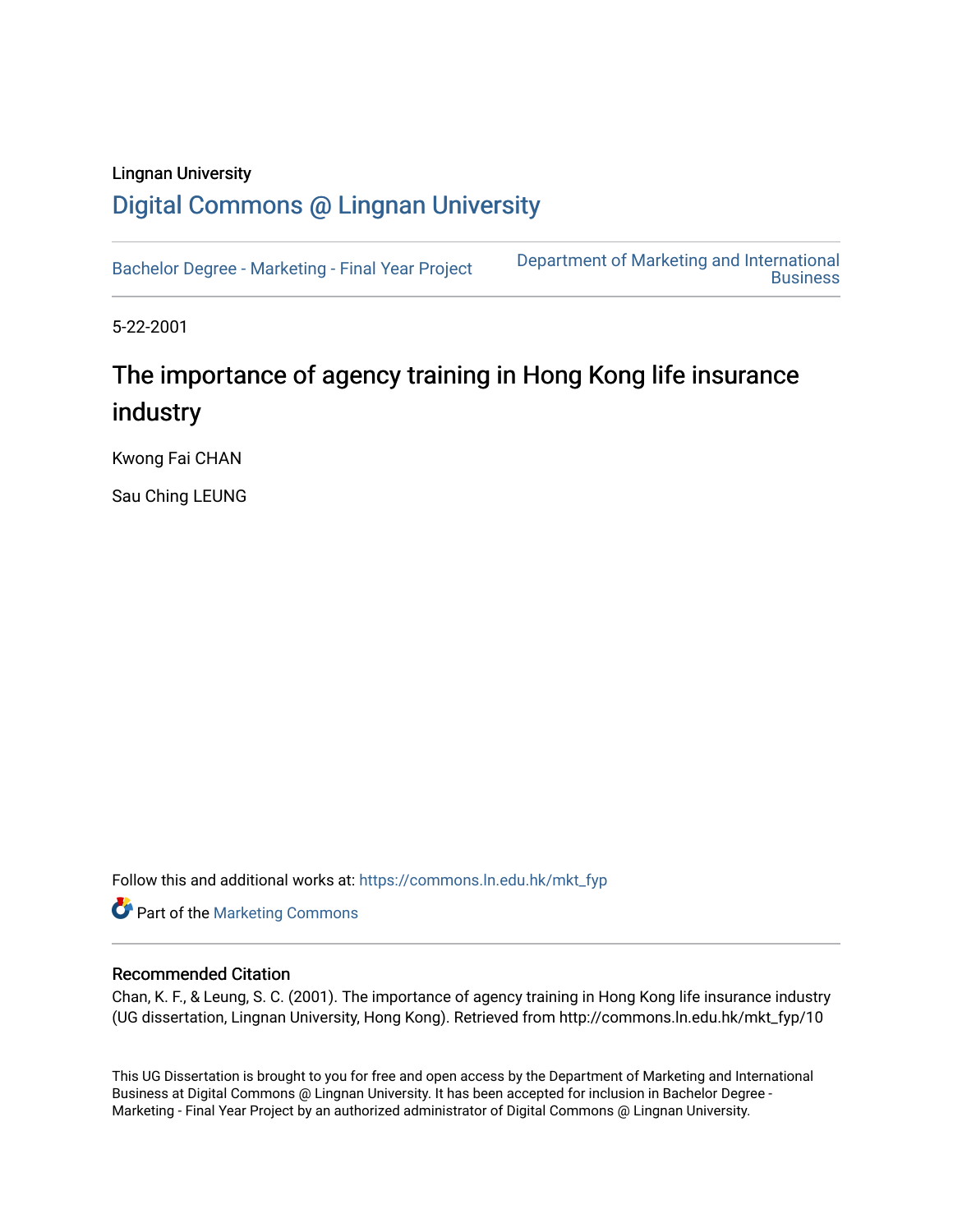**Lingnan University**

**Bachelor of Business Administration (Hons)**

**Department of Management**

# **Final Year Research Project**

*The Importance of Agency Training in Hong Kong Life Insurance Industry*

**Presented to** 

**Dr YU Zi-You, (Project Supervisor)**

**Submitted by**

**CHAN Kwong-Fai (1052488)**

**LEUNG Sau-Ching (1094539)**

**22nd May 2001**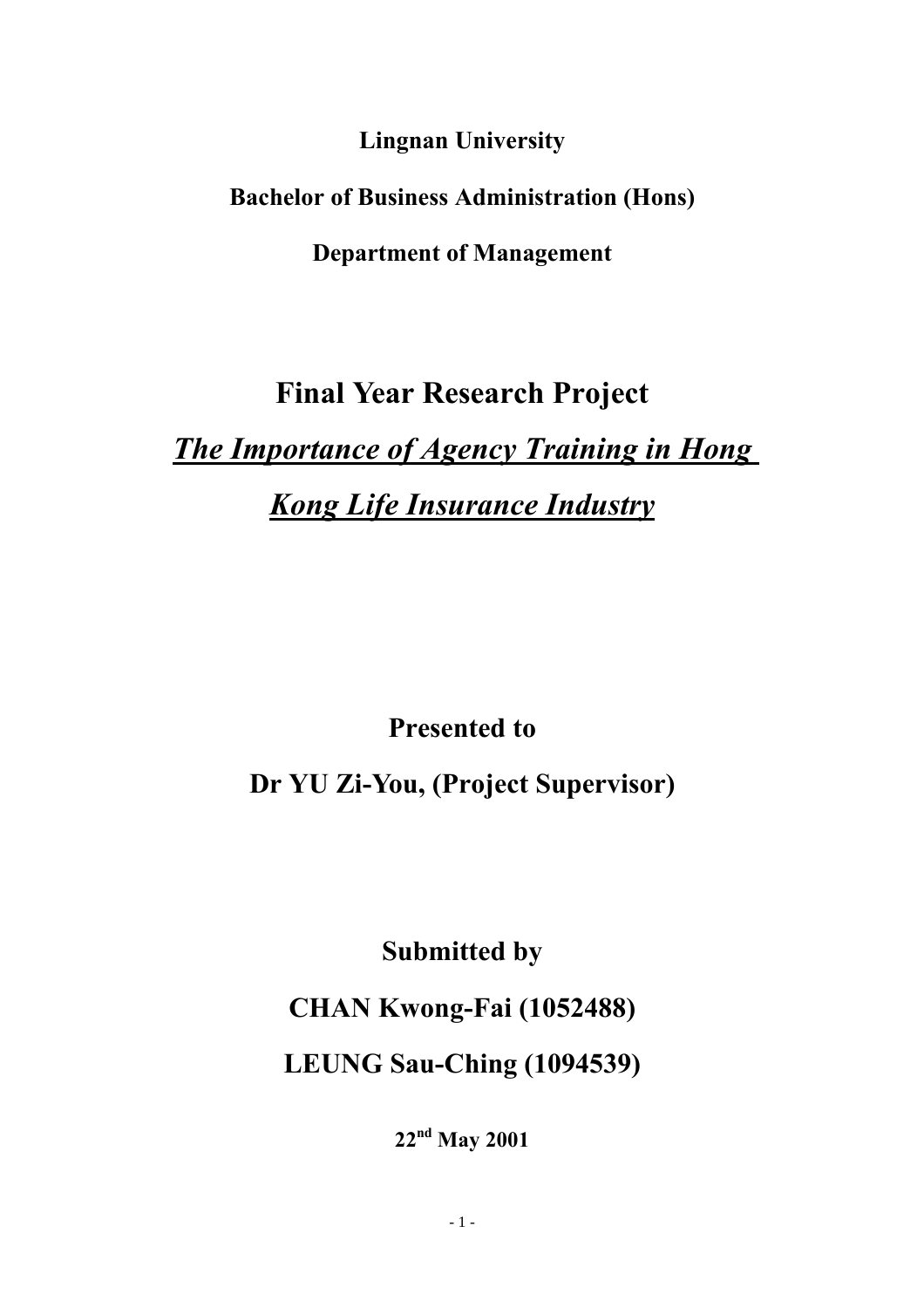# **Abstract**

The core objective of this project is to provide a review of the current agency training practice Hong Kong's Life Insurance Industry. This is a very interesting topic. After the study, we learn why training is so important in this industry.

In fact, training in life insurance industry is an important issue. Many large insurance companies spend lots of resource and capital on training. They set up a Training Department to organize different types of training programs for its agent. This is especially true as the competitive environment is becoming more and more complicated and fiercely.

To carry out this research, our focus is divided into three aspects. Firstly, we will contact several local insurance companies' training departments to have an interview with us. Secondly, we will also invite some outstanding life insurance agents to have interview with us. Thirdly, we will distribute questionnaire to the public to grasp their point of view.

Besides collecting these primary data, we will also obtain information from secondary source, namely reference books, articles, the press as well as Internet search.

According to the survey results, and statistic analysis, we have learnt a lot about the agency training practice in Hong Kong life insurance industry. These include the designs, implementations, and evaluations of different training programs. Also, we have generated some common difficulties, limitations as well as corresponding solutions thereafter. Finally, we found that every party (life insurers, life agents and customers) is all pursue professionalism of life insurance agents. It indicates the professionalism is the overwhelming trend and undoubtedly only the professional one can survive in the market for long run.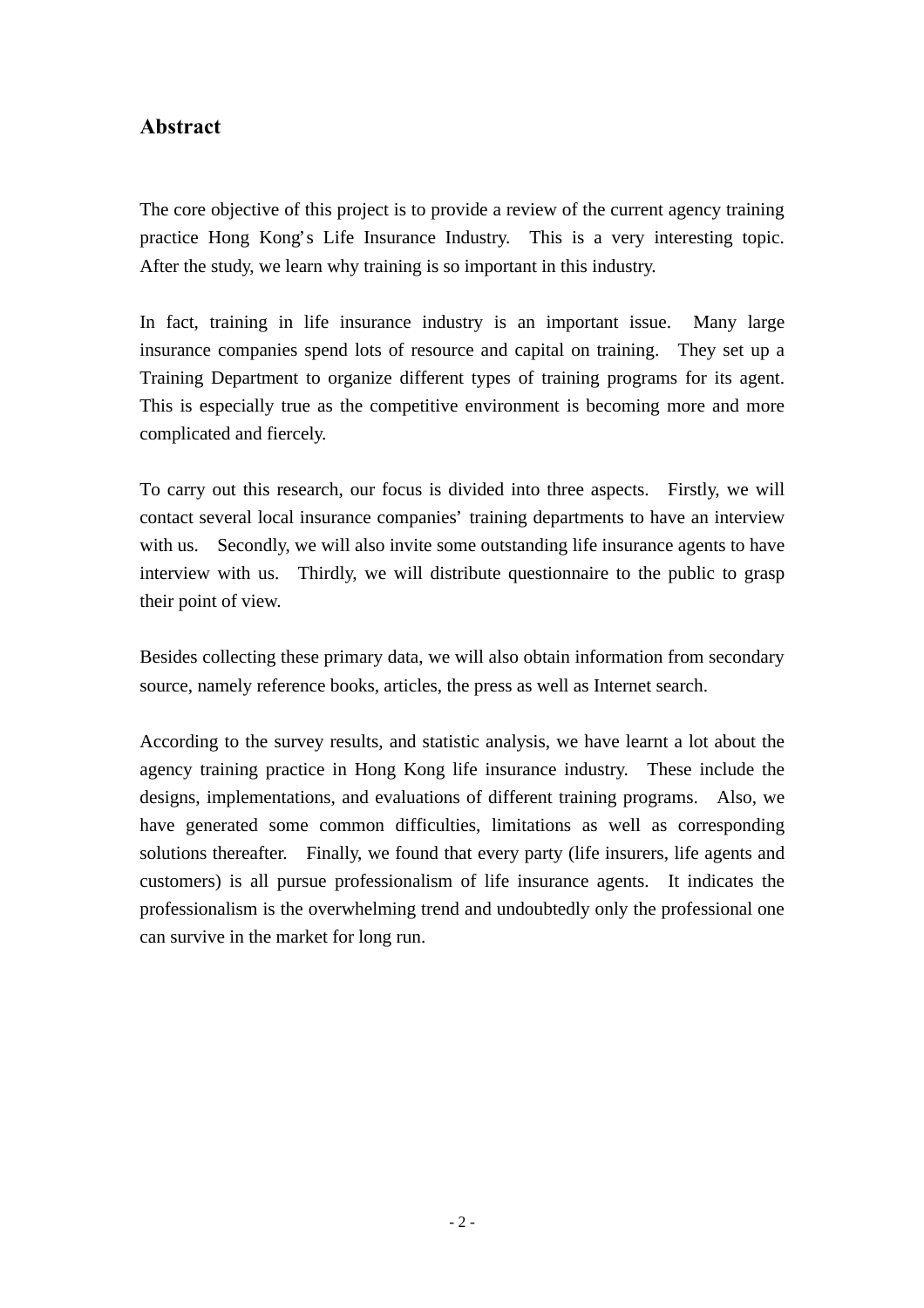# **Acknowledgments**

We have great pleasure in expressing our gratitude to our project supervisor Dr. YU Zi-You, University Professor of Management Department of Lingnan University, for her generous help and advice throughout the course of the Final Year Project. We would highly appreciate to her to bring this project to completion.

Thanks also to Miss Marina LUI Lai-Wah who have helped us to conduct interviews with two insurance companies as well as one insurance agent.

Special words of thanks are given to those people who have supplied us with valuable information and ideas in holding this survey.

Last but not least, we would also like to say 'thank you' to all interviewees who helped us in completing this project. The valuable information and ideas given by them enable us to have a broaden picture on the research.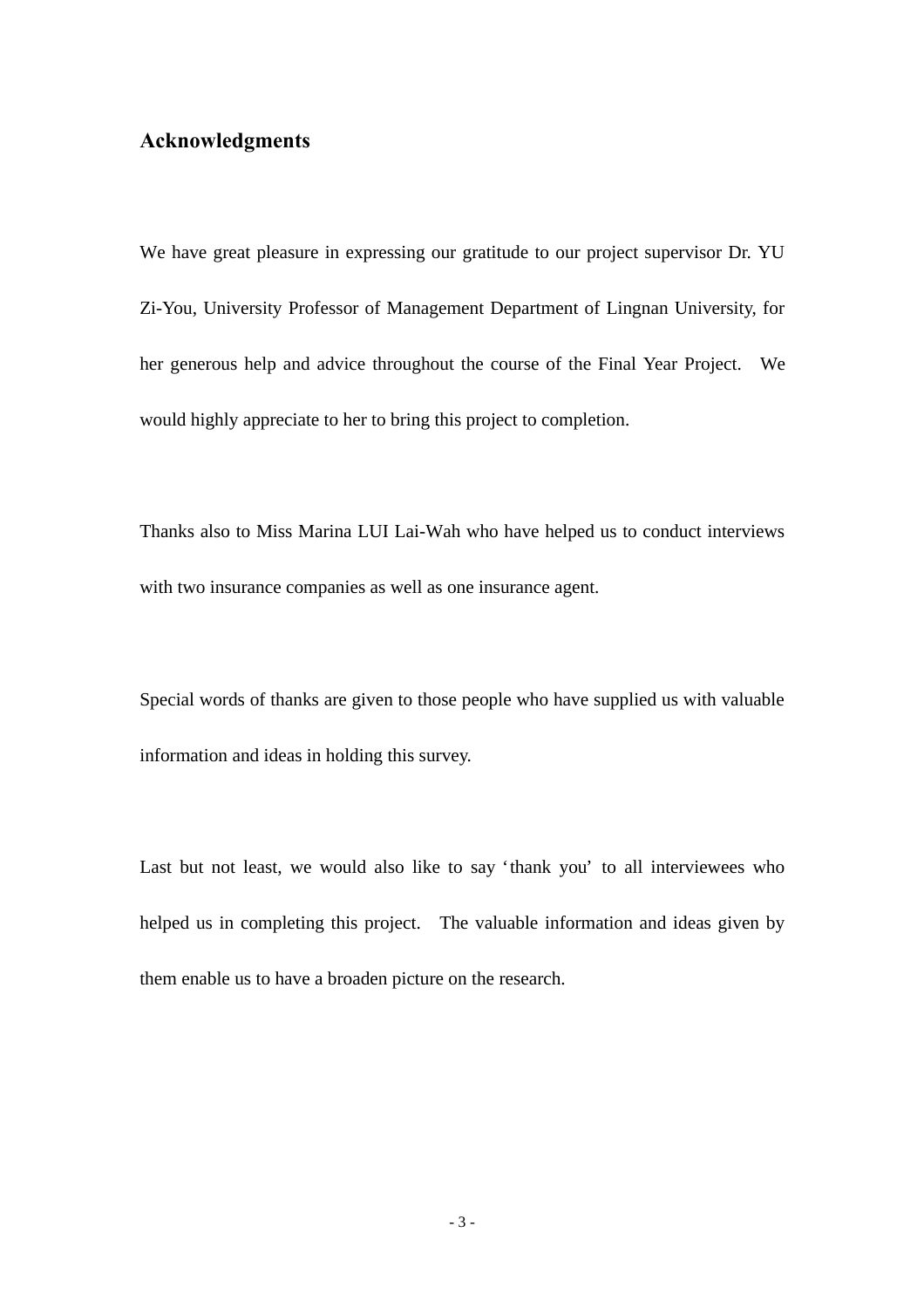# **Contents**

| <b>Chapter 1</b> |                                                                     |  |
|------------------|---------------------------------------------------------------------|--|
| 1.1              |                                                                     |  |
| 1.2              |                                                                     |  |
| 1.3              |                                                                     |  |
| <b>Chapter 2</b> | The Characteristics of Life Insurance                               |  |
|                  |                                                                     |  |
| 2.1              |                                                                     |  |
| 2.2              |                                                                     |  |
| 2.3              |                                                                     |  |
| 2.4              |                                                                     |  |
| 2.5              |                                                                     |  |
| <b>Chapter 3</b> |                                                                     |  |
| 3.1              |                                                                     |  |
| 3.2              |                                                                     |  |
| 3.3              |                                                                     |  |
| <b>Chapter 4</b> |                                                                     |  |
| 4.1              |                                                                     |  |
| 4.2              |                                                                     |  |
| 4.3              |                                                                     |  |
|                  |                                                                     |  |
|                  |                                                                     |  |
|                  | <b>Chapter 7</b> Limitations and Suggestions for Future Research 58 |  |
| 7.1              |                                                                     |  |
| 7.2              |                                                                     |  |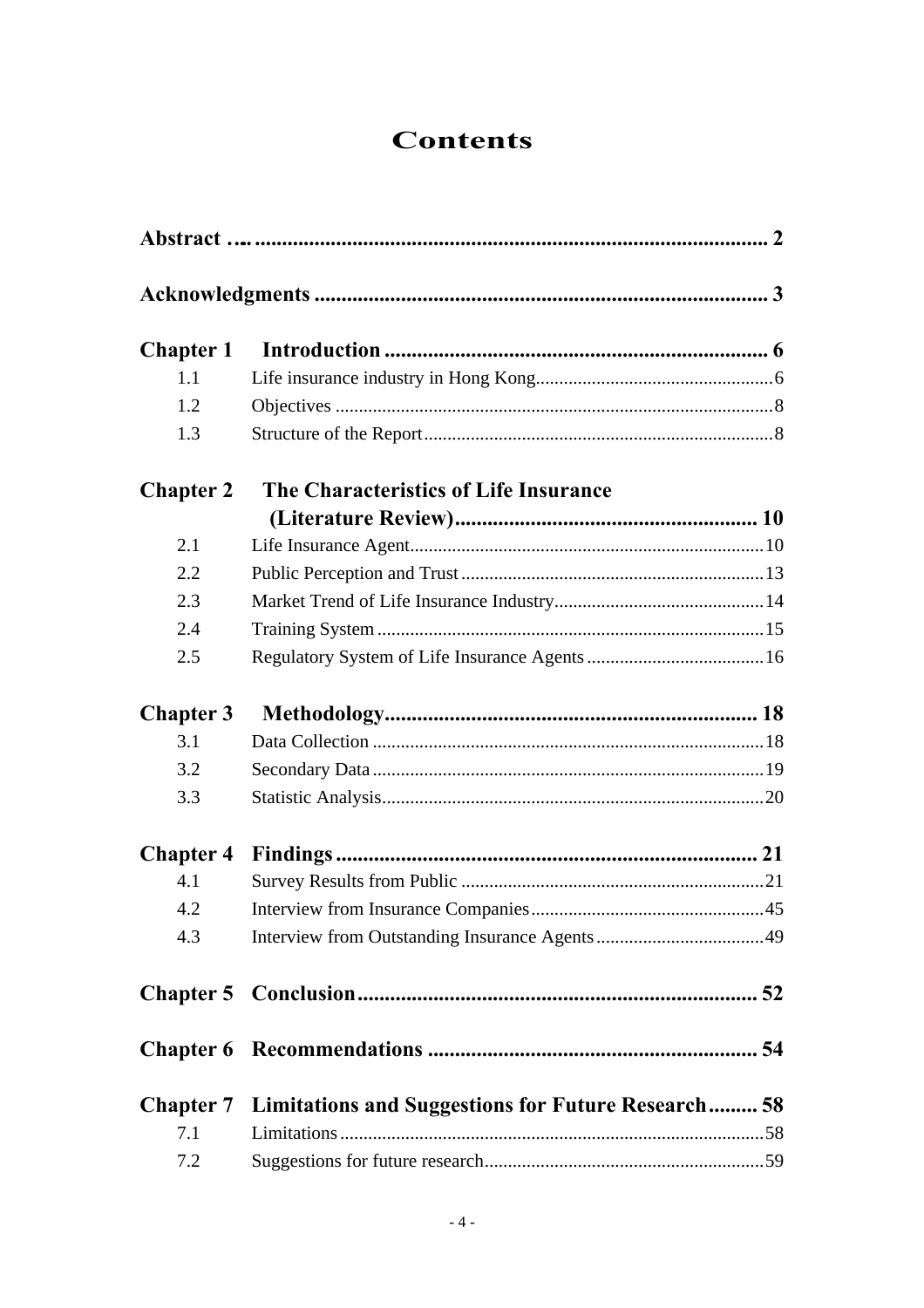# **Contents**

| Appendix 3 |  |  |  |  |
|------------|--|--|--|--|
|            |  |  |  |  |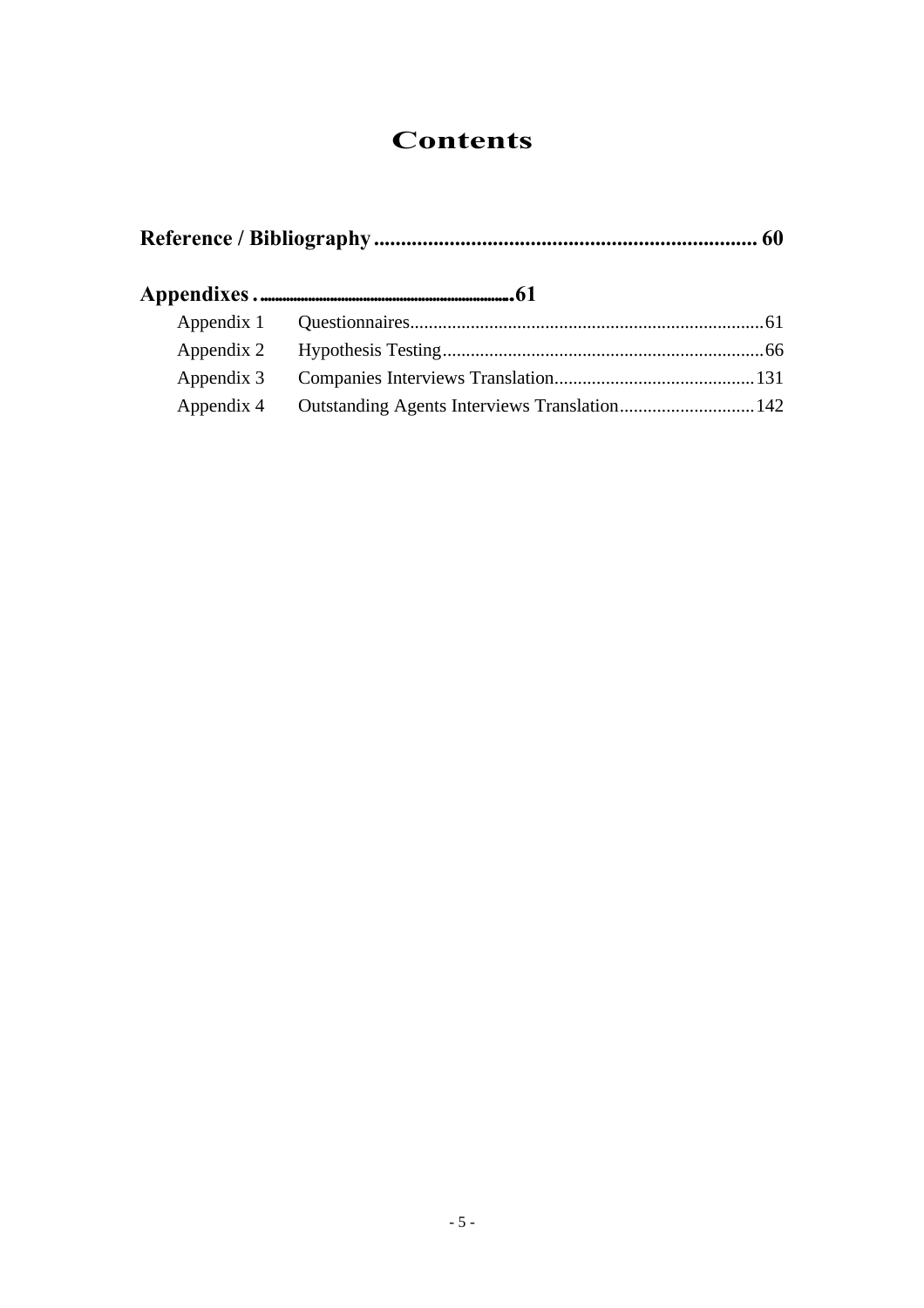# **Chapter 1 Introduction**

### **1.1 Life insurance industry in Hong Kong**

The insurance industry is the essential part of Hong Kong financial sector. In 1998, the long term insurance business represents 2.8% of the Hong Kong Gross Domestic Product, about \$36,250 million. In recent years, the industry is growing rapidly, especially in life insurance industry. There is continuous growth from 1995 to 1998 (see Figure 1), the office premiums increase about 52.7% from 1995 to 1998. The rapid growth of insurance premiums shows the public is more and more conscious of the insurance concept.

With the outstanding growth of life insurance business, a supportive Hong Kong SAR Government, stable financial system and open economy, captive insurance is promoted to provide incentive for multinational and overseas conglomerates to establish their captive insurers in Hong Kong. The most astonishing fact is, as at 31 September 2000, there were already 204 authorized insurers in Hong Kong (A city of only seven million residents), of which 142 were pure general insurers, 43 were pure long-term insurers and the remaining 19 were composite insurers. In contrast, Japan, the country with the world's second largest insurance industry and with a population of 120 million, has only around 50 insurance companies.

Over the past few years, the number of life insurance agents increased rapidly while their turnover rates were also high. It is expected that further increase in the number of intermediaries and the high turnover rates will continue, particularly upon the introduction of the Mandatory Provident Fund ("MPF") Scheme. Taking into consideration the increasing sophistication and differentiation of insurance products, competitive environment and the strengthening of regulatory requirements, there is a increasing demand of agency training to further enhance the professional standard of insurance intermediaries so as to protect the interests of the insuring public.

In this regard, this project is designed to show the importance of life insurance agent training in the industry.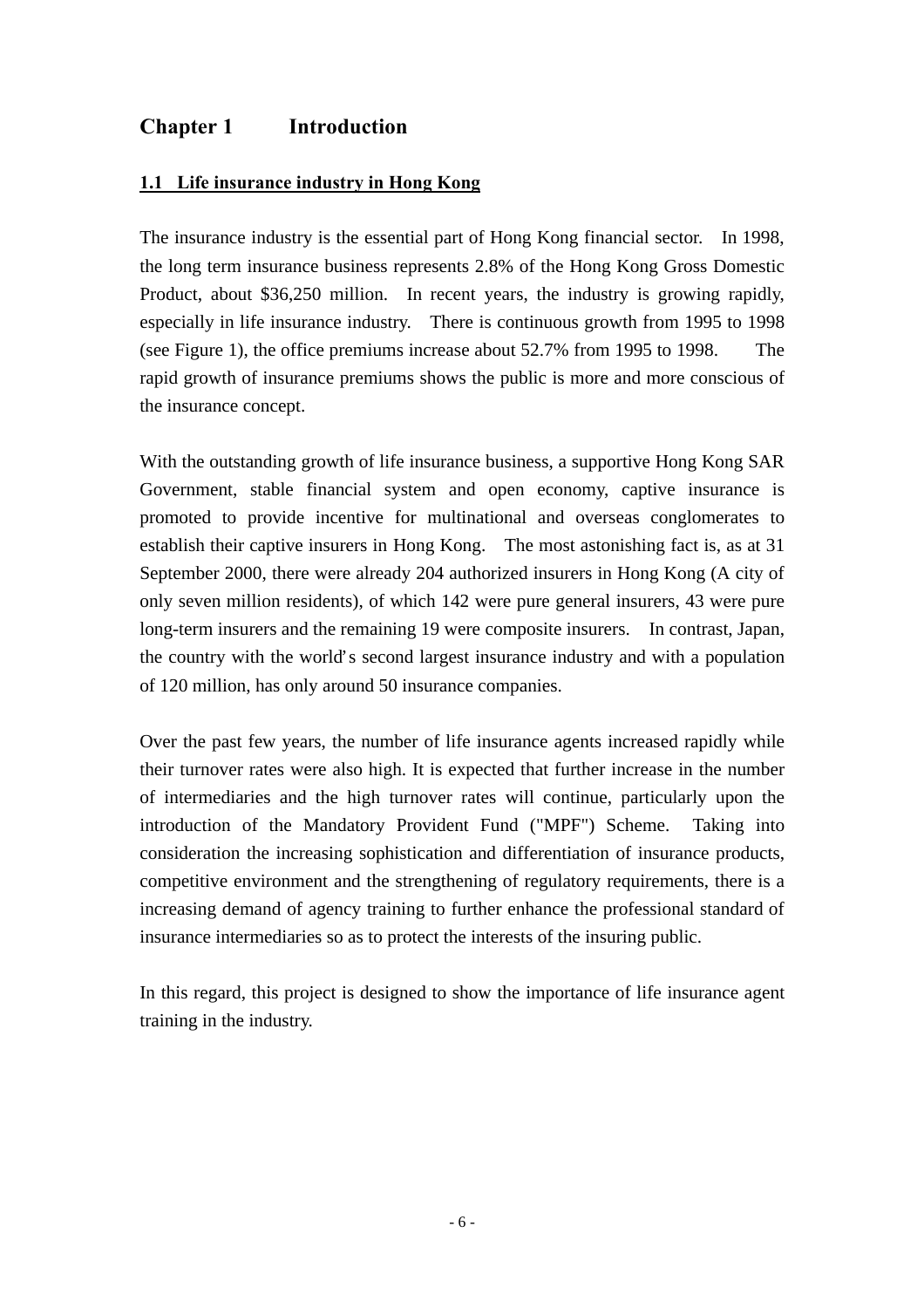#### **Figure 1** Overall Performance of the Long Term Insurance Business

|              | <b>Type of Number of Policies</b> |           |           |           | <b>Office Premiums</b> |          |          |               | <b>Net Liabilities</b> |                |          |      |
|--------------|-----------------------------------|-----------|-----------|-----------|------------------------|----------|----------|---------------|------------------------|----------------|----------|------|
| Insura 1995  |                                   | 1996      | 1997      | 1998      | 1995                   | 1996     | 1997     | 1998          | 1995                   | 1996           | 1997     | 199  |
| nce          |                                   |           |           |           |                        |          |          |               |                        |                |          |      |
|              |                                   |           |           |           | \$m                    | \$m      | \$m      | $\mathbf{Sm}$ | \$m                    | S <sub>m</sub> | \$m      | \$n  |
| Individu     |                                   |           |           |           |                        |          |          |               |                        |                |          |      |
| al           | 2,837,620                         | 3,126,327 | 3,444,687 | 3,781,201 | 16,577.6               | 19,615.8 | 23,011.8 | 26,382.6      | 32,572.4               | 40,971.5       | 49,515.1 | 60,0 |
| Life         | 12.4%                             | 10.2%     | 10.2%     | 9.8%      | 18.8%                  | 18.3%    | 17.3%    | 14.6%         | 25.4%                  | 25.8%          | 20.9%    | 21.3 |
|              |                                   |           |           |           |                        |          |          |               |                        |                |          |      |
| Group        |                                   |           |           |           |                        |          |          |               |                        |                |          |      |
|              | 9,210                             | 10,487    | 11,864    | 12,147    | 673.1                  | 794.5    | 954.5    | 966.9         | 367.1                  | 420.9          | 508.3    | 524  |
| Life         | 10.6%                             | 13.9%     | 13.1%     | 2.4%      | 17.3%                  | 18.0%    | 20.1%    | 1.3%          | 16.1%                  | 14.7%          | 20.8%    | 3.29 |
|              |                                   |           |           |           |                        |          |          |               |                        |                |          |      |
| Annuity      |                                   |           |           |           |                        |          |          |               |                        |                |          |      |
|              | 258                               | 269       | 266       | 247       | 27.3                   | 2.0      | $2.5\,$  | 0.3           | 142.8                  | 138.9          | 132.7    | 132. |
|              | 20.0%                             | 4.3%      | $-1.1%$   | $-7.1%$   | 1,416.7%               | $-92.7%$ | 25.0%    | $-88.0%$      | 24.1%                  | $-2.7%$        | $-4.5%$  | 0.19 |
|              |                                   |           |           |           |                        |          |          |               |                        |                |          |      |
| Permane      |                                   |           |           |           |                        |          |          |               |                        |                |          |      |
| nt           | 9,017#                            | 9,330#    | 10,689#   | 12,173    | 89.8                   | 104.7    | 102.6    | 152.6         | 105.6                  | 130.8          | 155.8    | 182. |
| Health       | $-24.4%$                          | 3.5%      | 14.6%     | 13.9%     | 13.2%                  | 16.6%    | $-2.0%$  | 48.7%         | 26.5%                  | 23.9%          | 19.1%    | 16.8 |
|              |                                   |           |           |           |                        |          |          |               |                        |                |          |      |
| Retirem      |                                   |           |           |           |                        |          |          |               |                        |                |          |      |
| ent          | 12,262                            | 13,549    | 12,940*   | 13,825*   | 6,370.3                | 7,248.3  | 8,453.9  | 8,747.9       | 27,886.0               | 33,278.3       | 36,863.9 | 43,6 |
| Scheme 10.9% |                                   | 10.5%     | $9.1\% *$ | $6.8\%*$  | 30.9%                  | 13.8%    | 16.6%    | 3.5%          | 25.1%                  | 19.3%          | 10.8%    | 18.4 |
|              |                                   |           |           |           |                        |          |          |               |                        |                |          |      |
| <b>Total</b> |                                   |           |           |           |                        |          |          |               |                        |                |          |      |
|              | 2,868,367                         | 3,159,962 | 3,480,446 | 3,819,593 | 23,738.1               | 27,765.3 | 32,525.3 | 36,250.3      | 61,073.9               | 74,940.4       | 87,175.8 | 104  |
|              | 12.2%                             | $10.2\%$  | 10.1%     | 9.7%      | 21.9%                  | 17.0%    | 17.1%    | 11.5%         | 25.2%                  | 22.7%          | 16.3%    | 19.9 |

#### **Overall Performance of the Long Term Insurance Business**

Figures in percentage denote percentage changes over the prior year.

# Revised figure due to prior year adjustment made by one insurer.

\* The figure for number of policies is derived from a new basis of classification, the corresponding figure for 1996 under the new basis was

11,865. The percentage figure reflects the percentage change under the new basis.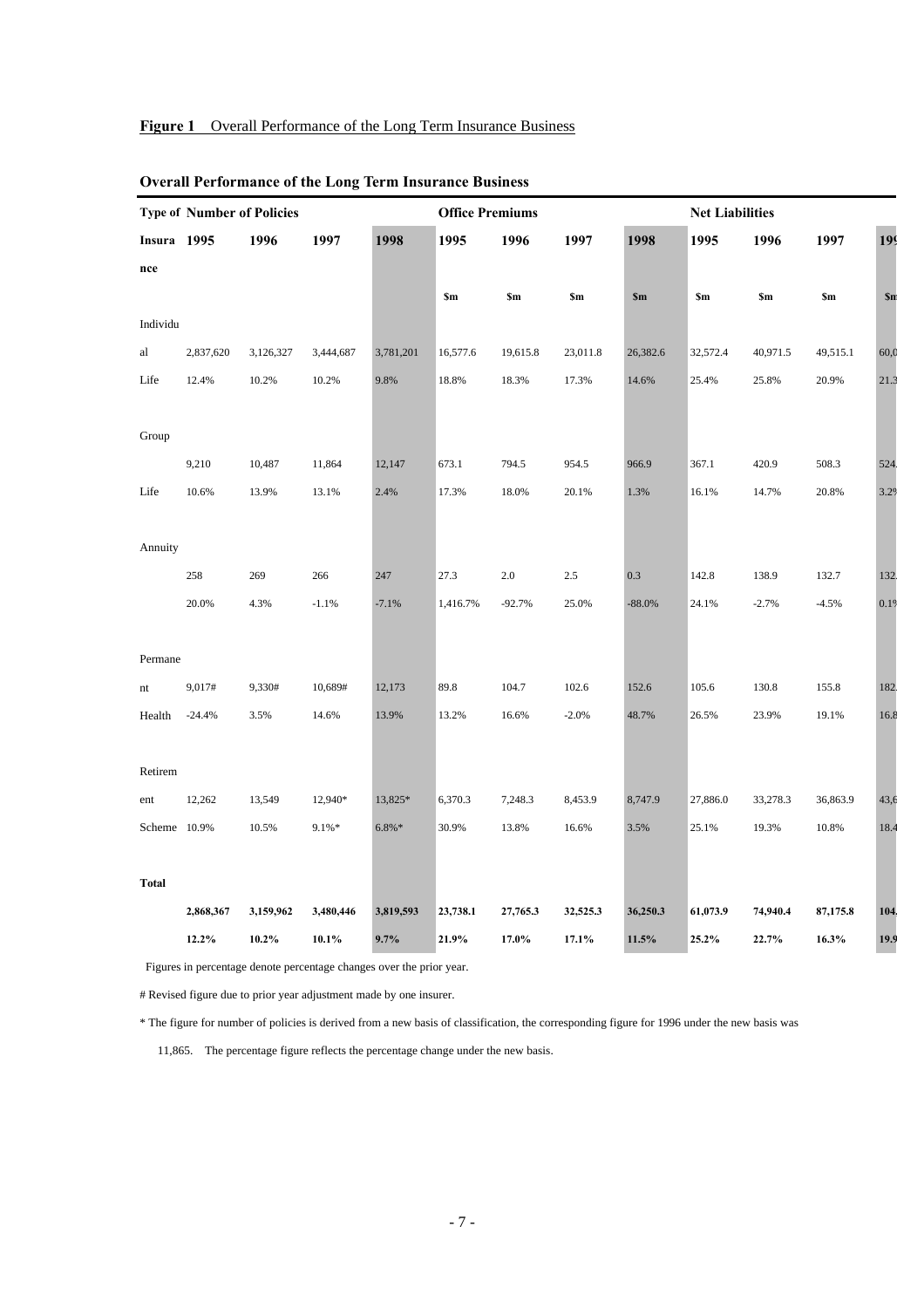### **1.2 Objectives**

#### General Objective:

The major aim of this project is to find out the importance of the performance of agency training in Hong Kong life insurance industry.

Specific Objectives:

- 1. To investigate the training needs of agents, the training objectives, the design of training programs, the training methods, and the evaluation of the training
- 2. To identify various constraints of the current training programs
- 3. To suggest recommendations for improving the training system.

#### **1.3 Structure of the Report**

#### **Chapter 1**

In Chapter 1, it includes the Introduction of our project to show the readers some background information of Hong Kong life insurance industry such as premium growth rate, numbers of insurance companies. Also, it includes our specific objectives of this project and the structure of this report.

#### **Chapter 2**

In Chapter 2, we introduce the characteristics of life insurance and its agent. There are some specific areas that we will discuss in this chapter. These includes: the difference between an insurance agent and a general salesperson, number of life insurance, complaints to agents, public perception and trust, comparison of general and life insurance, market trend of life insurance industry, training system as well as regulatory system of life insurance agents.

#### **Chapter 3**

In Chapter 3, it is the methodology of our research. It includes both primary data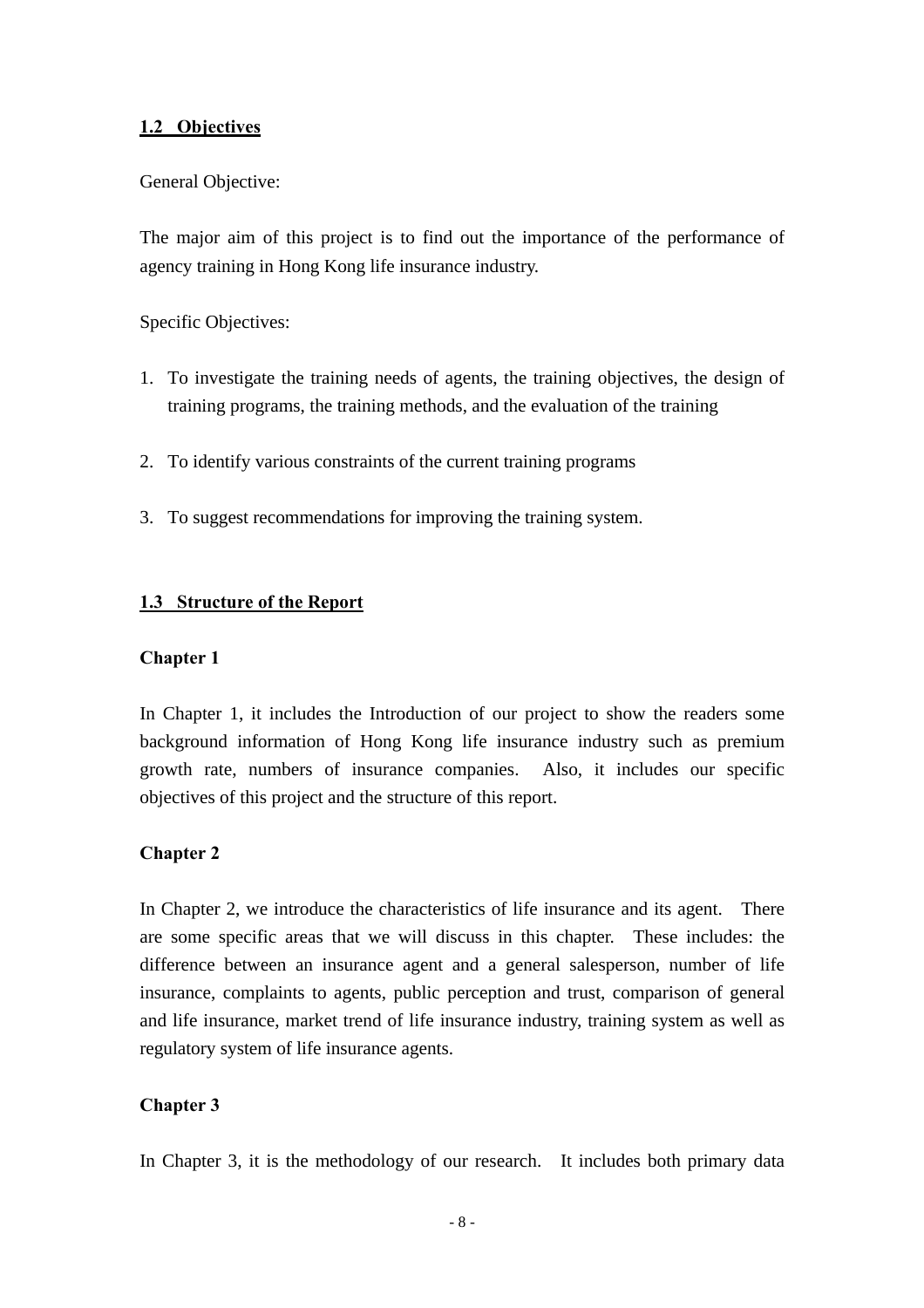and secondary data we have collected. Besides, it contains the purpose, design and distribution method of each survey accordingly. Lastly, it also includes the statistic analysis of our survey.

#### **Chapter 4**

In Chapter 4, it is the findings of our research. It includes all the data we received from questionnaire data from the general public, interviews reports from both outstanding life insurance agents and insurance companies.

# **Chapter 5**

In Chapter 5, it is our conclusion after we finished this project.

# **Chapter 6**

In Chapter 6, it is the recommendation part of our research. It includes points we recommend especially for those problems we observed from the survey.

# **Chapter 7**

In Chapter 7, it includes the limitations we encountered during doing this research and we provide some suggestion for future research thereafter.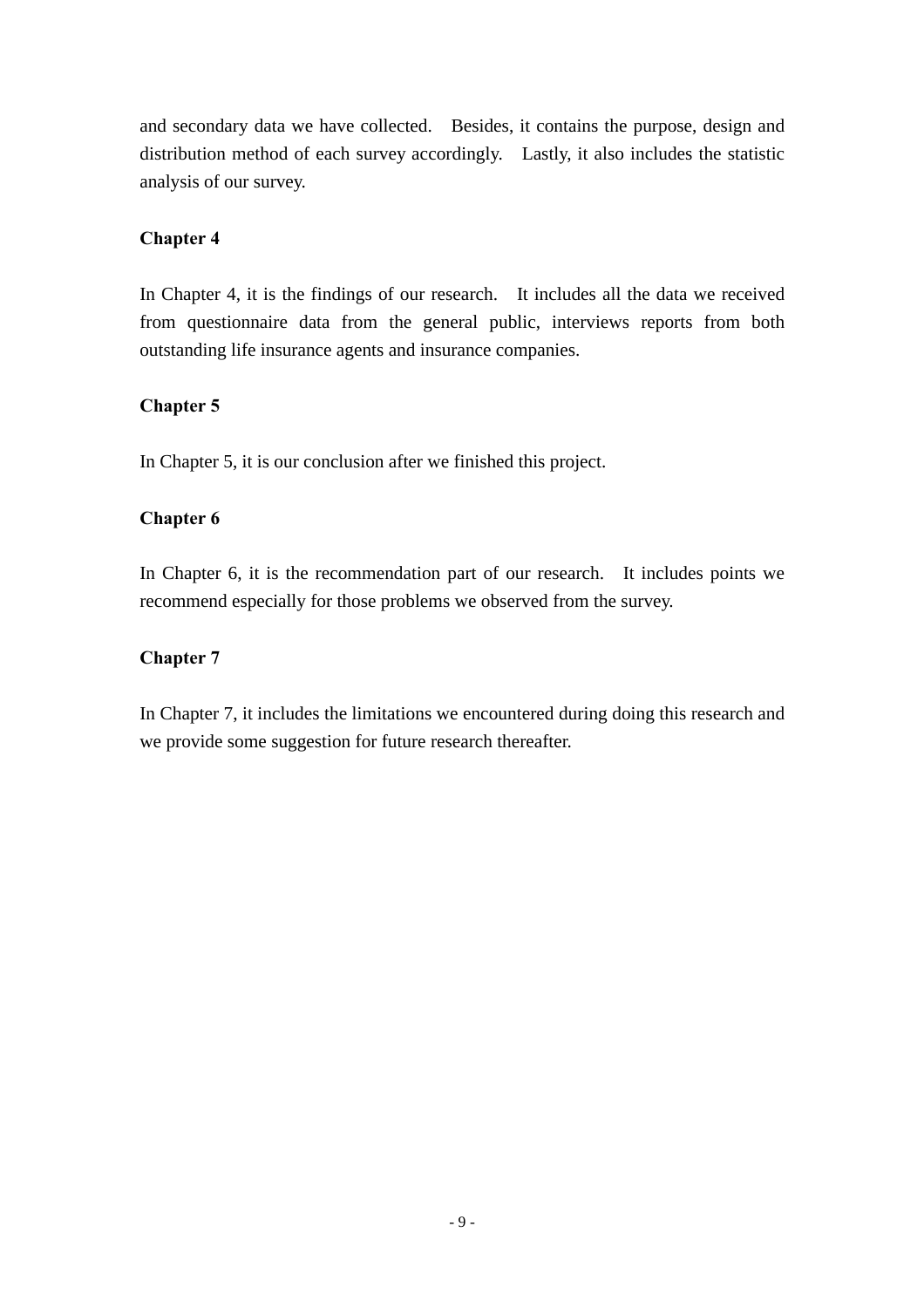# **Chapter 2 The Characteristics of Life Insurance (Literature Review)**

### **2.1 Life Insurance Agent**

#### **The differences between an insurance agent and a general agent**

An insurance agent is different from a general agent in various aspects.

Firstly, the nature of product. A general agent sells the products which are solid real goods, for example, a computer, a doll or a television set; while an insurance agent sell the product of contract. No matter what kind of insurance policies the clients want to buy, for example, a life insurance, a personal accident insurance or a medical insurance, the client will only receive the contract. It can be said that the client is buying the wording of the insurance policy.

Secondly, the timing of benefit. When a general agent sells his product to a customer, the customer pays for the goods and then he receives the goods immediately. This is an instant consumption. The buyer can enjoy the product after he bought it. However, for the insurance buyer, after paying the premium, it seems that he or she only received the promise for a future event. The benefit of the insured is the future compensation if an accident happens.

Since the selling point of the insurance policies is the wording of the contract and it does not provide the instant benefit, in this professional industry, the insurance agents have to be more knowledgeable than the general agents. The insurance agents have to know the technical terms and concept clearly. He or she has to explain the insurance policy to the insureds. Therefore, the insurance agents are required to pass the Insurance Intermediaries Qualifying Examination proposed by the Insurance Authority. Take into consideration the increasing sophistication and differentiation of insurance products it is a must for the insurance agents to further enhance the professional standard so as to protect the interests of the insuring public.

#### **Number of life insurance agent**

Until May 2000, there are 42,261 insurance agents registered in the Insurance Agents Registration Board, of whom 7,515 insurance agents in life insurance industry, 7,713 insurance agents in general insurance industry and 34,746 insurance agents in both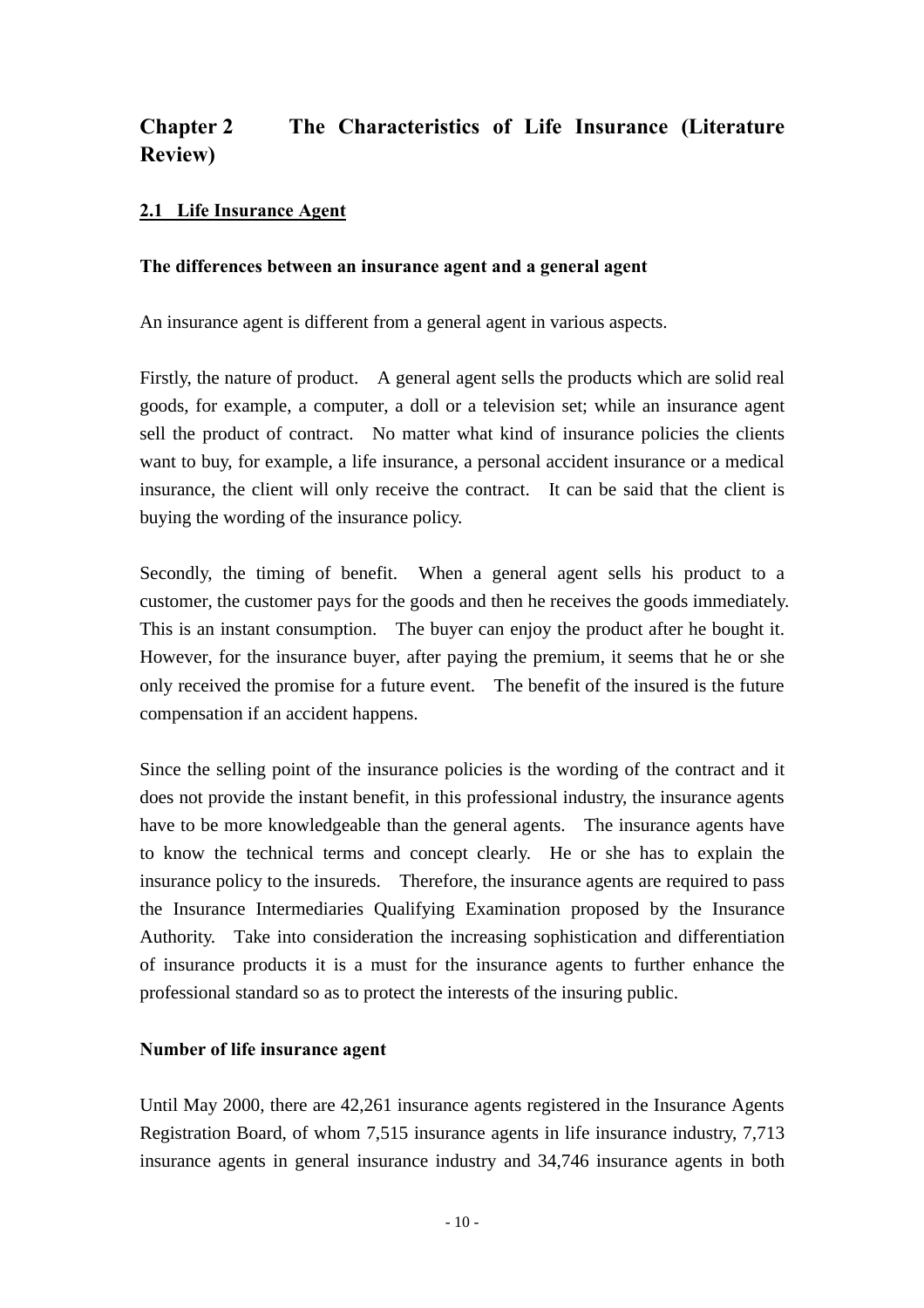life and general insurance industry (see Figure 2).





In Hong Kong, over 95 per cent of insurance was sold by agents to customers on a face-to-face basis. Since the policies are mainly sold through agents, it is the major way of people to recognize the principle insurer the agent represent. And it is also the major source of premium revenue to insurers. Inevitably, the performance of agents can significantly affect the revenue of the insurers and the public's perception of insurance.

Typically, a life insurance agent is over eighteen years old, and the education qualification is only up to Secondary Five standard. In the survey of Insurance Training Board in 1997, there is nearly 90% of life insurance agents who have a Secondary Five standard. For the agents with a degree is only about 5%, and with diploma, certificates or "A-Level" standard is about 4% (see Figure 3).

| <b>Education</b> level       | No.    | Percentage |
|------------------------------|--------|------------|
| Form 5                       | 17,631 | 89.2       |
| Degree holder                | 977    | 4.9        |
| Post secondary/Diploma/Cert. | 812    | 4.1        |

**Figure 3** Education level and Qualification of insurance agents 1997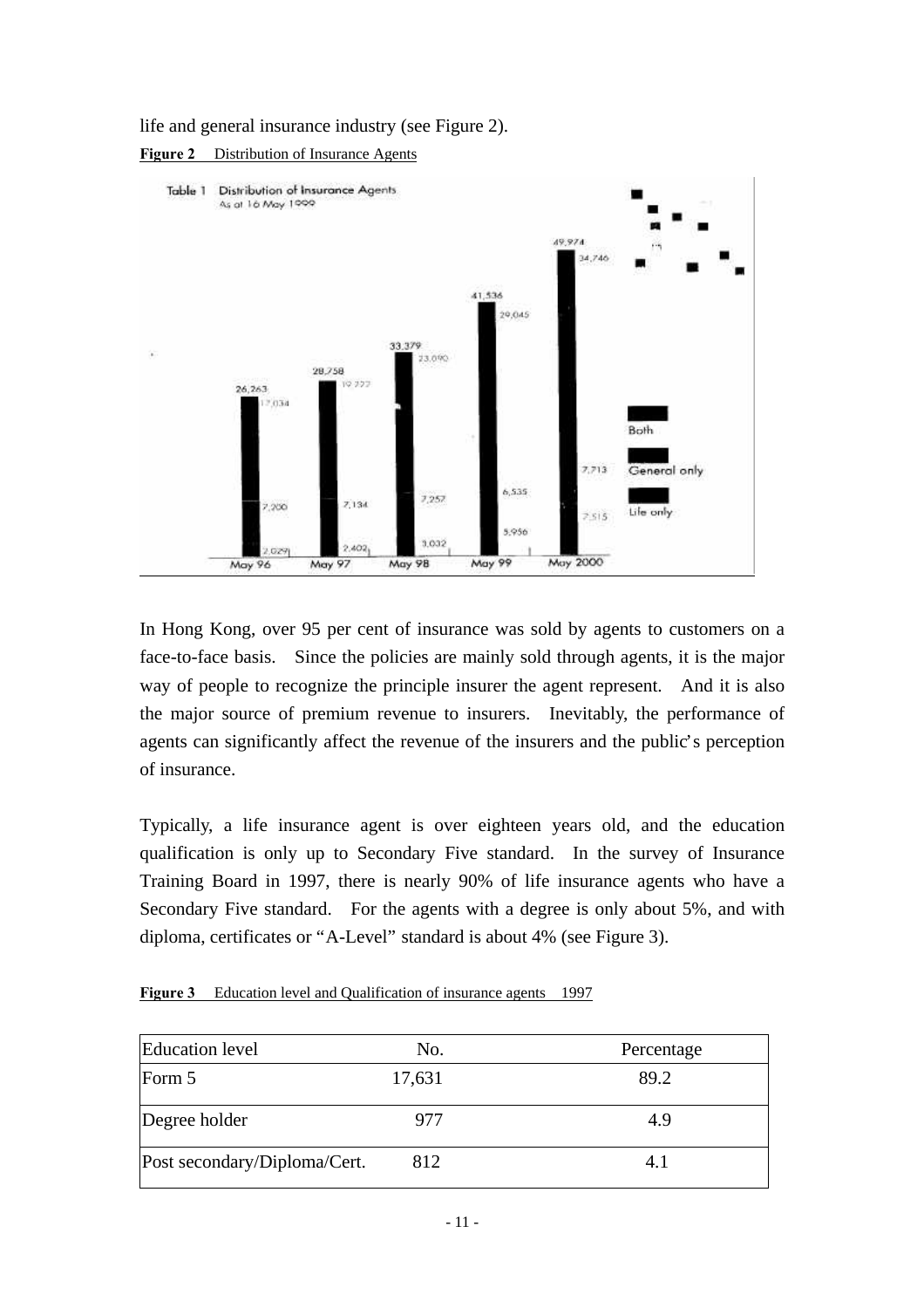#### **Complaints to Agents**

The number of complaint cases against insurance agents received by the Insurance Agents Registration Board increases from 104 cases in 96-97 to 382 cases in 99-00 (see Figure 4). The complaints involved mishandling of premiums, misrepresentation, forgery, poor service, etc. The growth rate of the complaints is frightening. The reasons of this rapid growth rate have two: Higher transparency of the complaint system and the low quality of the insurance agents. Obviously, the quality of the insurance agents is playing an important role to life insurance companies and the insureds. His or her performance can significantly affect the revenue of the insurers and the public's perception of insurance.



**Figure 4** Number of Complaints Against Insurance Agents

For the life insurance companies, the quality of the insurance agents can affect its productivity. Since the policies are mainly sold by agents, if the quality of the agents is low, they may difficult to explain the policies term to the clients, irresponsible for the insureds, or even they may cheat the clients in order to sell the policies and earn the commission. The performance of the insurance agents is directly affecting the insurer because he or she is representing the principle company.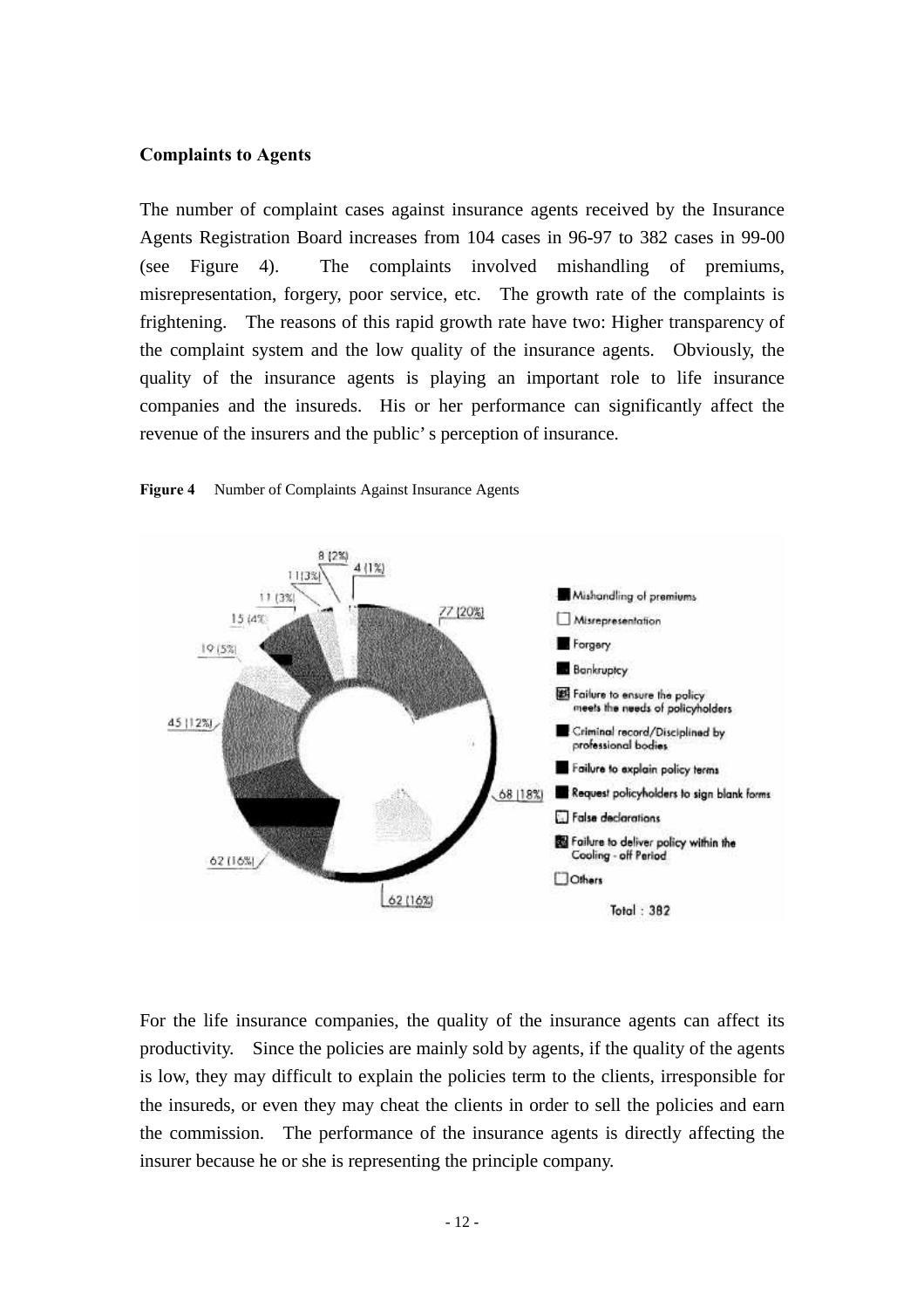# **2.2 Public Perception and Trust**

#### **Relationship between public perception and life insurance**

Life insurance business has lots of differences to general business. First, insurance policy is a contract with many legal wording, provisions. It is neither a product nor service that provide instant tangible feeling to customers. Insurance policy is a product of contract that offer protection and even value to the policyowner in the future.

Life insurance is primarily a people's business, the subject matter to be insured is a person. There is an important component of trust between the insurer and the insured, because of the principle of utmost good faith applied to insurance policies. In addition, there are lots of legal wordings, definitions, principles and underlying principles within the insurance contract. It is difficult to customers to know and understand such technical and complicated content in the insurance contract without a help of well-trained and knowledgeable agents.

There are reasons to believe that life insurance has a special place in regard to the public perception. First, it is often argued that life insurance is a form of savings. Second, life insurance products are different from non-life products in that the beneficiary is not the policyholder himself of herself. In other words, purchasing life insurance can sometimes be rationalized only if there is a bequest motive, that is, the insured must value something beyond his life in order for such a purchase to make sense. In this sense, the public's willingness to pay for life insurance can be more than just a present value calculation. Third, there is something to the dictum that "life insurance can only be sold but not bought." Clearly, the social status, the appearance, and the business ethics of a sales force reflect the image an insurance company wants to portray to its clients. Thus, public perception is more important for life insurance than it is for non-life insurance.

#### **Comparison of general and life insurance**

Theoretically, sales efforts for life and non-life products are also different. Agents for life insurance products are sometimes viewed as performing the unique role of persuader. Persuasion is arguably less necessary when it comes to selling general insurance than it is for selling life insurance. This is because the management of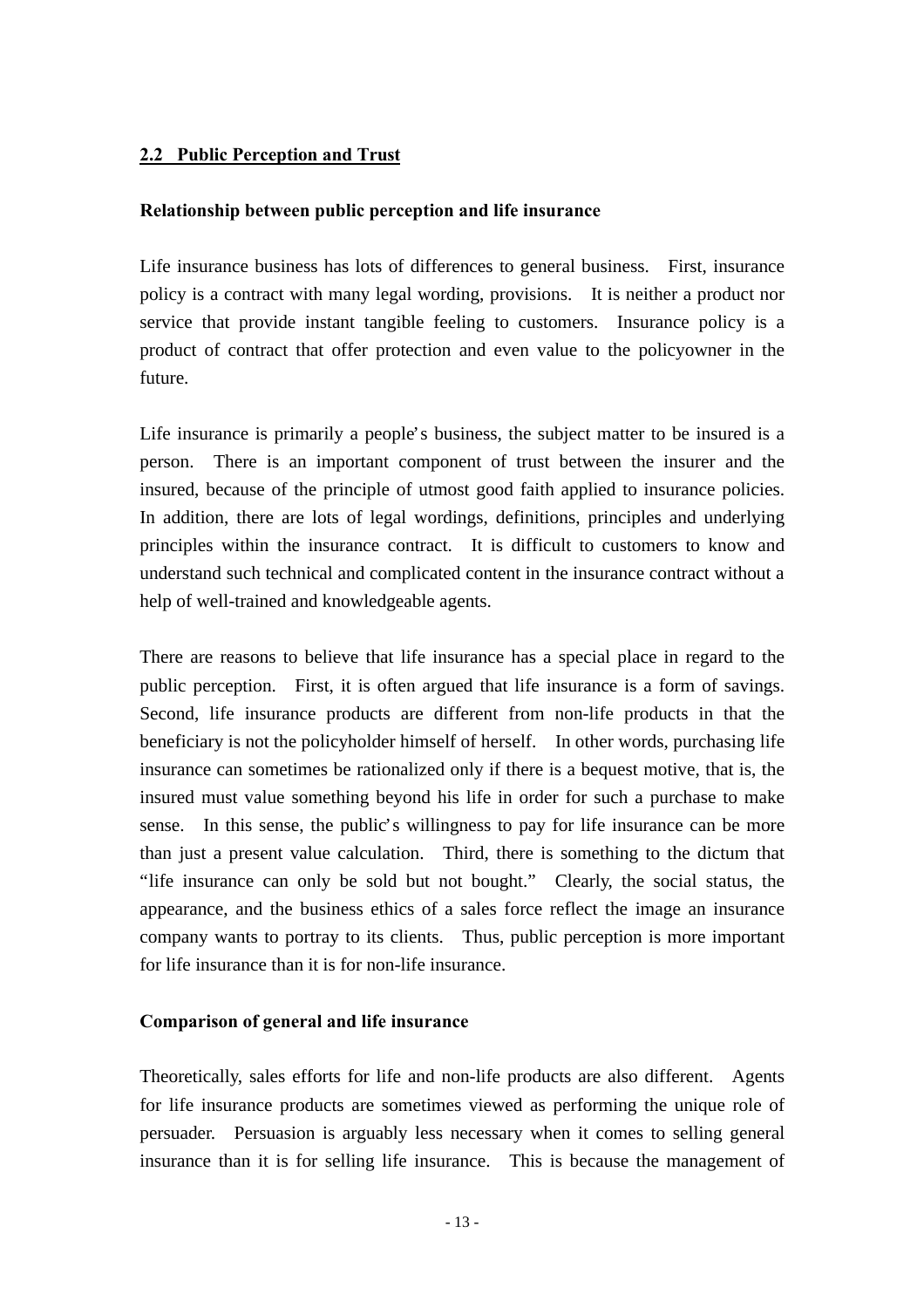business risk has few emotional elements. Corporate demand for insurance services is guided by profit motives. On the other hand, consumer demand for life insurance has a larger persuasion component. Individuals who do not worry about themselves or others will have little need for the risk transfer function provided by insurance. Also, individuals will behave in a risk-averse manner only when they are fully aware of the risks they face. Therefore, persuasion on the part of life insurance agents may indeed have a specific purpose that is not replaceable by direct sales methods, and for this reason, the issue of public perception is particularly important.

# **2.3 Market Trend of Life Insurance Industry**

# **Customers become more knowledgeable**

Nowadays, the public is more well-educated. The consumers are more aware of their insurance needs. They are more sensitive to the choice of products, the performance of the insurance companies (or the insurance agents) and the premium price. The consumers become increasingly sophisticated. They will seek different channels to optimize their benefits and concern the price of the policies.

# **Competition**

There is high competition among insurance companies. The insurers work hard to penetrate into various identified market, more and more products are designed and launched. The agents face-to-face selling system will be under pressure as there is more competition from bankers, independent financial advisors and all forms of direct selling. Face-to-face contact becomes less attractive as consumers become more familiar with the products and other selling channels like internet, telesales and direct mailing.

# **Recruitment of University Graduates**

With the increased emphasis on the upgrading of agents professional standards, the effective way to pursue higher level of professionalism is by raising its education requirement via the recruitment process. It is easily to find that some insurers have launched different kinds of recruitment packages in which are particularly aimed to recruit university graduates. For examples, the University Graduate Development Scheme launched by the New York Life Insurance Worldwide Ltd, the Sun Life of Canada (International) Limited.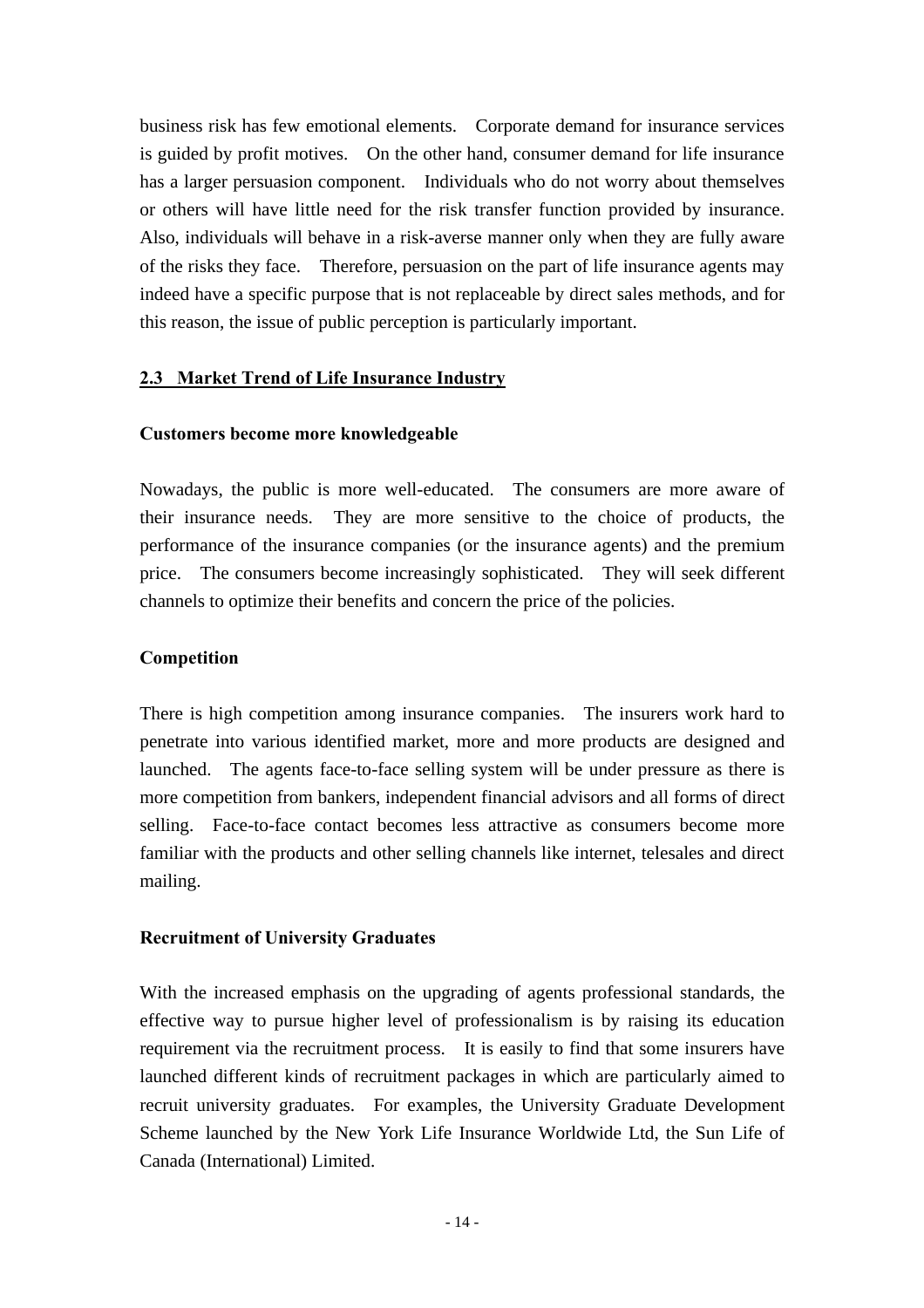To sustain the growth of the insurance industry and build up its image and professionalism, high quality training to insurance agents is essential.

### **2.4 Training System**

#### **The Definition and Nature of Training**

Training is a process of changing the employee's behavior at work through the application of learning principles. The behavioral change usually has a focus on knowledge or information, skills or activities, and attitudes or beliefs and value systems.

Learning, the oil of the machinery of training, is a relatively permanent change in behavior which is not usually attributable to maturation or growth. Learning requires an " intervention" by the Manager and the learner in order to modify the learner's behavior with a view to enhance performance at work. This " intervention " can mean the addition of new, the subtraction of old, or the fire-tuning of existing behavioral patterns.

# **Current practice of training**

Training is provided from both internal and outside facilities. Many employers run in-house training programs for trainees, and also send them to insurance courses run by technical institutes and the Insurance Training Centre of the Vocational Training Council.

 Just as important are the professional qualifications in insurance which can be obtained by examination. Most employers give their staff every encouragement to study and sit the examinations, so that they can become professionally qualified while they work.

Training opportunities are now available largely through the vocational Training Council (VTC) of the Hong Kong government. The VTC has an Insurance Training Board, which periodically assess the manpower and training needs of the insurance industry and to recommend to the VTC for the development of training facilities to meet the demand for trained insurance personnel.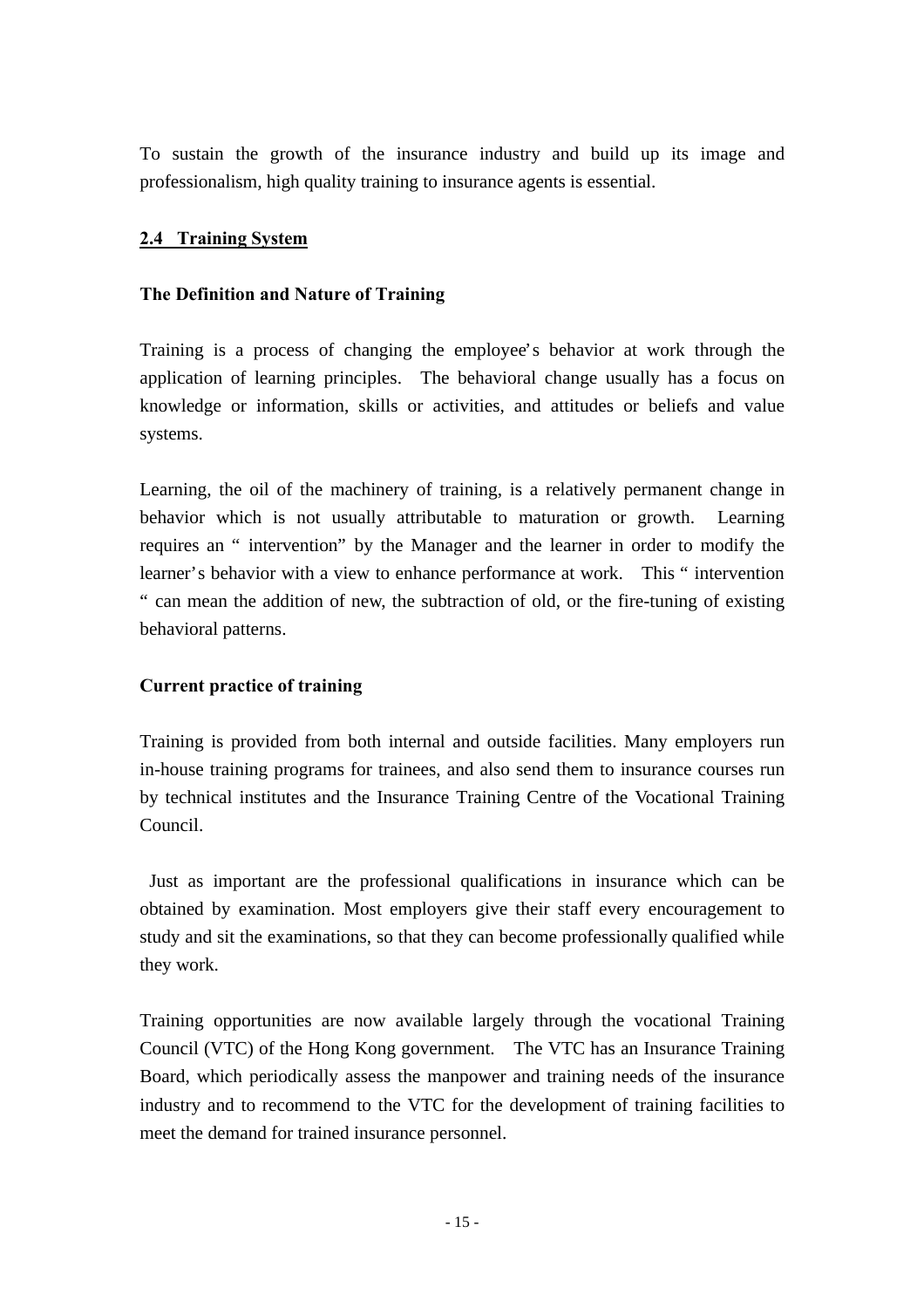Over the last few years, insurance courses have been conducted at the Hong Kong Institute of Vocational Education (IVE). The training institutions offer diploma courses and higher diploma courses on insurance in addition to shout courses and professional seminars to help enhance the professional skills of practitioners. From 1999 and 2000, the Lingnan University and the Chinese University of Hong Kong start offering the degree courses, Risk and Insurance Management.

Generally Speaking, insurance practitioners are more interested in recognizable degrees and certificates rather than in general knowledge. Passing the examinations provided by Life Office Management Associations (LOMA), will earn one a title of Fellow of Life Management Institute (FLMI). The education and training of insurance practitioners in Hong Kong has also been enhanced through the US Life Insurance Agency Management Association (LIMRA), often with the local cooperation of agent associations such as the Hong Kong Life Underwriter Association (LUA). More channels and training possibilities are provided to agents in Hong Kong via the Life Underwriter Training Council (LUTC) and the Chartered Life Underwriter (CLU).

# **2.5 Regulatory System of Life Insurance Agents**

The regulatory measures developed in Hong Kong are supported by a system of self-regulation by the insurance industry. Self-regulatory measures in the insurance market are formulated by the insurance industry in consultation with the government. In respect of insurance agents, a Code of Practice for the Administration of Insurance Agents ("Code of Practice") has been issued for the administration and regulation of appointed insurance agents since January 1993. In the same month, an Insurance Agents Registration Board ("IARB") was set up under the Hong Kong Federation of Insurers ("HKFI") for the registration of agents and for dealing with complaints about agents' malpractices.

Since the implementation of self regulatory system, the IARB issues Guidelines from time to time as to how it intends to exercise its powers and fulfils its responsibilities under the Code of Practice. These guidelines include on Misconduct, Handling of Premiums, and the Effective Date of Registration of Insurance Agents, Responsible Officers and Technical Representatives.

To further enhance the effectiveness of the self-regulatory system, the insurance industry, has introduced other initiatives including cooling-off period, illustration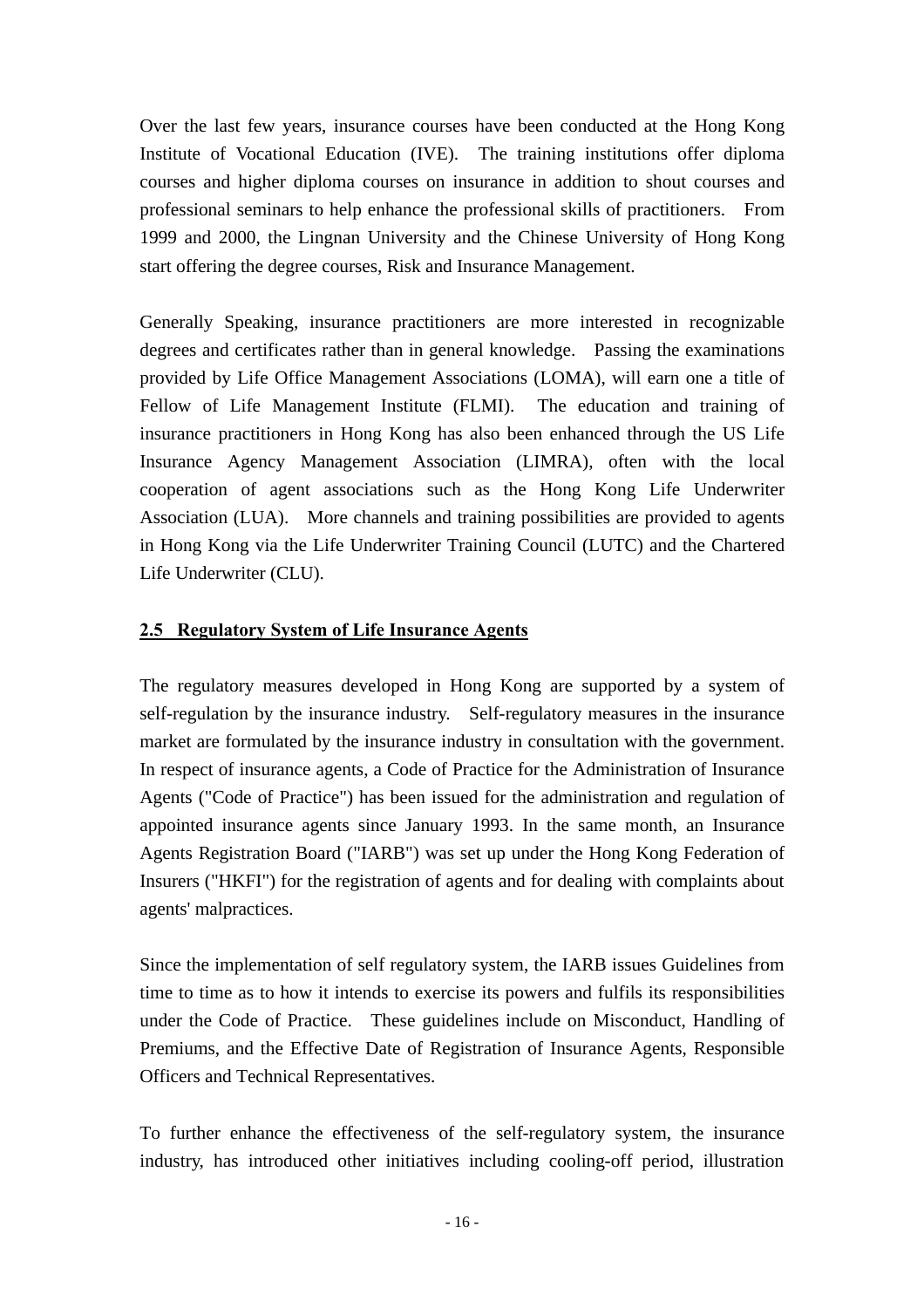standards in respect of sales of long term insurance policies and the revised Customer Protection Declaration Form. The ICO (Insurance Companies Ordinance) empowers the Insurance Authority to direct the insurer to de-register an appointed insurance agent if that agent has breached the Code of Practice.

The Insurance Intermediaries Quality Assurance Scheme ("the IIQAS") has come into effect since 1 January 2000. Under the IIQAS, life insurance agents are required to pass a qualifying examination as one of the requirements for entry to the profession, and they have to attend continuing professional development programs thereafter.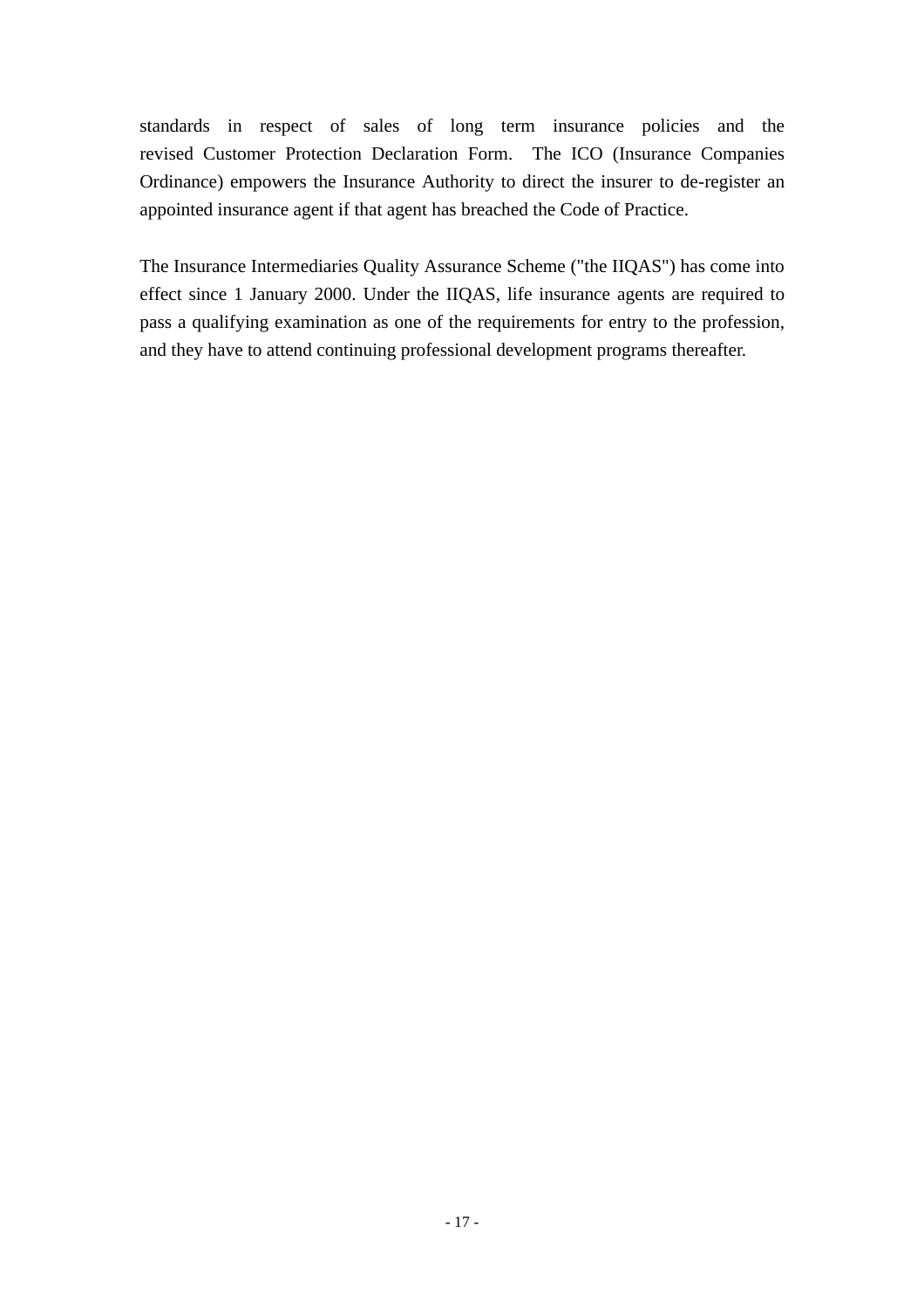# **Chapter 3 Methodology**

# **3.1 Data Collection**

The purpose of this research is to look at the importance of life insurance agent training in Hong Kong. For this purpose, we should obtain the information from three parts, they are: the *Life Insurance Companies*, the *Life Insurance Agents* and the *Public*. Therefore, we have conducted three surveys for each of them.

# *3.1.1 Survey Question 1 (Life Insurance Companies)*

#### **Purpose**

To receive the following information:

- 1. The background information related to the Agency, e.g. number of agents.
- *2.* The evaluation of the training
- *3.* The effects of the training
- *4.* The future development of the training program
- 5. The constraints of the training

# **Questionnaire Design**

We decided a set of open-ended questions for the interview with the life insurance companies. There are total 14 questions asking for the background information of the company and the information about the training program.

# **Method**

We had founded three insurance companies' managers of training department and conducted an interview with them. Then we had translated the conversations and summarized the result.

# *3.1.2 Survey Question 2 (Life Insurance Agents)*

# **Purpose**

The purpose of conducting this survey is to identify the needs of training from the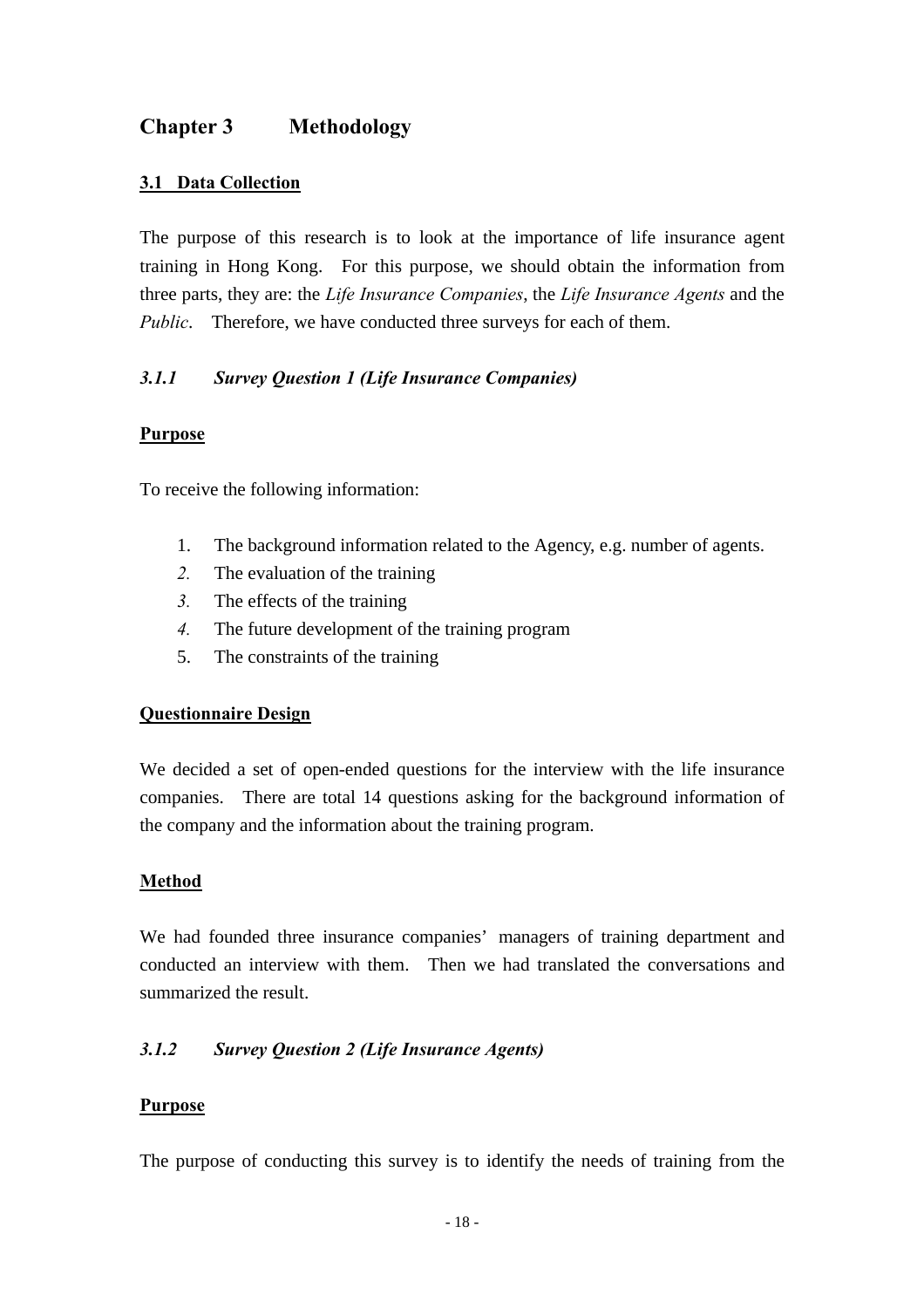agent's point of view, and to find out the factors of becoming a successful agent.

### **Questionnaire Design**

This is also a set of open-ended questions for the interview with the outstanding life insurance agents. There are total nine questions asking for the background information of the insurance agents and the reasons behind them of becoming a successful agent.

# **Method**

We had contacted four insurance agents and conducted an interview with them. Then we had translated the conversations and summarized the result.

# *3.1.3 Survey Question 3 (Public)*

#### **Purpose**

To get the idea from the public's expectation on life insurance agents and life insurance companies, and to what extent the public satisfies the performance of his or her life insurance agent.

# **Questionnaire Design**

We used fixed-alternative questions and attitude rating scale questions in the questionnaire. There are total nine questions in the questionnaire. The first part is asking for the background information of the public. Then, the questions are asking about their expectation on the life insurance agents and life insurance companies.

# **Method**

We had distributed 200 questionnaires to the university students and their families. After one month, we received 171 questionnaires, of which 162 questionnaires are valid. We use Microsoft Excel to analysis the data.

#### **3.2 Secondary Data**

Several sources were needed to be relied upon so as to facilitate the content of our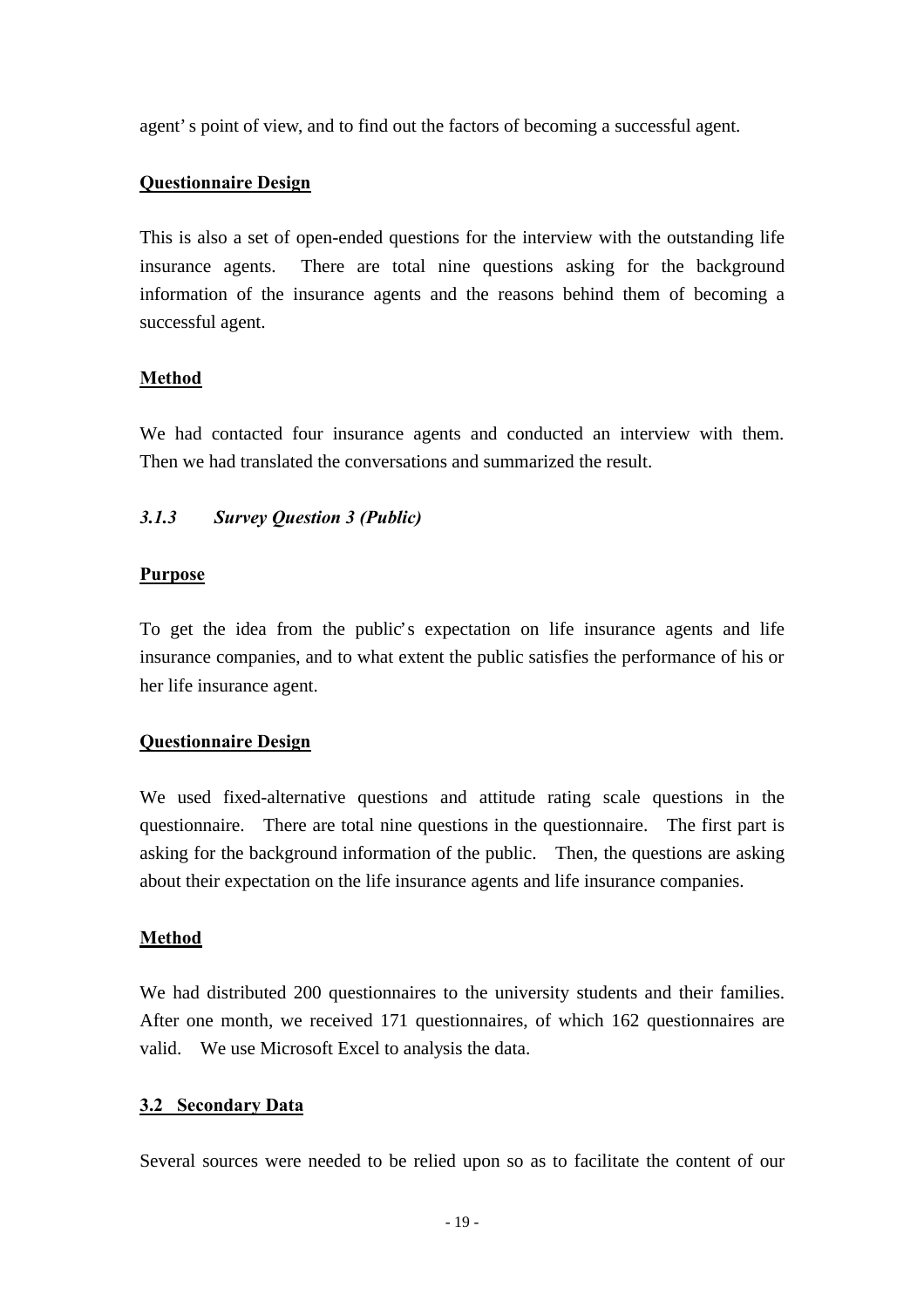project. The sources of secondary data include:

- 1. Government publications: e.g. Office of the Commissioner of Insurance
- 2. Periodicals: e.g. I Lens ()
- 3. Annual Reports: e.g. Hong Kong Federation of Insurers
- 4. Newspapers searched on Internet
- 5. Reference Books in Library

# **3.3 Statistic Analysis**

We had put the data into Microsoft Excel and had used the Descriptive Statistic and Hypothesis Testing to analysis the result from the questionnaires.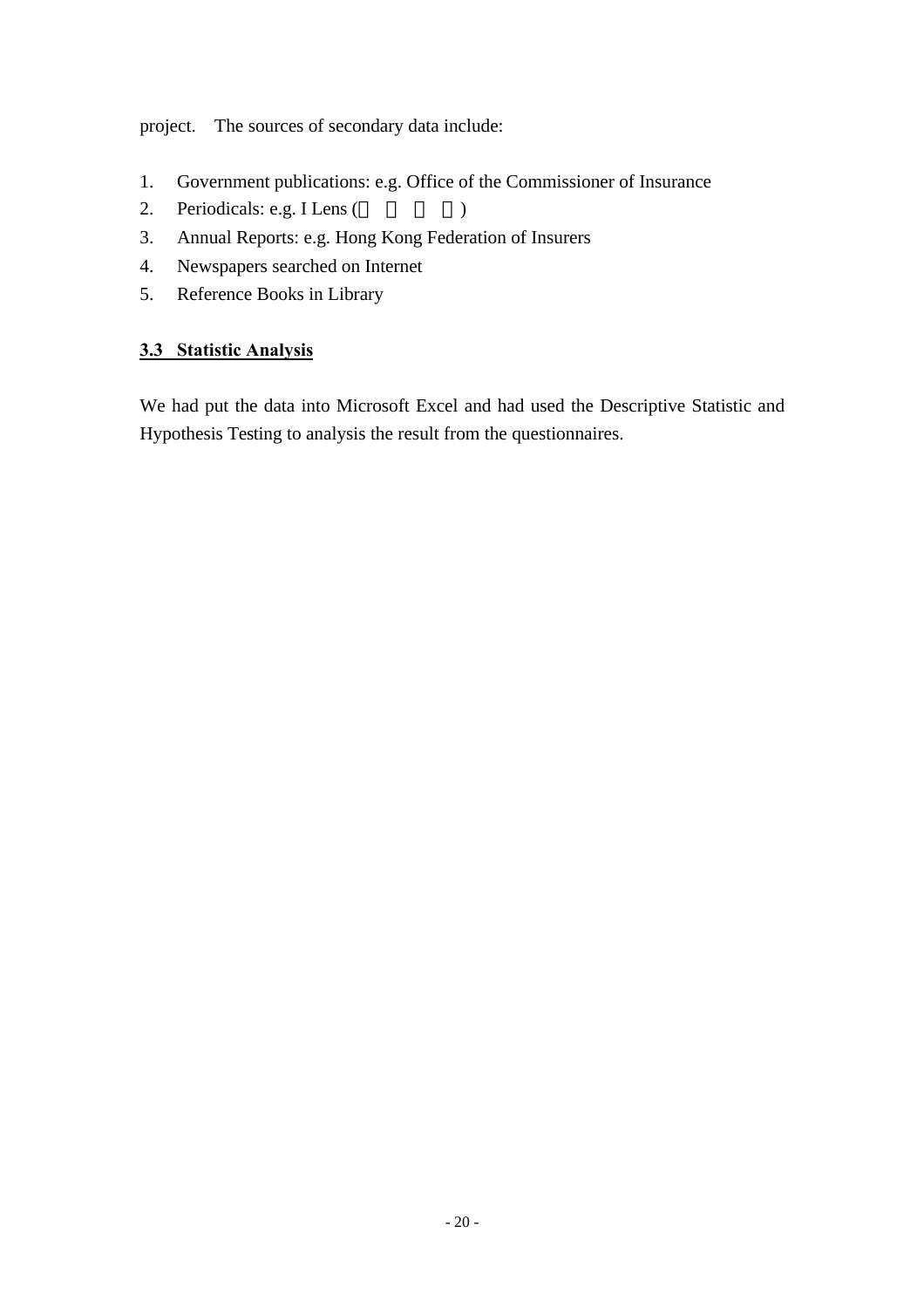# **Chapter 4 Findings**

# **4.1 Survey Results from Public**

# *4.1.1 Sample Characteristic*

From the 162 questionnaires, there are 80 male and 82 female; there are 89 people ages from 18-23, 42 people ages from 24-29, 13 people ages from 30-35, 2 people ages from 36-41, 16 people older than 42.



From the surveyed people, the education level reach university or above has 91 people, post secondary has 17 people, secondary has 48 people, primary has 6 people.

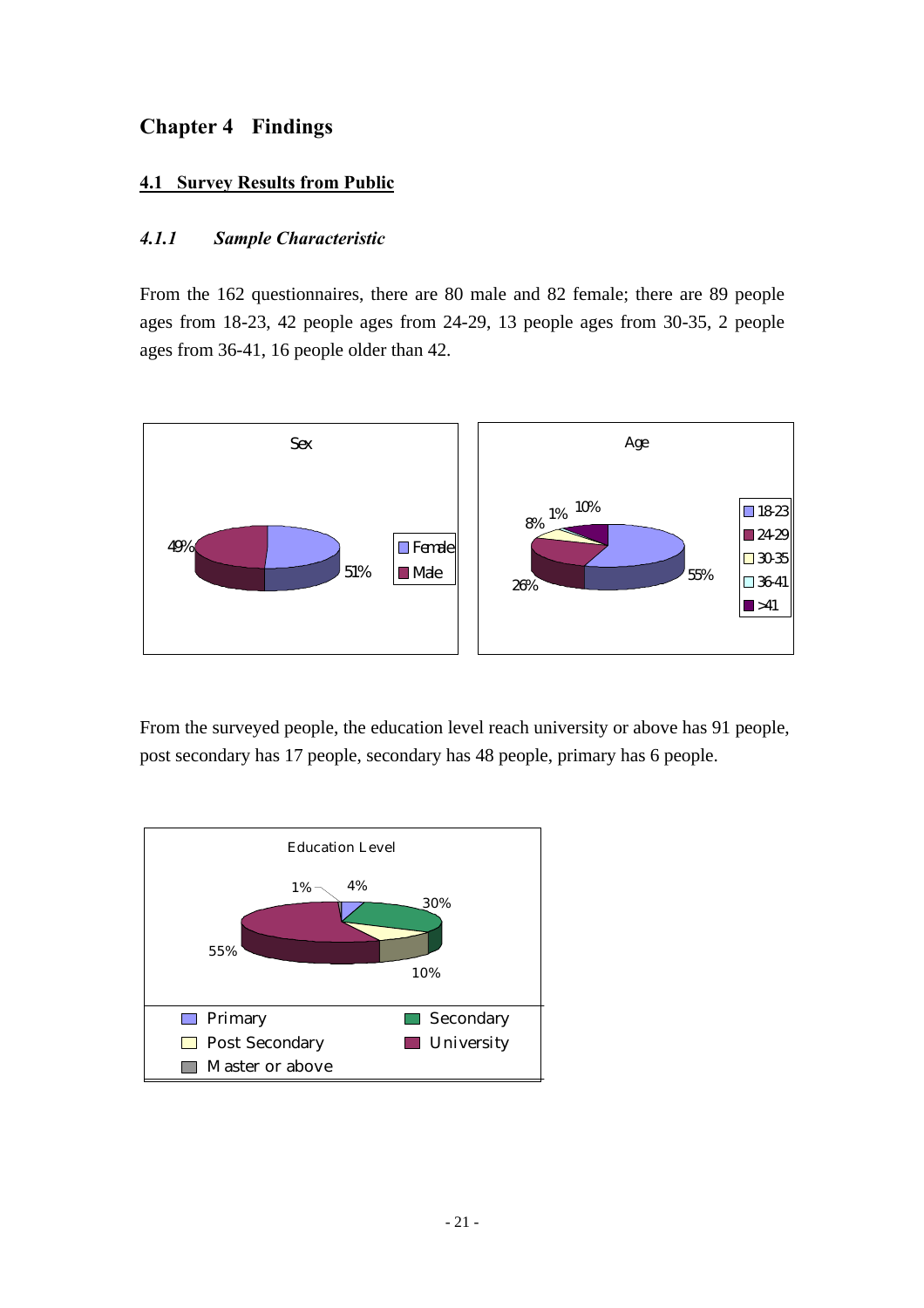From the surveyed people, the income level below \$6,000 has 60 people, between \$6,001 - \$12,000 has 47 people, between &12,001 - \$18,000 has 37 people, between \$18,001 - \$24,000 has 13 people, between \$24,001 - \$30,000 has 4 people, above \$30,001 has 1 person.



From the surveyed people, 52 people are students, 24 people working in financial institute or insurance companies, 18 people working in engineering or construction industry, 14 people working in information technology industry, 10 people working in catering industry, 8 people working in education industry, 7 people working in government departments, 5 people working in accounting, 4 people are unemployed, 16 people are grouped as 'others'.

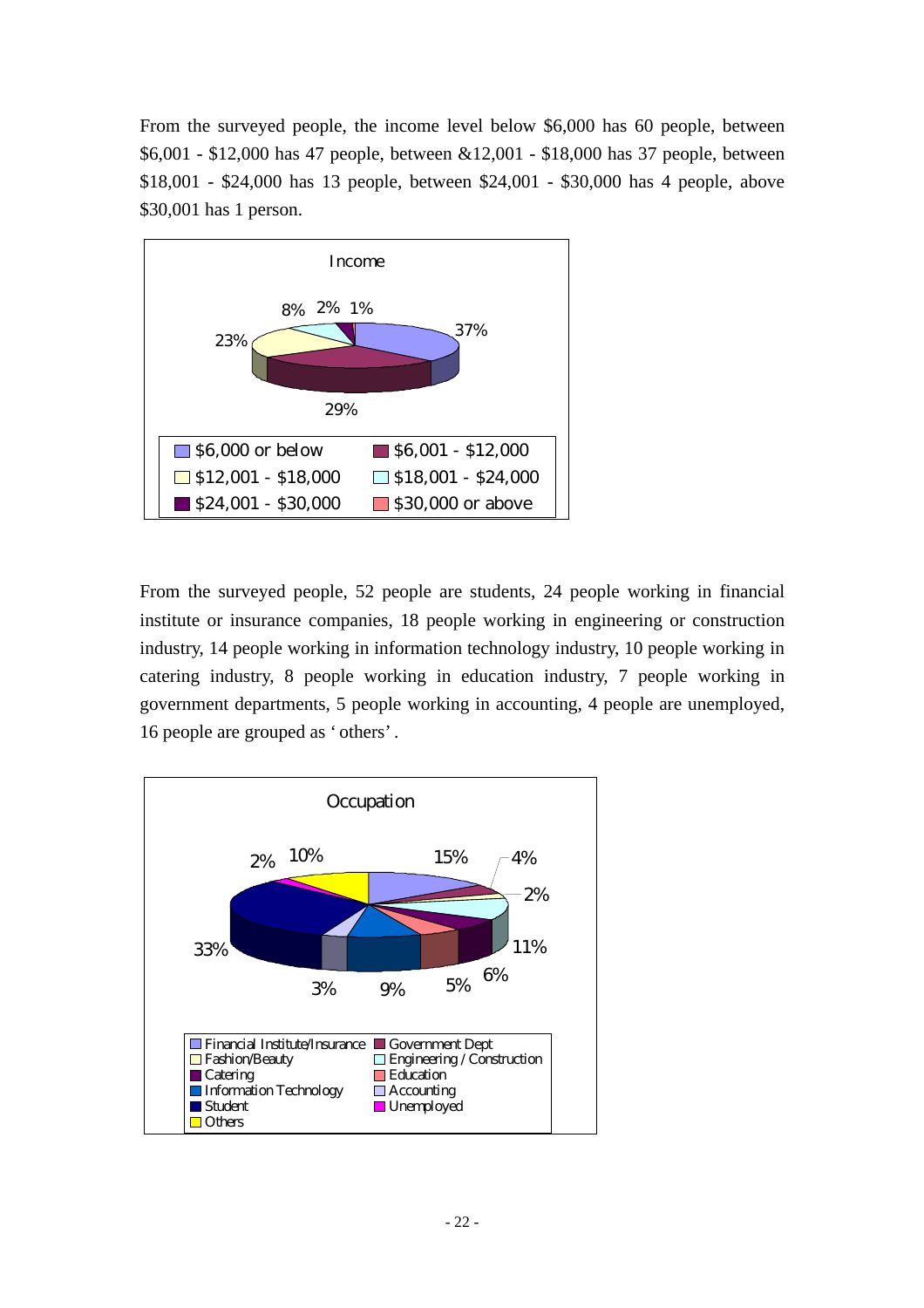# *4.1.2 Results*

There are totally 9 questions in the questionnaire, the results are as follows:

|       |                | Frequency | Percent | Cumulative Percent |
|-------|----------------|-----------|---------|--------------------|
| Valid | 1:One time     | 35        | 22      | $2\!2$             |
|       | 2: Two times   | 36        | 22      | 44                 |
|       | 3: Three times | 51        | 31      | 75                 |
|       | 4:Never        | 40        | 25      | 100                |
|       | Total          | 162       | 100     |                    |

|  |  |  |  |  | Q1 Is there any insurance agent asked you to buy life insurance? |
|--|--|--|--|--|------------------------------------------------------------------|
|--|--|--|--|--|------------------------------------------------------------------|



There were 75% of the surveyed people had asked by the agents, 25% of them have not been approached by the agents.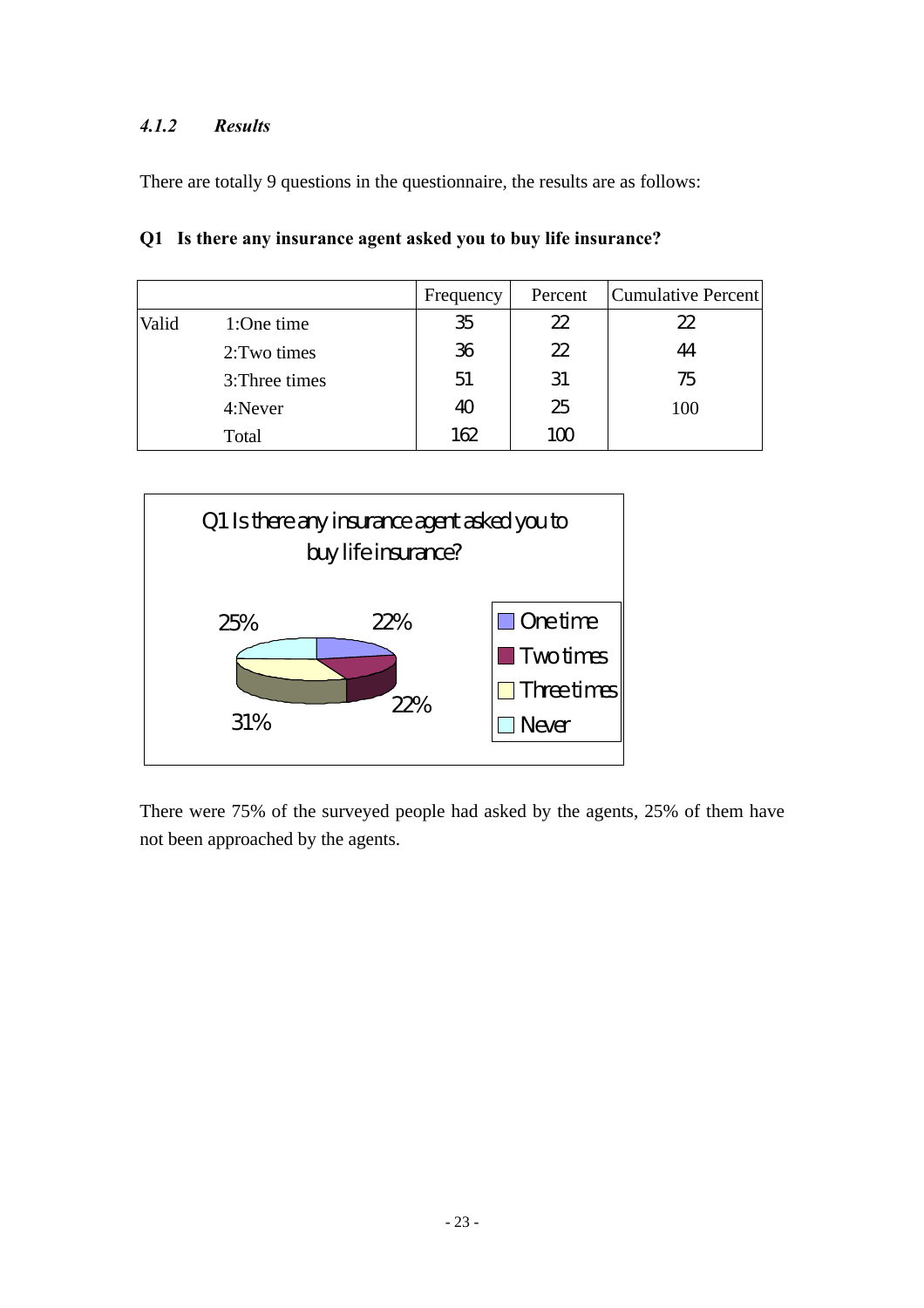# **Q2 What factors are the most important when you choose insurance agent? (1 = most important, 5 = not important)**

From the analysis (Hypothesis testing see Appendix 2.1), the ranking of the importance of the ten factors is:

| Item                        | Ranking | <b>T-test Results</b>                      |  |
|-----------------------------|---------|--------------------------------------------|--|
| Professional                |         |                                            |  |
| Service                     |         | $t^*$ -value=1.85; p-value=0.10; reject Ho |  |
| <b>Representing Company</b> |         | $t^*$ -value=2.21; p-value=0.10; reject Ho |  |
| Experience & Stability      |         | $t^*$ -value=0.21; p-value=0.10; accept Ho |  |
| Friends/Relatives           |         | $t^*$ -value=4.76; p-value=0.10; reject Ho |  |
| Prizes record               | n       | $t^*$ -value=9.33; p-value=0.10; reject Ho |  |
| Younger                     |         | $t^*$ -value=0.35; p-value=0.10; accept Ho |  |
| Older                       |         | $t^*$ -value=1.75; p-value=0.10; reject Ho |  |
| Female                      |         | $t^*$ -value=2.13; p-value=0.10; reject Ho |  |
| Male                        | 10      | $t^*$ -value=0.5; p-value=0.10; accept Ho  |  |

- 1. Professional
- 2. has good service
- 3. representing company and has experience & stability
- 4. is friend/relative
- 5. has prizes record and younger
- 6. older
- 7. is female and is male

From this result, we can see that people tend to find an insurance agent who is professional. The next important is that they want the insurance agent can provide good service to them. Also, the representing company and the experience  $\&$  stability of the insurance agents are the next important. People are not very care about the prizes record, sex and age of the insurance agent.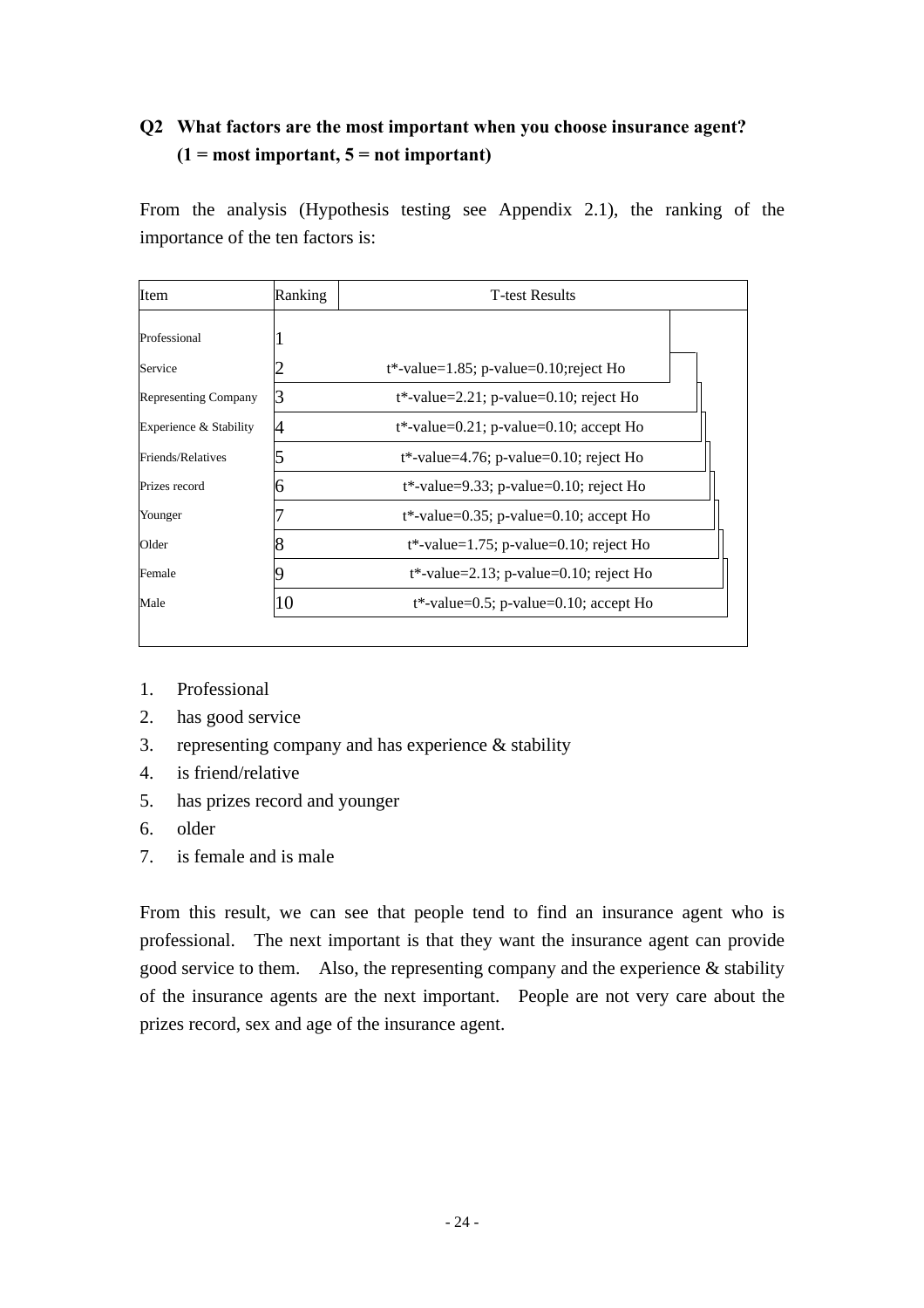We also divided the whole sample size into different groups to analyze the result, they are:

- Younger age group  $(18 29)$
- $\bullet$  Older age group (>30)
- Relatively low education group (secondary or below)
- Relatively high education group (post secondary or above)
- Relatively low income group  $( $$12,000$ )$
- Relatively high income group  $($  > \$12,000)

The rankings of the result of the above groups are as follows: (Hypothesis testing see Appendix 2.2)

# **Younger age group (18 – 29)**

| Item                        | Ranking | <b>T</b> -test Results                     |  |
|-----------------------------|---------|--------------------------------------------|--|
| Professional                |         |                                            |  |
| Service                     |         | $t^*$ -value=1.67; p-value=0.10; reject Ho |  |
| <b>Representing Company</b> | 3       | $t^*$ -value=1.27; p-value=0.10; accept Ho |  |
| Experience & Stability      |         | $t^*$ -value=0.16; p-value=0.10; accept Ho |  |
| Friends/Relatives           |         | $t^*$ -value=2.98; p-value=0.10; reject Ho |  |
| Prizes record               | h       | $t^*$ -value=7.8; p-value=0.10; reject Ho  |  |
| Younger                     |         | $t^*$ -value=0.94; p-value=0.10; accept Ho |  |
| Older                       |         | $t^*$ -value=0.45; p-value=0.10; accept Ho |  |
| Female                      |         | $t^*$ -value=1.56; p-value=0.10; reject Ho |  |
| Male                        | 10      | $t^*$ -value=0.55; p-value=0.10; accept Ho |  |

- 1. Professional
- 2. has good service
- 3. representing company
- 4. has experience & stability
- 5. is friend/relative
- 6. has prizes record
- 7. younger
- 8. older
- 9. female and male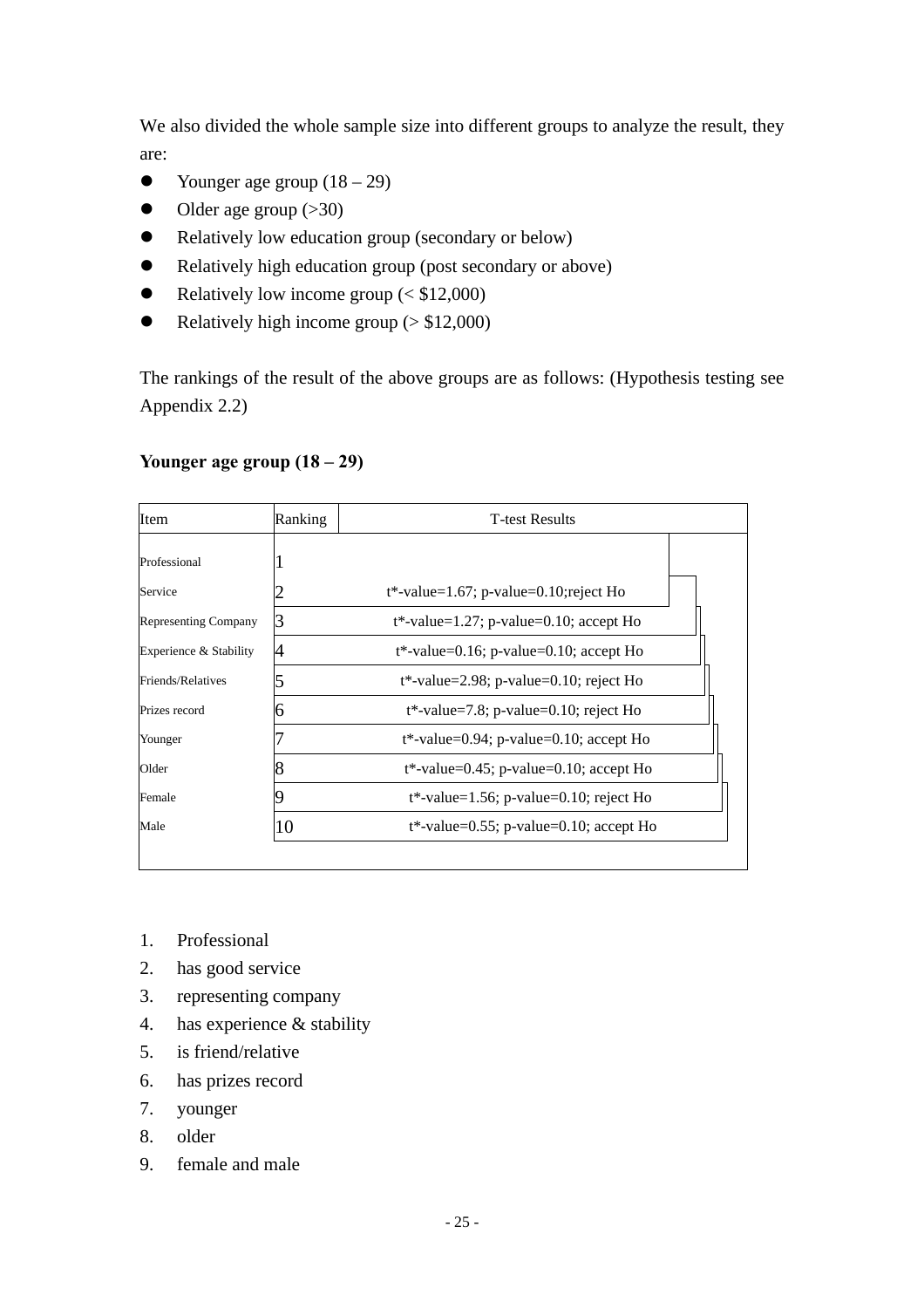# **Older age group (>30)**

| Item                        | Ranking | <b>T-test Results</b>                      |  |
|-----------------------------|---------|--------------------------------------------|--|
| Professional                |         |                                            |  |
| Service                     |         |                                            |  |
| Experience & Stability      |         | $t^*$ -value=0.69; p-value=0.10; accept Ho |  |
| <b>Representing Company</b> |         | $t^*$ -value=1.1; p-value=0.10; accept Ho  |  |
| Friends/Relatives           |         | $t^*$ -value=2.75; p-value=0.10; reject Ho |  |
| Younger                     |         | $t^*$ -value=2.27; p-value=0.10; reject Ho |  |
| Prizes record               |         | $t^*$ -value=1.19; p-value=0.10; accept Ho |  |
| Older                       |         | $t^*$ -value=1.42; p-value=0.10; reject Ho |  |
| Male                        |         | $t^*$ -value=1.22; p-value=0.10; accept Ho |  |
| Female                      |         | $t^*$ -value=0.11; p-value=0.10; accept Ho |  |

- 1. Professional and has good service
- 2. has experience & stability
- 3. representing company
- 4. is friend/relative
- 5. has prizes record and younger
- 6. older
- 7. male
- 8. female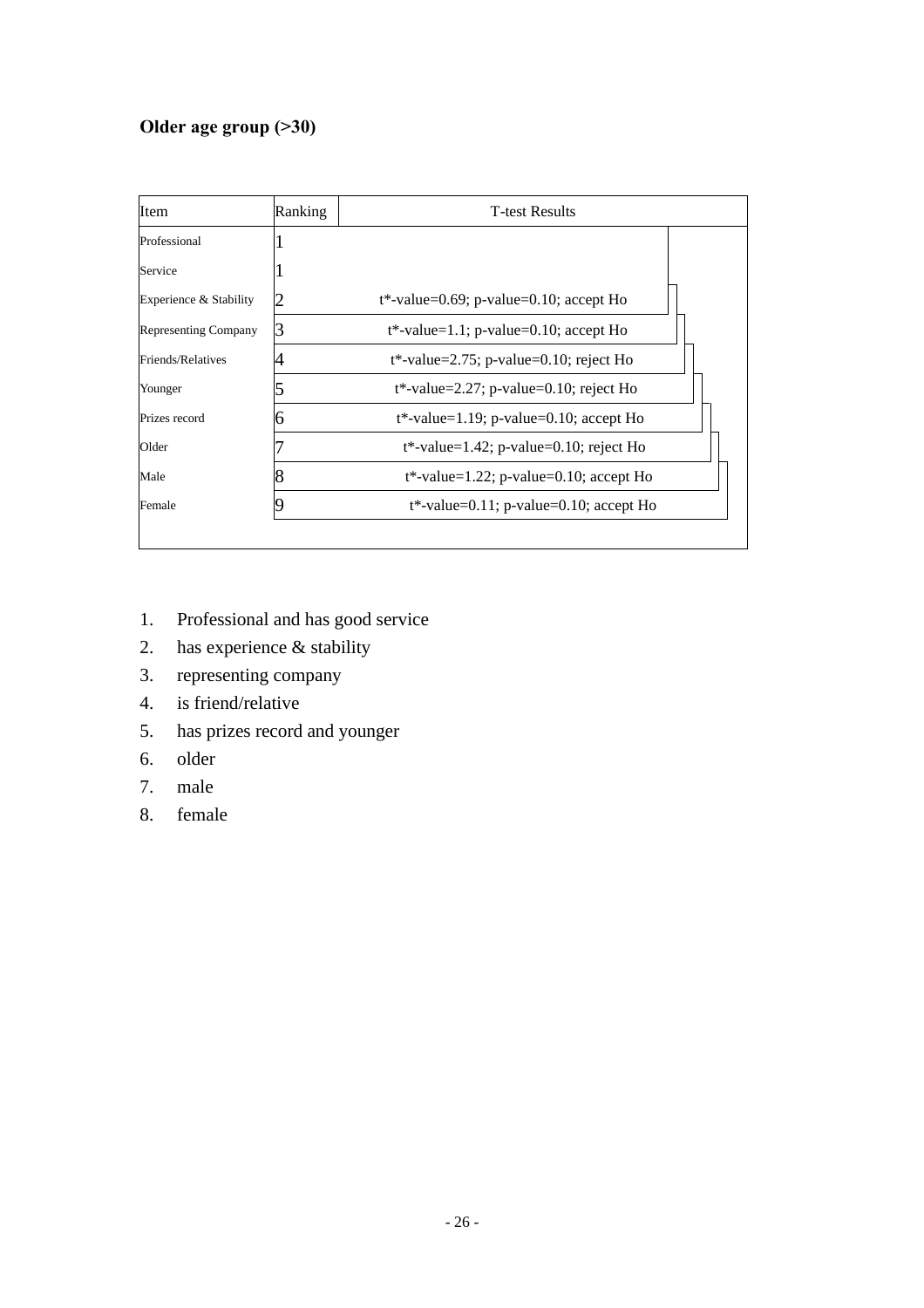# **Relatively low education group (secondary or below)**

| Item                        | Ranking | <b>T</b> -test Results                     |  |
|-----------------------------|---------|--------------------------------------------|--|
| Professional                |         |                                            |  |
| Service                     |         | $t^*$ -value=0.24; p-value=0.10; accept Ho |  |
| Experience & Stability      | 3       | $t^*$ -value=2.33; p-value=0.10; reject Ho |  |
| <b>Representing Company</b> | 4       | $t^*$ -value=1.64; p-value=0.10; reject Ho |  |
| Friends/Relatives           |         | $t^*$ -value=1.17; p-value=0.10; accept Ho |  |
| Prizes record               | n       |                                            |  |
| Younger                     |         | $t^*$ -value=5.96; p-value=0.10; reject Ho |  |
| Older                       |         | $t^*$ -value=1.03; p-value=0.10; accept Ho |  |
| Female                      |         | $t^*$ -value=1.4; p-value=0.10; reject Ho  |  |
| Male                        |         | $t^*$ -value=0.23; p-value=0.10; accept Ho |  |

- 1. Professional and has good service
- 2. has experience & stability
- 3. representing company and is friend/relative
- 4. has prizes record, younger and older
- 5. female and male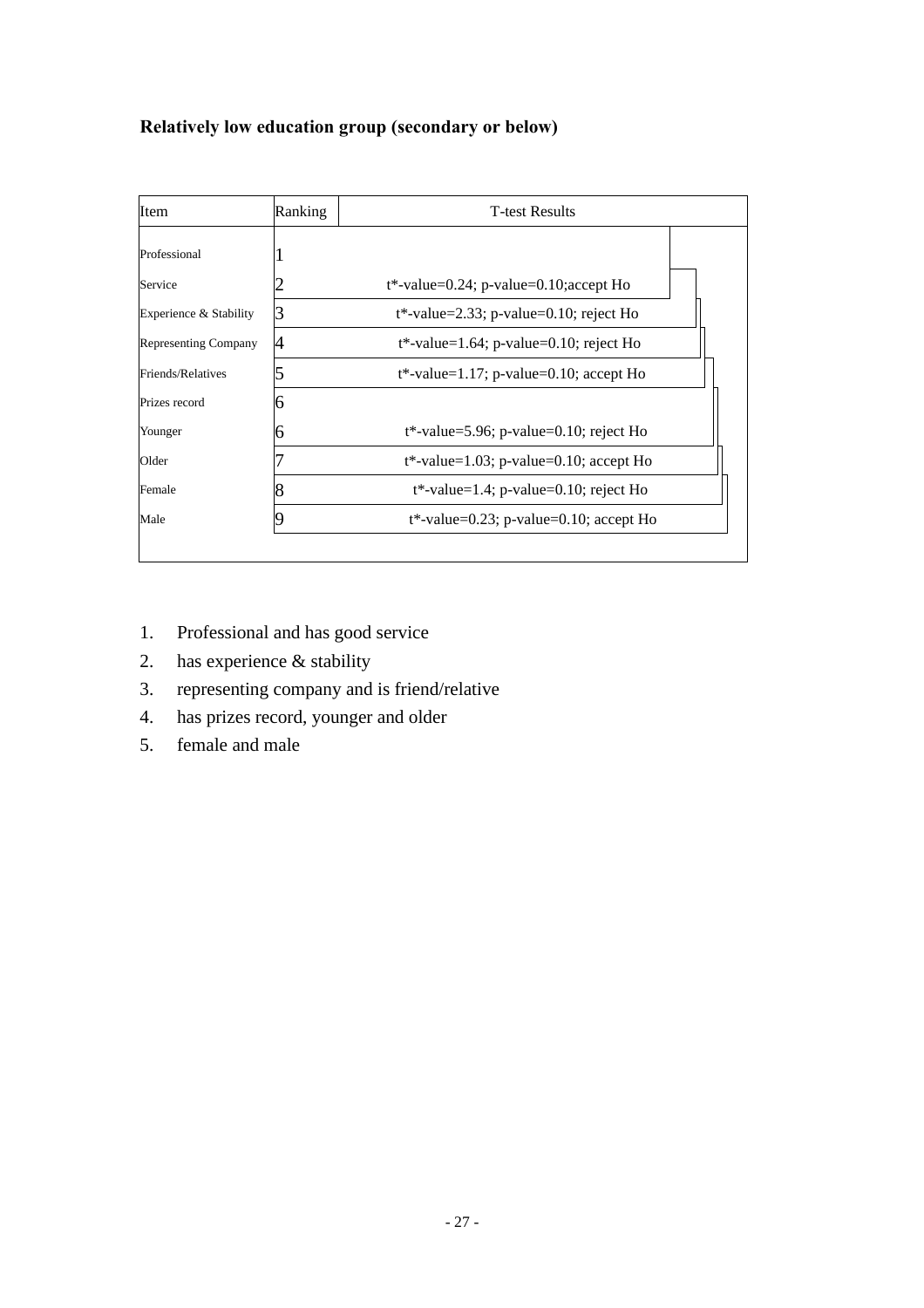# **Relatively high education group (post secondary or above)**

| Item                        | Ranking | <b>T-test Results</b>                      |  |
|-----------------------------|---------|--------------------------------------------|--|
| Professional                |         |                                            |  |
| Service                     |         | $t^*$ -value=1.6; p-value=0.10; reject Ho  |  |
| <b>Representing Company</b> | 3       | $t^*$ -value=0.07; p-value=0.10; accept Ho |  |
| Experience & Stability      |         | $t^*$ -value=0.82; p-value=0.10; accept Ho |  |
| Friends/Relatives           |         | $t^*$ -value=3.24; p-value=0.10; reject Ho |  |
| Prizes record               |         | $t^*$ -value=6.47; p-value=0.10; reject Ho |  |
| Younger                     |         | $t^*$ -value=0.35; p-value=0.10; accept Ho |  |
| Older                       |         | $t^*$ -value=1.08; p-value=0.10; accept Ho |  |
| Female                      |         | $t^*$ -value=1.43; p-value=0.10; reject Ho |  |
| Male                        | 10      | $t^*$ -value=0.44; p-value=0.10; accept Ho |  |

- 1. Professional
- 2. has good service, has experience & stability and representing company
- 3. is friend/relative
- 4. has prizes record
- 5. younger
- 6. older
- 7. female and male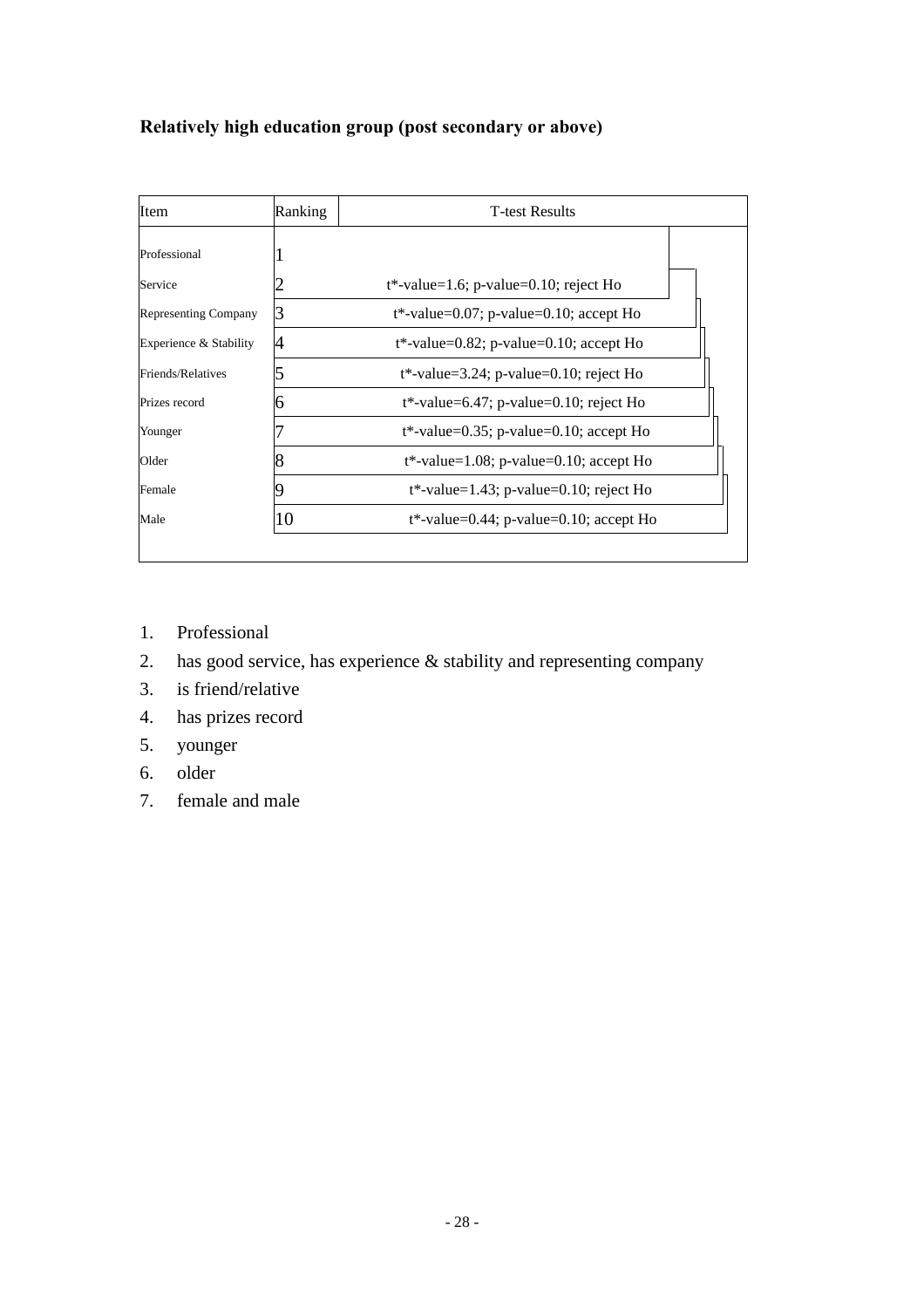# **Relatively low income group (< \$12,000)**

| Item                   | Ranking | <b>T-test Results</b>                      |  |
|------------------------|---------|--------------------------------------------|--|
| Professional           |         |                                            |  |
| Service                |         | $t^*$ -value=0.95; p-value=0.10; accept Ho |  |
| Representing Company   | 3       | $t^*$ -value=0.69; p-value=0.10; accept Ho |  |
| Experience & Stability |         | $t^*$ -value=0.7; p-value=0.10; accept Ho  |  |
| Friends/Relatives      |         | $t^*$ -value=2.57; p-value=0.10; reject Ho |  |
| Prizes record          |         | $t^*$ -value=6.05; p-value=0.10; reject Ho |  |
| Younger                |         | $t^*$ -value=0.91; p-value=0.10; accept Ho |  |
| Older                  | 8       | $t^*$ -value=0.47; p-value=0.10; accept Ho |  |
| Female                 |         | $t^*$ -value=2.1; p-value=0.10; reject Ho  |  |
| Male                   | 10      | $t^*$ -value=0.37; p-value=0.10; accept Ho |  |

- 1. Professional
- 2. has good service
- 3. has experience & stability and representing company
- 4. is friend/relative
- 5. has prizes record
- 6. younger
- 7. older
- 8. female and male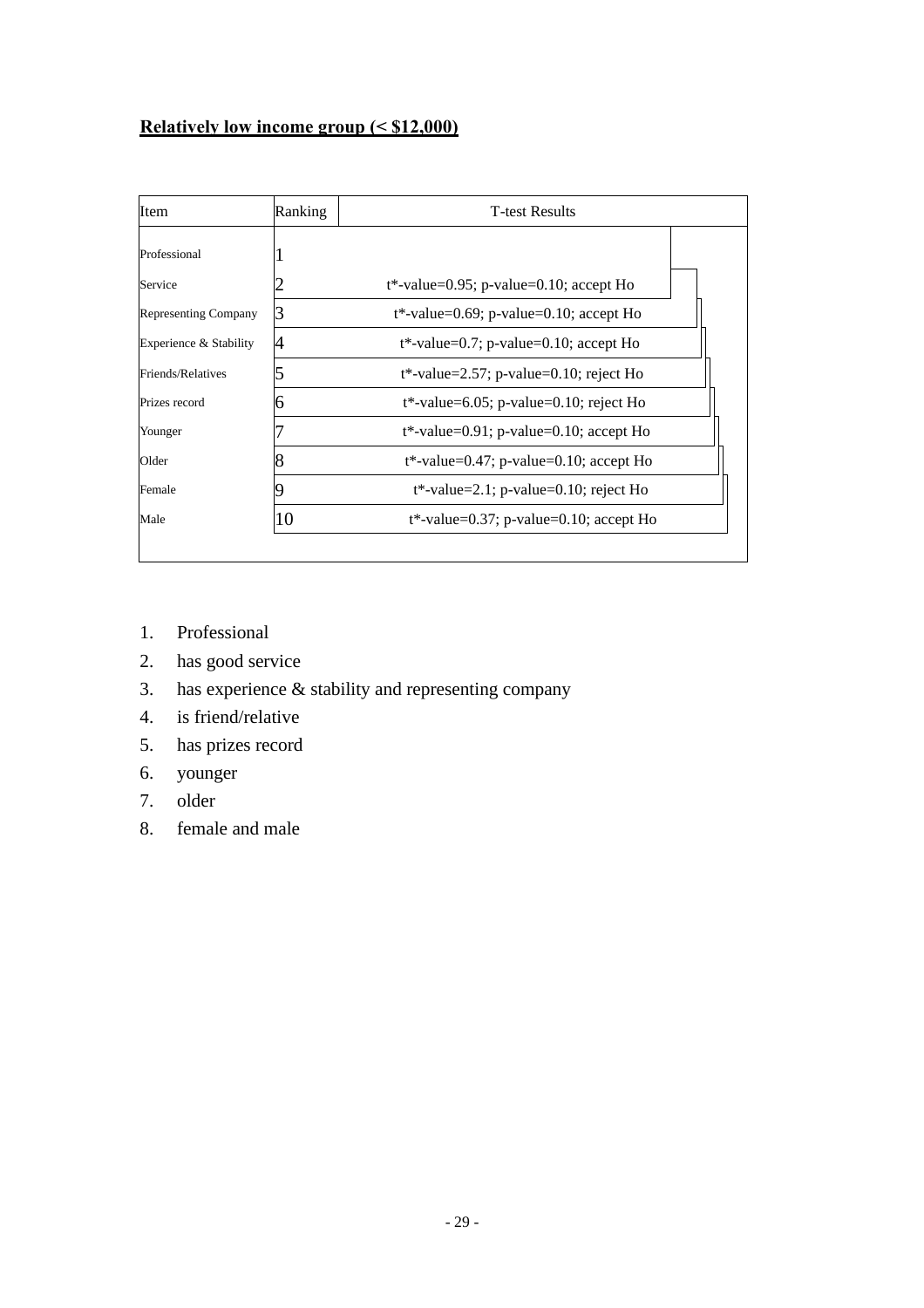# **Relatively high income group (> \$12,000)**

| <b>Item</b>                 | Ranking | <b>T-test Results</b>                      |  |  |
|-----------------------------|---------|--------------------------------------------|--|--|
| Professional                |         |                                            |  |  |
| Service                     |         | $t^*$ -value=1.96; p-value=0.10; reject Ho |  |  |
| Experience & Stability      | 3       | $t^*$ -value=0.76; p-value=0.10; accept Ho |  |  |
| <b>Representing Company</b> |         | $t^*$ -value=2.17; p-value=0.10; reject Ho |  |  |
| Friends/Relatives           |         | $t^*$ -value=2.43; p-value=0.10; reject Ho |  |  |
| Younger                     |         | $t^*$ -value=5.29; p-value=0.10; reject Ho |  |  |
| Prizes record               |         | $t^*$ -value=0.74; p-value=0.10; accept Ho |  |  |
| Older                       |         | $t^*$ -value=1.24; p-value=0.10; accept Ho |  |  |
| Female                      |         | $t^*$ -value=0.47; p-value=0.10; accept Ho |  |  |
| Male                        | 10      | $t^*$ -value=0.3; p-value=0.10; accept Ho  |  |  |

- 1. Professional
- 2. has good service and experience & stability
- 3. representing company
- 4. is friend/relative
- 5. younger
- 6. has prizes record
- 7. older, female and male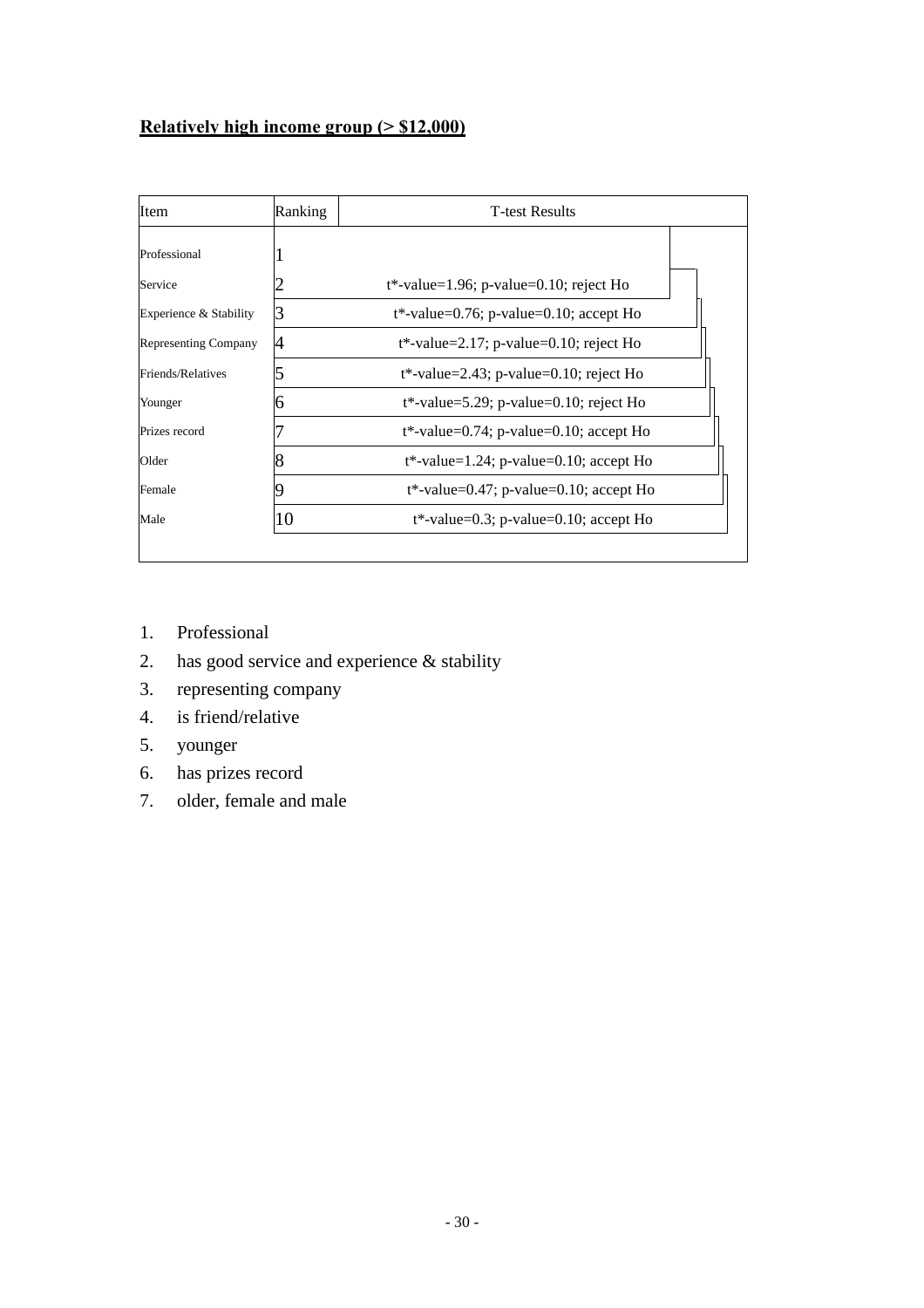# **Q3 Do you ever buy life insurance?**

|       |       | Frequency          | Percent | Cumulative Percent |
|-------|-------|--------------------|---------|--------------------|
| Valid | Yes   | 92                 | 57      | 57                 |
|       | No    | $\boldsymbol{\pi}$ | 43      | 100                |
|       | Total | 162                | 100     |                    |



There is 57% of the people bought life insurance while 43% of them haven't bought it.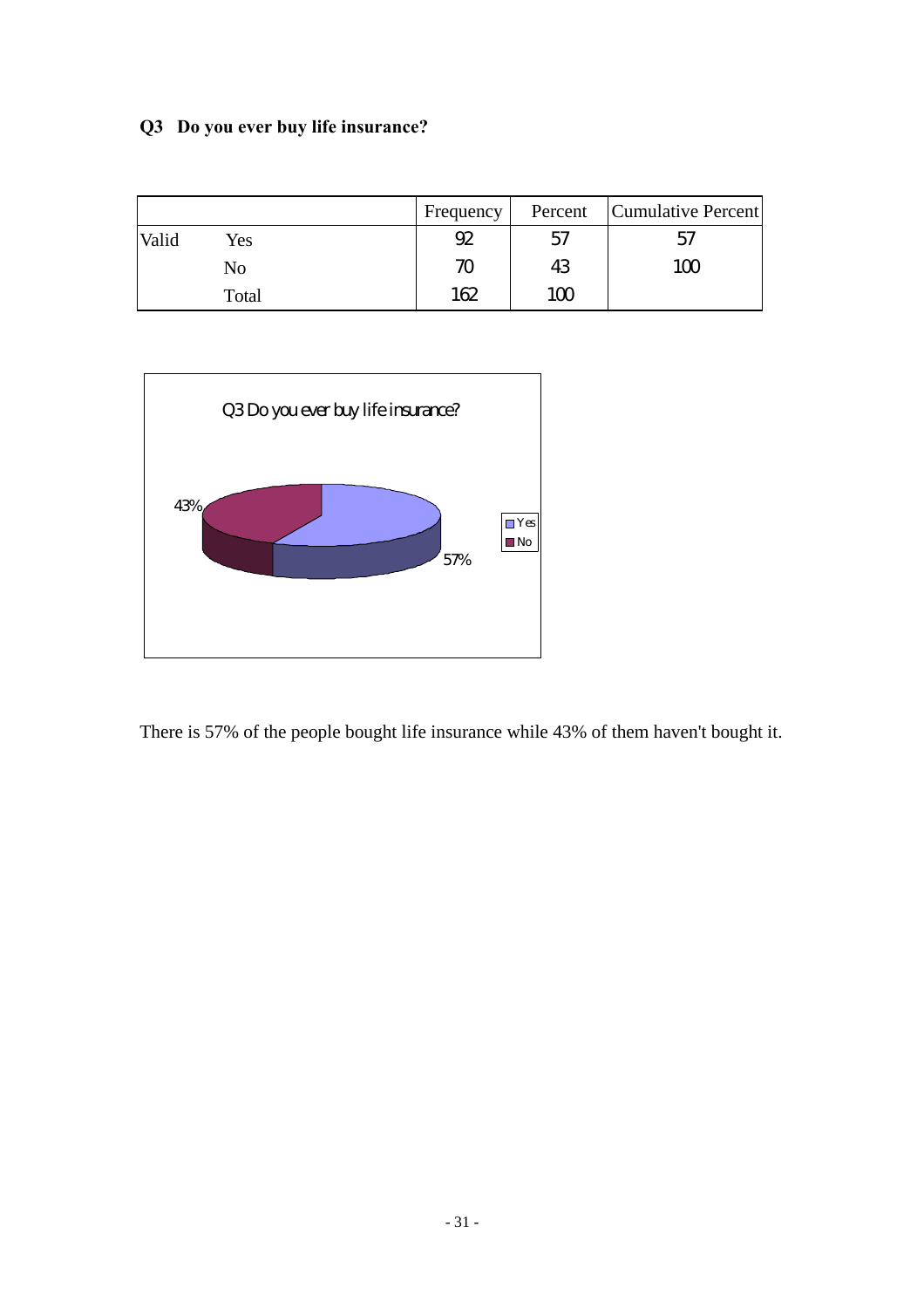# **Q4 What was/were the channel(s) of your purchase?**

|       |                        | Frequency | Percent               | Cumulative Percent |
|-------|------------------------|-----------|-----------------------|--------------------|
| Valid | Insurance intermediary | 86        | $_{\rm \mathfrak{B}}$ | 93                 |
|       | Internet               |           |                       | $9\!\!3$           |
|       | <b>Bank</b>            | 6         | ำ                     | 100                |
|       | Total                  | 92        | 100                   |                    |



There is 93% of the people who bought life insurance through insurance intermediaries, while 7% of them bought life insurance through banks.

It seems that the main channel of people buying life insurance is through insurance agents.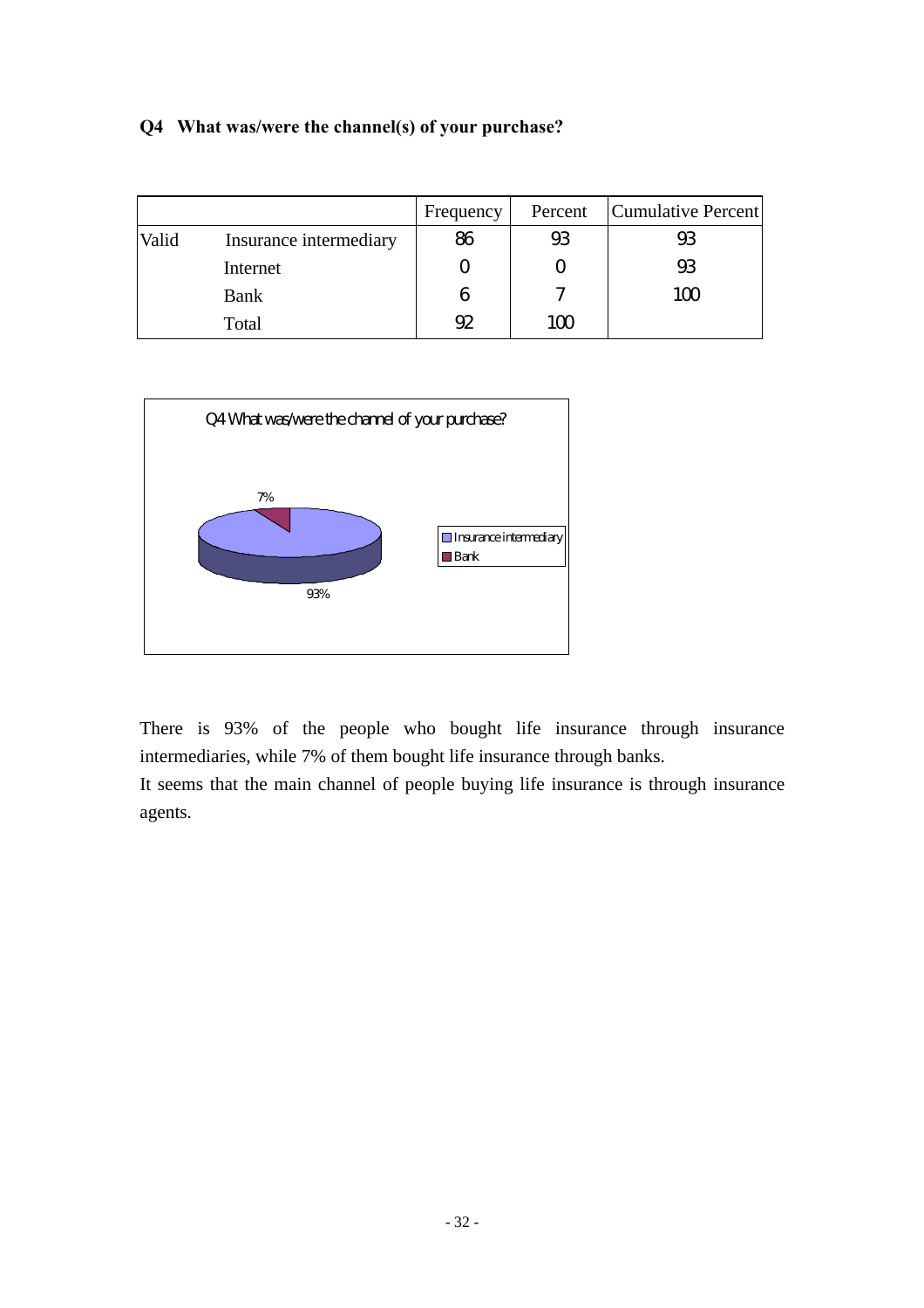|       |                | Frequency             | Percent        | <b>Cumulative Percent</b> |
|-------|----------------|-----------------------|----------------|---------------------------|
| Valid | One policy     | 61                    | 66             | 66                        |
|       | Two policies   | 17                    | 18             | 84                        |
|       | Three policies | 5                     | 5              | 90                        |
|       | Four policies  | 3                     | 3              | 93                        |
|       | Five policies  | $\mathcal{D}_{\cdot}$ | $\overline{2}$ | 95                        |
|       | Lapsed         | 4                     | 4              | 100                       |
|       | Total          | 92                    | 100            |                           |

**Q5a How many insurance policies you have?**



#### **Q5b How many years you have bought?**

|       |               | Frequency | Percent | <b>Cumulative Percent</b> |
|-------|---------------|-----------|---------|---------------------------|
| Valid | Under 1 year  | 32        | 29      | 29                        |
|       | $1 - 2$ years | 14        | 13      | 42                        |
|       | $2 - 3$ years | 10        |         | 50                        |
|       | Over 3 years  | 47        | 42      | 92                        |
|       | Lapsed        | 9         | 8       | 100                       |
|       | Total         | 112       | 100     |                           |



According to the data received, there are 92 people who have bought life insurance resulting totally 112 policies. However, there are only 103 policies that are still in force (9 policies was lapsed) and 88 people out of 92 people who have protection by life insurance (4 people do not have protection as lapsed policy).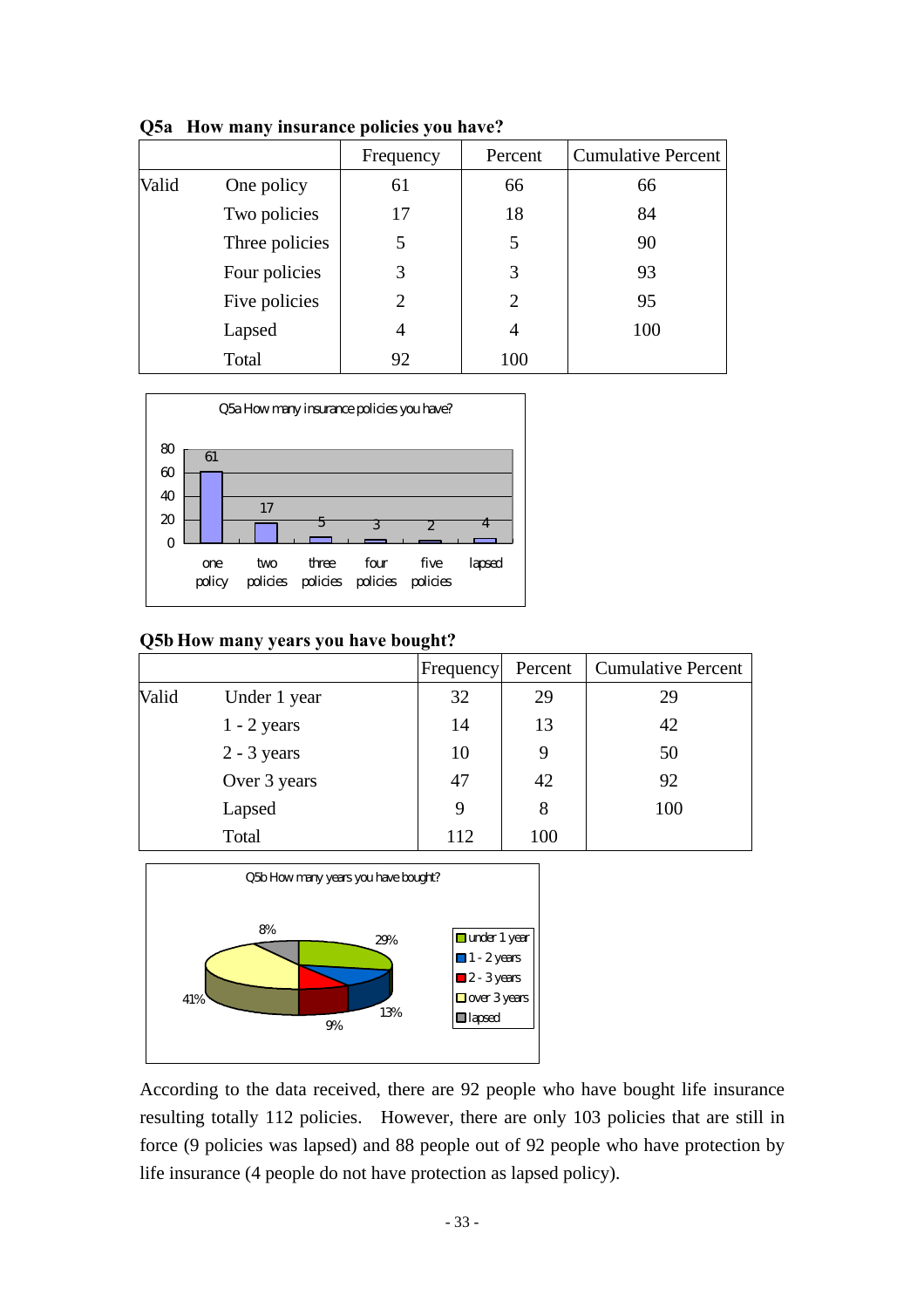# **Q6a Have you twisted to other insurance companies after you have bought the life insurance?**

|       |       | Frequency | Percent | Cumulative Percent |
|-------|-------|-----------|---------|--------------------|
| Valid | Yes   | 17        | 18      | 18                 |
|       | No    | 75        | 82      | 100                |
|       | Total | 92        | 100     |                    |



There are about 18% of people who have twisted to other insurance companies after they bought the life insurance, whereas 82% of people who have not.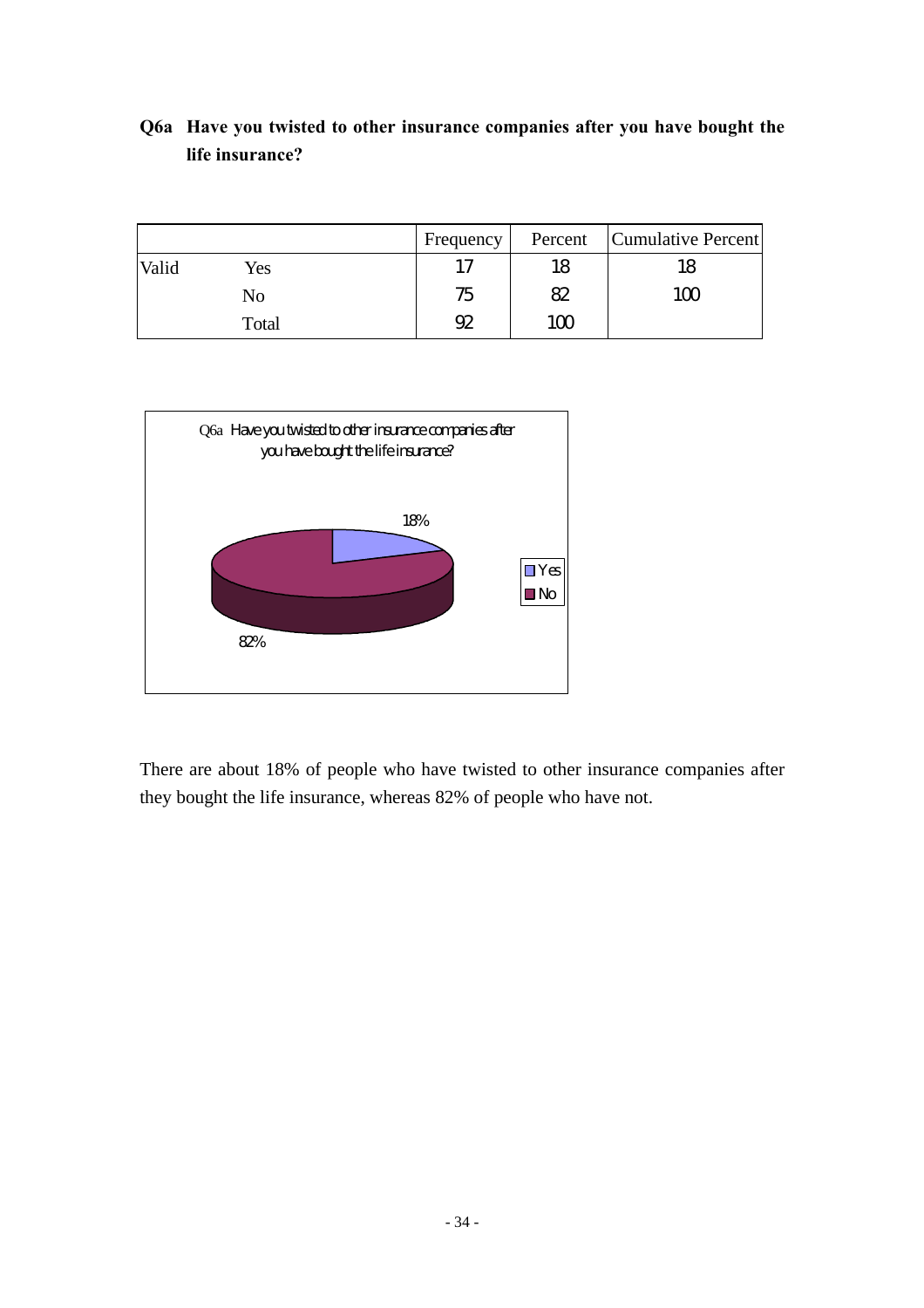# **Q6b If yes, why?**

|       |                               | Frequency |    | Percent Cumulative Percent |
|-------|-------------------------------|-----------|----|----------------------------|
| Valid | Unsatisfied with the service  |           |    |                            |
|       | of the company                | 3         | 18 | 18                         |
|       | Unsatisfied with the products |           |    |                            |
|       | of the company                | O         | ∩  | 18                         |
|       | Unsatisfied with the agent    |           |    |                            |
|       | of the company                | 3         | 18 | 36                         |
|       | Want to buy one more          |           |    |                            |
|       | life insurance policy         | 7         | 40 | 76                         |
|       | Better products in the        |           |    |                            |
|       | new company                   | 4         | 24 | 100                        |
|       |                               |           |    |                            |
|       | Total                         | 17        | 1M |                            |



There are 40% of the people who twisted to other insurance companies because they want to buy one more life insurance policy; 24% of them because of the better products in the new company; 18% of them unsatisfied with the agent of the company and 18% of them unsatisfied with the service of the company.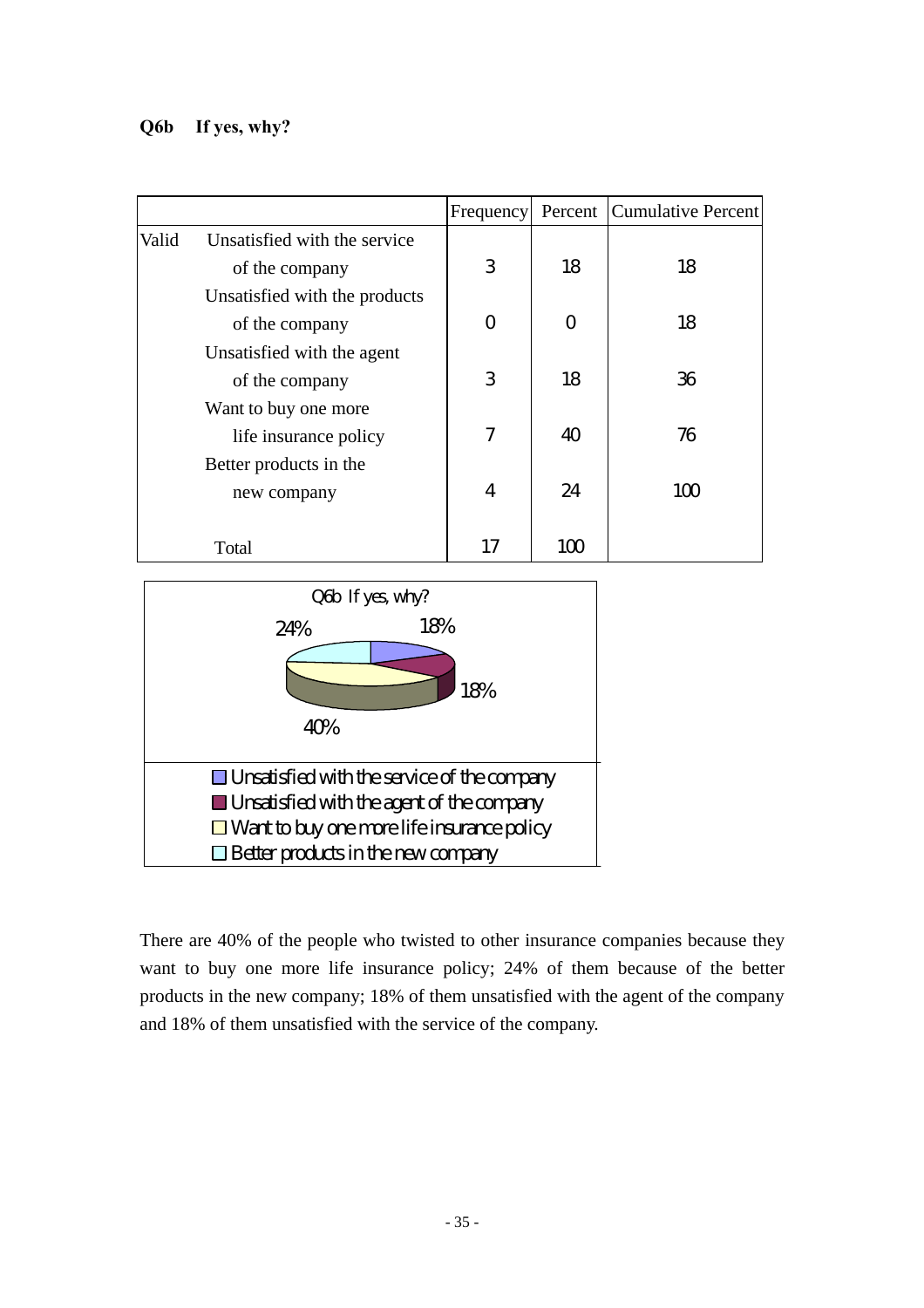# **Q7 What is the level of satisfaction of your agent? (1 = high satisfaction, 5 = low satisfaction)**

From the analysis (Hypothesis testing see Appendix 2.3), the ranking of the satisfaction of the four factors is:

| Item               | Ranking | <b>T</b> -test Results                     |  |  |  |  |  |
|--------------------|---------|--------------------------------------------|--|--|--|--|--|
| Professional       |         |                                            |  |  |  |  |  |
| Ethics             |         |                                            |  |  |  |  |  |
| Service            |         | $t^*$ -value=0.29; p-value=0.10; accept Ho |  |  |  |  |  |
| After-sale service |         | $t^*$ -value=1.88; p-value=0.10; reject Ho |  |  |  |  |  |

- 1. Professional, Ethics and service
- 2. After-sale service

Overall, the people are satisfied with their agents.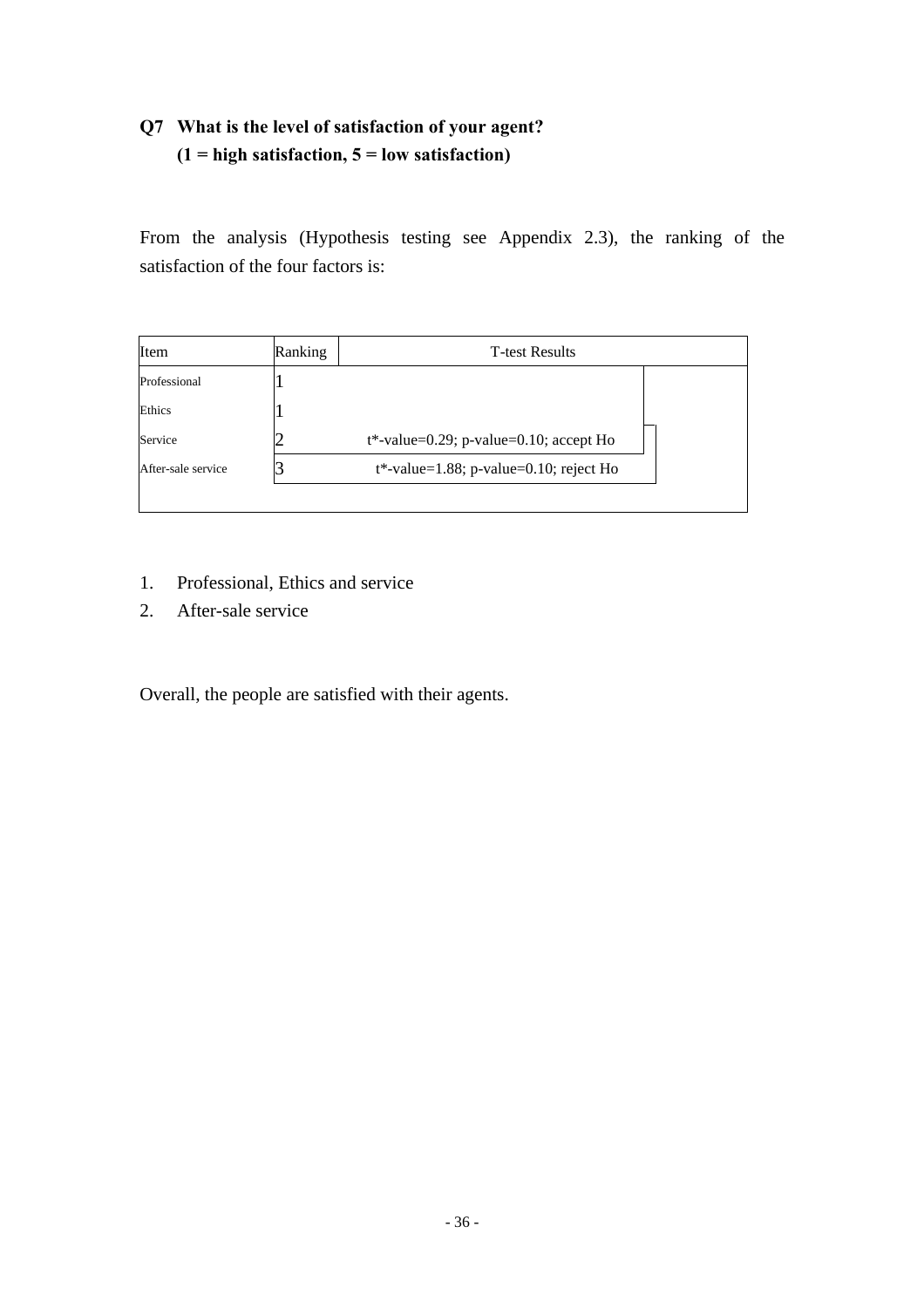# **Q8 What kinds of insurance company are you prefer when you need to buy insurance? (1 = most important, 5 = not important)**

From the analysis (Hypothesis testing see Appendix 2.4), the ranking of the importance of the eight factors is:

| Item                          | Ranking | <b>T</b> -test Results                     |  |
|-------------------------------|---------|--------------------------------------------|--|
| Reputation                    |         |                                            |  |
| Suitable products             |         | $t^*$ -value=1.06; p-value=0.10; accept Ho |  |
| Good after-sale service       |         | $t^*$ -value=0.25; p-value=0.10; accept Ho |  |
| Good agents                   |         | $t^*$ -value=2.52; p-value=0.10; reject Ho |  |
| Additional benefits of policy |         | $t^*$ -value=4.27; p-value=0.10; reject Ho |  |
| Foreign based company         |         | $t^*$ -value=1.45; p-value=0.10; reject Ho |  |
| Cheaper products              |         | $t^*$ -value=1.51; p-value=0.10; reject Ho |  |
| Hong Kong based company       |         | $t^*$ -value=5.43; p-value=0.10; reject Ho |  |

- **1.** has reputation
- **2.** has suitable products
- **3.** has good after-sale service
- **4.** has good agents
- **5.** has additional benefits of policy
- **6.** is a foreign based company
- **7.** has cheaper products
- **8.** is a Hong Kong based company

From the result, we can see that most people tend to choose an insurance company which has reputation, suitable products and good after-sale service, respectively. The insurance company has good agents and the policies have additional benefits are in advantage. Whether the insurance company is foreign based or has cheaper products is relatively less important. Whether the insurer is Hong Kong based is the least important factor in people's mind.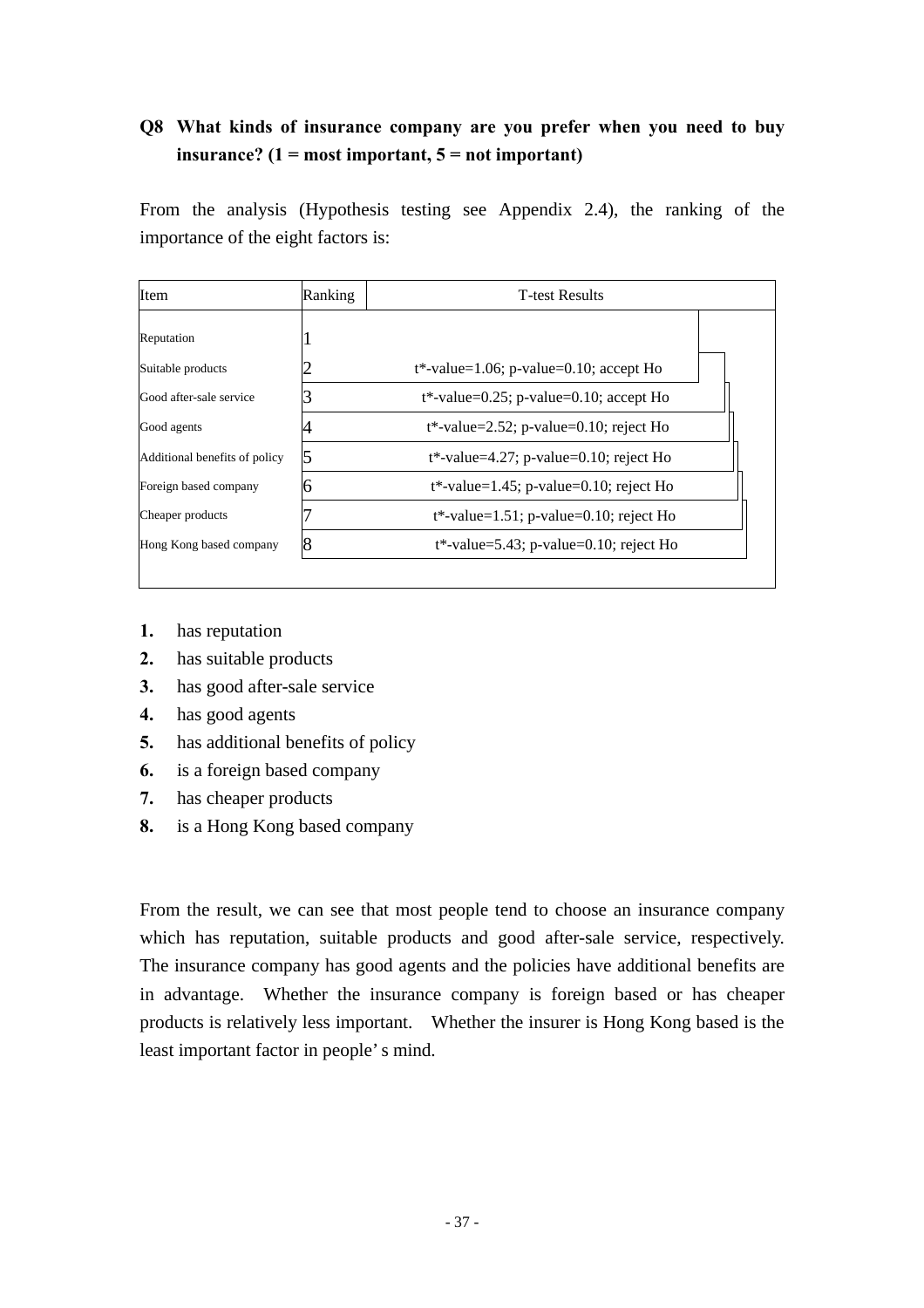We also divided the whole sample size into different groups to analyze the result, they are:

- Younger age group  $(18 29)$
- $\bullet$  Older age group (>30)
- Relatively low education group (secondary or below)
- Relatively high education group (post secondary or above)
- Relatively low income group  $( $$12,000$ )$
- Relatively high income group ( $> $12,000$ )

The rankings of the result of the above groups are as follows: (Hypothesis testing see Appendix 2.5)

### **Younger age group (18 – 29)**

| <b>Item</b>                   | <b>T-test Results</b><br>Ranking |                                            |  |  |  |
|-------------------------------|----------------------------------|--------------------------------------------|--|--|--|
| Reputation                    |                                  |                                            |  |  |  |
| Suitable products             |                                  | $t^*$ -value=0.82; p-value=0.10; accept Ho |  |  |  |
| Good after-sale service       |                                  | $t^*$ -value=0.44; p-value=0.10; accept Ho |  |  |  |
| Good agents                   |                                  | $t^*$ -value=1.33; p-value=0.10; reject Ho |  |  |  |
| Additional benefits of policy |                                  | $t^*$ -value=3.35; p-value=0.10; reject Ho |  |  |  |
| Foreign based company         |                                  | $t^*$ -value=1.49; p-value=0.10; reject Ho |  |  |  |
| Cheaper products              |                                  | $t^*$ -value=0.75; p-value=0.10; accept Ho |  |  |  |
| Hong Kong based company       |                                  | $t^*$ -value=4.81; p-value=0.10; reject Ho |  |  |  |

- 1. has reputation, suitable products and has good after-sale service
- 2. has good agents
- 3. has additional benefits of policy
- 4. has cheaper products and is a foreign based company
- 5. is a Hong Kong based company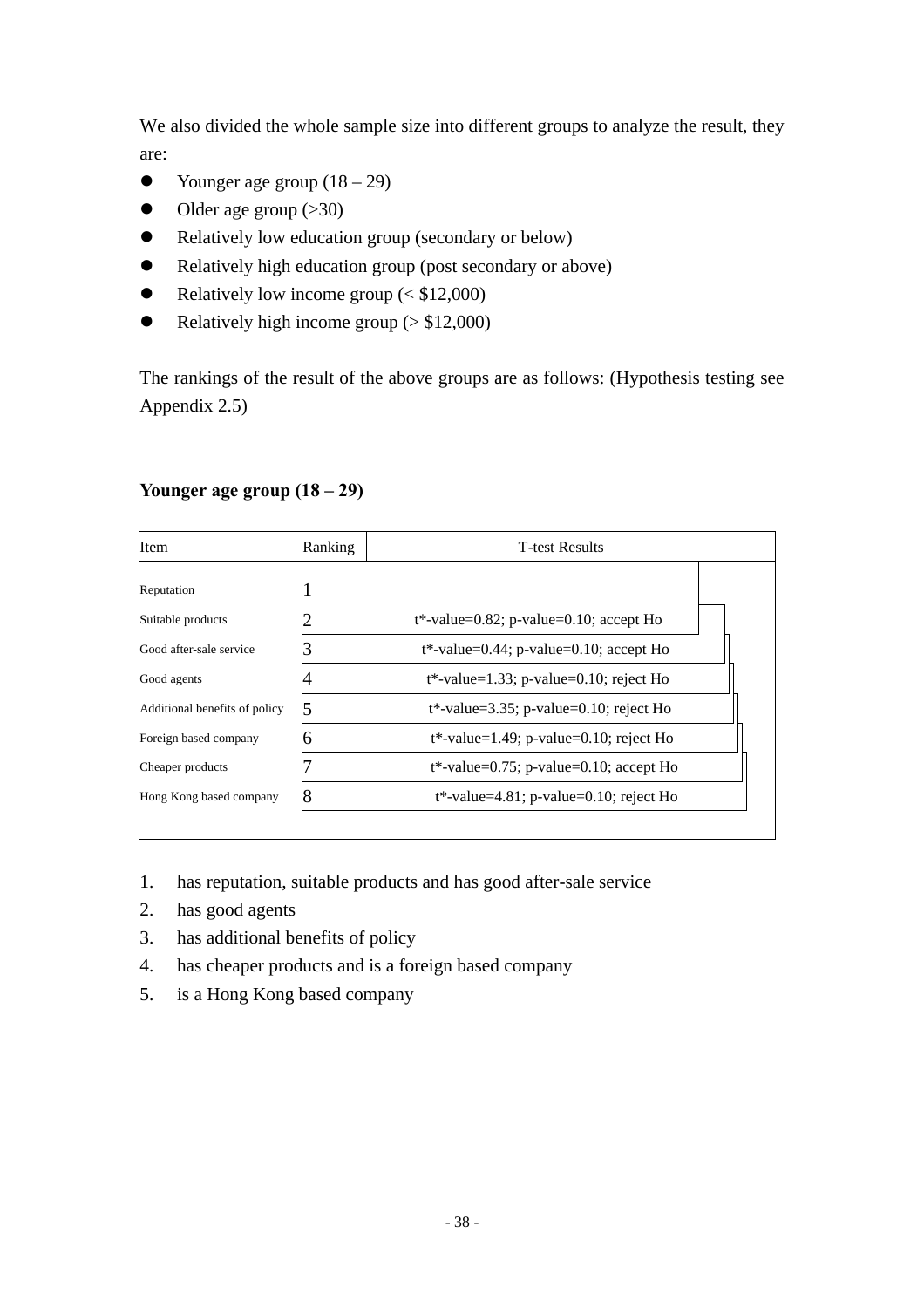# **Older age group (>30)**

| Item                          | Ranking | <b>T-test Results</b>                      |
|-------------------------------|---------|--------------------------------------------|
| Reputation                    |         |                                            |
| Good after-sale service       |         | $t^*$ -value=0.2; p-value=0.10; accept Ho  |
| Suitable products             |         | $t^*$ -value=0.16; p-value=0.10; accept Ho |
| Good agents                   |         | $t^*$ -value=0.65; p-value=0.10; accept Ho |
| Foreign based company         |         | $t^*$ -value=1.89; p-value=0.10; reject Ho |
| Additional benefits of policy | h       | $t^*$ -value=0.16; p-value=0.10; accept Ho |
| Cheaper products              |         | $t^*$ -value=1.66; p-value=0.10; reject Ho |
| Hong Kong based company       |         | $t^*$ -value=1.22; p-value=0.10; accept Ho |

- 1. has reputation, suitable products, good after-sale service and good agents
- 2. is a foreign based company and has additional benefits of policy
- 3. has cheaper products and is a Hong Kong based company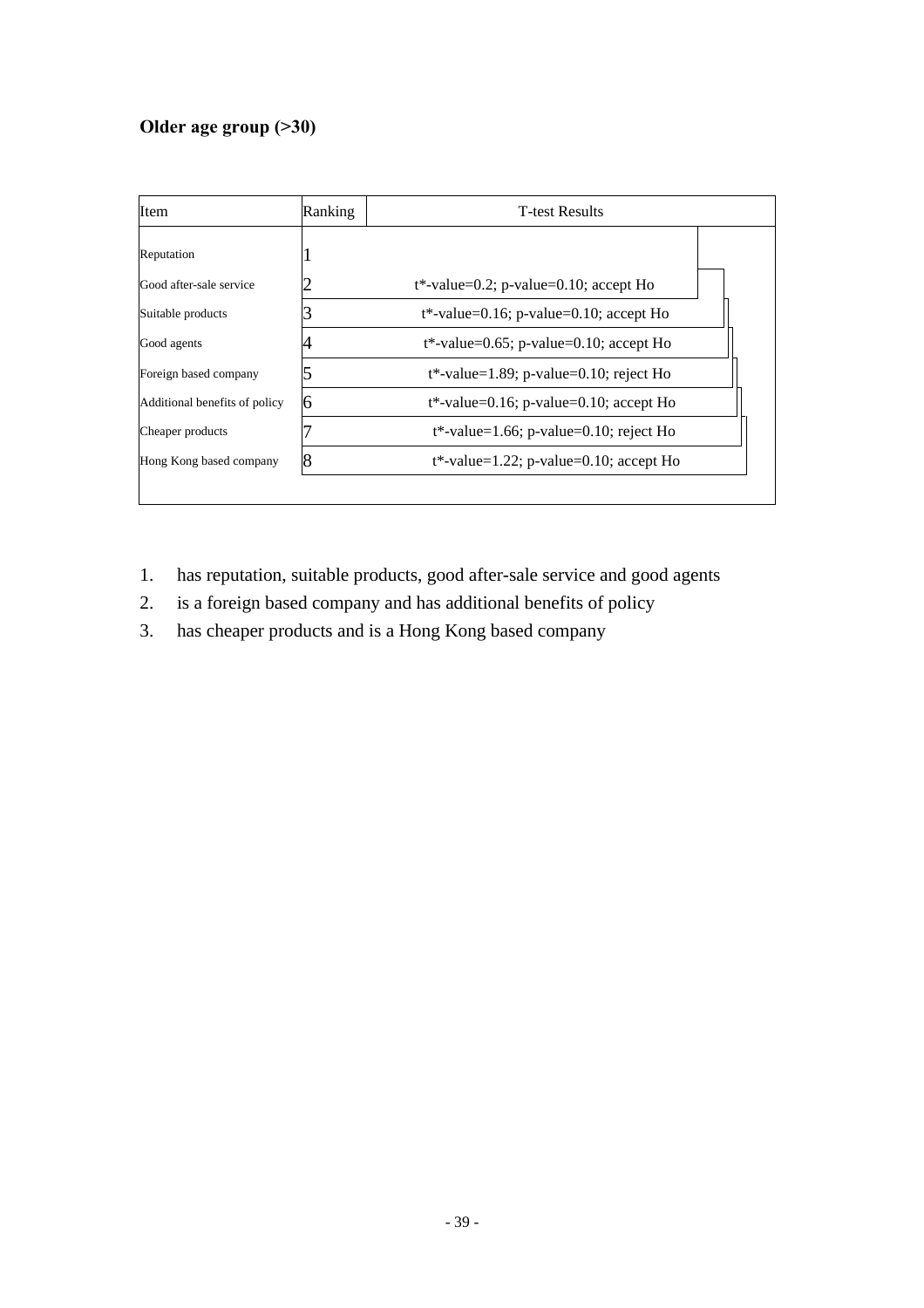## **Relatively low education group (secondary or below)**

| Item                          | Ranking | <b>T</b> -test Results                     |  |
|-------------------------------|---------|--------------------------------------------|--|
| Reputation                    |         |                                            |  |
| Good after-sale service       |         | $t^*$ -value=0.8; p-value=0.10; accept Ho  |  |
| Suitable products             |         | $t^*$ -value=0.42; p-value=0.10; accept Ho |  |
| Good agents                   |         | $t^*$ -value=0.34; p-value=0.10; accept Ho |  |
| Additional benefits of policy |         | $t^*$ -value=2.96; p-value=0.10; reject Ho |  |
| Foreign based company         |         | $t^*$ -value=0.29; p-value=0.10; accept Ho |  |
| Cheaper products              |         | $t^*$ -value=1.75; p-value=0.10; reject Ho |  |
| Hong Kong based company       |         | $t^*$ -value=1.72; p-value=0.10; reject Ho |  |
|                               |         |                                            |  |

- 1. has reputation
- 2. has suitable products and good after-sale service
- 3. has good agents
- 4. is a foreign based company and has additional benefits of policy
- 5. has cheaper products
- 6. is a Hong Kong based company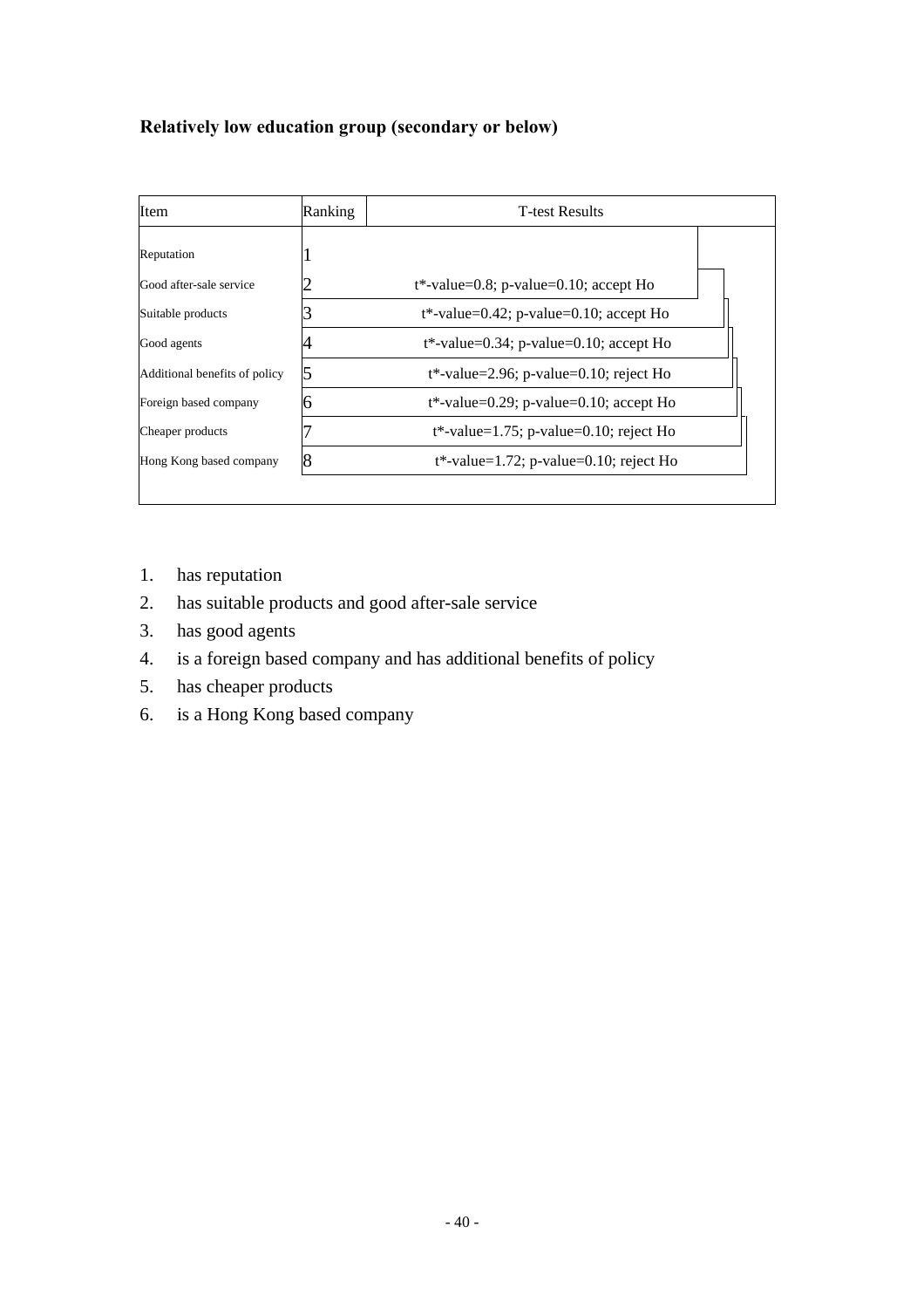## **Relatively high education group (post secondary or above)**

| Item                          | Ranking | <b>T</b> -test Results                     |  |
|-------------------------------|---------|--------------------------------------------|--|
| Reputation                    |         |                                            |  |
| Suitable products             |         | $t^*$ -value=0.4; p-value=0.10; accept Ho  |  |
| Good after-sale service       |         | $t^*$ -value=0.6; p-value=0.10; accept Ho  |  |
| Good agents                   |         | $t^*$ -value=1.38; p-value=0.10; reject Ho |  |
| Additional benefits of policy |         | $t^*$ -value=2.75; p-value=0.10; reject Ho |  |
| Foreign based company         |         | $t^*$ -value=1.54; p-value=0.10; reject Ho |  |
| Cheaper products              |         | $t^*$ -value=0.48; p-value=0.10; accept Ho |  |
| Hong Kong based company       |         | $t^*$ -value=4.7; p-value=0.10; reject Ho  |  |
|                               |         |                                            |  |

- 1. has reputation, suitable products and good after-sale service
- 2. has good agents
- 3. has additional benefits of policy
- 4. is a foreign based company and has cheaper products
- 5. is a Hong Kong based company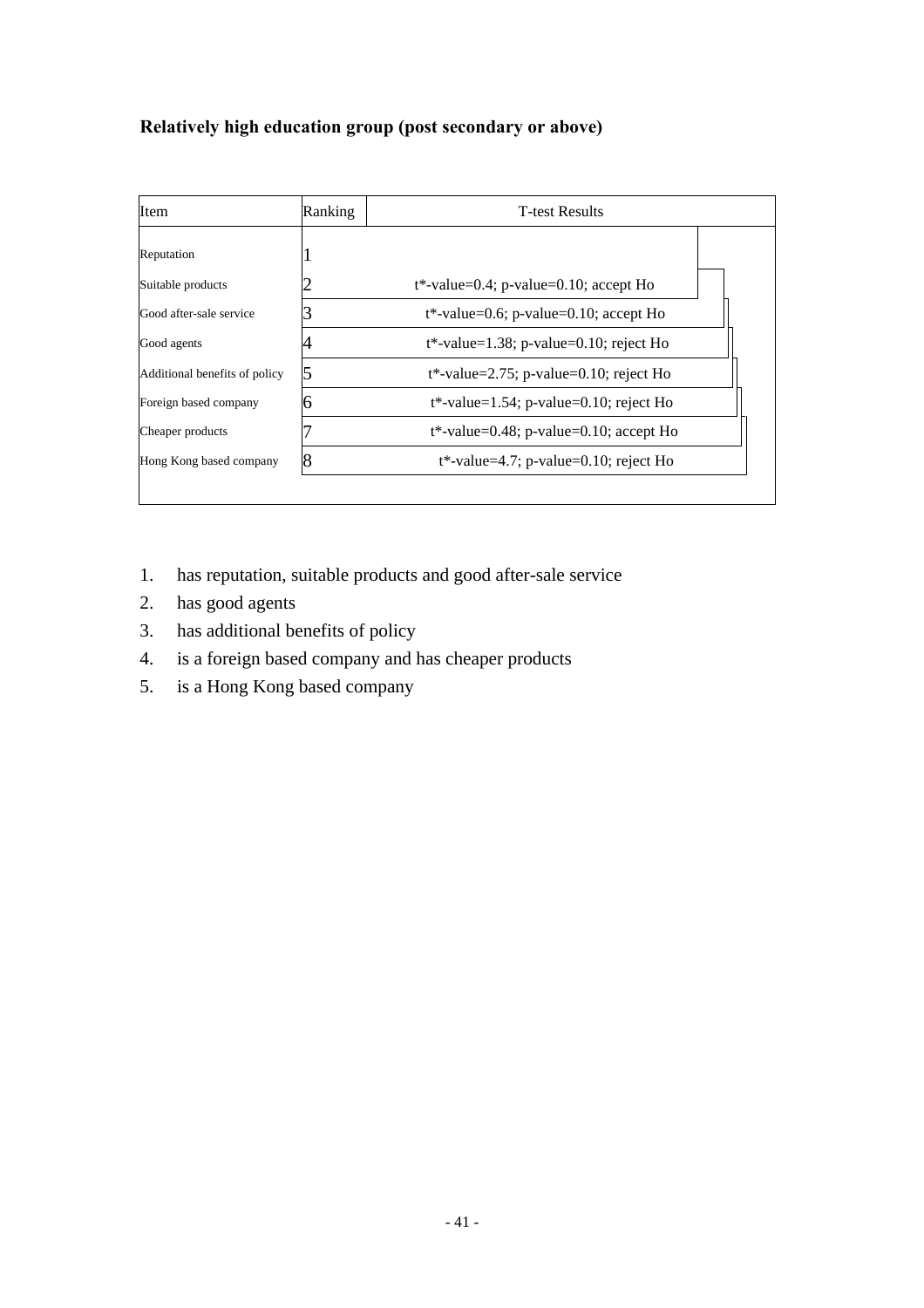## **Relatively low income group (< \$12,000)**

| Item                          | Ranking |                                            |  |
|-------------------------------|---------|--------------------------------------------|--|
| Reputation                    |         |                                            |  |
| Suitable products             |         | $t^*$ -value=1.08; p-value=0.10; accept Ho |  |
| Good after-sale service       |         | $t^*$ -value=0.29; p-value=0.10; accept Ho |  |
| Good agents                   |         | $t^*$ -value=1.06; p-value=0.10; accept Ho |  |
| Additional benefits of policy |         | $t^*$ -value=2.36; p-value=0.10; reject Ho |  |
| Foreign based company         |         | $t^*$ -value=1.39; p-value=0.10; reject Ho |  |
| Cheaper products              |         | $t^*$ -value=0.96; p-value=0.10; accept Ho |  |
| Hong Kong based company       |         | $t^*$ -value=3.83; p-value=0.10; reject Ho |  |
|                               |         |                                            |  |

- 1. has reputation
- 2. has suitable products
- 3. has good agents and good after-sale service
- 4. has additional benefits of policy
- 5. is a foreign based company and has cheaper products
- 6. is a Hong Kong based company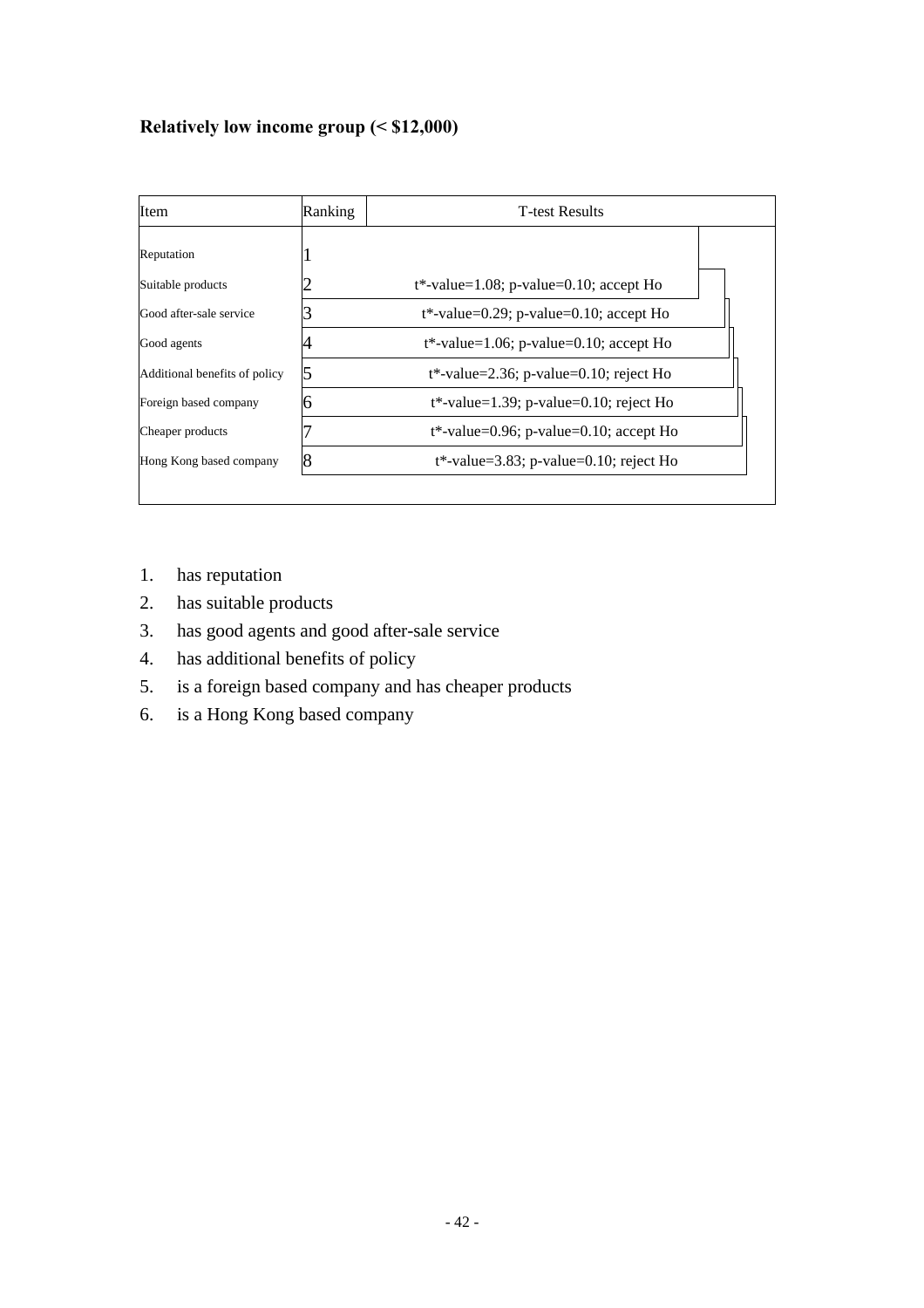# **Relatively high income group (> \$12,000)**

| Item                          | Ranking | <b>T-test Results</b>                      |  |  |  |  |  |
|-------------------------------|---------|--------------------------------------------|--|--|--|--|--|
| Suitable products             |         |                                            |  |  |  |  |  |
| Reputation                    |         |                                            |  |  |  |  |  |
| Good after-sale service       |         | $t^*$ -value=0.17; p-value=0.10; accept Ho |  |  |  |  |  |
| Good agents                   |         | $t^*$ -value=1.38; p-value=0.10; reject Ho |  |  |  |  |  |
| Additional benefits of policy |         | $t^*$ -value=3.58; p-value=0.10; reject Ho |  |  |  |  |  |
| Foreign based company         |         | $t^*$ -value=0.37; p-value=0.10; accept Ho |  |  |  |  |  |
| Cheaper products              |         | $t^*$ -value=1.15; p-value=0.10; accept Ho |  |  |  |  |  |
| Hong Kong based company       |         | $t^*$ -value=2.76; p-value=0.10; reject Ho |  |  |  |  |  |

- 1. has reputation, suitable products and good after-sale service
- 2. has good agents
- 3. has additional benefits of policy
- 4. is a foreign based company
- 5. has cheaper products
- 6. is a Hong Kong based company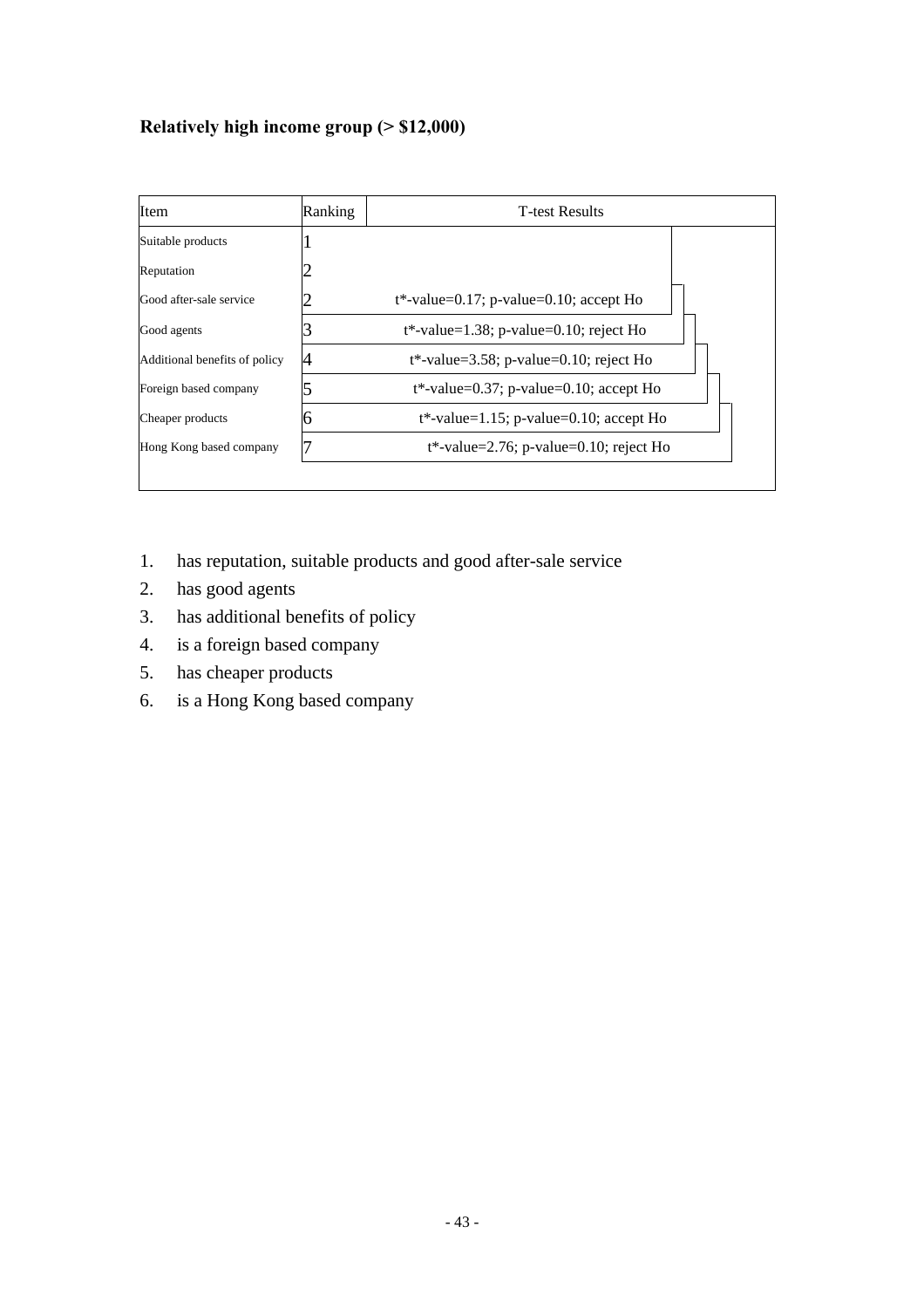|       |                            | Frequency    | Percent |
|-------|----------------------------|--------------|---------|
| Valid | Increase entry requirement | 73           | 45      |
|       | Increase training          | 144          | 89      |
|       | More regulations           | 130          | ഩ       |
|       | Heavier penalty            | 35           | 22      |
|       | Others                     | $\mathbf{2}$ |         |

# **Q9 How to improve the quality of the insurance agents? (More than one option is accepted)**

There is 45% of surveyed people agreed that increasing entry requirement can improve the service quality of insurance agents; 89% of them said that increasing training can improve the service quality of insurance agents; 80% of them think that more regulations can increase the quality standard of the agents; and 22% of them agreed that heavier penalty can improve the service quality of insurance agents. Two of the surveyed people said that more mandatory examination for the agents would increase the professional standard of them.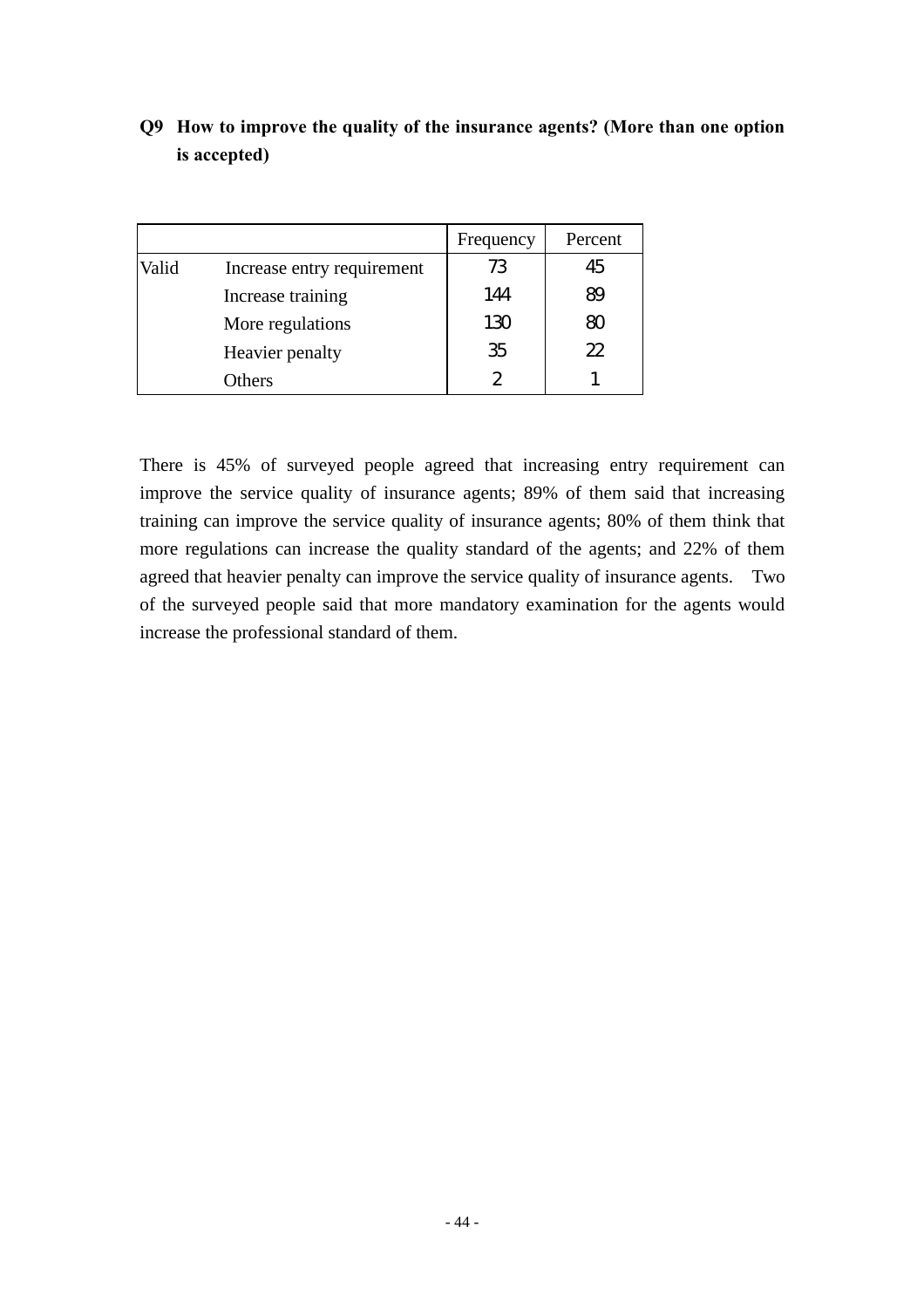#### **4.2 Interview from Insurance Companies**

#### *4.2.1 Characteristic*

We have chosen three companies with different scale of agency force, i.e. 180, 700 and 2000 numbers of insurance agents respectively. Obviously, they are facing different kinds of limitations due to the different scale. The main problem of small-scale agency force is the limitation of resource.

### *4.2.2 Results*

There are total 14 questions we have asked the interviewees, after the analysis, we generate the main points as follows: (see Appendix 3)

### *Functions of training department:*

Training department's function likes a transfer mechanism and act as a communication channel between the company and its agents. Training lets the agents know the basic insurance principles, products knowledge, selling techniques, ethics of the industry and etc. It adds value to agents as the they should be more knowledgeable and professional after training. The primary objective of training is to help agents develop their life long career, i.e. insurance.

#### *Types of training programs:*

Generally speaking, insurance companies will offer different types of training programs to its agents according to their level. However, from the interviews, we find that the scale of agency force also affects the types of training programs. Larger the scale of agency force, more comprehensive and sophisticated of the training programs the company offers.

For B insurer with about 180 agency force, the company just offers basic training programs and it would sponsor the agents to take some courses outside the company. As it is much cost effective than holding a training program by itself.

For N insurer with about 700 agency force, the company basically offers three types of programs that suit for new agents, experience agents and managers respectively. Besides, training department will arrange some special workshops, courses and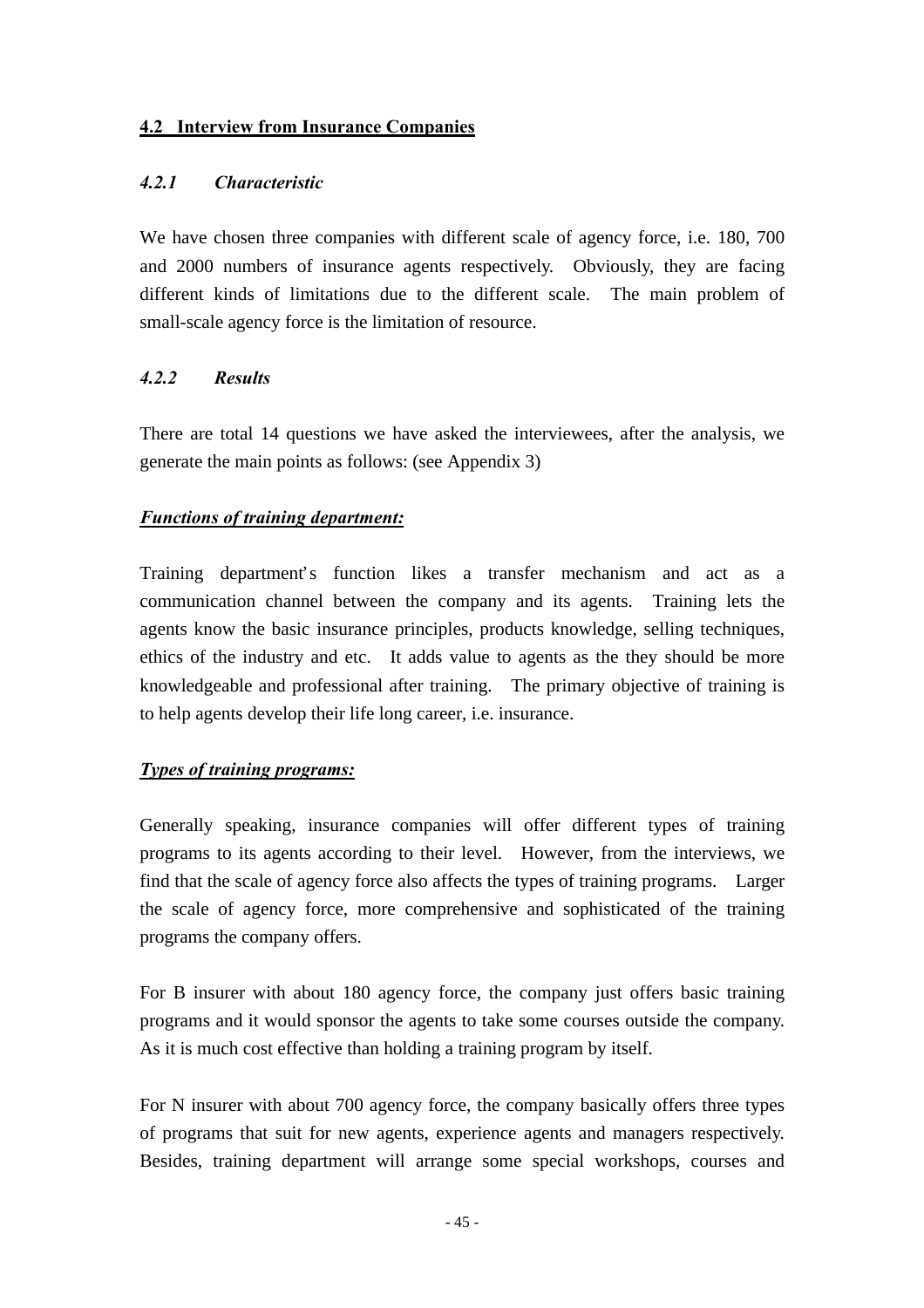seminars to its agents.

For P insurer with about 2000 agency force, the company's programs are classified in more detailed including preparation course, introduction course, managers course, selling skills course, attitude, EQ training and etc. Also, the company will arrange some related seminars to its agents.

This phenomenon reflects the impact on economic of scale and specialization.

## *Identification of training needs and evaluation:*

Commonly, there is a regularly meeting between trainers and agency managers to identify the training needs of the agents. One said that the trainers have to sensitive to the environment to analyze what training the agents should need e.g. from newspapers or other insurance practitioners. Another one said there are needs analysis questionnaires sent to the agency offices every year.

For the evaluation, there is always an evaluation by the report of trainers as well as evaluation forms from the trainees. Also, there is a regular meeting between trainers and managers to review different training programs.

Besides, trainers always talk with those trainees informally to ask for their opinions toward the training they received.

## *Relationship between turnover rate, quality of services and training:*

Training can definitely improve the quality of services as some agents may unable to deal with certain kinds of problem because of their limited skills.

However, the training and turnover rate is indirectly related. Although, well-trained agent is expected to have higher ability to stay in the competitive market, one said an agent with adequate training would also leave their job because of any other reasons.

## *Future development of training:*

Training will be more comprehensive and complicated in the future because of greater diversification of the products. Demand of training will be more as increasing competitive environment, especially the competition against bankers. Agents are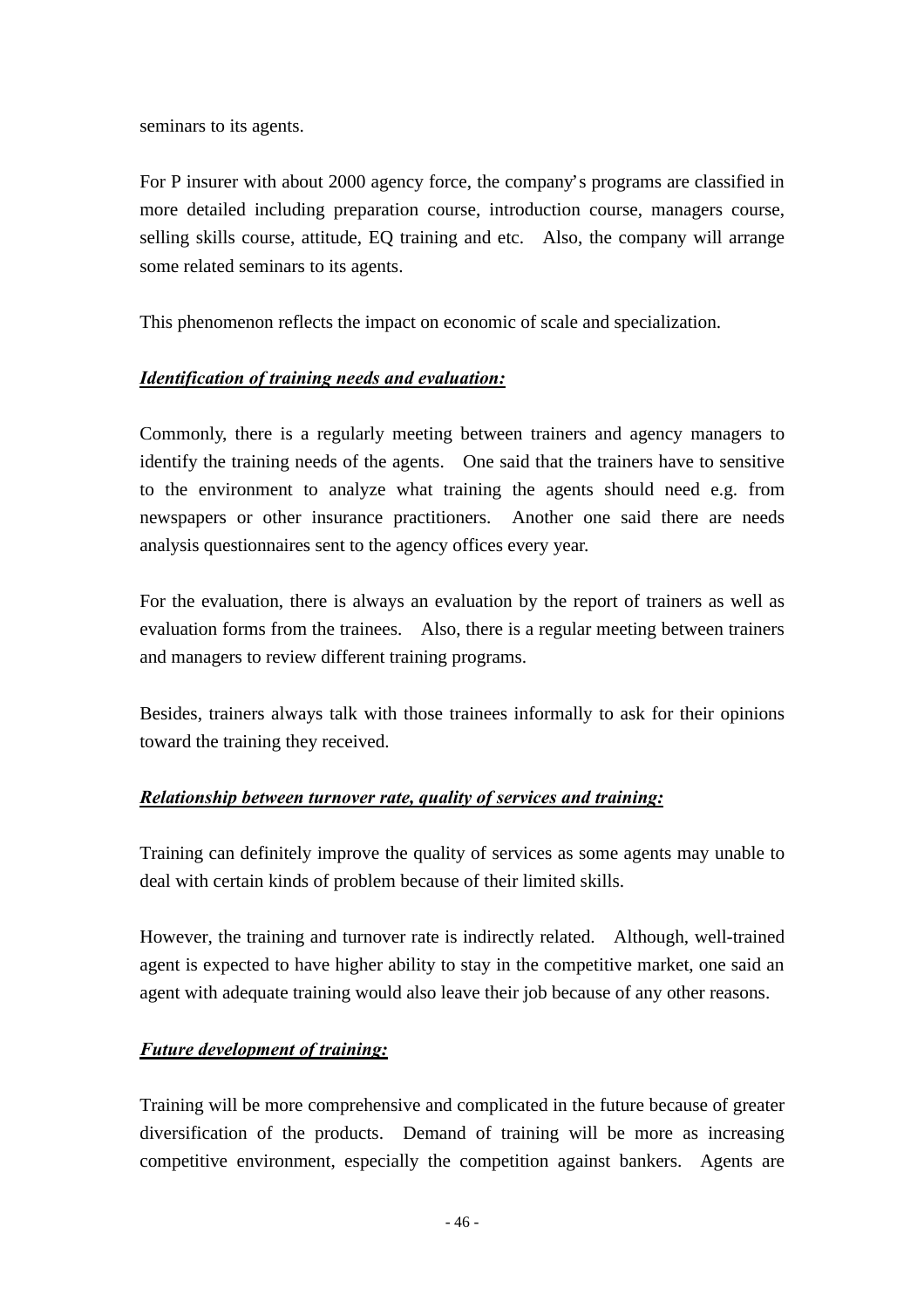expected to be more well trained in order to survive in the future competitive market.

Besides, training will make more use of information technology instead of staying in traditional training practice, i.e. learning in classrooms. There will be more training through Internet, Intranet, some kinds of software and etc.

In addition, training will have a greater specialization that more and more tailor-made and self-study packages offered by outside professional organizations as a result of larger training demand in the future market.

## *Recruitment requirements and characteristics:*

Recruitment criteria vary with different insurers due to different strategies applied. Generally, all insurers are looking for candidates that at least meet the legislative requirement. The common phenomenon is that the control of recruitment is basically delegated to agency itself. The requirements are very different due to the particular agency's culture, style and expectation.

However, some insurers pay much attention on the selection process of the candidates in order to recruit the "right type" person that match with the company's strategy. The company may evaluate the attitude, personality, education level or even family background to judge whether the candidate is suitable or not.

It is noted that, some insurers have special recruitment package for university graduates in order to enhance the professional standard of its insurance agents.

# *Differences of training programs from training department, agency and other professional organizations:*

According to the interviews, the training department provides training, which is informative, and knowledgeable based. While the agency's one is selling techniques and skills based training. More specifically, an agent's up-line manager is acting his/her coach that helps the agent to plan his/her business target, provides one to one basis training, guides and supervises the agent, motivates and cheers up the agent and etc.

Regarding the outside professional organizations like VTC, LUTC, LUA and etc, they both provide knowledgeable and selling skills based training. More importantly, it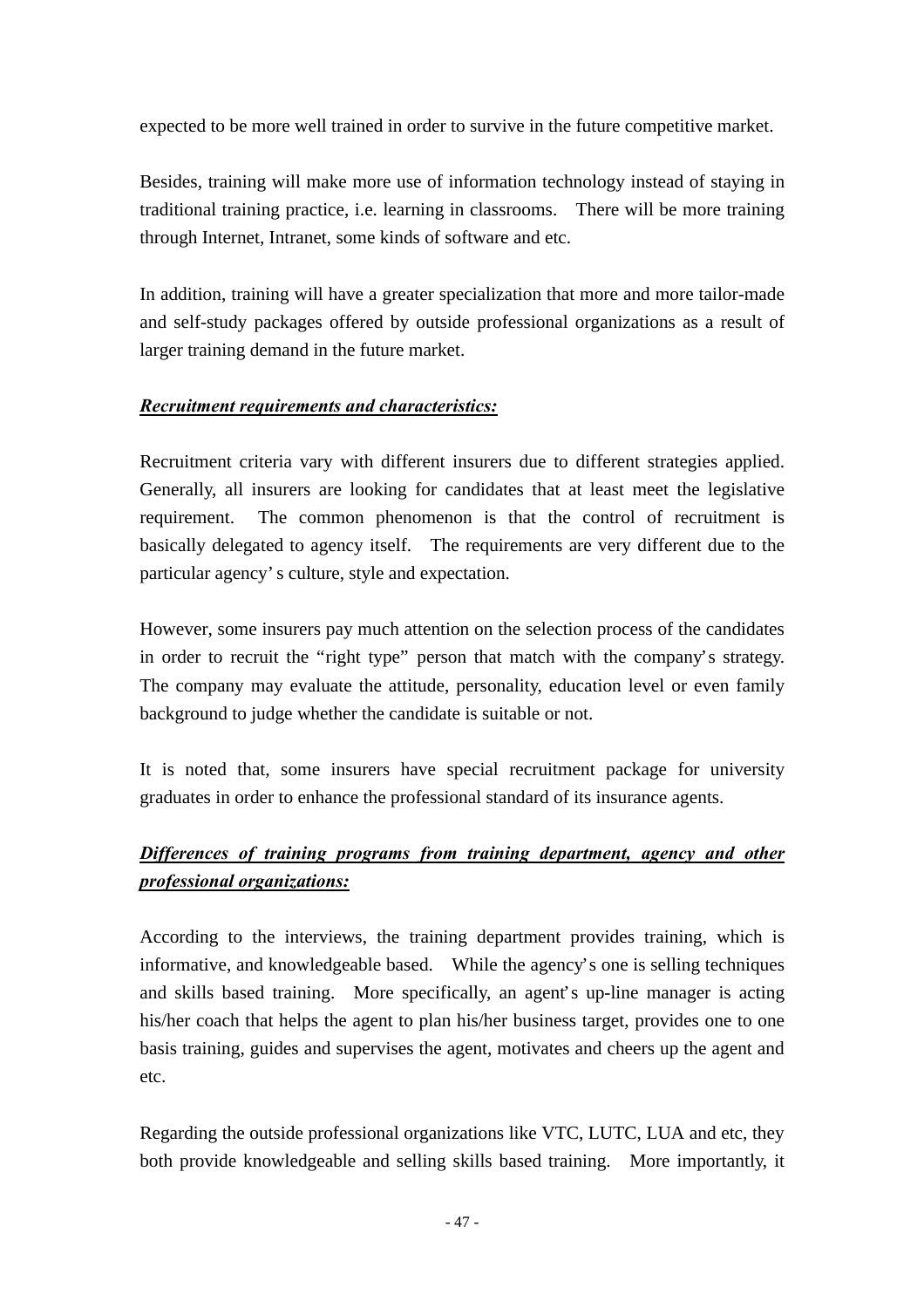provides agent an opportunity to achieve a qualified title after they pass those examinations.

#### *Difficulties of executing the training programs:*

Difficulties of executing the training programs are directly related to the scale of agency force as we have observed from the interviews.

For small-scale insurers, the main difficulty is the limitation of resources when taking into consideration of cost effectiveness to design, arrange and execute different training programs by its own.

Apart from this, there are still limitations of resources in other aspects. One said there are insufficient experienced trainers. Another one said there is limitation of timing for the preparation of training programs. This is because a two hours training may need one day to collect the information, especially for newly launched training program that everything is new.

One said the different education background of insurance agents is also a problem as it is difficult to make the training course effectively and efficiently to all trainees in which come from different education levels.

And one said another difficulty is insufficient briefing by agency managers. Trainees always attend the training class without enough preparation due the insufficient briefing by his/her up-line manager before attending the class.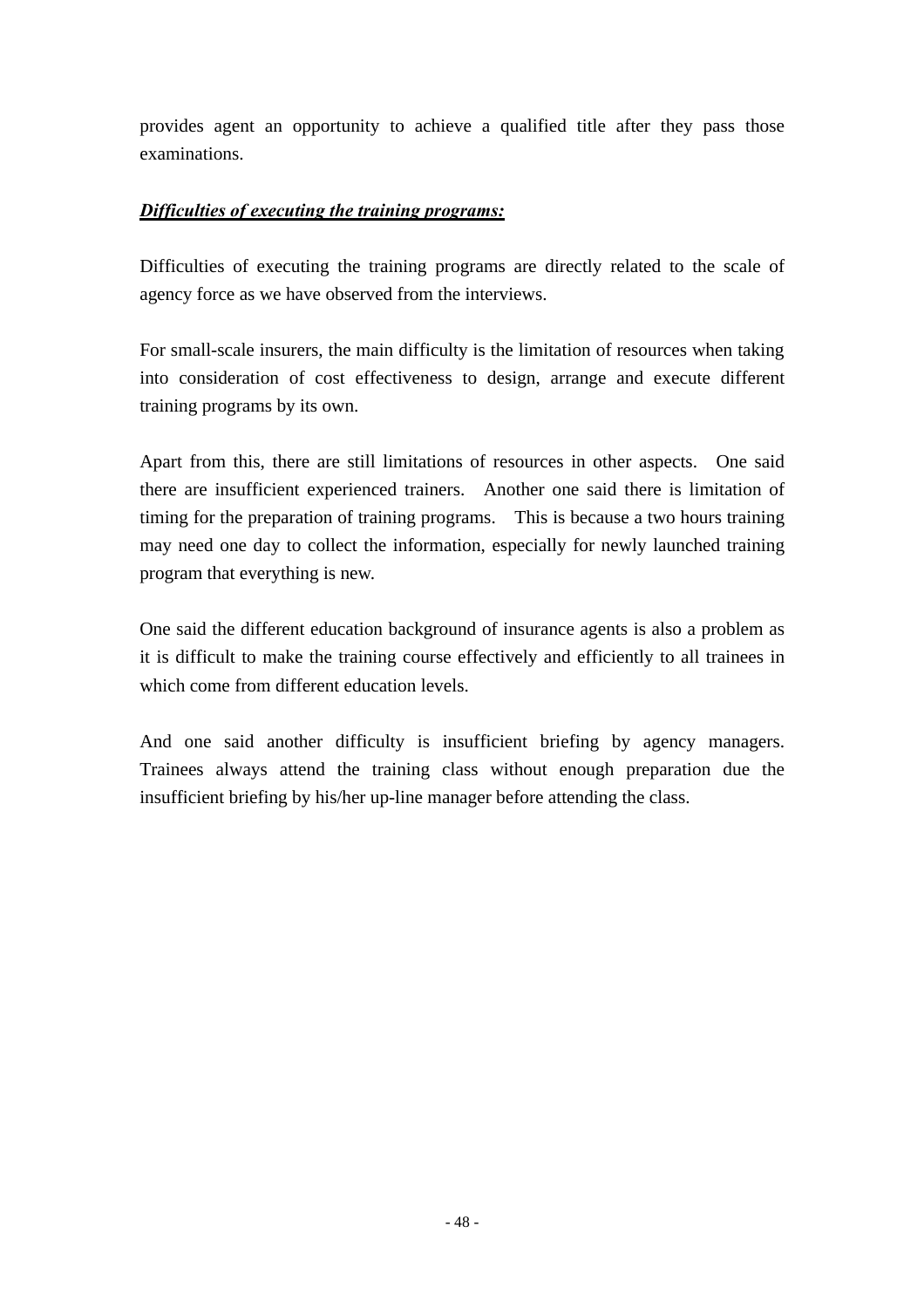#### **4.3 Interview from Outstanding Insurance Agents**

#### *4.3.1 Characteristic*

We have chosen four outstanding insurance agents to conduct an interview with us. All of them have got the MDRT achievement which representing the top 6% of insurance agents in the industry. One of them even is the life member of MDRT that required the qualification of the MDRT requirement over ten year to become a life member. One has been being the top cases in the company for many years. Another one of them has achieved the CIAM (Charted Insurance Agency Managers) status. These demonstrate that they are professional and successful in the life insurance industry that definitely gives us valuable information for this project.

#### *4.3.2 Results*

There are total 9 questions we have asked the interviewees, after the analysis, we generate the main points as follows: (see Appendix 4)

#### *Factors of being a successful agent:*

Generally speaking, being a successful agent is attributed to four main elements, i.e. Attitude, knowledge, skill and habit. All of them stated that attitude and habit are the two most important factors for being a successful agent. Three of them think that attitude is the most important while the another think that having a good working habit is the most important.

Having a positive attitude is very important for the development of the agents' career. First of all, agents should believe or trust the insurance that they sold to their customers. Then, agents should have a commitment to their career, i.e. insurance. They all said that an agent should have the commitment of being success in their career. The more powerful the commitment they have, the more power for them to deal with the difficulties they face; the more the intention they learn, the more the probability for them to success.

Secondly, having a good working habit is more and less importance with having a good attitude. This is because selling insurance is a career that required by high level of discipline. Having a good working habit can help the insurance agent to work more efficiently that in turns to increase the volume of their business activities.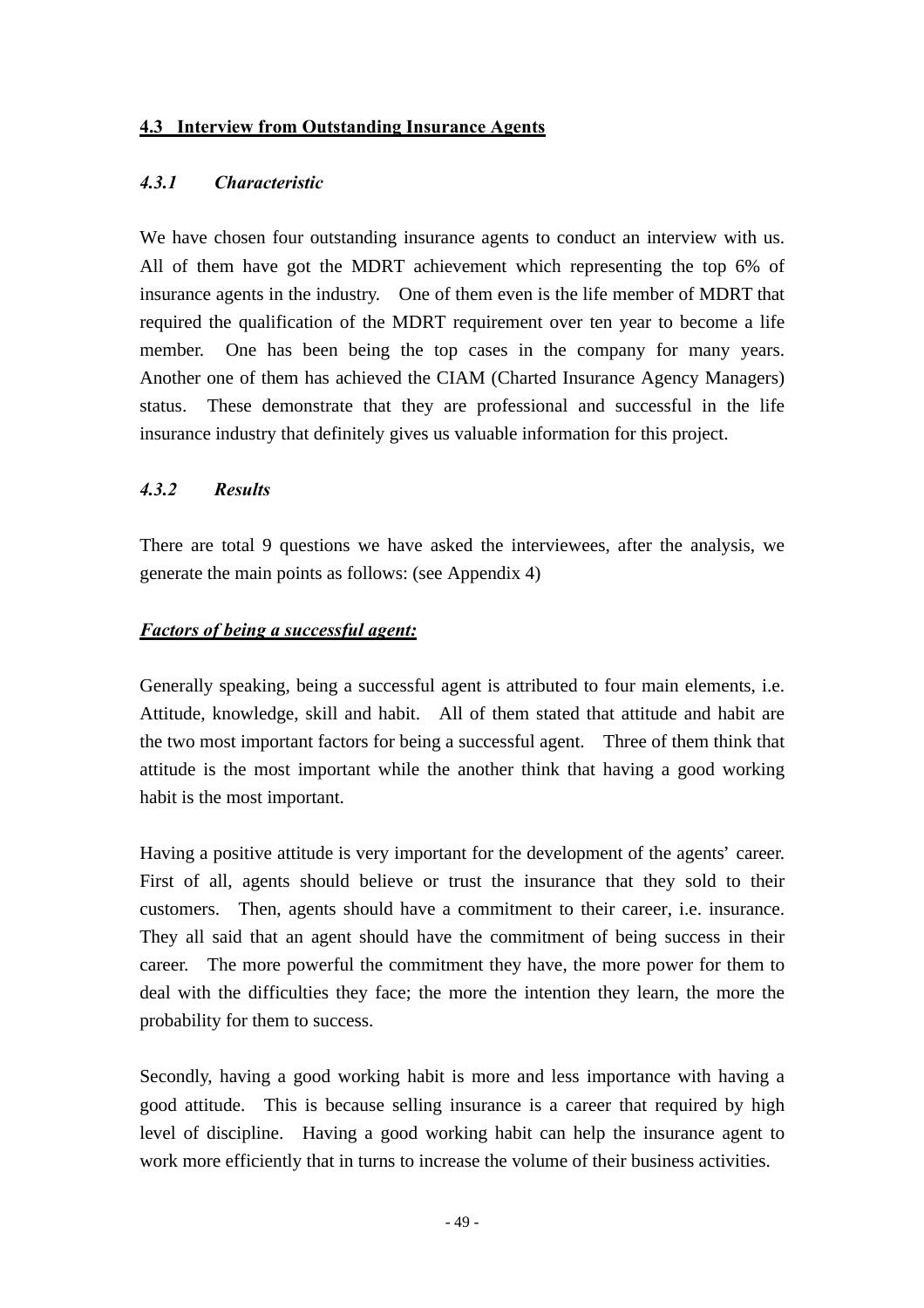### *Frequency of training:*

Most of them will actively attend the training from the company as well as some professional organizations like LUTC, LUA, etc. Even, some of them are the qualified moderators and active speakers/trainers of those professional organizations.

#### *Benefits from training and relationship with success:*

Obviously, they all agree that training improves their knowledge and skills to deal with customers. One even said that keeping on training is the formula to success.

Besides, training can provide an environment that let the trainees /think more positive and more optimistic to deal with their daily works.

Apart from getting benefits as a trainee, sometimes they all are the trainers for their new agents. As a trainer, they also may learn some new ideas and knowledge from the trainees.

However, someone said training just partially help her to success. She believes that practice is the most important that she believes 'practice makes perfect'. Another one said, training is good but the most important is still be having a good attitude to develop his/her career.

#### *Suggestions for improving the current training practice in the industry:*

One suggested that it is preferable for a trainer to have an experience of being an insurance agent before. This is because he/she will more understand the needs of trainees so that it can increase the efficiency of training program.

Besides, the training program should be more comprehensive as more and more complicated products will be launched in the market, especially for those investment-linked policies. Trainers have to be more knowledgeable so as to let the agents fully understand different kinds of policies.

In addition, training program should concern more about the use on high technology. This can help to increase an agent's competitive power in the fast changing environment and make the work more efficiently.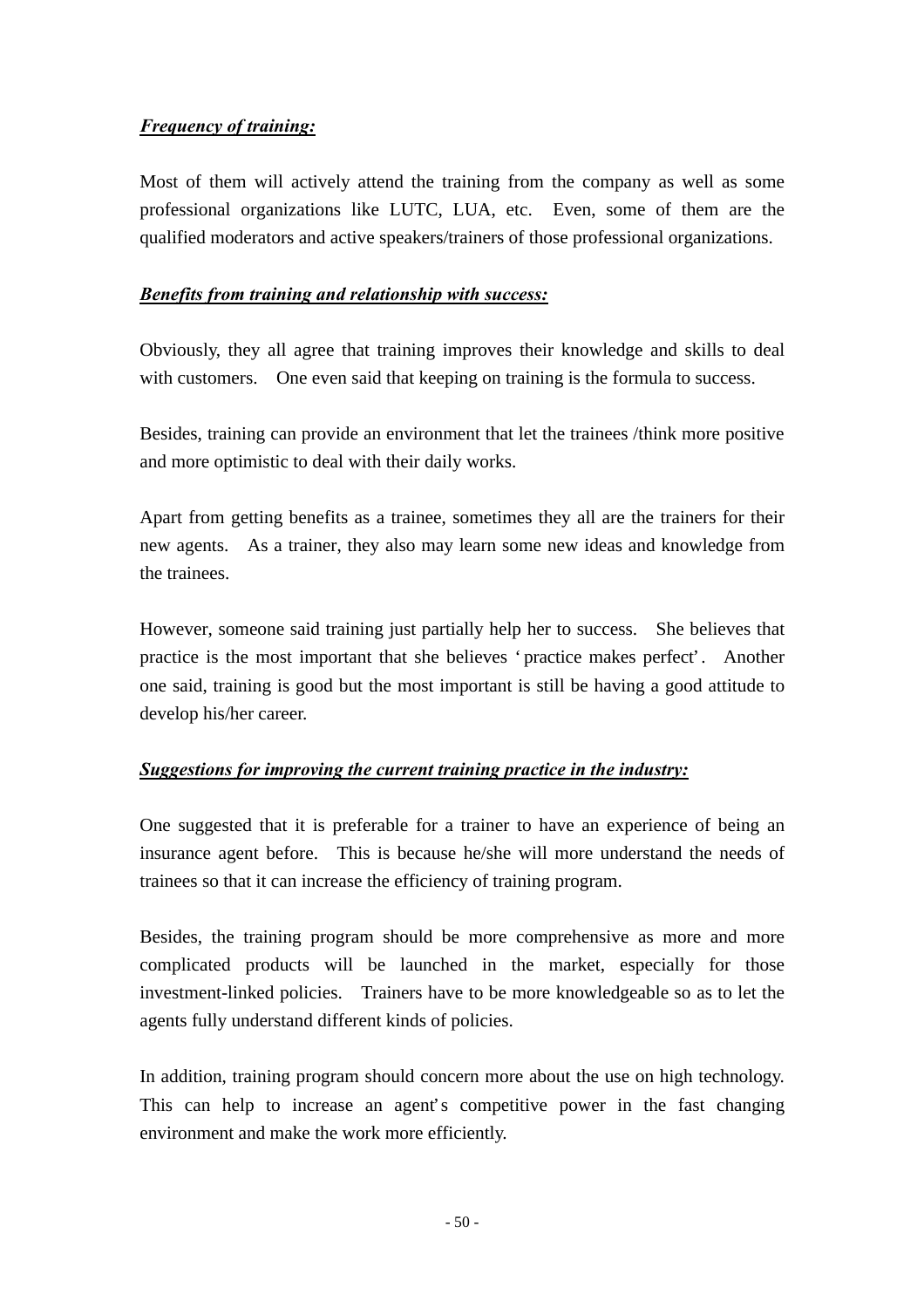### *Suggestions for improving the professional standards of insurance agent:*

Generally speaking, they all agreed that the introduction of IIQAS and MPF examinations have a positive impact on improving the professional standards. It will also eliminate those low quality insurance agents by these examinations.

Besides, on-going training is an only way to improve the standards. In addition, one has said that insurers should set up a higher recruitment requirement, e.g. higher education level. Another one said that the agency manager should set as a good example to his team members and build up a good culture.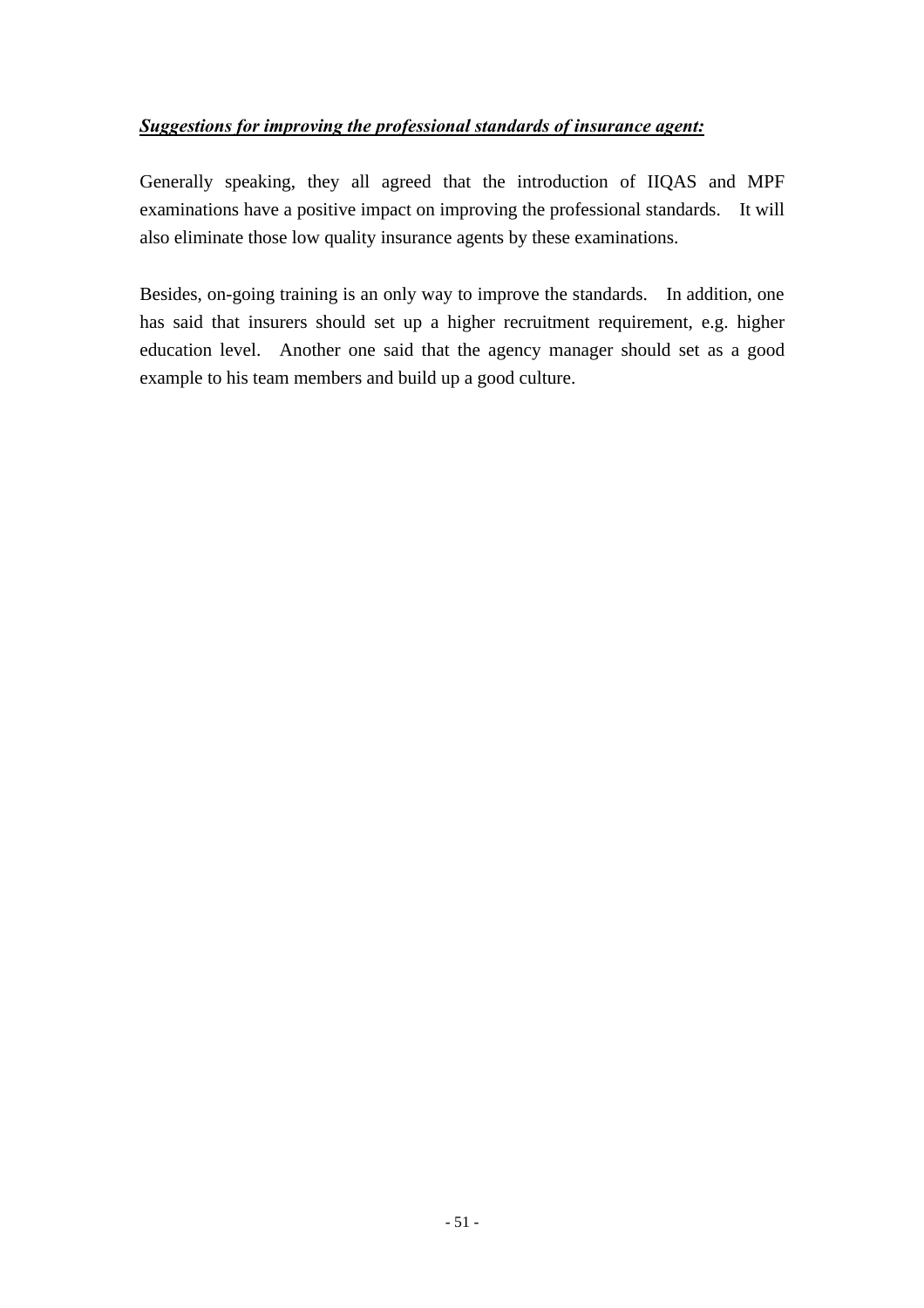# **Chapter 5 Conclusion**

In conclusion, training is done in countless situations in the life insurance industry. It can be seen that the company's training department, agency managers as well as other professional organizations provide different kinds of training for all insurance agents at all level. It is necessary for life underwriters to keep abreast of current products, marketing techniques and legal trends that affect their business. Anyone who fails to purse an ongoing training and education program cannot hope to remain either competitive or competent for the long term.

In recent years, however, training in this field has taken on a new dimension for many life underwriters. The Insurance Authority has adopted the IIQAS (The Insurance Intermediaries Quality Assurance Scheme) as one of the requirements for entry to the profession, and to attend continuing professional development ("CPD") programs thereafter.

The message is clear: the government wants to assure a high level of competency and integrity among insurance producers or anyone holding insurance licenses. The government is looking at insurance licenses not as a license to sell, but as a license to practice in a profession that is of material importance to the financial security of insurance buyers. The results are the life underwriters need to keep current on a number of topics. The government is demanding that agents prove their efforts to renew licenses by taking approved course work.

To some extent, there are both differences and commons in the whole process of designing, organizing, implementing and evaluating the training programs among the insurers interviewed. However, training is not a uniform process to which a single formula applies. Its function and form varies enormously from situation to situation such as the size, the manpower, the company strategy, the company philosophy and other resources available in different insurers.

Moreover, there are a wide variety of constraints to face when the training programs are implemented. Different insurers face problems in the training process because of various external and internal factors such as regulatory requirement, market environment, financial resources, cooperation from agency managers, training materials and etc.

In order to improve life insurance agents' professional standards and implementing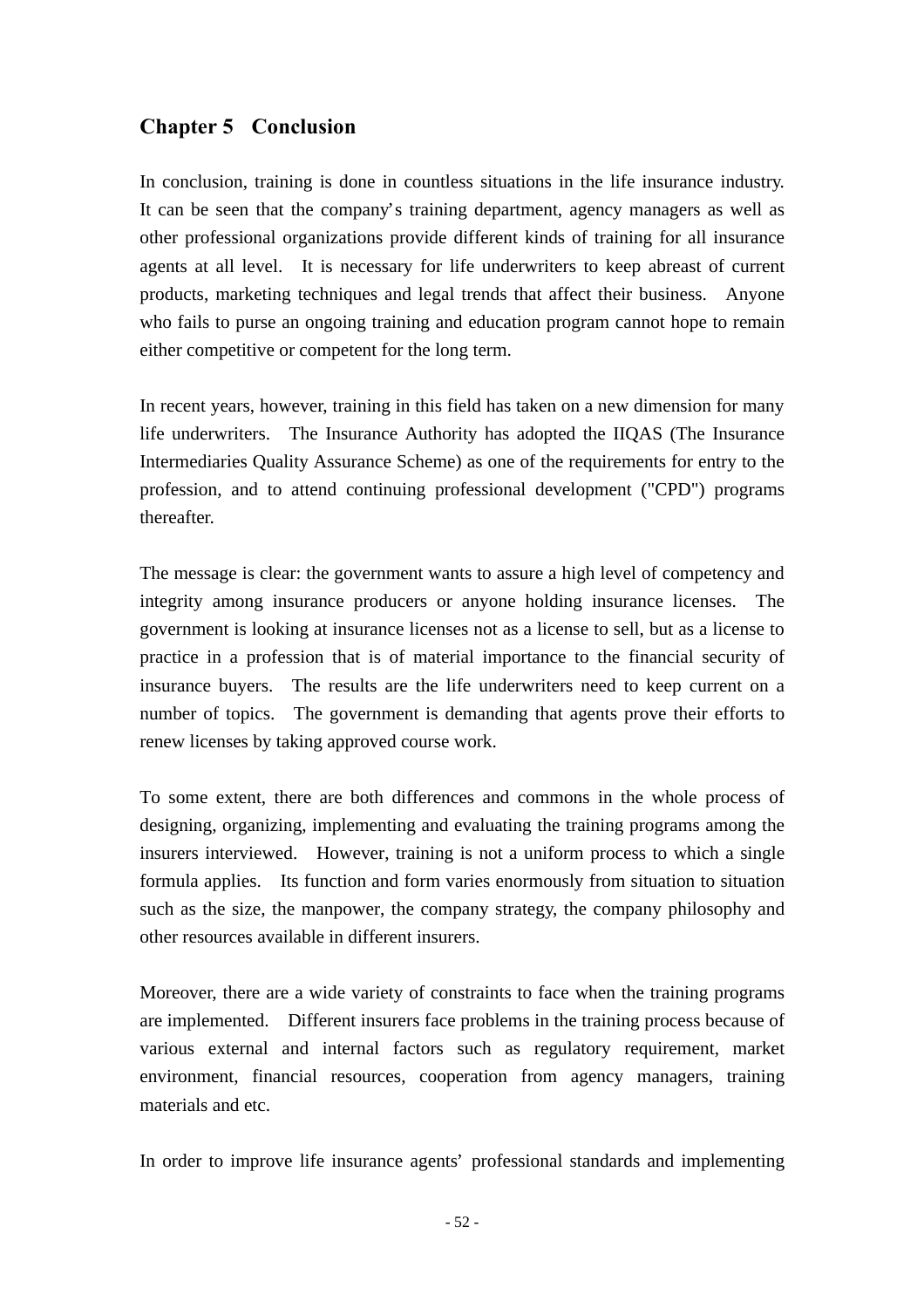effective on-going training programs for them, it is suggested that insurers should recruit more high quality candidates and provide comprehensive on-going training to its agents. For the training department, it should find out the problems of training they face and try their best to solve the problems and reduce the various training constraints so as to improve the quality of training. For agency managers, they should set themselves as a good example, support their agents as more as possible and build up a good agency culture. For agents themselves, they should actively attend the training programs and grasp every opportunity to learn from training and then apply what they have learnt to their daily works.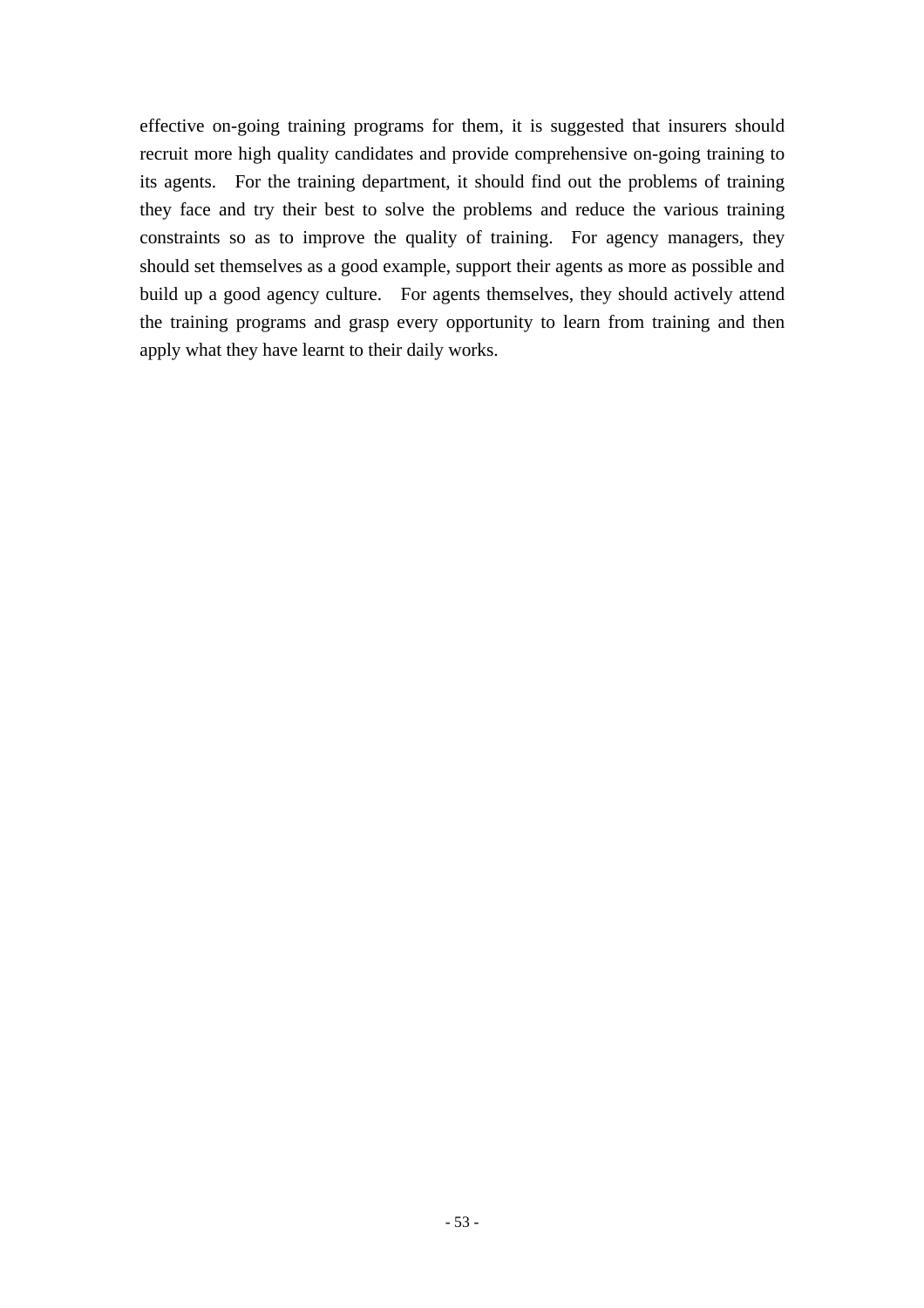# **Chapter 6 Recommendations**

Although insurance companies, agency managers, the industry as well as the government have put much effort to improve the professional standards of insurance agents by training and education, licensing, regulation and etc respectively, there are still several distinct tasks and constraints that we should concern. We provide here some suggestions to deal with the constraints for what we have observed from doing this research.

From the regulatory point of views, we are pleasure to see that Hong Kong Insurance Authority and the industry have imposed the IIQAS and continuing professional development programs thereafter. There is no doubt that the programs will have significant impact on the quality improvement of insurance intermediaries in Hong Kong. However, the requirement of IIQAS examination is only about the basic and primary knowledge of insurance. Besides, the passing rate of this examination is only generally around 50 per cent.

For this regards, we here have two suggestions for the IIQAS examination as follow:

First, the IIQAS examination should be more strictly. For example, either increasing the number of questions or increasing the passing requirement from originally 70% to 80% of the right multiple-choice answers or both.

Second, it should set a limit of times, say 3 times, for candidates to pass a particular examination paper within a certain period of time, therefore it can solve the problem that there is lack of dedication of candidates caused by unlimited times to sit the examination is allowed currently.

This message is clear: it increases the public recognition of insurance intermediaries receiving the license from passing the IIQAS.

Besides, we suggest that it should be more strictly supervision for insurance intermediaries by either enact more regulation or heavier penalty for any unethical selling behavior of them.

The suggestions mentioned above are match with the desires expressed by customers shown from our questionnaire result. There are 80%, 89% and 22% of surveyed people respectively to suggest increasing training, more regulations and heavier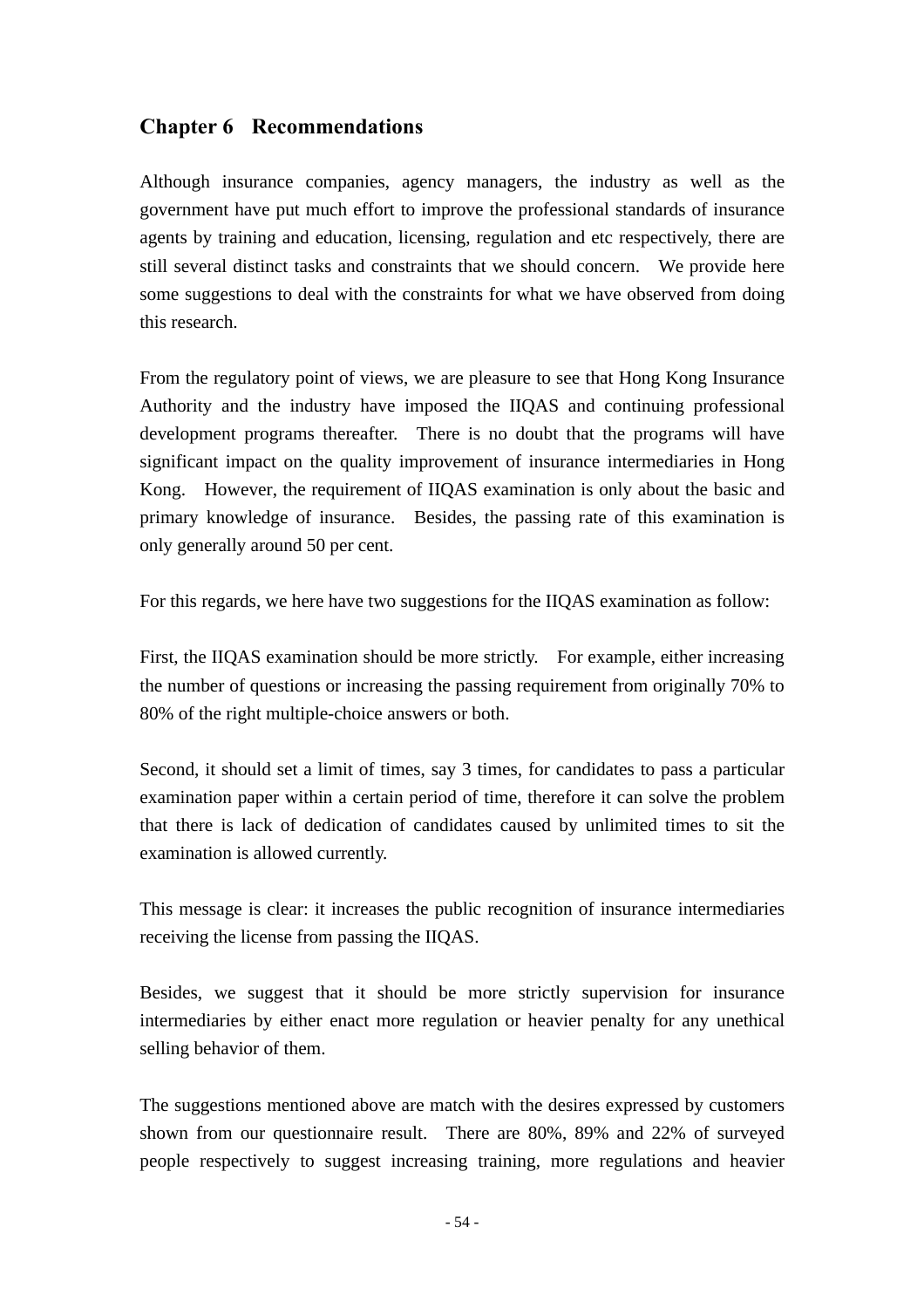penalty are the ways to improve service quality of insurance agents.

Regarding insurance companies, we suggest insurance companies to set up an internal licensing system for its insurance agents as an additional requirement for them of quality improvement apart from the regulatory-based IIQAS examination. By imposing the internal licensing system, the company should simultaneously provide comprehensive on-going training to its agents and they are required to attend the training and pass examination thereafter. As a result, the insurer can ensure its agents are knowledgeable and professional so as to increase the satisfaction level of the company's clients.

Moreover, it is suggested that insurers should increase the recruitment requirements for prospective insurance agents. It is match with our questionnaire result that there is 45% of surveyed people agreed that increasing entry requirement can improve the service quality of insurance agents. As we have observed, there are some insurers that have already had special recruitment packages designed for recruiting university graduates.

Obviously, we can easily find that people nowadays are more and more knowledgeable of insurance as well as other financial investments. Inevitably, life insurance agents are expected to be more knowledgeable and professional to provide comprehensive financial planning services and products to their clients. It is noted that insurance agents are changing their traditional role to be financial planner who provide combined complicated protection, saving and investing services and products in the marketplace instead of providing simple protection products in the past. Increasing the entry requirement for recruiting high quality people can make the training program more effective as they have higher ability to learn. Definitely, it suits for insurance companies' agency force strategy to maintain competitive power in the future market.

Some insurers have not enough training staff in the Training Department. In order to solve this problem, insurers can hire more experienced professionals to join the Training Department. However, it may not cost effective for some insurers to recruit new trainers caused by small scale of agency force. Therefore, it is necessary for the departmental trainers and the personnel staff assisting the trainers to implement the training programs effectively.

Besides, it is suggested that insurers should actively look for some training and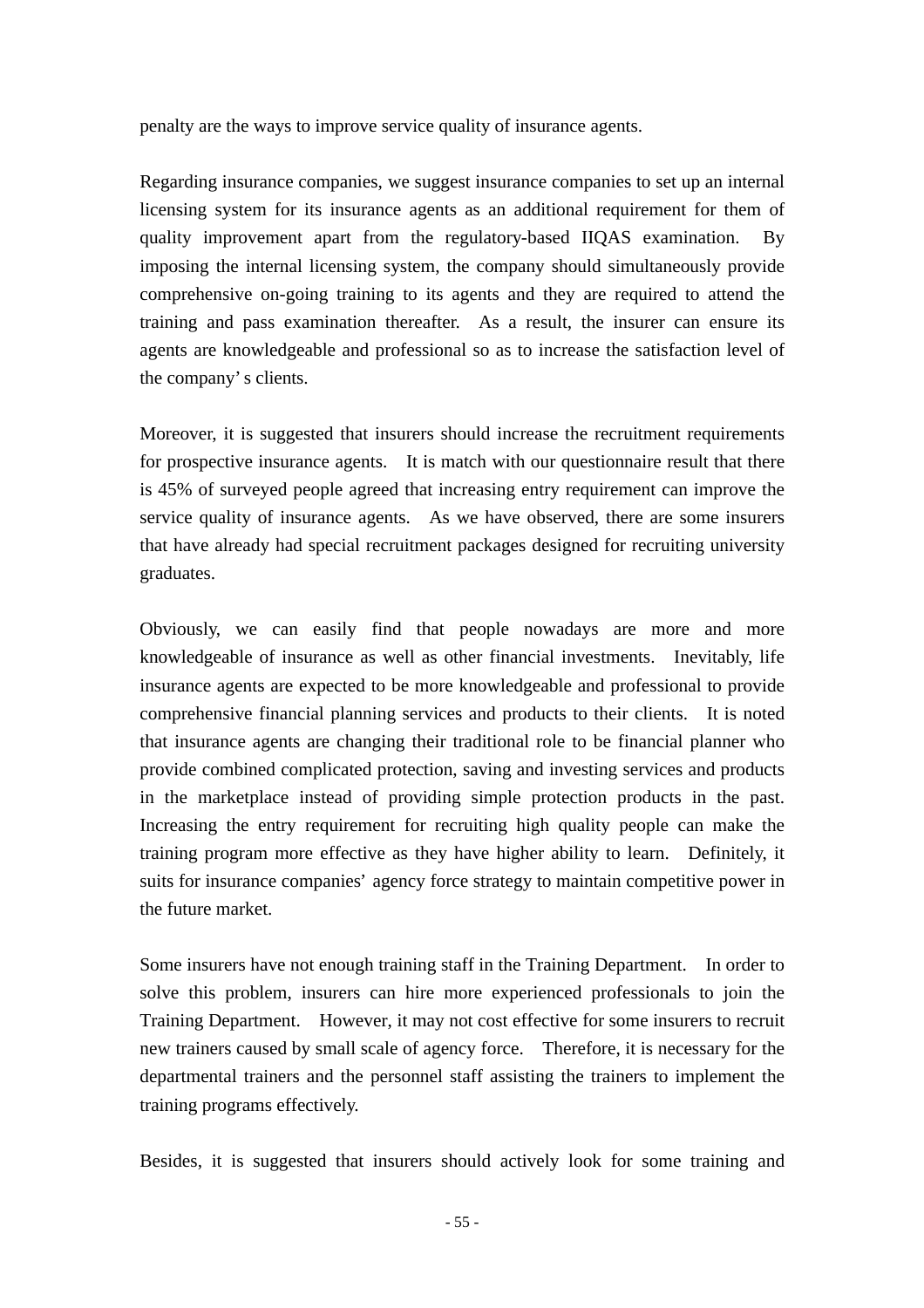education courses available outside so as to arrange it to their agents. Evenly, insurers should actively create cooperation possibility with some universities or some professional institutions to launch advanced on-going training course to their agents.

In order motivate insurance agents to learn and attend training, one of the things to do is create and maintain a learning environment. Besides, reward is another important factor to increase the motivation of insurance agents. Training can be included as one of the components of compensation package. For example, insurance agents could be given an opportunity to join well-known professional training course outside free of charge or given promotion after some specific training courses in addition to reach certain business volume. Furthermore, it is the responsibility of the agency managers and trainer of training department to communicate with their agents formally and informally so as to encourage them to attend training voluntarily. All of them must create an environment in which learning flourishes.

Regarding agency managers, they are playing a significant role for the career development of their agents. It is noted that managers need not only to develop themselves, but also to take a much more active role in communicating with, developing and training their own team.

As we have observed, an agent's up-line manager seems to be a personal coach who will analyze the circumstances of the agent including his/her personality, strength, weakness, prospective market and other factors. Then, the manager will help the agent to make a target planning, arrange suitable training and personal supervision thereafter. It is suggested that agency managers should set as a good sample of being a professional agent so as to let their agents follow. Besides, agency managers should also build up a good agency culture and environment.

Moreover, we have found a problem related agency managers from the interview with training department. i.e. Some agency managers do not provide enough briefing for their agents before they sent their agents to attending company's trainings and education courses or seminars. Therefore, agents always don't know what kind of training they are going to attend and they can't prepare for it. It definitely affect the effectiveness of training courses provided by company.

In order to solve this problem, it is suggested that agency managers should bear in mind that they have the responsibility for clearly providing information to their agents about the content, the requirements of the training program and the various sources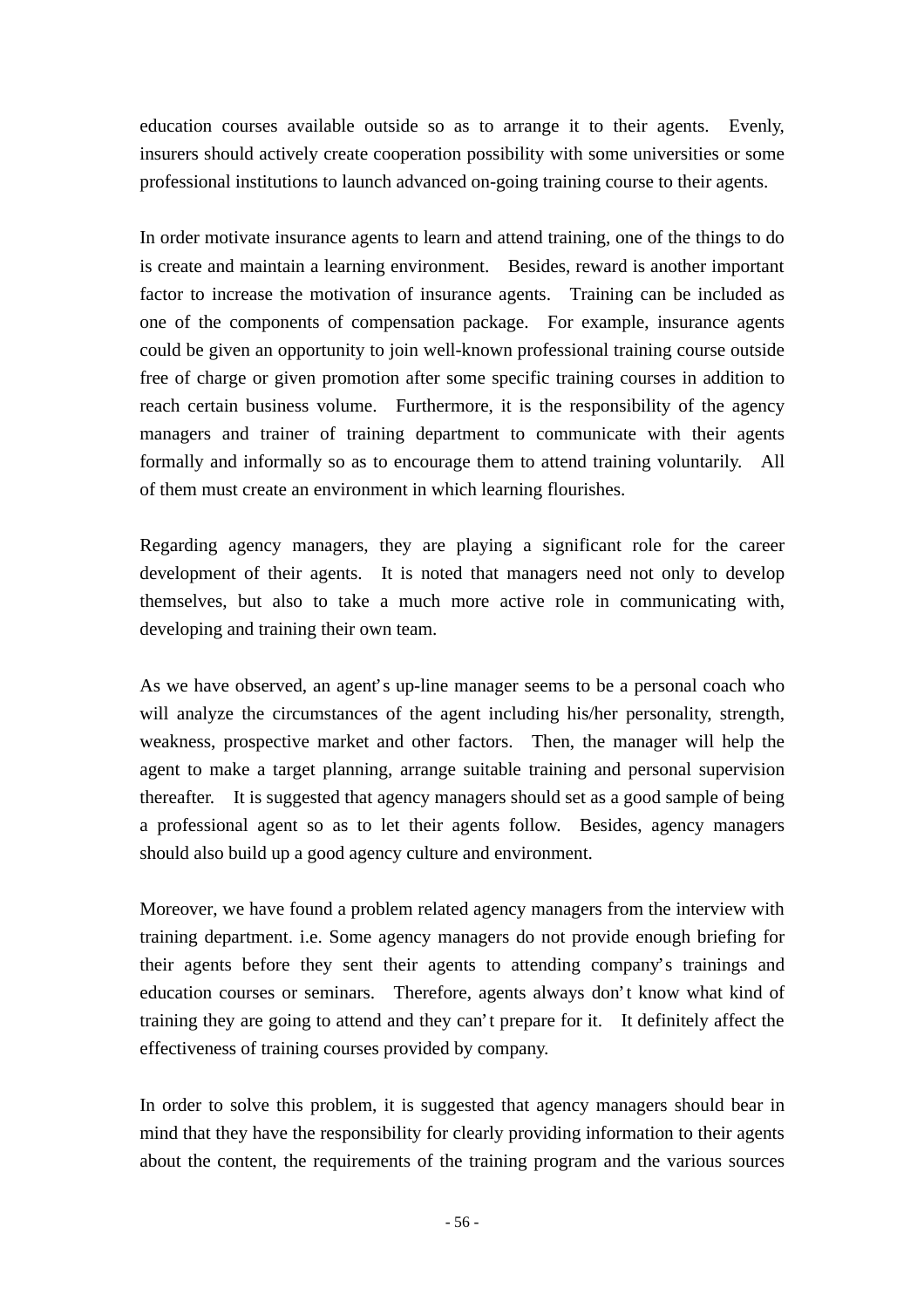available for fulfilling them.

According to the interviews with outstanding insurance agents, we suggest agency managers should pay more attention on their agents' attitude and working habit towards their career. i.e. life insurance. Then they should provide corresponding training (supervision and guiding) to their agents.

In conclusion, life insurance industry is a "people" industry that manpower is a valuable asset, which contributes greatly to the whole industry. It should be noted that each dollar spends on on-going training for insurance agents is worth. In order to improve the effectiveness of the training program, trainers or organizer should find our the problems of training they face and try their best to solve the problems and reduce the various training constraints so as to improve the quality of training.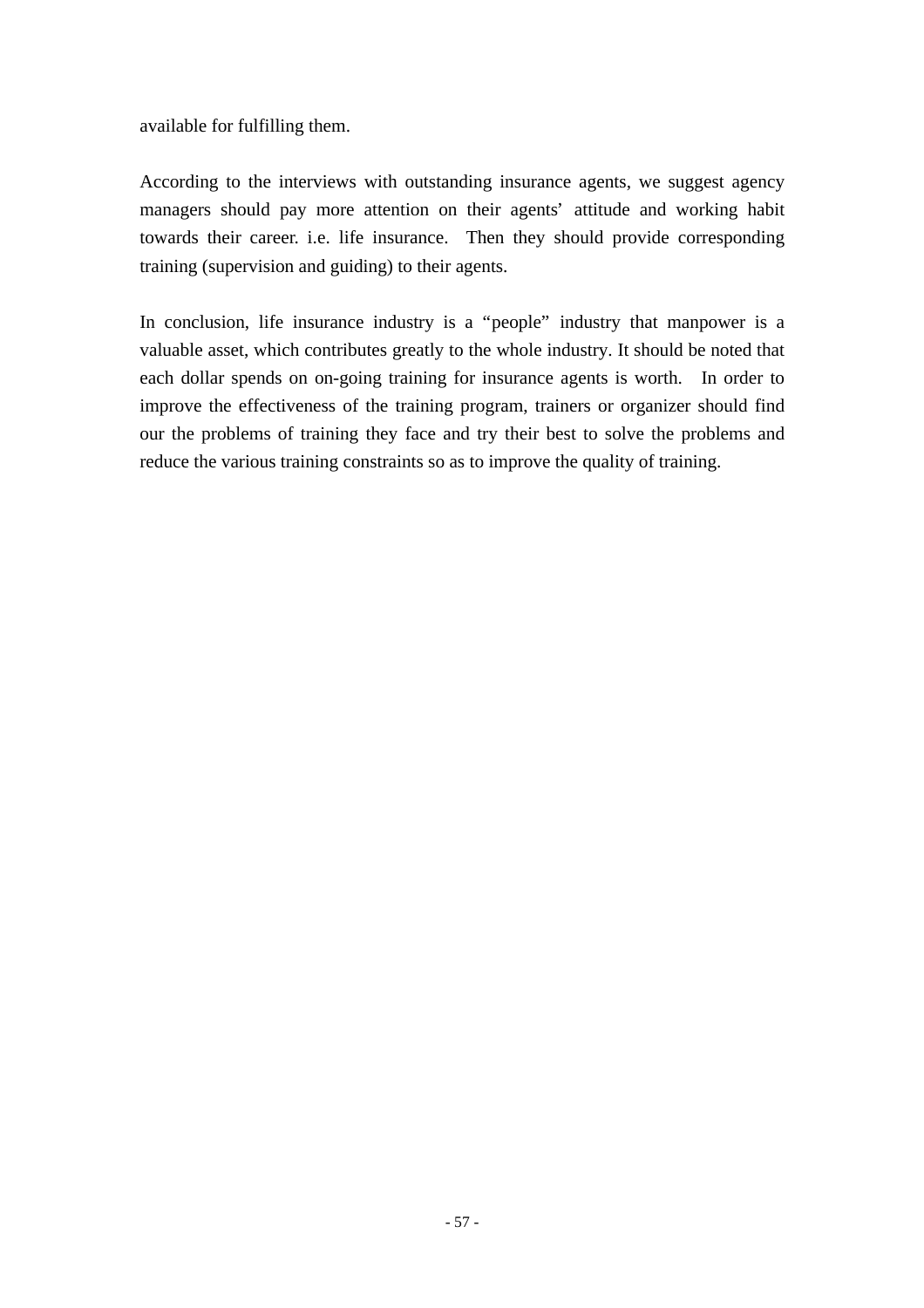# **Chapter 7 Limitations and Suggestions for Future Research**

# **7.1 Limitations**

### **1. Methodology for data collections and analyzing**

Owing to the manpower constraint, time constrains and no suitable sampling list, a convenient sampling was being used in collecting the data. Actually, using convenient sampling is not a scientific method because it is not a probability sampling. Strictly speaking, it cannot fulfill the basic requirement of the scientific principle to use statistical test that based heavily on normal distribution (random distribution).

### **2. Limited sample size**

The sample size of our study was only about one hundred and sixty. It may not be sufficiently large enough to generate the accurate and valid results. Consequently, the representative of the findings is not so strong may not able to represent all Hong Kong people. Therefore, if more resources are available, more information and ideas could be generated for this research.

#### **3. Insufficient research coverage**

Owing to our scope of this research is mainly focus on life insurance agency training, other aspects of life insurance training like insurance brokers or banker's staff training are beyond our scope. Therefore, the coverage is not comprehensive to reflect the whole industry picture relating to training.

## **4. Honesty of the respondents**

Some questions in our questionnaire were too sensitive to our respondents like income or education level. They might be reluctant to tell what exactly income level or dishonesty to disclose their habit or behavior.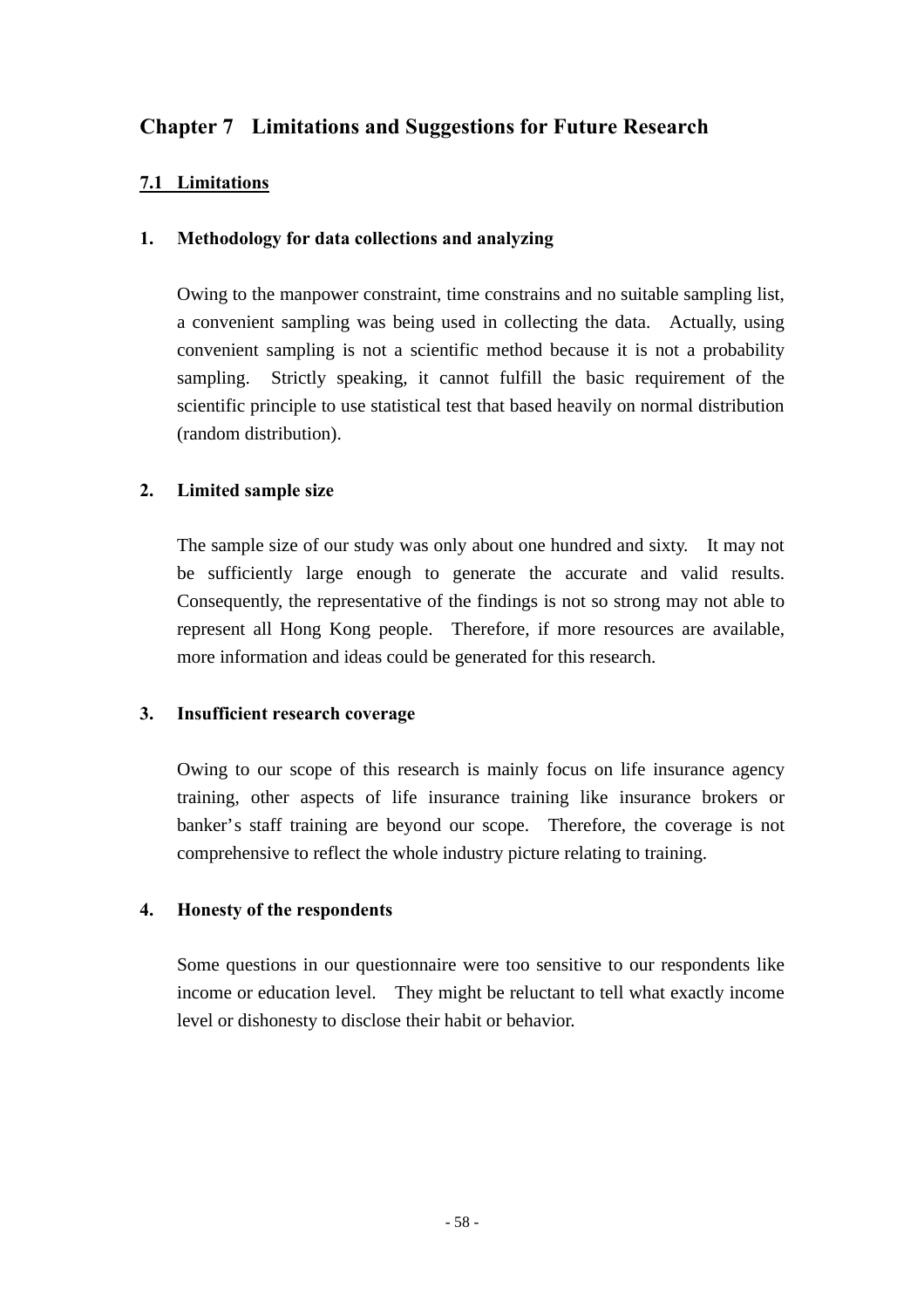### **7.2 Suggestions for future research**

- 1. Sampling method is very important. Probability sampling should be used like cluster or systematic sampling as it can increase the reliability and accuracy for further analyzing.
- 2. If sufficient time and manpower are available, the sample size should be increased so that it can large enough to represent the Hong Kong people.
- 3. The research coverage should be enlarged to different aspects so as to generate more ideas and reflect the whole picture of the Hong Kong people..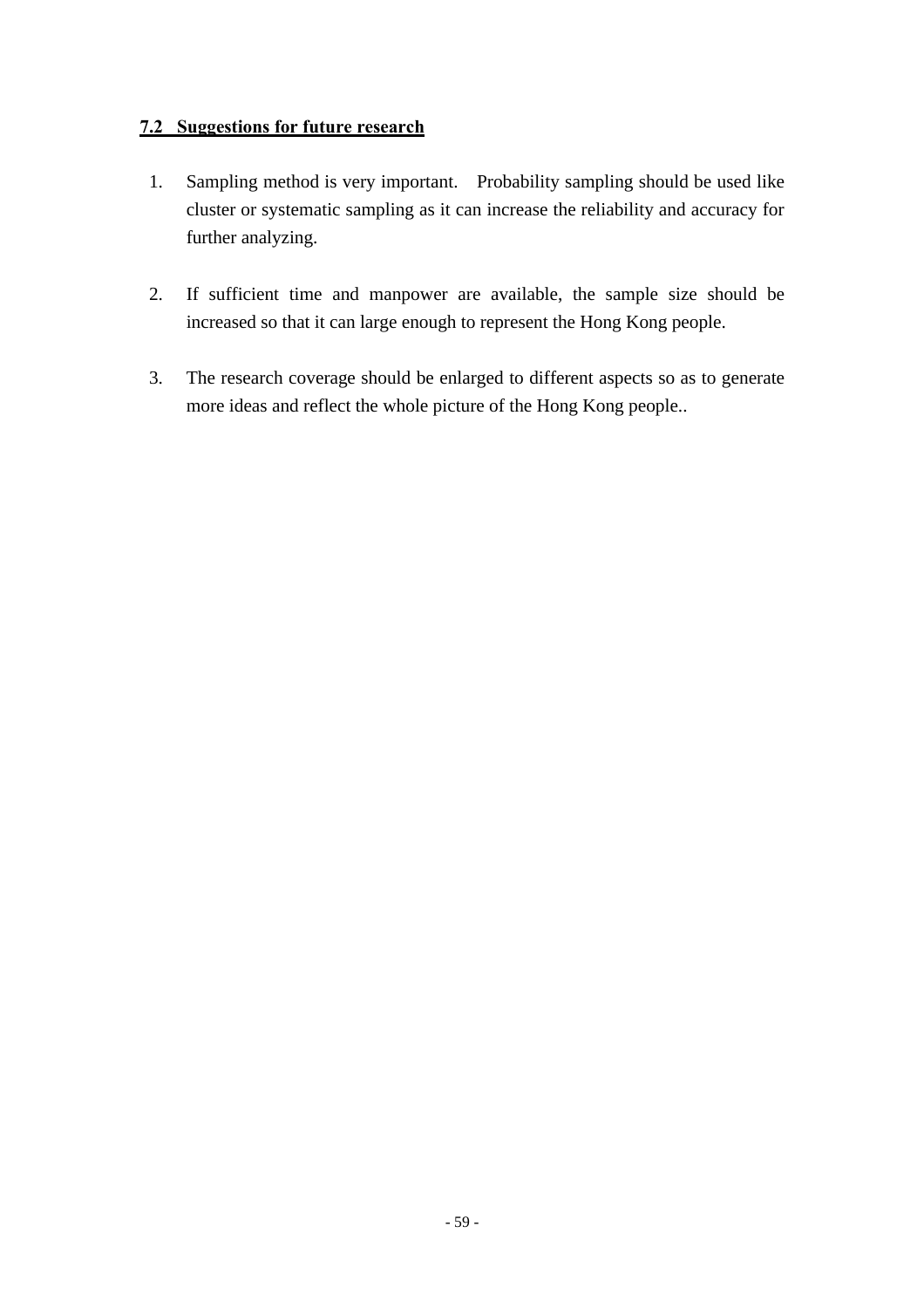# **Reference / Bibliography**

- 1. Anderson, Alan H., 1993 **Success Training Practice : A Managers Guide to Personnel Development**, Blackwell
- 2. Ben , T Yu, 1997 **Institutional development of the insurance industry**, City University of Hong Kong Press
- 3. Darling, Philip, **Training for profit : a guide to the integration of training in an organization's success**, London ; New York : McGraw-Hill Book Co., 1993
- 4. Genetay, Nadege, **Bancassurance / Nadege Genetay and Philip Molyneux**, Basingstoke : Macmillan, 1998
- 5. Insurance Industry Manpower Survey Report, **Vocational Training Council**, 1997
- 6. Kaye Thorne, Alex Machray, **World class training : providing training excellence**, London : Kogan Page, 2000
- 7. "Number of Authorized Insurers", **I Lens Newsletter**, August 2000
- 8. Peterson, Robyn, **Training needs analysis in the workplace**, London : Kogan Page, 1992
- 9. "Registration of Insurance Agents", **The Hong Kong Federation of Insurers Annual Report**, 1999-2000
- 10. "Ring the Changes", **The Insurance Institute of Hong Kong**, 1998/1999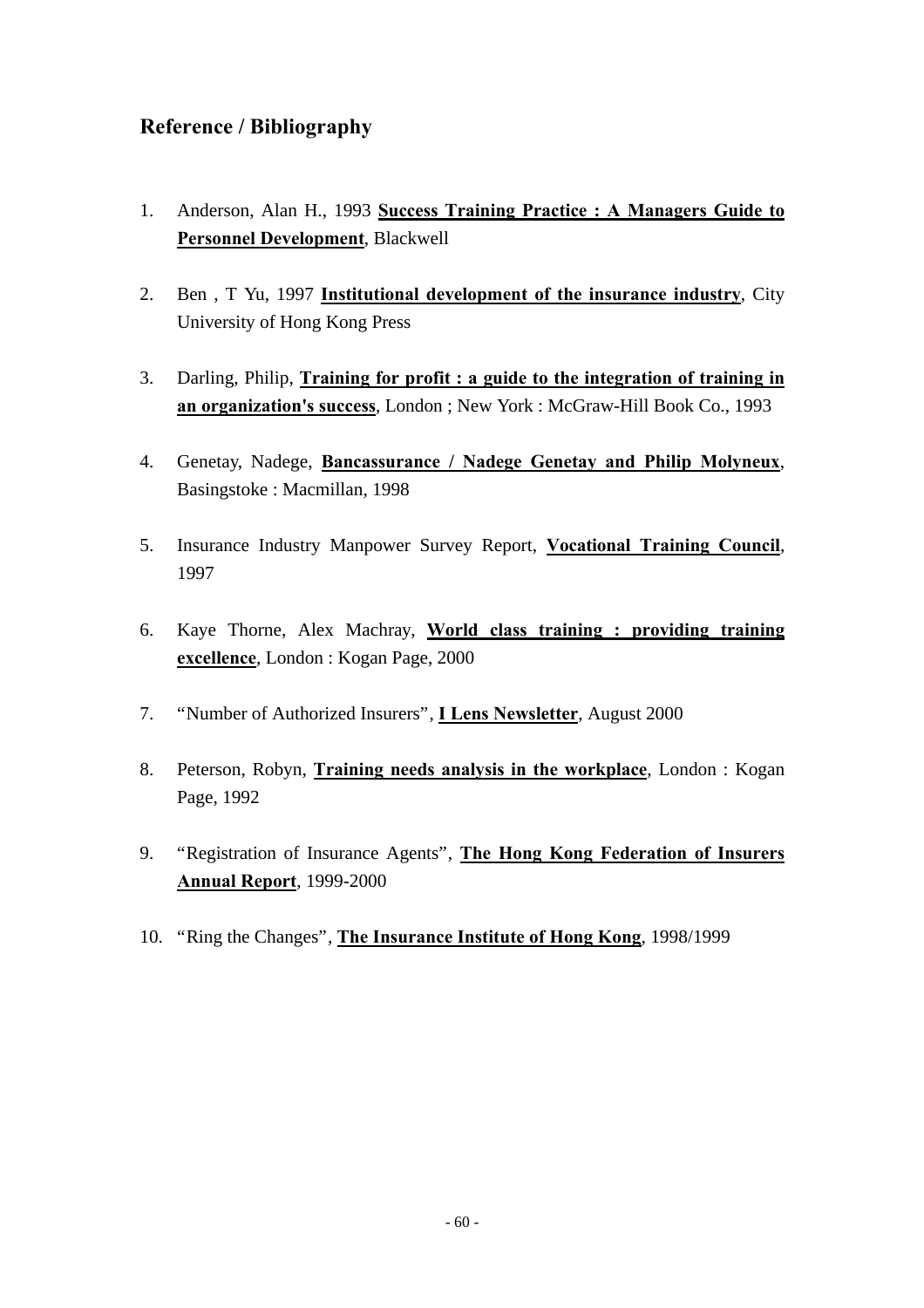**Appendixes**

**Appendix 1 Questionnaires**

# *Questionnaire of Public:*

|    |        | $\square$ 18-23<br>□     |                       | □                    | $\square$ 24-29 |               | $\square$ 30-35                                                                                                             |                                                                | $\square$ 36-41                                        |                                                             | $\Box$ 42                                         |                                           |               |  |
|----|--------|--------------------------|-----------------------|----------------------|-----------------|---------------|-----------------------------------------------------------------------------------------------------------------------------|----------------------------------------------------------------|--------------------------------------------------------|-------------------------------------------------------------|---------------------------------------------------|-------------------------------------------|---------------|--|
|    |        |                          | □<br>П<br>П<br>$\Box$ | $\sqrt{\phantom{a}}$ | П<br>$\sqrt{2}$ | ப             | П                                                                                                                           |                                                                | $\Box$<br>$\Box$                                       | $\bigg)$                                                    | П<br>□                                            | $\Box$                                    | $\bigg)$<br>П |  |
|    |        |                          |                       | $\square$ \$6,000    |                 |               | $\square$ \$6,001-\$12,000 $\square$ \$12,001-\$18,000<br>$\Box$ \$18,001-\$24,000 $\Box$ \$24,001-\$30,000 $\Box$ \$30,000 |                                                                |                                                        |                                                             |                                                   |                                           |               |  |
| 1. | $\Box$ | $\overline{\phantom{a}}$ |                       | $\Box$               |                 | $\Box$        | $\Box$                                                                                                                      |                                                                |                                                        |                                                             |                                                   | $\Box$                                    |               |  |
| 2. | (1)    |                          |                       | 5                    |                 | $\mathcal{E}$ |                                                                                                                             | $\mathbf{1}$<br>$\Box$<br>$\Box$<br>$\Box$<br>П<br>$\Box$<br>П | $\overline{2}$<br>$\Box$<br>□<br>$\Box$<br>□<br>□<br>□ | $\mathfrak{Z}$<br>$\Box$<br>□<br>$\Box$<br>□<br>$\Box$<br>П | $\overline{4}$<br>□<br>□<br>□<br>□<br>$\Box$<br>□ | 5<br>□<br>□<br>$\Box$<br>□<br>$\Box$<br>□ |               |  |
|    |        |                          |                       |                      |                 |               |                                                                                                                             | $\Box$<br>П<br>П<br>◻                                          | $\Box$<br>$\Box$<br>□<br>□                             | $\Box$<br>$\Box$<br>□<br>П                                  | □<br>$\Box$<br>□<br>$\Box$                        | $\Box$<br>$\Box$<br>□<br>□                |               |  |

\_\_\_\_\_\_\_\_\_\_\_\_\_\_\_\_\_\_\_\_\_\_\_\_\_\_\_\_\_\_\_\_\_\_\_\_\_\_\_\_\_\_\_\_\_\_\_\_\_\_\_\_\_\_\_\_\_\_\_\_\_\_\_\_\_\_\_\_\_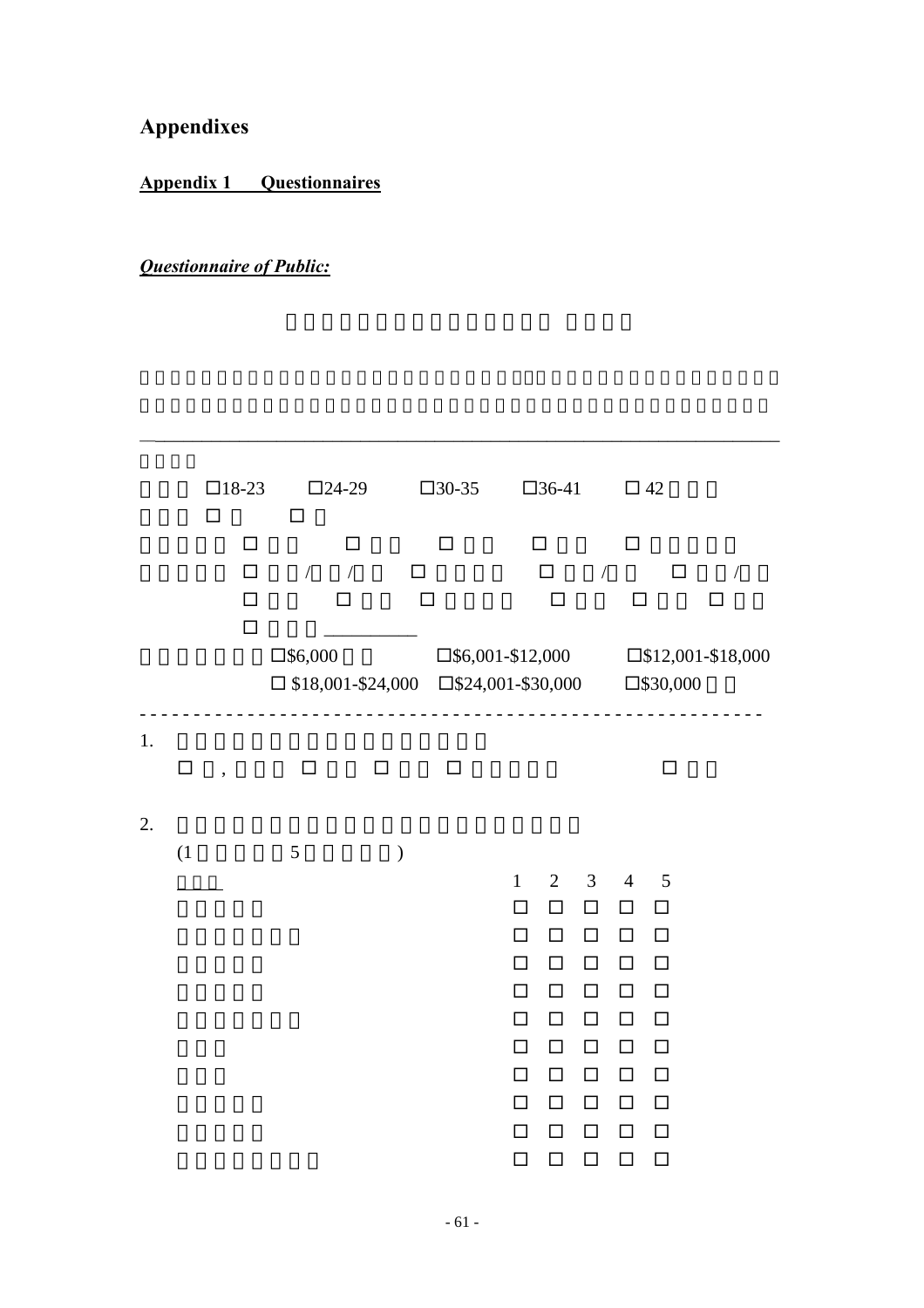|                                            |                                              | $\Box$<br>$\Box$<br>$\Box$<br>$\Box$<br>$\Box$                                                                                                                                                                                                                                                                                                                                                                                                                    |
|--------------------------------------------|----------------------------------------------|-------------------------------------------------------------------------------------------------------------------------------------------------------------------------------------------------------------------------------------------------------------------------------------------------------------------------------------------------------------------------------------------------------------------------------------------------------------------|
| 3.<br>$\Box$<br>$\overline{4}$ .<br>$\Box$ | $\Box$<br>$\overline{\phantom{a}}$<br>$\Box$ | $8$ )<br>$\Box$<br>$\Box$<br>$\Box$                                                                                                                                                                                                                                                                                                                                                                                                                               |
| 5.                                         |                                              |                                                                                                                                                                                                                                                                                                                                                                                                                                                                   |
|                                            | $\mathbf 1$<br>$\overline{3}$                | $1-2\,$<br>$2 - 3$                                                                                                                                                                                                                                                                                                                                                                                                                                                |
| 6.<br>$\Box$                               | $\Box$                                       |                                                                                                                                                                                                                                                                                                                                                                                                                                                                   |
| $\Box$<br>$\Box$<br>$\Box$                 | $\big($                                      | $\big)$<br>$\Box$<br>$\Box$<br>$\Box$                                                                                                                                                                                                                                                                                                                                                                                                                             |
| $7. \,$                                    |                                              | $(1 -$<br>$\mathfrak{S}$<br>$\mathcal{E}$<br>$\mathbf{1}$<br>$\overline{2}$<br>$\overline{3}$<br>$\overline{4}$<br>$\overline{\phantom{0}}$<br>$\Box$<br>$\Box$<br>$\Box$<br>$\Box$<br>$\Box$<br>$\Box$<br>$\Box$<br>$\Box$<br>$\Box$<br>□<br>$\Box$<br>□<br>$\Box$<br>$\Box$<br>$\Box$<br>$\Box$<br>$\Box$<br>□<br>П<br>$\Box$<br>$\Box$<br>$\Box$<br>$\Box$<br>$\Box$<br>$\Box$<br>$\begin{array}{cccccccccccccc} \Box & \Box & \Box & \Box & \Box \end{array}$ |
| 8.<br>(1)                                  | $5\overline{)}$                              | $1 \quad 2 \quad 3 \quad 4 \quad 5$<br>$\big)$                                                                                                                                                                                                                                                                                                                                                                                                                    |
|                                            |                                              | $\Box$<br>$\Box$<br>$\Box$<br>$\Box$<br>$\Box$<br>$\Box$<br>$\Box$<br>$\Box$<br>$\Box$<br>$\Box$<br>$\Box$<br>$\Box$<br>$\Box$<br>$\Box$<br>$\Box$<br>$\Box$<br>$\Box$<br>$\Box$<br>$\Box$<br>$\Box$<br>$\Box$<br>$\Box$<br>$\Box$<br>$\Box$<br>$\Box$<br>$\Box$<br>$\Box$<br>$\Box$<br>$\Box$<br>$\Box$                                                                                                                                                          |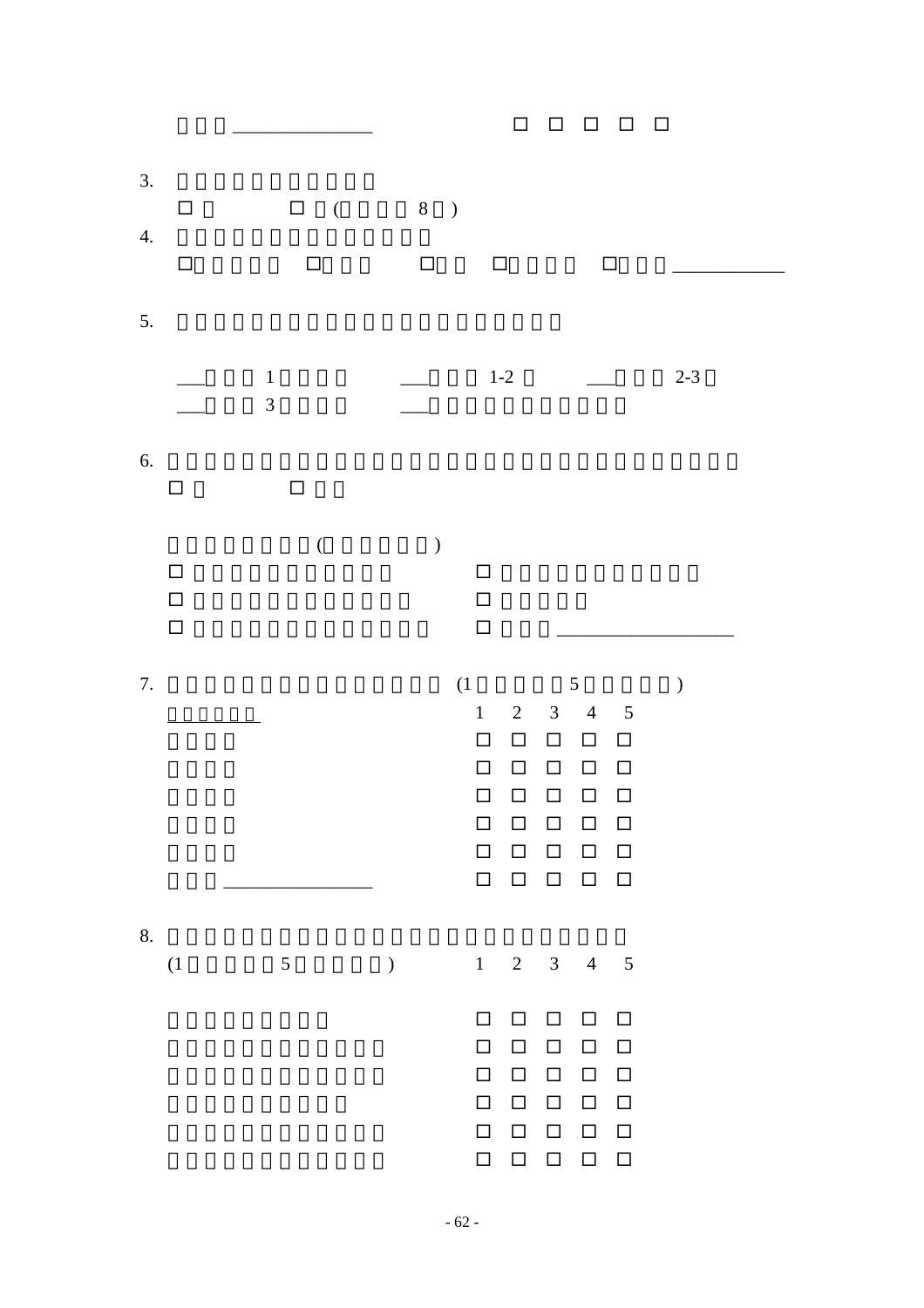|    |  |  |  | 00000<br>00000<br>00000 |  |  |  |
|----|--|--|--|-------------------------|--|--|--|
| 9. |  |  |  |                         |  |  |  |
|    |  |  |  |                         |  |  |  |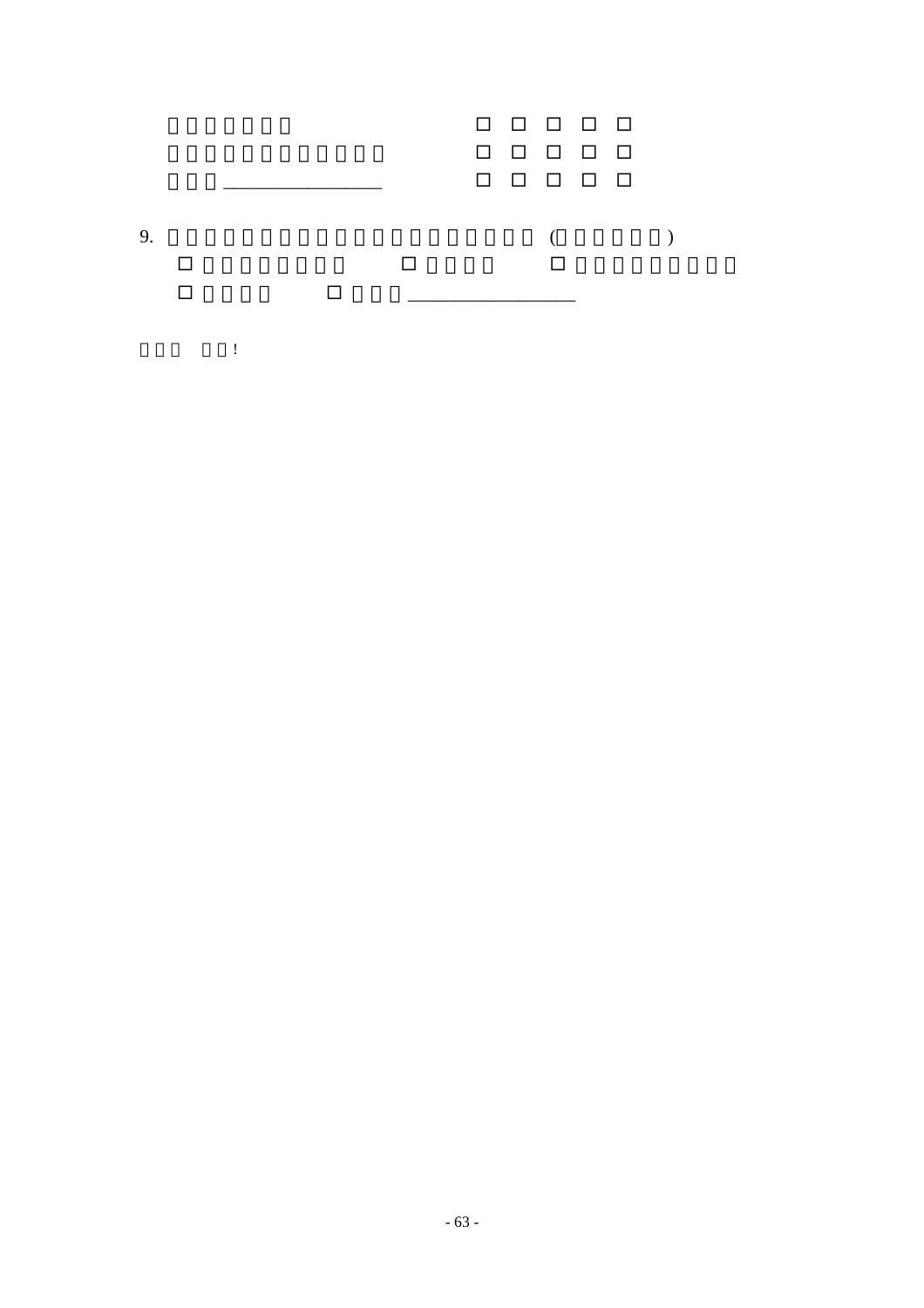### *Questionnaire of Insurance Company*

#### **Survey Questions – Insurance Company**

- 1. How many agents in your company?
- 2. What are the vision and values of the training department?
- 3. What kind of training program the company offers to the agents?
- 4. What are the objectives of the training program?
- 5. Is the current training program effective?
- 6. Are there any difficulty to execute the training program? How can you overcome these problems?
- 7. How to analyze the training needs of the agents?
- 8. Is there any evaluation of the trained agents and of the program? If yes, how to evaluate?
- 9. Do you think training can help to reduce turnover rate and improve quality of services? To what extent?
- 10. In your view, what will be the future development of the training program?
- 11. What are the requirements / criteria of your company in the process of agent recruitment?
- 12. Does your company have special training program for recruiting University graduates. If yes, why?
- 13. Both training department and agency offer training course to agents. What is the difference between them?
- 14. Agents have different levels of education. Is there any problem of designing the training program because of this? How does your company deal with this problem?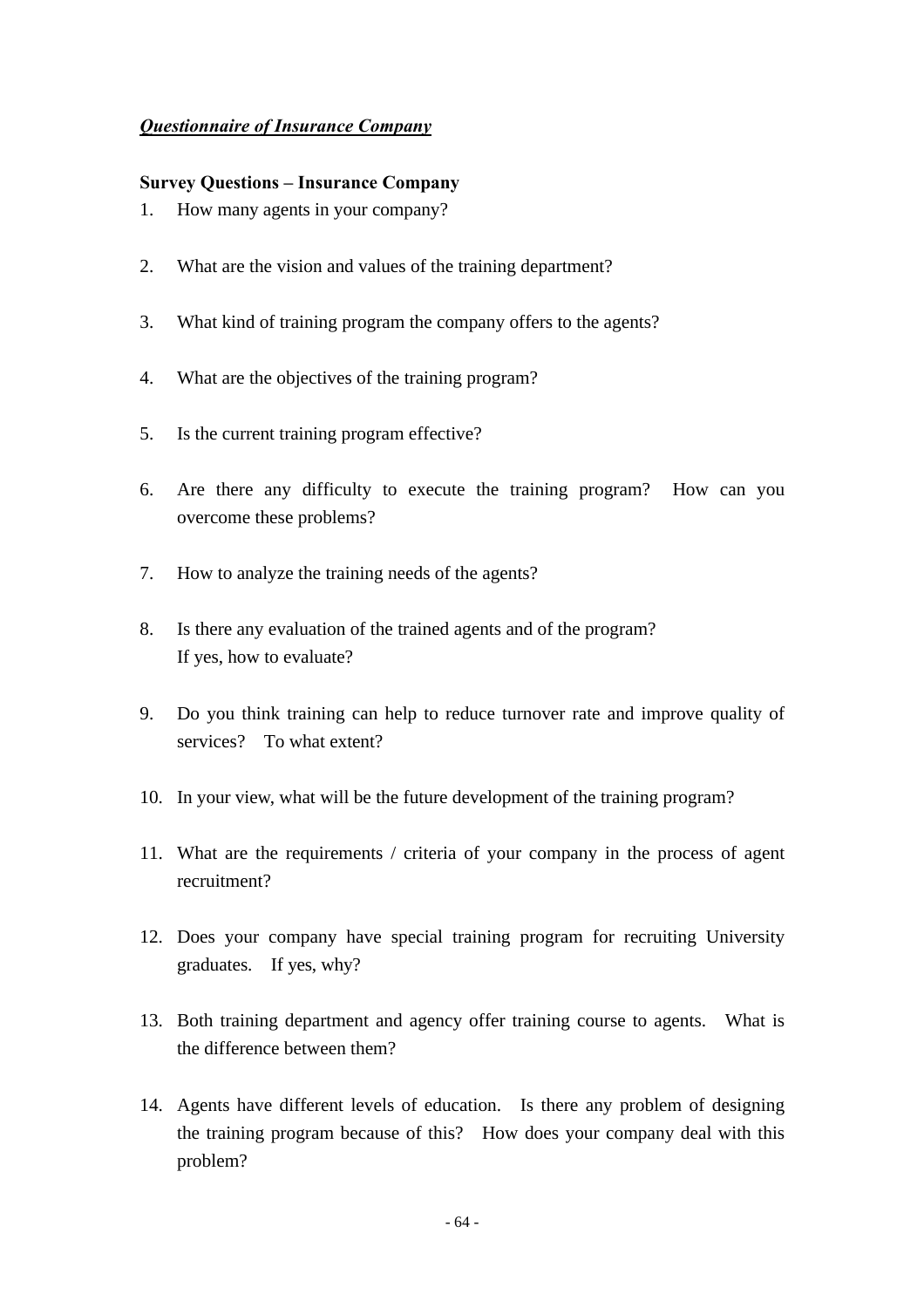### *Questionnaire of Outstanding Agents*

#### **Survey Questions – Agents**

- 1. What do you think are the factors of being a successful agent? Attitude, Knowledge, Skill, Habit!
- 2. Do you have training from the company or outside?
- 3. Is training a vital element to help you success?
- 4. What benefits you received from the training?
- 5. Do you think the current training program should be improved? Why?
- 6. The high turnover rate in the field is an important factor to affect the overall professional standards of insurance agents. In your view, what are the common problems of the rookies in this field and in what way the company's training as well as outside organizations can help them?
- 7. In your view, what are the ways that can improve the professional standards of insurance agent in the industry?
- 8. What will be the coming future market you expect?
- 9. In your opinions, in what aspects the company should enhance the training to let the agents to fulfill the future market needs?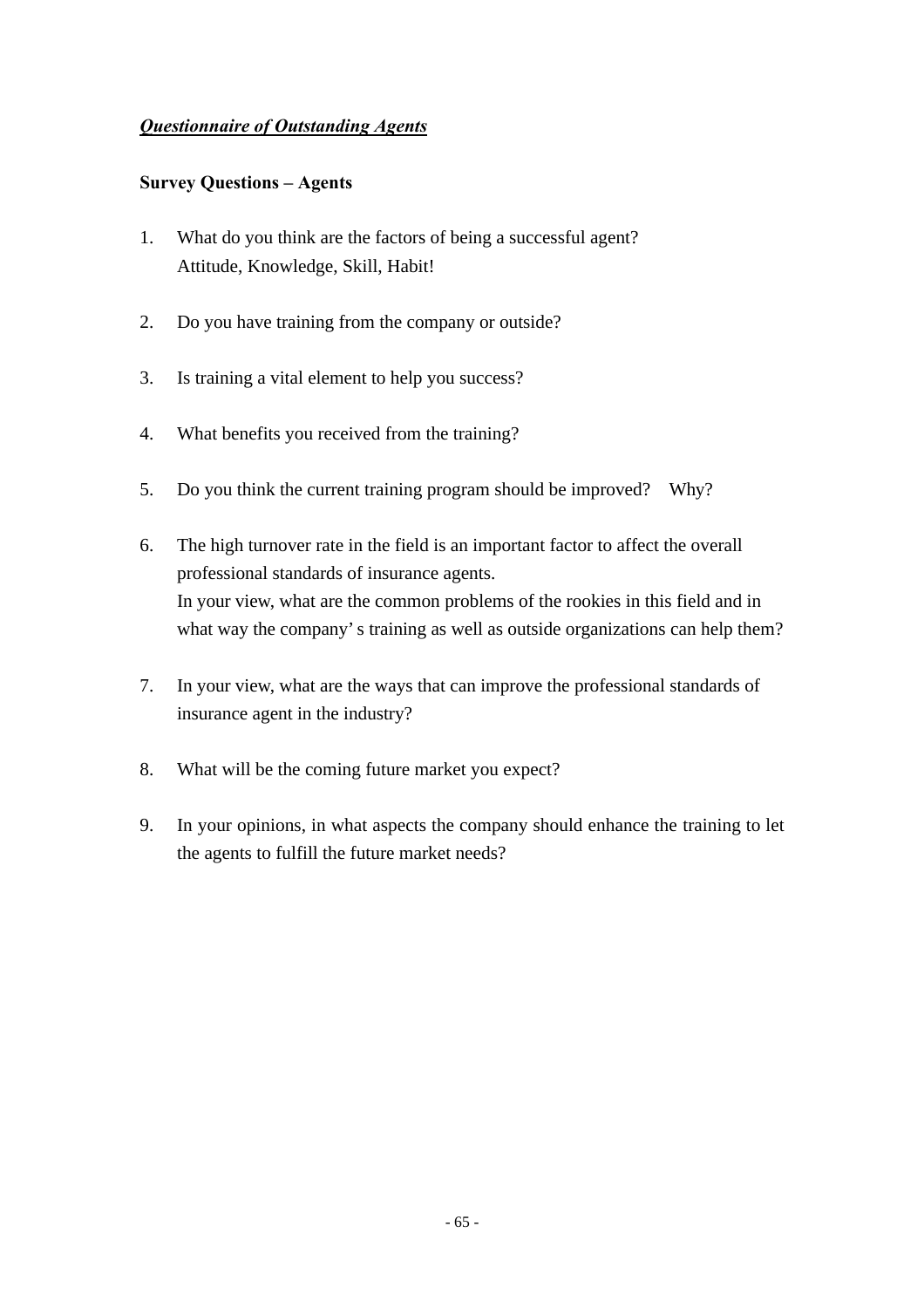### **Appendix 2 Hypothesis Testing**

#### *Appendix 2.1*

 $\blacksquare$ 

**Question 2** What factors are the most important when you choose insurance agent?

|                          |     |              |      |      | Std.             |          |
|--------------------------|-----|--------------|------|------|------------------|----------|
| He or she                | N   | Min.         | Max. | Mean | <b>Deviation</b> | Variance |
| 1 Service                | 162 | 1            | 5    | 1.59 | 0.83             | 069      |
| 2 Experience & Stability | 162 | 1            | 5    | 1.81 | Q91              | 082      |
| 3 Professional           | 162 | $\mathbf{1}$ | 5    | 1.43 | Q74              | 054      |
| 4 Prizes record          | 162 | 1            | 5    | 3.46 | 1.02             | 1.03     |
| 5 Friends / Relatives    | 162 | 1            | 5    | 2.35 | 1.14             | 1.31     |
| 6 Male                   | 162 | 1            | 5    | 4.01 | 1.06             | 1.13     |
| 7 Female                 | 162 | 1            | 5    | 3.95 | 1.10             | 1.20     |
| 8 Older                  | 162 | 1            | 5    | 3.70 | 1.03             | 1.07     |
| 9 Younger                | 162 | 1            | 5    | 3.50 | 1.04             | 1.08     |
| 10 Representing company  | 162 | 1            | 5    | 1.79 | Q81              | 066      |

 $\blacksquare$ 

 $\overline{\phantom{a}}$ 

 $(1 = \text{most important}, 5 = \text{not important})$ 

$$
t^* = \frac{(x1 - x2) - (u1 - u2)}{\sqrt{\frac{S1(n1 - 1) + S2(n2 - 1)}{n1 + n2 - 2}} \cdot \sqrt{\frac{1}{n1} + \frac{1}{n2}}}
$$

1. Ho: 
$$
\mu
$$
3- $\mu$ 1=0 (reject)  
Ha  $\mu$ 3- $\mu$ 1  $\neq$  0

$$
t^* = \frac{1.43 - 1.59}{\sqrt{\frac{0.54(161) + 0.69(161)}{322}} \cdot \sqrt{\frac{1}{162} + \frac{1}{162}}}
$$
  
=  $\frac{-0.16}{0.086}$   
=  $\frac{-1.85}{\sqrt{0.086}}$ 

According to the one-tail t-table,  $=$   $-0.05$  t=1.654;  $=$   $-0.10$  t=1.287 When t\*-value = 1.85 which is higher than 1.287, then the conclusion is we reject Ho, i.e.  $\mu$ 3 and  $\mu$ 1 are significant different at the statistic level of  $=$  0.10

#### In other words, professional is more important than service of the agents in people's mind.

2. Ho:  $\mu$ 1 -  $\mu$ 10 = 0 (reject) Ha  $\mu$ 1 -  $\mu$ 10  $\neq$  0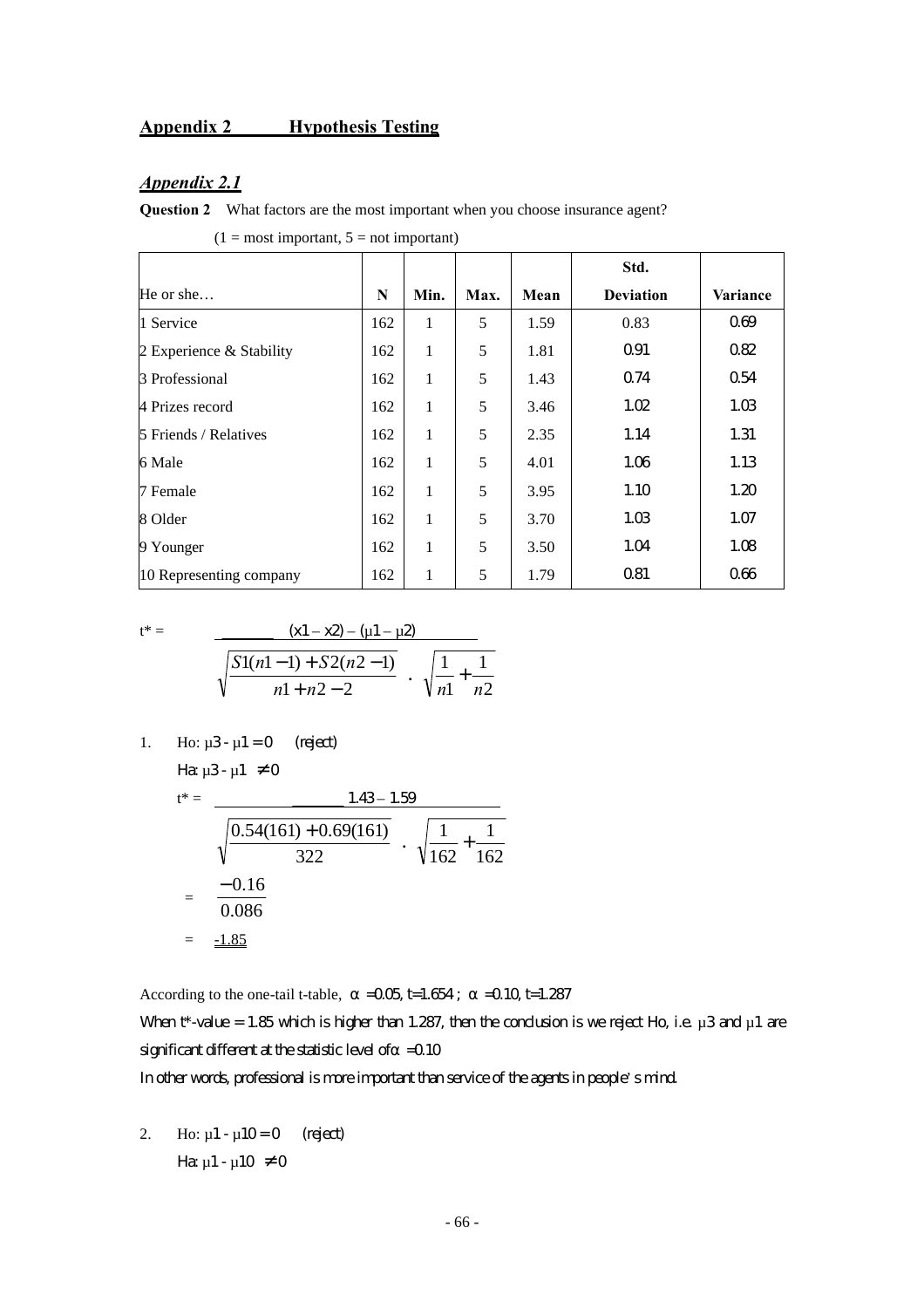$$
t^* = \frac{1.59 - 1.79}{\sqrt{\frac{0.69(161) + 0.66(161)}{322}} \cdot \sqrt{\frac{1}{162} + \frac{1}{162}}}
$$
  
=  $\frac{-0.2}{0.09}$   
=  $\frac{-2.21}{}$ 

According to the one-tail t-table,  $=$   $-0.05$  t=1.654;  $=$   $-0.10$  t=1.287

When  $t^*$ -value = 2.21 which is higher than 1.287, then the conclusion is we reject Ho, i.e.  $\mu$  1 and  $\mu$  10 are significant different at the statistic level of  $=0.10$ 

In other words, the service is more important than the representing company of the agents in people's mind.

1

3. Ho: 
$$
\mu
$$
10-  $\mu$ 2=0 (reject)  
\n
$$
H\mathbf{a} \mu
$$
10-  $\mu$ 2 \ne 0  
\n
$$
t^* = \frac{1.79 - 1.81}{\sqrt{\frac{0.66(161) + 0.82(161)}{322}} \cdot \sqrt{\frac{1}{162} + \frac{1}{162}}
$$
\n
$$
= \frac{-0.02}{0.095}
$$
\n
$$
= \frac{-0.211}{\sqrt{0.095}}
$$

According to the one-tail t-table,  $=$   $-0.05$  t=1.654;  $=$   $-0.10$  t=1.287

# When  $t^*$ -value = 0.211 which is lower than 1.287, then the conclusion is we accept Ho, i.e.  $\mu$  10 and  $\mu$ 2 have modifference at the statistic level of  $=$  0.10

In other words, the representing company and the experience  $\&$  stability of the agents are the same important in people's mind.

4. Ho: 
$$
\mu
$$
2- $\mu$ 5=0 (rigect)

$$
H\!\alpha\,\mu2\!\cdot\mu5\,\neq0
$$

$$
t^* = \frac{1.81 - 2.35}{\sqrt{\frac{0.82(161) + 1.31(161)}{322}} \cdot \sqrt{\frac{1}{162} + \frac{1}{162}}
$$

$$
= \frac{-0.54}{0.11}
$$

$$
= \frac{-4.76}{}
$$

According to the one-tail t-table,  $=$   $-0.05$  t=1.654;  $=$   $-0.10$  t=1.287 When t\*-value = 4.76 which is higher than 1.287, then the conclusion is we reject Ho, i.e.  $\mu$ 2 and  $\mu$ 5 are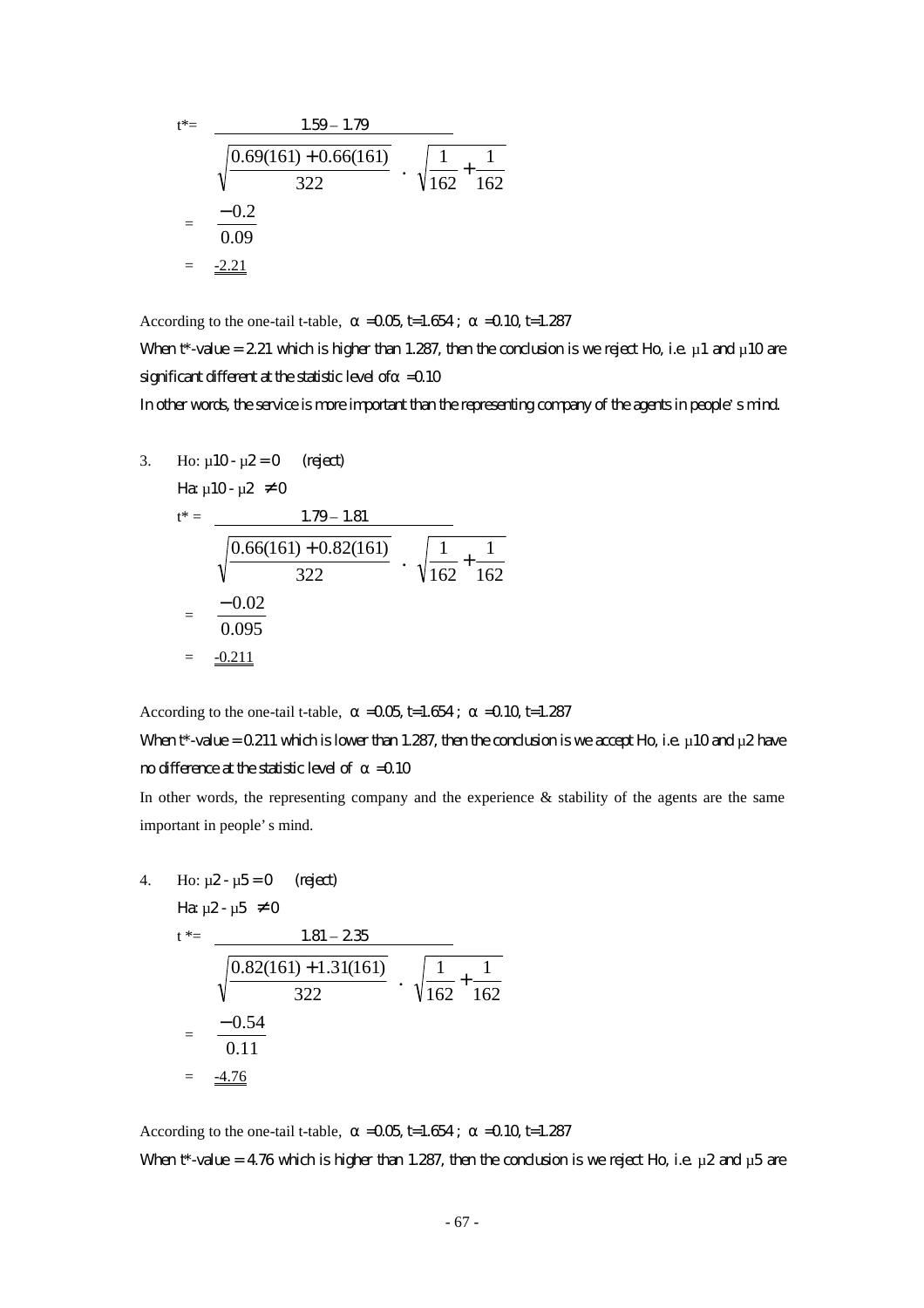#### significant different at the statistic level of  $=$  0.10

In other words, the representing company and the experience  $\&$  stability of the agents are more important than the agents that are friends or relatives of the people.

5. Ho: 
$$
\mu
$$
5- $\mu$ 4=0 (reject)  
\n $t^* = \frac{235-346}{\sqrt{\frac{1.31(161)+1.03(161)}{322}} \cdot \sqrt{\frac{1}{162} + \frac{1}{162}}$   
\n $= \frac{-1.11}{0.12}$   
\n $= \frac{-9.33}{2}$ 

According to the one-tail t-table,  $=$   $-0.05$  t=1.654;  $=$   $-0.10$  t=1.287

When  $t^*$ -value = 9.33 which is higher than 1.287, then the conclusion is we reject Ho, i.e.  $\mu$ 5 and  $\mu$ 4 are significant different at the statistic level of  $=$  0.10

In other words, the prizes record of the agents is less important than the agents are friends or relatives of the people.

6. Ho: 
$$
\mu
$$
4- $\mu$ 9=0 (rigect)  
\n
$$
\begin{aligned}\n\text{Ha } \mu \text{4-}\mu \text{9} &\neq 0 \\
t^* &= \frac{346 - 35}{\sqrt{\frac{1.03(161) + 1.08(161)}{322}} \cdot \sqrt{\frac{1}{162} + \frac{1}{162}} \\
&= \frac{-0.04}{0.11} \\
&= \frac{-0.35}{\sqrt{\frac{1}{162} + \frac{1}{162}}}\n\end{aligned}
$$

According to the one-tail t-table,  $=$   $-0.05$  t=1.654;  $=$   $-0.10$  t=1.287

When  $t^*$ -value = 0.35 which is lower than 1.287, then the conclusion is we accept Ho, i.e.  $\mu$ 4 and  $\mu$ 9 have no difference at the statistic level of  $=$  0.10

In other words, prizes record and younger are in the same level of importance in people's mind.

7. Ho:  $\mu$ 9 -  $\mu$ 8 = 0 (reject)

Ha  $\mu$ 9 -  $\mu$ 8  $\neq$  0

$$
t^* = \frac{35-37}{\sqrt{\frac{1.08(161)+1.07(161)}{322}} \cdot \sqrt{\frac{1}{162} + \frac{1}{162}}}
$$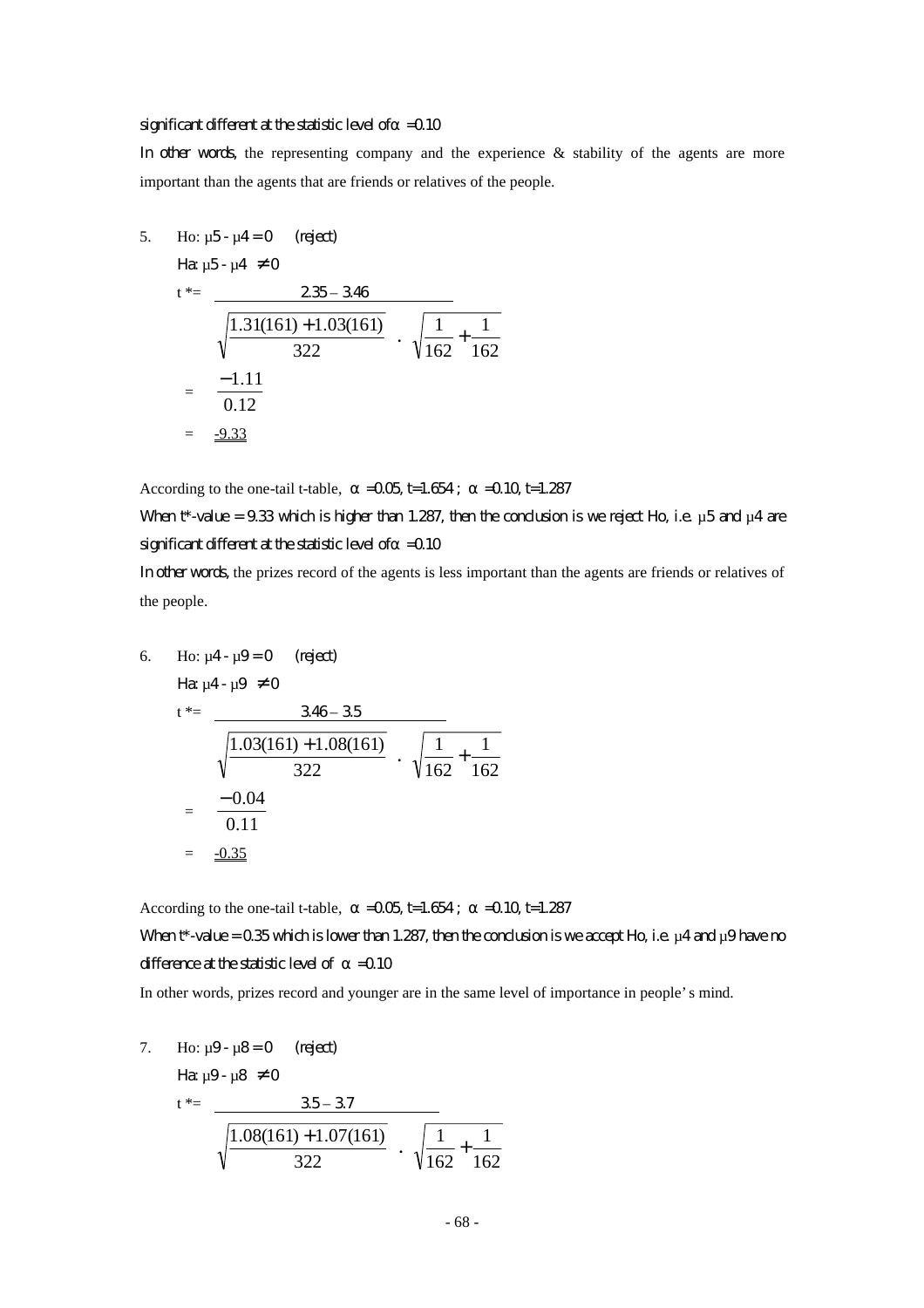$$
= \frac{-0.2}{0.11}
$$

$$
= \frac{-1.75}{}
$$

According to the one-tail t-table,  $=$   $-0.05$  t=1.654;  $=$   $-0.10$  t=1.287

When  $t^*$ -value = 1.75 which is higher than 1.287, then the conclusion is we reject Ho, i.e.  $\mu$ 9 and  $\mu$ 8 are significant different at the statistic level of  $=$  0.10

In other words, the factor of 'younger' is more important than the factor 'older' in people's mind.

8. Ho: 
$$
\mu
$$
8-  $\mu$ 7=0 (reject)  
\n
$$
\begin{aligned}\n\text{Hg } \mu \text{B} - \mu \text{7} &= 0 \\
\text{Hg } \mu \text{B} - \mu \text{7} &= 0\n\end{aligned}
$$
\n
$$
\frac{37 - 395}{\sqrt{\frac{1.07(161) + 1.2(161)}{322}} \cdot \sqrt{\frac{1}{162} + \frac{1}{162}}}
$$
\n
$$
= \frac{-0.25}{0.12}
$$
\n
$$
= \frac{-2.13}{2.13}
$$

According to the one-tail t-table,  $=$   $-0.05$  t=1.654;  $=$   $-0.10$  t=1.287

When  $t^*$ -value = 2.13 which is higher than 1.287, then the conclusion is we reject Ho, i.e.  $\mu$ 8 and  $\mu$ 7 are significant different at the statistic level of  $=$  0.10

In other words, the factor of 'the agents are female' is less important than the factor of 'the agents are older'.

9. Ho: 
$$
\mu
$$
7- $\mu$ 6=0 (reject)  
\n
$$
\begin{aligned}\n\text{Hg } \mu \text{7-}\mu \text{6} &\neq 0 \\
t^* &= \frac{395 - 401}{\sqrt{\frac{1.2(161) + 1.13(161)}{322}} \cdot \sqrt{\frac{1}{162} + \frac{1}{162}} \\
&= \frac{-0.06}{0.12} \\
&= \frac{-0.5}{\sqrt{\frac{1}{162} + \frac{1}{162}}}\n\end{aligned}
$$

According to the one-tail t-table,  $=$   $-0.05$  t=1.654;  $=$   $-0.10$  t=1.287

# When  $t^*$ -value = 0.5 which is lower than 1.287, then the condusion is we accept Ho, i.e.  $\mu$ 7 and  $\mu$ 6 have no difference at the statistic level of  $=$  0.10

In other words, the factors of female and male are the same less important in people's mind.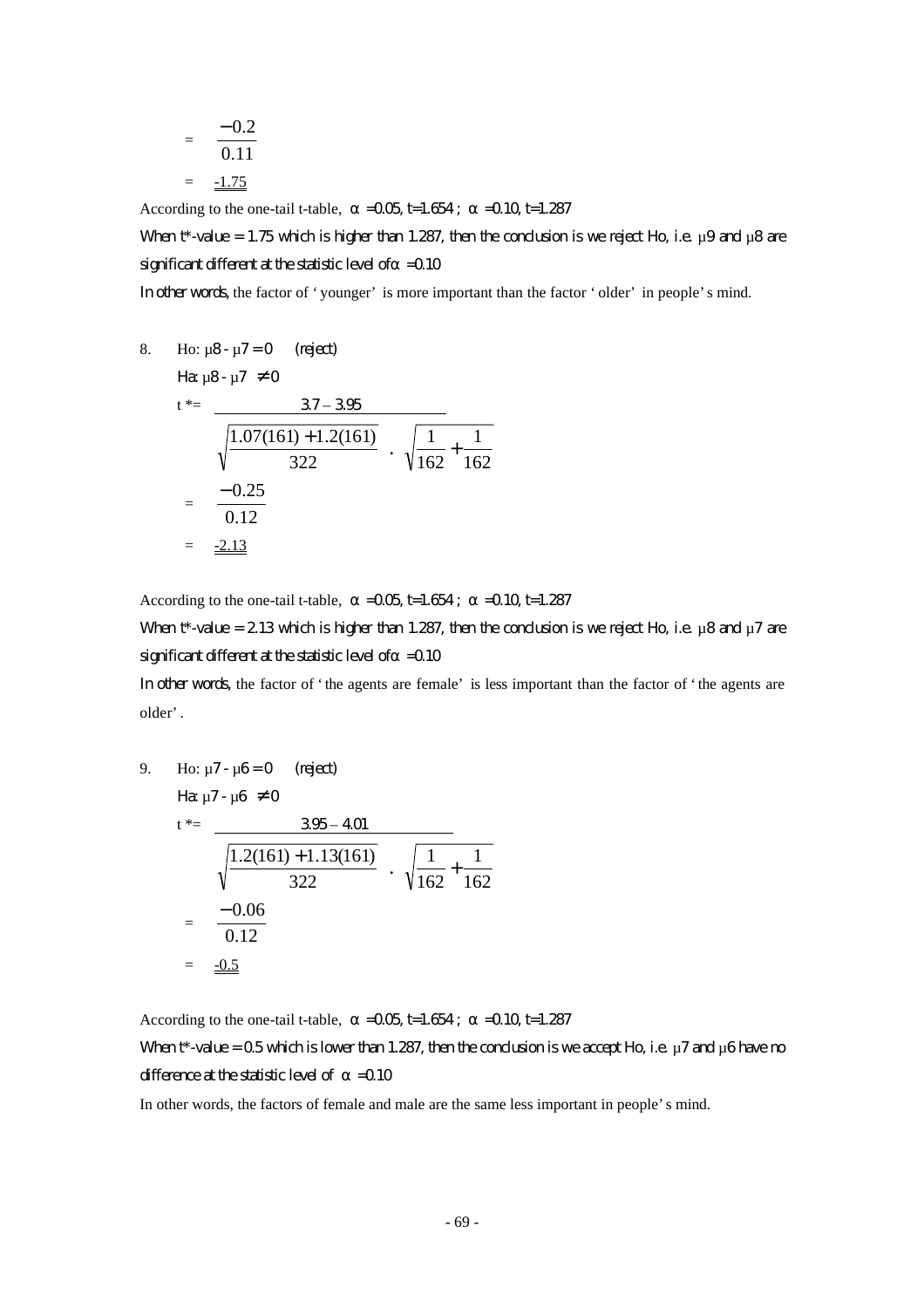#### *Appendix 2.2*

|                            |     |              |     |      | Std.             |          |
|----------------------------|-----|--------------|-----|------|------------------|----------|
| He or she                  | N   | Min          | Max | Mean | <b>Deviation</b> | Variance |
| 2.1 Service                | 131 | 1            | 5   | 1.79 | 1.06             | 1.13     |
| 2.2 Experience & Stability | 131 | 1            | 5   | 1.97 | 1.02             | 1.05     |
| 2.3 Professional           | 131 | 1            | 5   | 1.58 | 0.97             | 0.94     |
| 2.4 Prizes record          | 131 | 1            | 5   | 3.42 | 1.03             | 1.06     |
| 2.5 Friends / Relatives    | 131 | 1            | 5   | 2.37 | 1.14             | 1.31     |
| 2.6 Male                   | 131 | 1            | 5   | 3.9  | 1.14             | 1.29     |
| 2.7 Female                 | 131 | 1            | 5   | 3.82 | 1.18             | 1.4      |
| 2.8 Older                  | 131 | 1            | 5   | 3.6  | 1.09             | 1.2      |
| 2.9 Younger                | 131 | $\mathbf{1}$ | 5   | 3.54 | 1.04             | 1.08     |
| 2.10 Representing company  | 131 | 1            | 5   | 1.95 | 0.98             | 0.96     |

**Question 2 Younger Age Group** 

$$
t^* = \frac{(x1 - x2) - (u1 - u2)}{\sqrt{\frac{S1(n1 - 1) + S2(n2 - 1)}{n1 + n2 - 2}} \cdot \sqrt{\frac{1}{n1} + \frac{1}{n2}}}
$$

1. Ho: 
$$
\mu
$$
3- $\mu$ 1 = 0 (reject)  
Ha  $\mu$ 3- $\mu$ 1  $\neq$  0  
 $t^* =$  1.58-1.79

$$
\frac{1.35 - 1.75}{\sqrt{\frac{0.94(130) + 1.13(130)}{260}} \cdot \sqrt{\frac{1}{131} + \frac{1}{131}}
$$
  
=  $\frac{-0.21}{0.13}$   
=  $\frac{-1.67}{\sqrt{\frac{1}{131} + \frac{1}{131}}}$ 

According to the one-tail t-table,  $=0.05$  t=1.656;  $=0.10$  t=1.288

When t\*-value = 1.67 which is higher than 1.288, then the conclusion is we reject Ho, i.e.  $\mu$ 3 and  $\mu$ 1 are significant different at the statistic level of  $=$  0.10

In other words, 'professional' is more important than the factor 'service' in the young age group's mind.

2. Ho:  $\mu$ 1 -  $\mu$ 10 = 0 (reject) Ha  $\mu$ 1 -  $\mu$ 10  $\neq$  0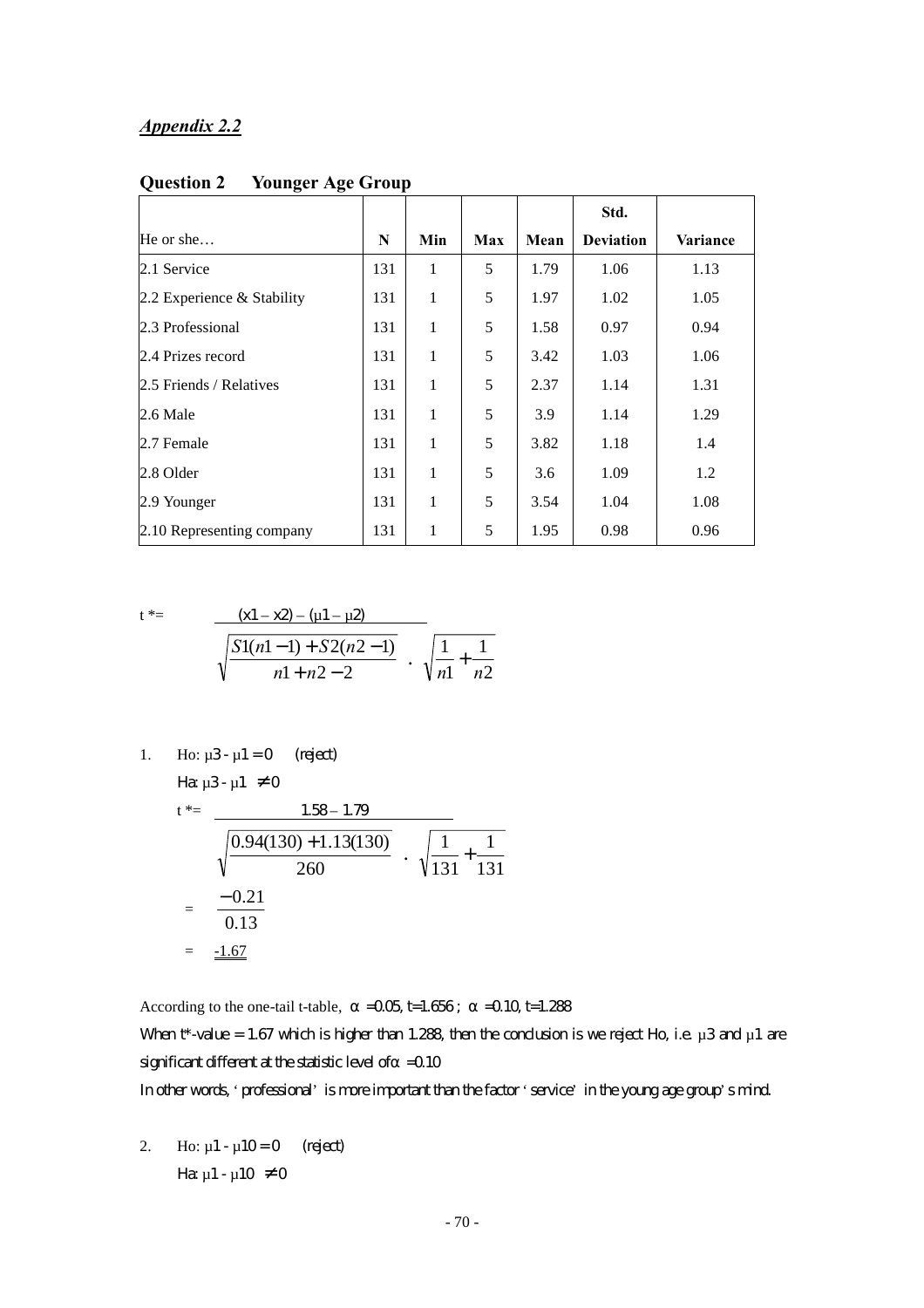$$
t^* = \frac{1.79 - 1.95}{\sqrt{\frac{1.13(130) + 0.96(130)}{260}} \cdot \sqrt{\frac{1}{131} + \frac{1}{131}}
$$
  
=  $\frac{-0.16}{0.13}$   
=  $\frac{-1.27}{1.33}$ 

According to the one-tail t-table,  $=$   $-0.05$  t=1.656;  $=$   $-0.10$  t=1.288

When  $t^*$ -value = 1.27 which is lower than 1.288, then the condusion is we accept Ho, i.e.  $\mu$  1 and  $\mu$  10 have  $n$  of  $f$  =0.10

In other words, service and the representing company of the agents are the same important in the young age group's mind.

3. Ho: 
$$
\mu
$$
10-  $\mu$ 2=0 (regect)  
\n $t^* = \frac{1.95 - 1.97}{\sqrt{\frac{0.96(130) + 1.05(130)}{260}} \cdot \sqrt{\frac{1}{131} + \frac{1}{131}}$   
\n $= \frac{-0.02}{0.12}$   
\n $= \frac{-0.16}{\sqrt{\frac{0.96(130) + 1.05(130)}{260}}}$ 

According to the one-tail t-table,  $=$   $-0.05$  t=1.656;  $=$   $-0.10$  t=1.288

When  $t^*$ -value = 0.16 which is lower than 1.288, then the conclusion is we accept Ho, i.e.  $\mu$ 10 and  $\mu$ 2 have no difference at the statistic level of  $=$  0.10

In other words, the representing company and the experience & stability of the agents are the same important in the young age group's mind.

4. Ho:  $\mu$ 2 -  $\mu$ 5 = 0 (reject)

$$
H\!\alpha\,\mu2\!\cdot\mu5\neq0
$$

$$
t^* = \frac{1.97 - 237}{\sqrt{\frac{1.05(130) + 1.31(130)}{260}} \cdot \sqrt{\frac{1}{131} + \frac{1}{131}}
$$
  
=  $\frac{-0.4}{0.13}$   
=  $\frac{-2.98}{}$ 

According to the one-tail t-table,  $=$   $-0.05$  t=1.656;  $=$   $-0.10$  t=1.288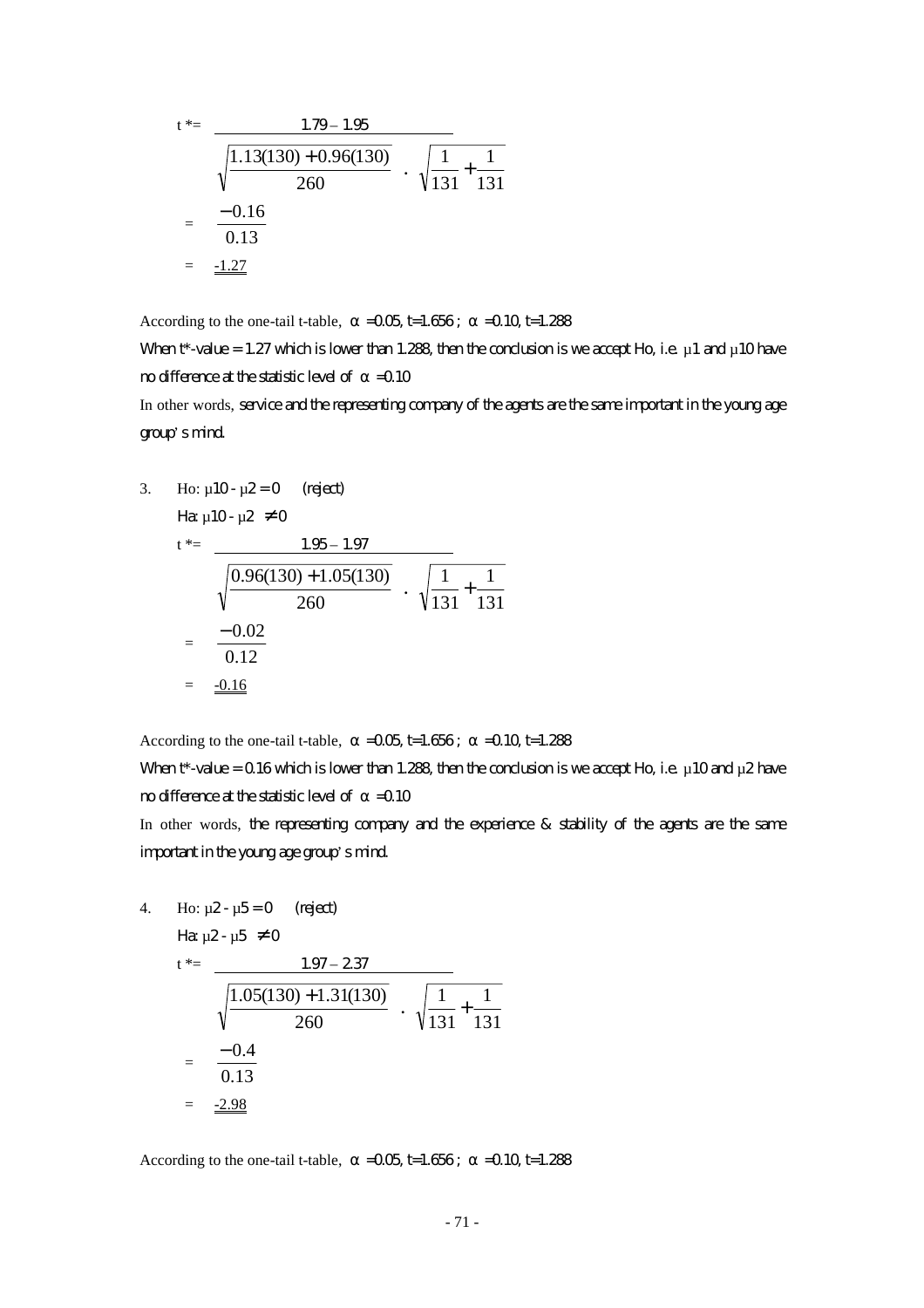When t\*-value = 2.98 which is higher than 1.288, then the conclusion is we reject Ho, i.e.  $\mu$ 2 and  $\mu$ 5 are significant different at the statistic level of  $=$  0.10

In other words, the factor experience & stability of the agent is more important than the agent is friend or relative of the people.

5. Ho:  $\mu$ 1 -  $\mu$ 2 = 0 (reject)  $\mu_{2}$   $\mu_{1}$   $\mu_{2}$   $\neq$  0

$$
t^* = \frac{1.79 - 1.97}{\sqrt{\frac{1.13(130) + 1.05(130)}{260}} \cdot \sqrt{\frac{1.13(130) + 1.05(130)}{260}}}
$$

$$
= \frac{-0.18}{0.13}
$$

$$
= \frac{-1.4}{1.4}
$$

According to the one-tail t-table,  $=$   $-0.05$  t=1.656;  $=$   $-0.10$  t=1.288

When t\*-value = 1.4 which is higher than 1.288, then the conclusion is we reject Ho, i.e.  $\mu$ 1 and  $\mu$ 2 are significant different at the statistic level of  $=$  0.10

131 1

131  $\frac{1}{2}$  +

In other words, the factor 'service' is more important than the factor 'experience & stability'.

6. Ho:  $\mu$ 5 -  $\mu$ 4 = 0 (reject)

$$
\text{H}\!\mathbf{a}\ \mu \text{5-}\mu \text{4}\ \neq 0
$$

$$
t^* = \frac{237 - 342}{\sqrt{\frac{1.13(130) + 1.06(130)}{260}} \cdot \sqrt{\frac{1}{131} + \frac{1}{131}}
$$
  
=  $\frac{-1.05}{0.13}$   
=  $\frac{-7.8}{1.3}$ 

According to the one-tail t-table,  $=$   $-0.05$  t=1.656;  $=$   $-0.10$  t=1.288

When t\*-value = 7.8 which is higher than 1.288, then the conclusion is we reject Ho, i.e.  $\mu$ 5 and  $\mu$ 4 are significant different at the statistic level of  $=$  0.10

In other words, the factor of the agent is friend or relative of the people is more important than the agent has prizes record.

7. Ho:  $\mu$ 4 -  $\mu$ 9 = 0 (reject) Ha:  $\mu$ 4 -  $\mu$ 9  $\neq$  0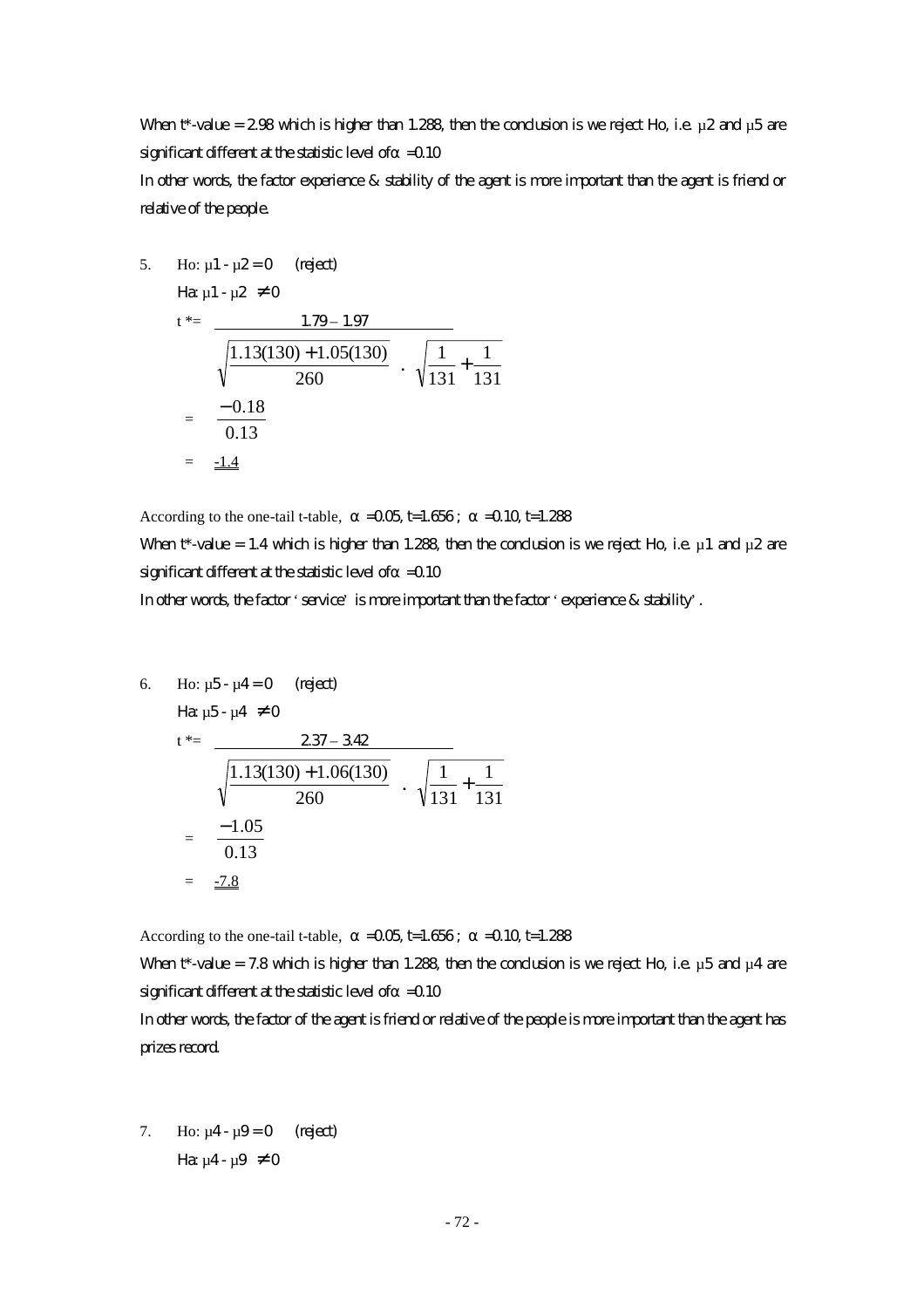$$
t^* = \frac{342 - 354}{\sqrt{\frac{1.06(130) + 1.08(130)}{260}} \cdot \sqrt{\frac{1}{131} + \frac{1}{131}}
$$
  
=  $\frac{-0.12}{0.13}$   
=  $\frac{-0.94}{\sqrt{\frac{1}{131}}}$ 

According to the one-tail t-table,  $=$   $-0.05$  t=1.656;  $=$   $-0.10$  t=1.288

When  $t^*$ -value = 0.94 which is lower than 1.288, then the conclusion is we accept Ho, i.e.  $\mu$ 4 and  $\mu$ 9 have no difference at the statistic level of  $=$  0.10

In other words, the factors of 'prizes record' and 'younger' are the same importance level in the young age group's mind.

8. Ho: 
$$
\mu
$$
9- $\mu$ 8=0 (regect)  
\n
$$
\begin{aligned}\n\text{Ha } \mu \text{9-} \mu \text{8} &\neq 0 \\
t^* &= \frac{354 - 36}{\sqrt{\frac{1.08(130) + 1.2(130)}{260}} \cdot \sqrt{\frac{1}{131} + \frac{1}{131}} \\
&= \frac{-0.06}{0.13} \\
&= \frac{-0.45}{\sqrt{\frac{1.08(130) + 1.2(130)}{260}} \cdot \sqrt{\frac{1}{131} + \frac{1}{131}}\n\end{aligned}
$$

According to the one-tail t-table,  $=$   $-0.05$  t=1.656;  $=$   $-0.10$  t=1.288

When  $t^*$ -value = 0.45 which is lower than 1.288, then the conclusion is we accept Ho, i.e.  $\mu$ 9 and  $\mu$ 8 have no difference at the statistic level of  $=$  0.10

In other words, the factors of 'younger' and 'older' are in the same importance level in the young age group's mind.

9. Ho:  $\mu$ 4 -  $\mu$ 8 = 0 (reject)

$$
H\!\mathbf{a} \mu 4 \cdot \mu 8 \neq 0
$$

$$
t^* = \frac{342 - 36}{\sqrt{\frac{1.06(130) + 1.2(130)}{260}} \cdot \sqrt{\frac{1}{131} + \frac{1}{131}}
$$
  
=  $\frac{-0.18}{0.13}$   
=  $\frac{-1.37}{2}$ 

According to the one-tail t-table,  $=$   $-0.05$ ,  $\text{t}$ =1.656;  $=$   $-0.10$ ,  $\text{t}$ =1.288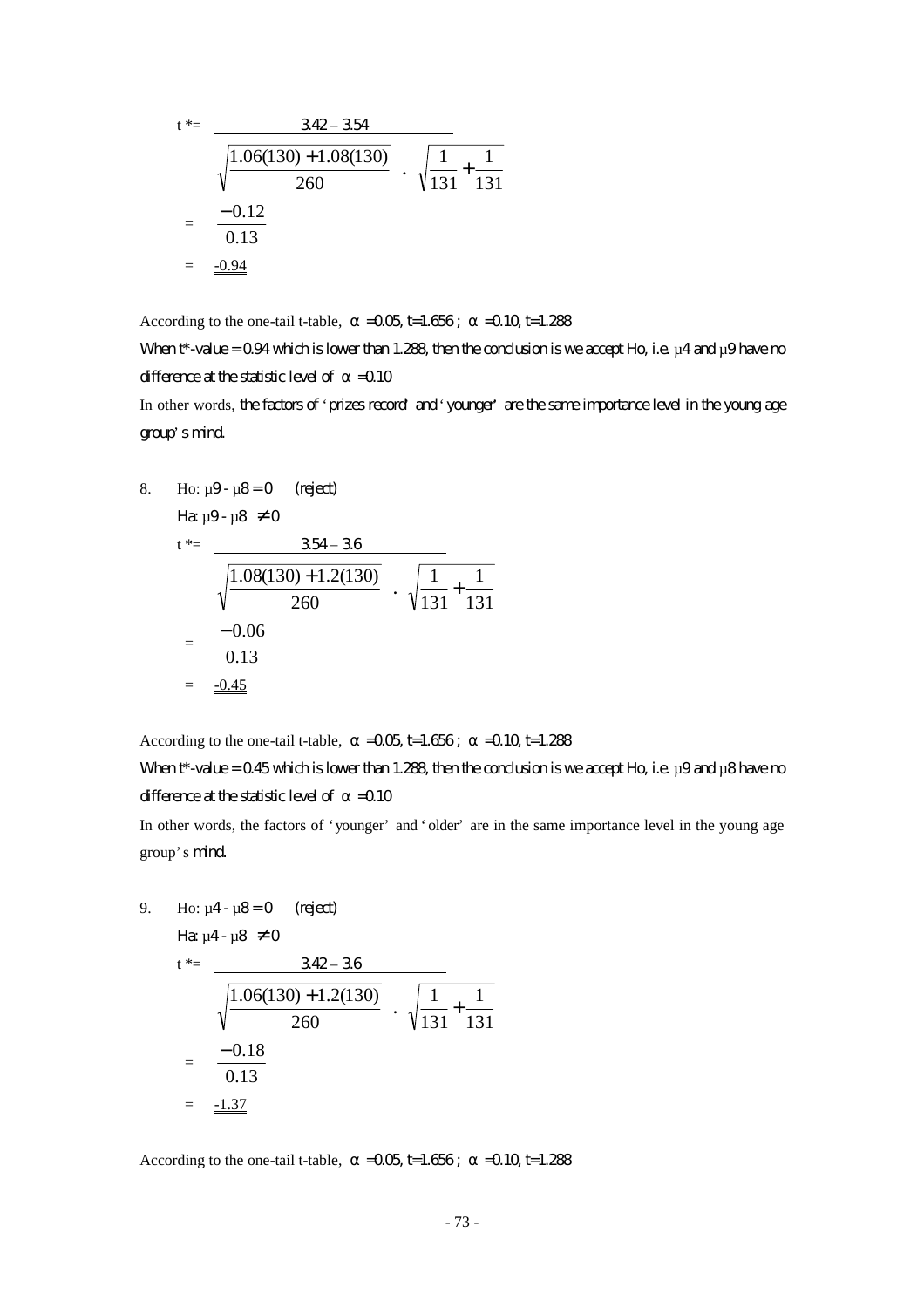When t\*-value = 1.37 which is higher than 1.288, then the conclusion is we reject Ho, i.e.  $\mu$ 4 and  $\mu$ 8 are significant different at the statistic level of  $=$  0.10

In other words, the factor of 'prizes record' is more important than the factor of 'older' in the young age group's mind.

10. Ho: 
$$
\mu
$$
8-  $\mu$ 7=0 (reject)  
He:  $\mu$ 8-  $\mu$ 7  $\neq$  0  
1<sup>\*</sup> = 38-38

$$
t^* = \frac{36 - 382}{\sqrt{\frac{1.2(130) + 1.4(130)}{260}} \cdot \sqrt{\frac{1}{131} + \frac{1}{131}}
$$

$$
= \frac{-0.22}{0.14}
$$

$$
= \frac{-1.56}{0.14}
$$

According to the one-tail t-table,  $=$   $-0.05$  t=1.656;  $=$   $-0.10$  t=1.288

When t\*-value = 1.56 which is higher than 1.288, then the conclusion is we reject Ho, i.e.  $\mu$ 8 and  $\mu$ 7 are significant different at the statistic level of  $=$  0.10

In other words, the factor 'older' is more important than the factor 'female' in the young age group's mind.

1

11. Ho: 
$$
\mu
$$
7-  $\mu$ 6=0 (reject)  
\n
$$
\begin{aligned}\n\text{Hence,} \quad \mu \text{Hence,} \quad \mu \text{Hence,} \\
t^* &= \frac{382 - 39}{\sqrt{\frac{1.4(130) + 1.29(130)}{260}} \cdot \sqrt{\frac{1}{131} + \frac{1}{131}} \\
&= \frac{-0.08}{0.14} \\
&= \frac{-0.55}{\sqrt{\frac{1}{131} + \frac{1}{131}}} \\
&= \frac{-0.55}{\sqrt{\frac{1}{131} + \frac{1}{131}}} \\
&= \frac{-0.55}{\sqrt{\frac{1}{131} + \frac{1}{131}}} \\
&= \frac{-0.55}{\sqrt{\frac{1}{131} + \frac{1}{131}}} \\
&= \frac{-0.55}{\sqrt{\frac{1}{131} + \frac{1}{131}}} \\
&= \frac{-0.55}{\sqrt{\frac{1}{131} + \frac{1}{131}}} \\
&= \frac{-0.55}{\sqrt{\frac{1}{131} + \frac{1}{131}}} \\
&= \frac{-0.55}{\sqrt{\frac{1}{131} + \frac{1}{131}}} \\
&= \frac{-0.55}{\sqrt{\frac{1}{131} + \frac{1}{131}}} \\
&= \frac{-0.55}{\sqrt{\frac{1}{131} + \frac{1}{131}}} \\
&= \frac{-0.55}{\sqrt{\frac{1}{131} + \frac{1}{131}}} \\
&= \frac{-0.55}{\sqrt{\frac{1}{131} + \frac{1}{131}}} \\
&= \frac{-0.55}{\sqrt{\frac{1}{131} + \frac{1}{131}}} \\
&= \frac{-0.55}{\sqrt{\frac{1}{131} + \frac{1}{131}}} \\
&= \frac{-0.55}{\sqrt{\frac{1}{131} + \frac{1}{131}}} \\
&= \frac{-0.55}{\sqrt{\frac{1}{131} + \frac{1}{131}}} \\
&= \frac{-0.55}{\sqrt{\frac{1}{131} + \frac{1}{131}}} \\
&= \frac{-0.55}{\sqrt{\frac{1}{131} + \frac{1}{131}}} \\
&= \frac{-0.55}{\
$$

According to the one-tail t-table,  $=$   $-0.05$  t=1.656;  $=$   $-0.10$  t=1.288

When  $t^*$ -value = 0.55 which is lower than 1.288, then the conclusion is we accept Ho, i.e.  $\mu$  7 and  $\mu$ 6 have no difference at the statistic level of  $=0.10$ 

In other words, the factors of 'female' and 'male' are the insame importance level in the young age group's mind.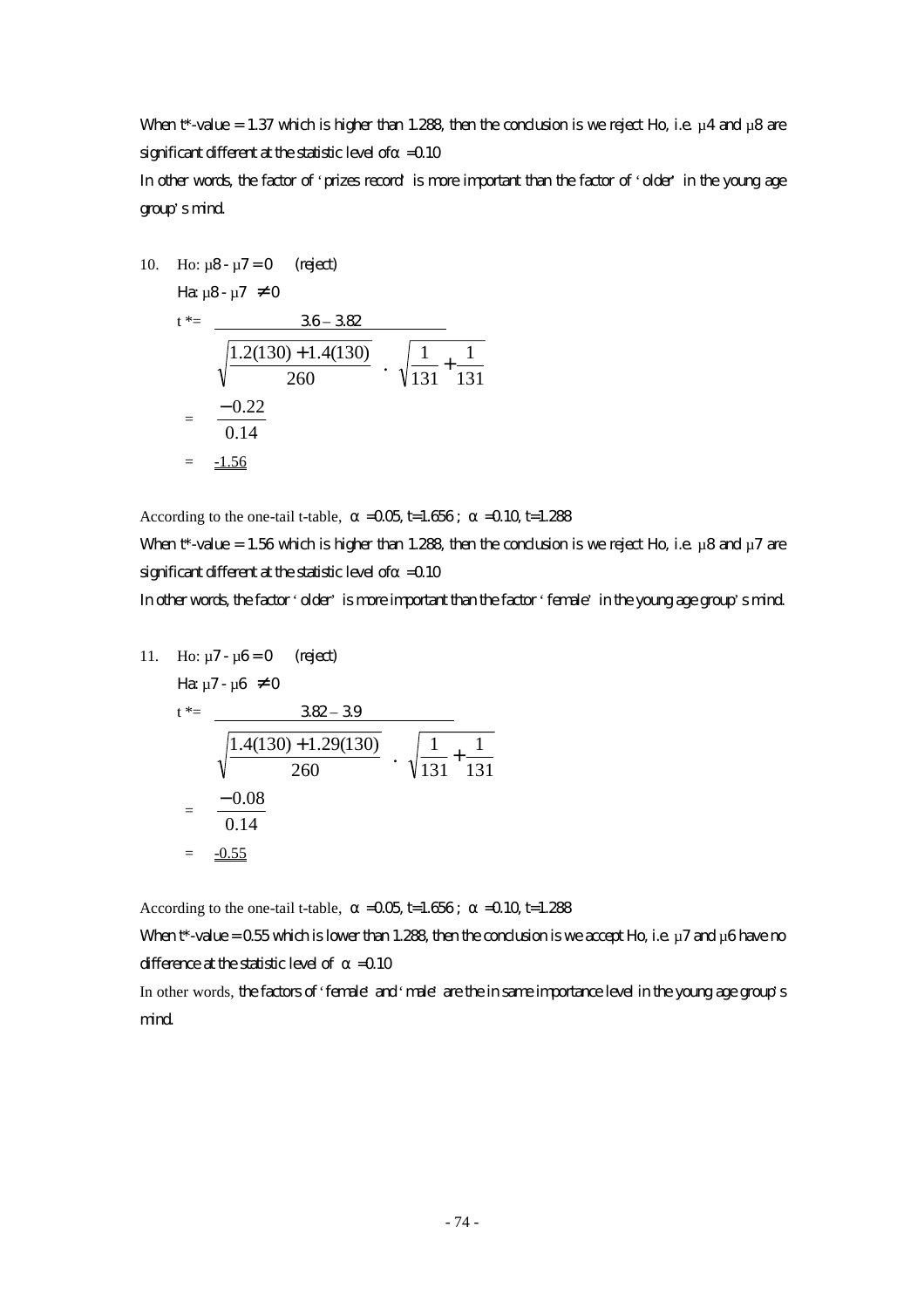| He or she                  | N  | Min | <b>Max</b> | Mean | <b>Std. Deviation</b> | Variance |
|----------------------------|----|-----|------------|------|-----------------------|----------|
| 2.1 Service                | 31 | 1   | 5          | 1.35 | 0.66                  | 0.44     |
| 2.2 Experience & Stability | 31 | 1   | 5          | 1.48 | 0.68                  | 0.46     |
| 2.3 Professional           | 31 | 1   | 5          | 1.35 | 0.8                   | 0.64     |
| 2.4 Prizes record          | 31 | 1   | 5          | 3.39 | 1.09                  | 1.18     |
| 2.5 Friends / Relatives    | 31 | 1   | 5          | 2.39 | 1.23                  | 1.51     |
| $2.6$ Male                 | 31 | 1   | 5          | 4.1  | 1.11                  | 1.22     |
| 2.7 Female                 | 31 | 1   | 5          | 4.13 | 1.02                  | 1.05     |
| 2.8 Older                  | 31 | 1   | 5          | 3.77 | 1.02                  | 1.05     |
| 2.9 Younger                | 31 | 1   | 5          | 3.06 | 1.09                  | 1.2      |
| 2.10 Representing company  | 31 | 1   | 5          | 1.68 | 0.75                  | 0.56     |

#### **Question 2 Older Age Group**

$$
t\,\,{}^*\equiv
$$

t \*=  $(x1-x2) - (u1 - \mu2)$  $-1 + n2 - 2$  $1(n1-1) + S2(n2-1)$  $+n2 -1$  +  $S2(n2$  $n1 + n$  $\frac{S1(n-1) + S2(n-1)}{n+1}$   $\cdot \sqrt{\frac{1}{n+1}} + \frac{1}{n+1}$ 1 1 1 *n n* +

1. Ho:  $\mu$ 3 -  $\mu$ 2 = 0 (reject) Ha:  $\mu$ 3 -  $\mu$ 2  $\neq$  0

$$
t^* = \frac{1.35 - 1.48}{\sqrt{\frac{0.64(30) + 0.46(30)}{60}} \cdot \sqrt{\frac{1}{31} + \frac{1}{31}}
$$
  
=  $\frac{-0.13}{0.19}$   
=  $\frac{-0.69}{\sqrt{\frac{1}{11} + \frac{1}{31}}}$ 

According to the one-tail t-table,  $=$   $-0.05$  t=1.697;  $=$   $-0.10$  t=1.31

When  $t^*$ -value = 0.69 which is lower than 1.31, then the conclusion is we accept Ho, i.e.  $\mu$ 3 and  $\mu$ 2 have no difference at the statistic level of  $=$  0.10

In other words, professional and the experience & stability of the agents are the same important in the older age group's mind.

2. Ho: 
$$
\mu
$$
2- $\mu$ 10=0 (reject)  
\n
$$
\begin{aligned}\n\text{Hence,} \\
t^* &= \frac{1.48 - 1.68}{\sqrt{\frac{0.46(30) + 0.56(30)}{60}}} \\
\frac{1}{\sqrt{31}} + \frac{1}{31}\n\end{aligned}
$$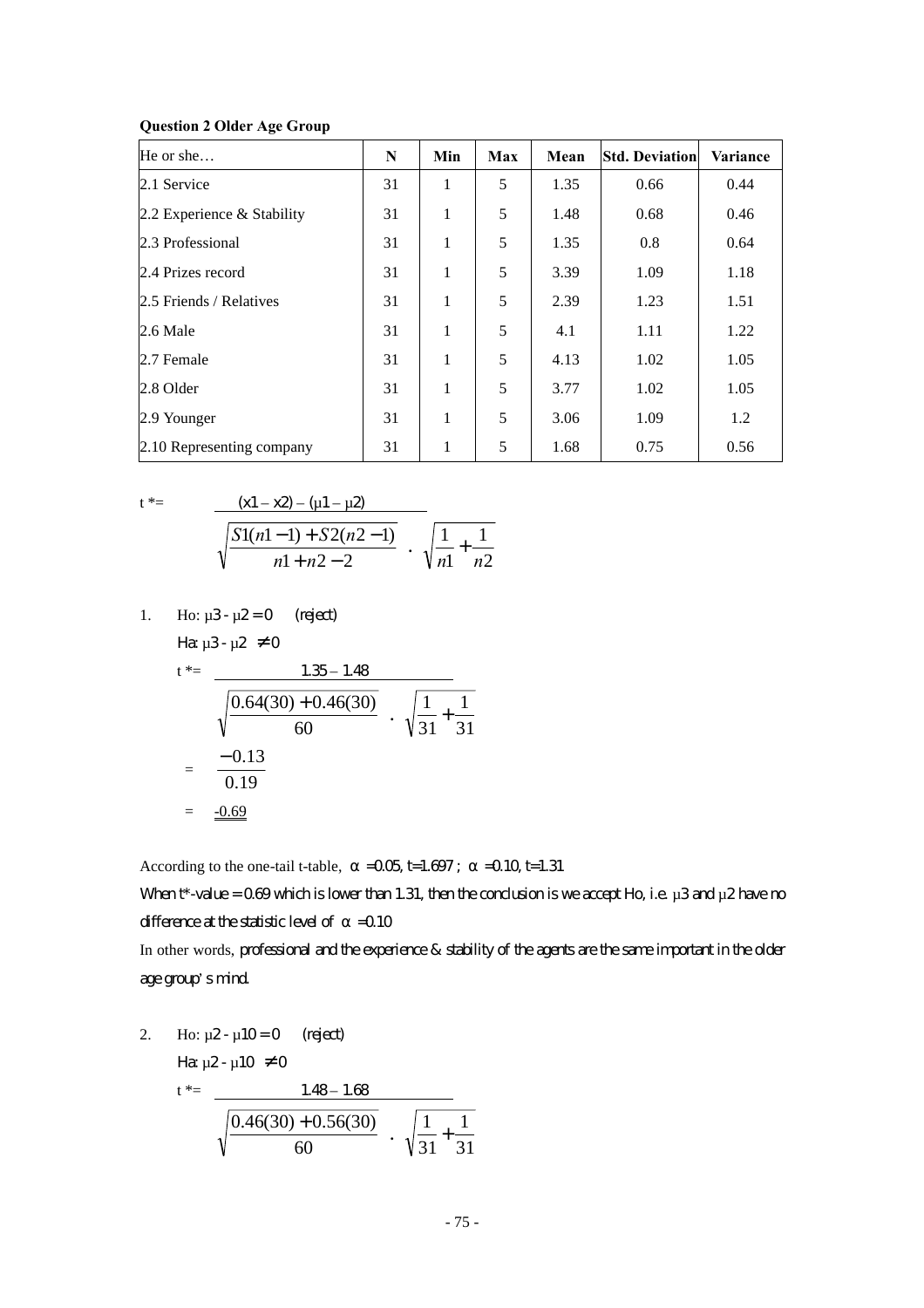$$
= \frac{-0.2}{0.18}
$$

$$
= \frac{-1.1}{}
$$

According to the one-tail t-table,  $=0.05$  t=1.697;  $=0.10$  t=1.31

When  $t^*$ -value = 1.1 which is lower than 1.31, then the condusion is we accept Ho, i.e.  $\mu$ 2 and  $\mu$ 10 have no difference at the statistic level of  $=0.10$ In other words, the experience & stability and representing company of the agents are the same important in

the older age group's mind.

3. Ho: 
$$
\mu
$$
3-  $\mu$ 10=0 (rigect)  
\n $t^* = \frac{1.35 - 1.68}{\sqrt{\frac{0.64(30) + 0.56(30)}{60}} \cdot \sqrt{\frac{1}{31} + \frac{1}{31}}$   
\n $= \frac{-0.33}{0.18}$   
\n $= \frac{-1.67}{\sqrt{\frac{0.67}{0.18}}}$ 

According to the one-tail t-table,  $=$   $-0.05$ , t=1.697;  $=$   $-0.10$  t=1.31

When  $t^*$ -value = 1.67 which is higher than 1.31, then the conclusion is we reject Ho, i.e.  $\mu$ 3 and  $\mu$ 10 are significant different at the statistic level of  $=$  0.10

In other words, the factor 'professional' is more important than the factor 'representing company' in the older age group's mind.

4. Ho: 
$$
\mu
$$
10-  $\mu$ 5=0 (reject)  
\n $t^* = \frac{1.68 - 2.39}{\sqrt{\frac{0.56(30) + 1.51(30)}{60}} \cdot \sqrt{\frac{1}{31} + \frac{1}{31}}$   
\n $= \frac{-0.71}{0.26}$   
\n $= \frac{-2.75}{\sqrt{\frac{0.56(30) + 1.51(30)}{0.26}}}$ 

According to the one-tail t-table,  $=$   $-0.05$  t=1.697;  $=$   $-0.10$  t=1.31 When t\*-value =  $275$  which is higher than 1.31, then the condusion is we reject Ho, i.e.  $\mu$  10 and  $\mu$ 5 are significant different at the statistic level of  $=$  0.10

In other words, the representing company of the agents is more important than the agent is friend or relative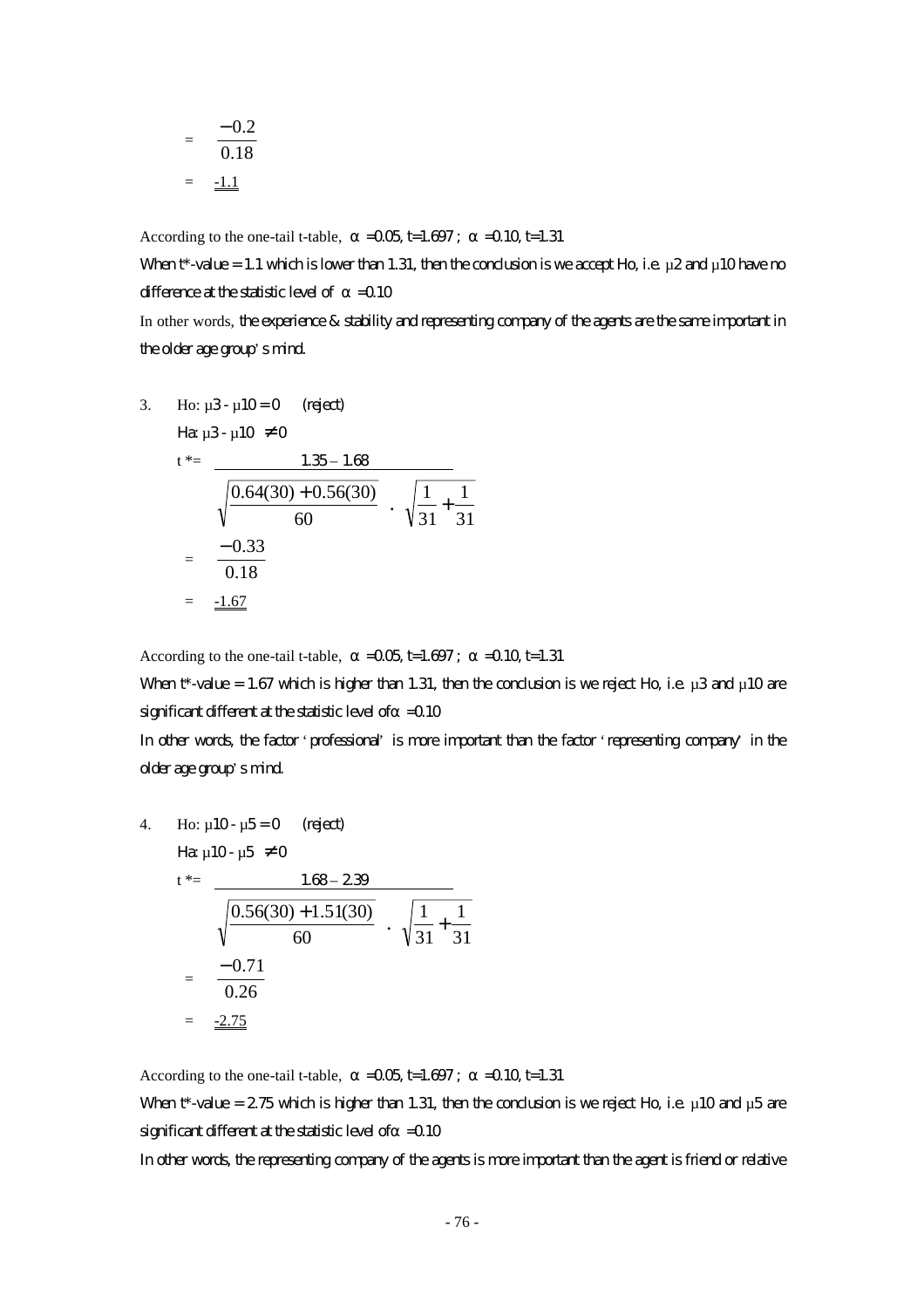#### of the people in the older age group's mind.

5. Ho: 
$$
\mu
$$
5- $\mu$ 9=0 (reject)  
\n $t^* = \frac{239-306}{\sqrt{\frac{1.51(30)+1.2(30)}{60}} \cdot \sqrt{\frac{1}{31} + \frac{1}{31}}$   
\n $= \frac{-0.67}{0.296}$   
\n $= \frac{-2.27}{4}$ 

According to the one-tail t-table,  $=$   $-0.05$  t=1.697;  $=$   $-0.10$  t=1.31

When  $t^*$ -value = 2.27 which is higher than 1.31, then the conclusion is we reject Ho, i.e.  $\mu$ 5 and  $\mu$ 9 are significant different at the statistic level of  $=$  0.10

In other words, the factor of 'friends/relatives' is more important than the factor of 'younger' in the older age group's mind.

6. Ho: 
$$
\mu
$$
9- $\mu$ 4=0 (regect)  
\n $t^* = \frac{306-339}{\sqrt{\frac{1.2(30)+1.18(30)}{60}} \cdot \sqrt{\frac{1}{31} + \frac{1}{31}}$   
\n $= \frac{-0.33}{0.28}$   
\n $= \frac{-1.19}{\sqrt{31 + \frac{1}{31}}}$ 

According to the one-tail t-table,  $=$   $-0.05$  t=1.697;  $=$   $-0.10$  t=1.31

When  $t^*$ -value = 1.19 which is lower than 1.31, then the conclusion is we accept Ho, i.e.  $\mu$ 9 and  $\mu$ 4 have no difference at the statistic level of  $=$  0.10

In other words, the factors of 'younger' and 'prizes record' are in the same importance level in the older age group's mind.

7. Ho: 
$$
\mu
$$
4- $\mu$ 8=0 (reject)  
\n
$$
\begin{array}{rcl}\n\text{Hence,} & \mu < 4.4 \\
\text{Hence,} & \mu < 4.4 \\
\hline\n\frac{1.18(30) + 1.05(30)}{60} < \sqrt{\frac{1}{31} + \frac{1}{31}}\n\end{array}
$$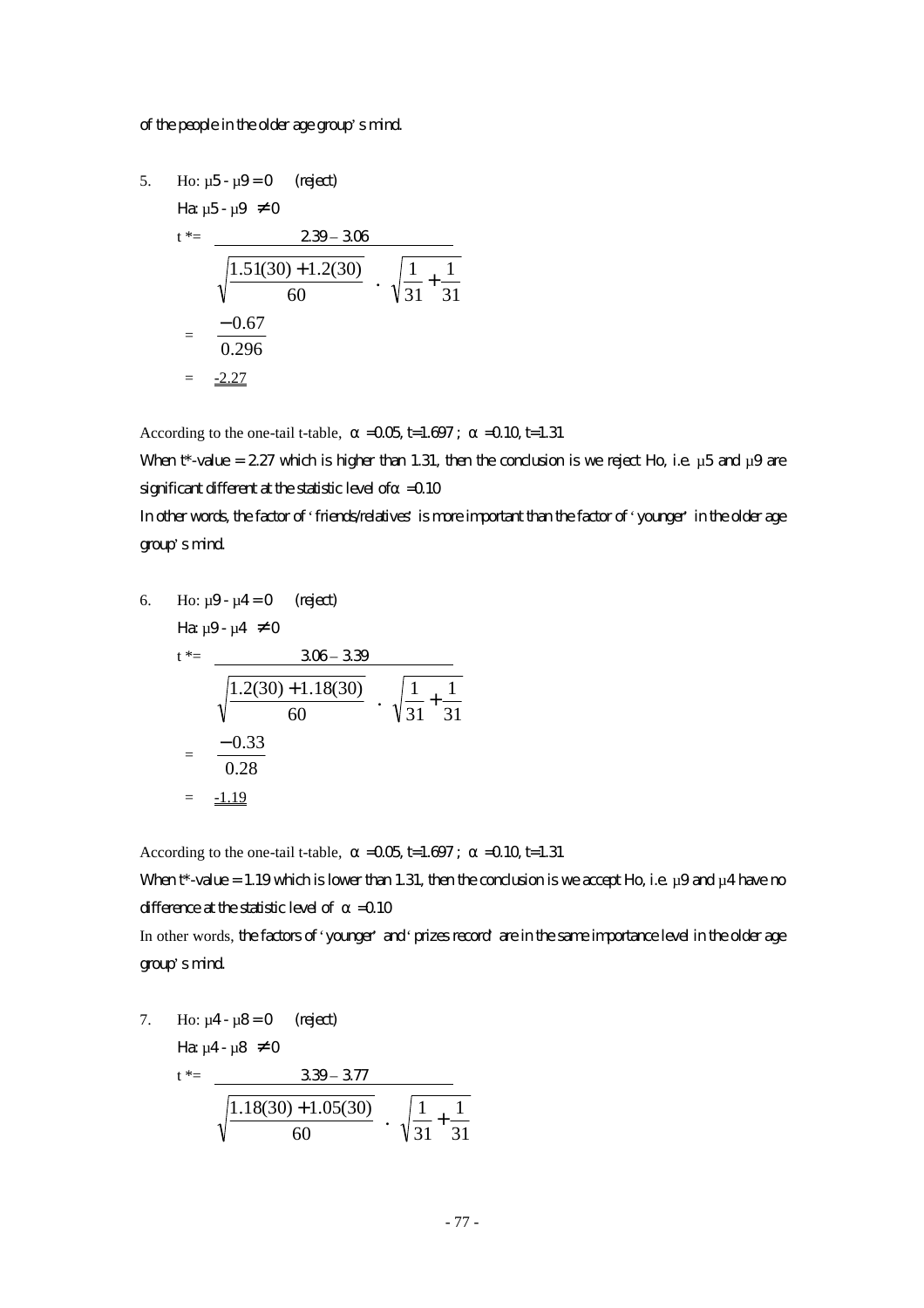$$
= \frac{-0.38}{0.27}
$$

$$
= \frac{-1.42}{}
$$

According to the one-tail t-table,  $=0.05$  t=1.697;  $=0.10$  t=1.31

When  $t^*$ -value = 1.42 which is higher than 1.31, then the conclusion is we reject Ho, i.e.  $\mu$ 4 and  $\mu$ 8 are significant different at the statistic level of  $=$  0.10

In other words, the factor 'prizes record' is more important than the factor 'older' in the older age group's mind.

8. Ho: 
$$
\mu
$$
8-  $\mu$ 6=0 (reject)  
\n
$$
\begin{aligned}\n\text{Hence,} \\
\mu \text{B} - \mu \text{C} &\neq 0 \\
\text{Hence,} \\
\mu \text{C} &\neq 0\n\end{aligned}
$$
\n
$$
\begin{aligned}\n\text{Hence,} \\
\mu \text{C} &\neq 0\n\end{aligned}
$$
\n
$$
\begin{aligned}\n\text{Hence,} \\
\mu \text{D} &\neq 0\n\end{aligned}
$$
\n
$$
\begin{aligned}\n\text{Hence,} \\
\mu \text{D} &\neq 0\n\end{aligned}
$$
\n
$$
\begin{aligned}\n\text{Hence,} \\
\frac{377 - 41}{60} \\
\hline\n\text{Fence,} \\
\frac{1.05(30) + 1.22(30)}{60} \\
\hline\n\text{Fence,} \\
\sqrt{\frac{1}{31} + \frac{1}{31}} \\
\hline\n\text{Fence,} \\
\frac{-0.33}{0.27}\n\end{aligned}
$$

According to the one-tail t-table,  $=$   $-0.05$  t=1.697;  $=$   $-0.10$  t=1.31

When  $t^*$ -value = 1.22 which is lower than 1.31, then the conclusion is we accept Ho, i.e.  $\mu$ 8 and  $\mu$ 6 have no difference at the statistic level of  $=$  0.10

In other words, the factors of 'older' and 'male' are in the same importance level in the older age group's mind.

9. Ho: 
$$
\mu
$$
6- $\mu$ 7=0 (reject)  
\n $t^* = \frac{41-413}{\sqrt{\frac{1.22(30)+1.05(30)}{60}} \cdot \sqrt{\frac{1}{31} + \frac{1}{31}}$   
\n $= \frac{-0.03}{0.27}$   
\n $= \frac{-0.11}{\sqrt{\frac{1}{1.21}}}$ 

According to the one-tail t-table,  $=$   $-0.05$  t=1.697;  $=$   $-0.10$  t=1.31 When  $t^*$ -value = 0.11 which is lower than 1.31, then the conclusion is we accept Ho, i.e.  $\mu$ 6 and  $\mu$ 7 have no difference at the statistic level of  $=$  0.10

In other words, the factors of 'male' and 'female' are in the same importance level in the older age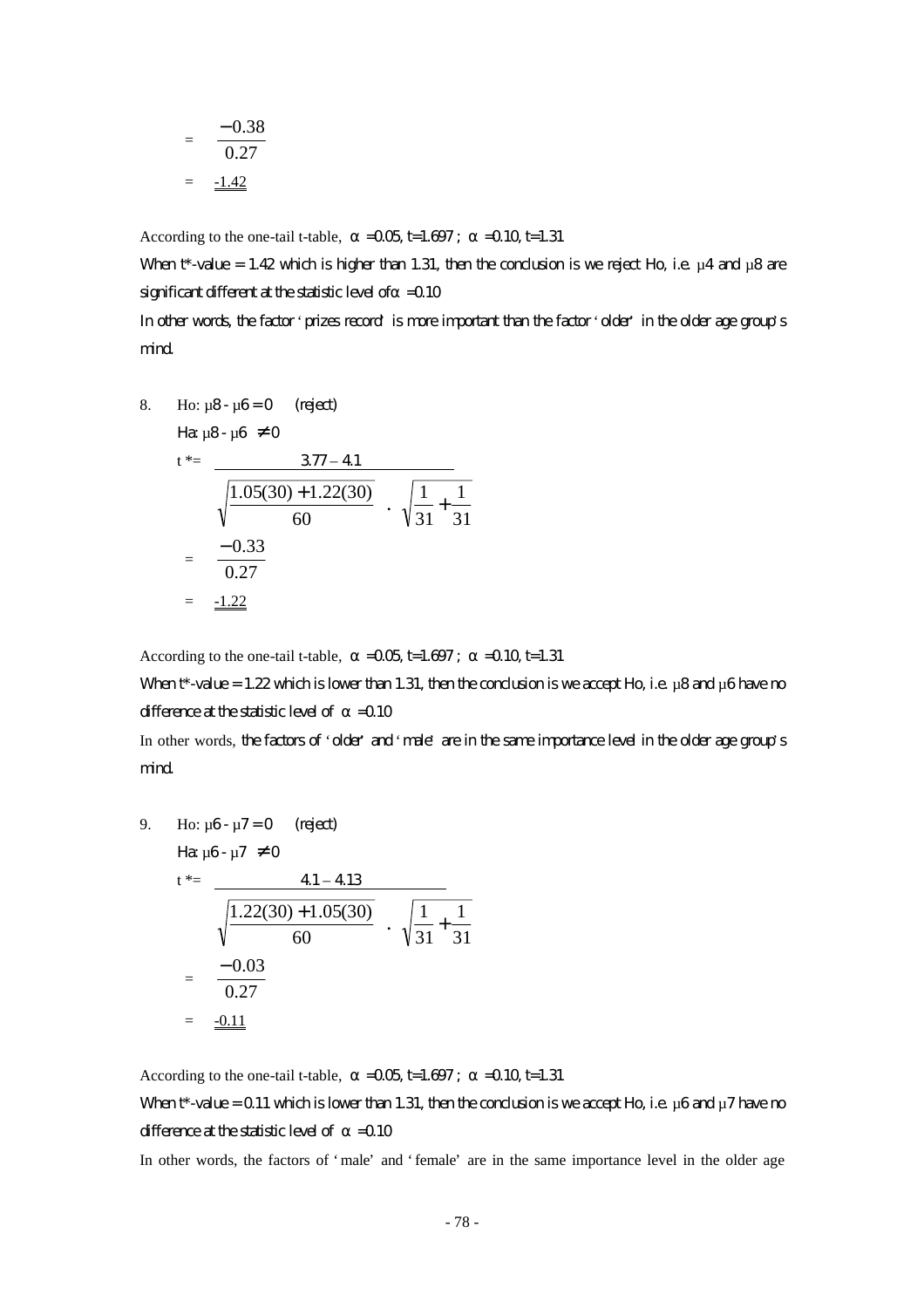group's mind.

10. Ho: 
$$
\mu
$$
8- $\mu$ 7=0 (reject)  
\n
$$
\begin{aligned}\n\text{Hence } \mu \times \mu \times \text{Hence } \mu \times \text{Hence } \mu \times \text{Hence } \mu \times \text{Hence } \mu \times \text{Hence } \mu \times \text{Hence } \mu \times \text{Hence } \mu \times \text{Hence } \mu \times \text{Hence } \mu \times \text{Hence } \mu \times \text{Hence } \mu \times \text{Hence } \mu \times \text{Hence } \mu \times \text{Hence } \mu \times \text{Hence } \mu \times \text{Hence } \mu \times \text{Hence } \mu \times \text{Hence } \mu \times \text{Hence } \mu \times \text{Hence } \mu \times \text{Hence } \mu \times \text{Hence } \mu \times \text{Hence } \mu \times \text{Hence } \mu \times \text{Hence } \mu \times \text{Hence } \mu \times \text{Hence } \mu \times \text{Hence } \mu \times \text{Hence } \mu \times \text{Hence } \mu \times \text{Hence } \mu \times \text{Hence } \mu \times \text{Hence } \mu \times \text{Hence } \mu \times \text{Hence } \mu \times \text{Hence } \mu \times \text{Hence } \mu \times \text{Hence } \mu \times \text{Hence } \mu \times \text{Hence } \mu \times \text{Hence } \mu \times \text{Hence } \mu \times \text{Hence } \mu \times \text{Hence } \mu \times \text{Hence } \mu \times \text{Hence } \mu \times \text{Hence } \mu \times \text{Hence } \mu \times \text{Hence } \mu \times \text{Hence } \mu \times \text{Hence } \mu \times \text{Hence } \mu \times \text{Hence } \mu \times \text{Hence } \mu \times \text{Hence } \mu \times \text{Hence } \mu \times \text{Hence } \mu \times \text{Hence } \mu \times \text{Hence } \mu \times \text{Hence } \mu \times \text{Hence } \mu \times \text{Hence } \mu \times \text{Hence } \mu \times \text{Hence } \mu \times \text{Hence } \mu \times \text{Hence } \mu \times \text{Hence } \mu \times \text{Hence } \mu \times \text{Hence } \mu \times \text{Hence } \mu \times \text{Hence } \mu \
$$

According to the one-tail t-table,  $=$   $-0.05$  t=1.697;  $=$   $-0.10$  t=1.31

When  $t^*$ -value = 1.38 which is higher than 1.31, then the conclusion is we reject Ho, i.e.  $\mu$ 8 and  $\mu$ 7 are significant different at the statistic level of  $=$  0.10

In other words, the factor 'older' is more important than the factor 'female' in the older age group's mind.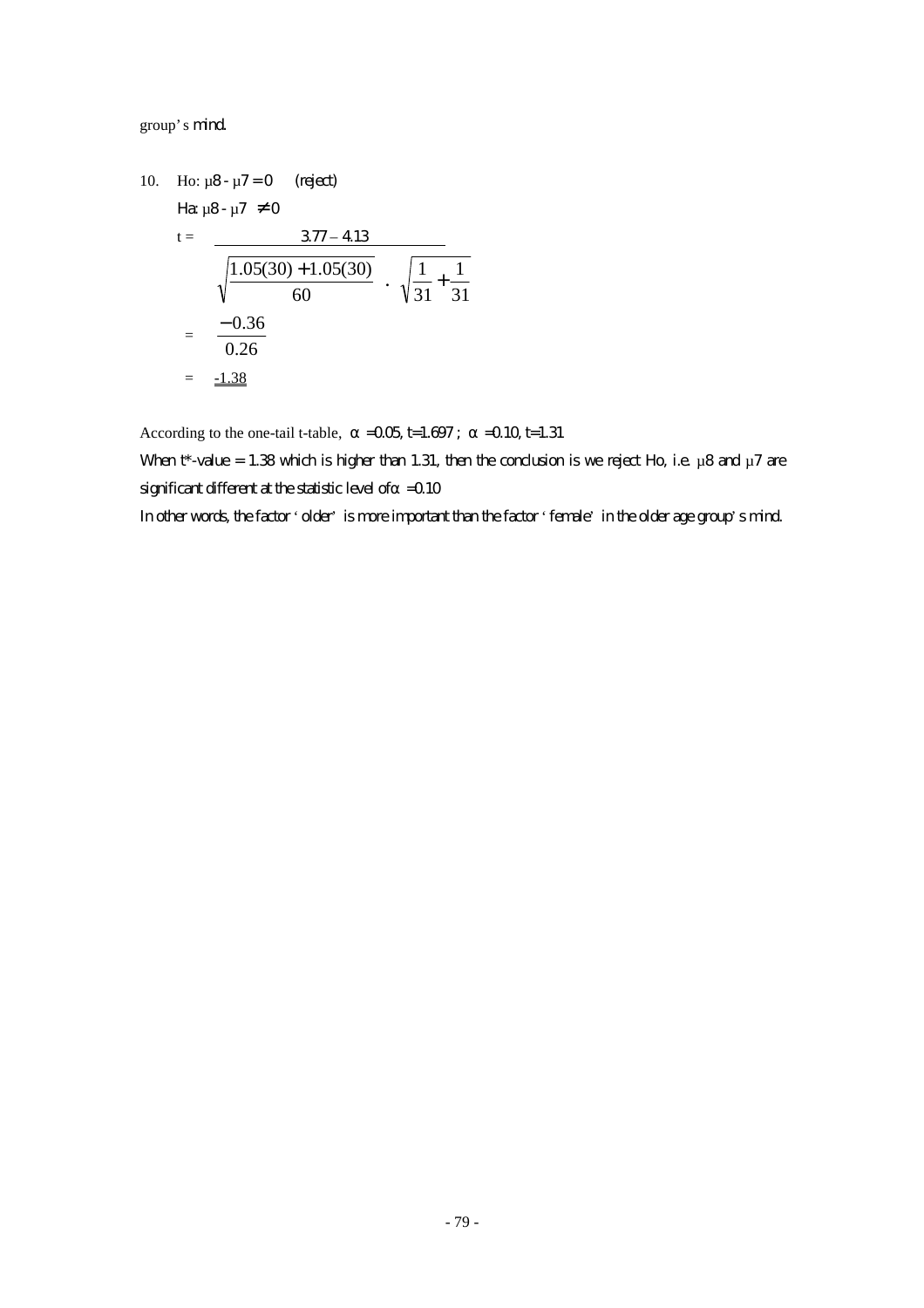| He or she                    | N  | Min | Max | Mean | <b>Std. Deviation</b> | Variance |
|------------------------------|----|-----|-----|------|-----------------------|----------|
| 2.1 Service                  | 54 | 1   | 5   | 1.33 | 0.64                  | 0.42     |
| 2.2 Experience $&$ Stability | 54 | 1   | 5   | 1.59 | 0.86                  | 0.74     |
| 2.3 Professional             | 54 | 1   | 5   | 1.3  | 0.66                  | 0.44     |
| 2.4 Prizes record            | 54 | 1   | 5   | 3.41 | 1.12                  | 1.26     |
| 2.5 Friends / Relatives      | 54 | 1   | 5   | 2.13 | 1.21                  | 1.47     |
| 2.6 Male                     | 54 | 1   | 5   | 3.98 | 1.11                  | 1.23     |
| 2.7 Female                   | 54 | 1   | 5   | 3.93 | 1.13                  | 1.28     |
| 2.8 Older                    | 54 | 1   | 5   | 3.63 | 1.09                  | 1.18     |
| 2.9 Younger                  | 54 | 1   | 5   | 3.41 | 1                     | 1        |
| 2.10 Representing company    | 54 | 1   | 5   | 1.87 | 0.91                  | 0.83     |

**Question 2 Relatively Low Education Group** 

$$
t =
$$

$$
\frac{(x1-x2) - (u1 - u2)}{\sqrt{\frac{S1(n1-1) + S2(n2-1)}{n1 + n2 - 2}}} \cdot \sqrt{\frac{1}{n1} + \frac{1}{n2}}
$$

1. Ho:  $\mu$ 3 -  $\mu$ 1 = 0 (reject) Ha:  $\mu$ 3 -  $\mu$ 1  $\neq$  0

$$
t^* = \frac{1.3 - 1.33}{\sqrt{\frac{0.44(53) + 0.42(53)}{106}} \cdot \sqrt{\frac{1}{54} + \frac{1}{54}}
$$

$$
= \frac{-0.03}{0.126}
$$

$$
= \frac{-0.24}{\sqrt{\frac{1}{54} + \frac{1}{54}}}
$$

According to the one-tail t-table,  $=0.05$  t=1.676;  $=0.10$  t=1.299

When  $t^*$ -value = 0.24 which is lower than 1.299, then the conclusion is we accept Ho, i.e.  $\mu$ 3 and  $\mu$ 1 have no difference at the statistic level of  $=$  0.10

In other words, professional and service of the agents are the same important in the relatively low education group's mind.

2. Ho: 
$$
\mu
$$
1 -  $\mu$ 2 = 0 (reject)  
\n
$$
\text{Hence } \mu
$$
1 -  $\mu$ 2 \neq 0  
\nt\*= 
$$
\frac{1.33 - 1.59}{\sqrt{\frac{0.42(53) + 0.74(53)}{106}} \cdot \sqrt{\frac{1}{54} + \frac{1}{54}}}
$$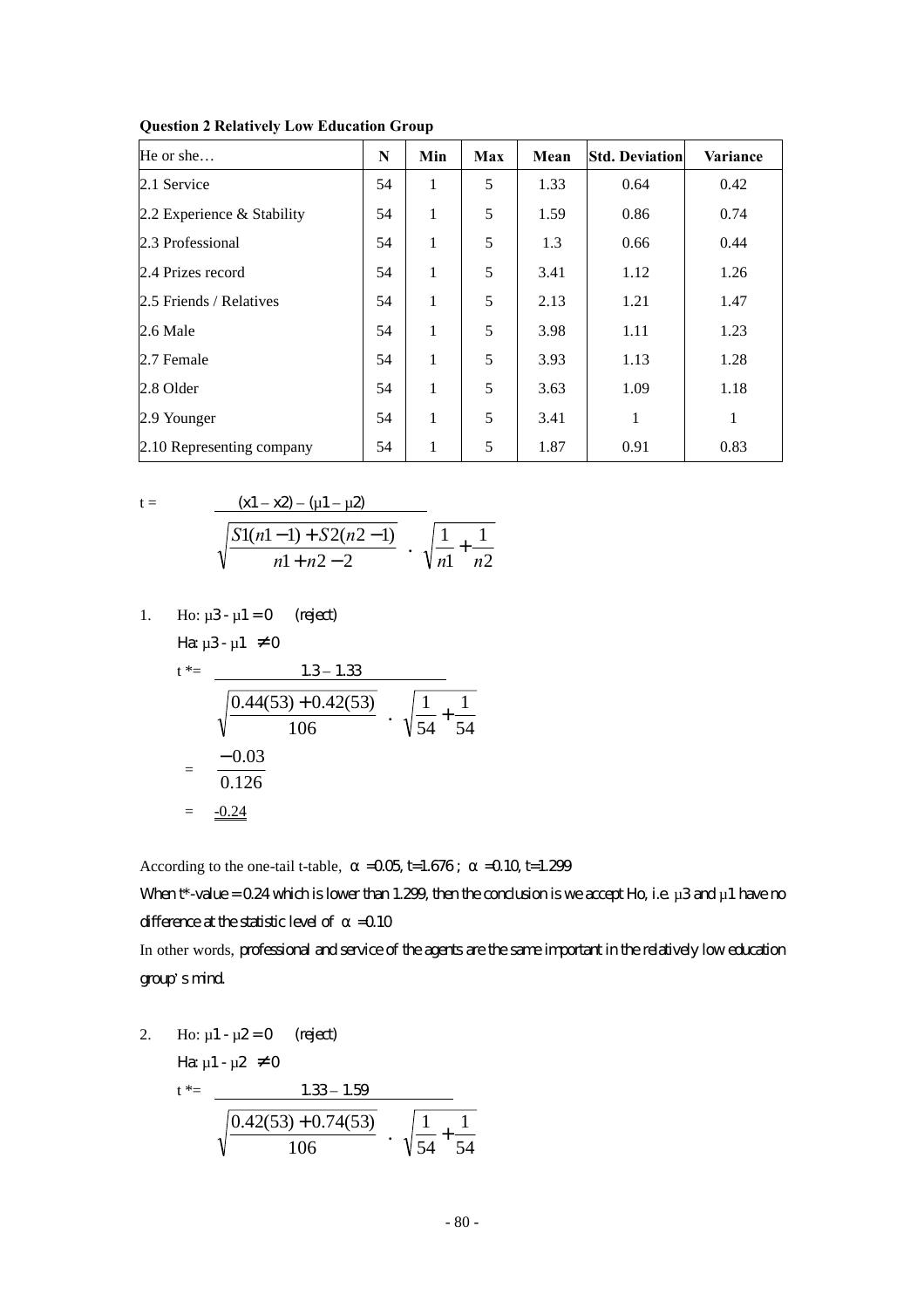$$
= \frac{-0.26}{0.11}
$$

$$
= \frac{-2.33}{}
$$

According to the one-tail t-table,  $=$   $-0.05$  t=1.676;  $=$   $-0.10$  t=1.299

When t\*-value = 2.33 which is higher than 1.299, then the conclusion is we reject Ho, i.e.  $\mu$  1 and  $\mu$ 2 are significant different at the statistic level of  $=$  0.10

In other words, the factor 'service' is more important than 'experience & stability' in the relatively low education group's mind.

3. Ho: 
$$
\mu
$$
2- $\mu$ 10=0 (reject)  
\n $t^* = \frac{1.59 - 1.87}{\sqrt{\frac{0.74(53) + 0.83(53)}{106}} \cdot \sqrt{\frac{1}{54} + \frac{1}{54}}$   
\n $= \frac{-0.28}{0.17}$   
\n $= \frac{-1.64}{\sqrt{\frac{0.74(53) + 0.83(53)}{0.17}}}$ 

According to the one-tail t-table,  $=$   $-0.05$  t=1.676;  $=$   $-0.10$  t=1.299

When  $t^*$ -value = 1.64 which is higher than 1.299, then the conclusion is we reject Ho, i.e.  $\mu$ 2 and  $\mu$ 10 are significant different at the statistic level of  $=$  0.10

In other words, the factor 'experience & stability' is more important than the factor 'representing company' in the relatively low education group's mind.

4. Ho: 
$$
\mu
$$
10-  $\mu$ 5=0 (reject)  
\n $t^* = \frac{1.87 - 213}{\sqrt{\frac{0.83(53) + 1.47(53)}{106}} \cdot \sqrt{\frac{1}{54} + \frac{1}{54}}$   
\n $= \frac{-0.26}{0.22}$   
\n $= \frac{-1.17}{\sqrt{\frac{0.83(53) + 1.47(53)}{0.22}}}$ 

According to the one-tail t-table,  $=$   $-0.05$  t=1.676;  $=$   $-0.10$  t=1.299 When  $t^*$ -value = 1.17 which is lower than 1.299, then the condusion is we accept Ho, i.e.  $\mu$ 10 and  $\mu$ 5 have no difference at the statistic level of  $=$  0.10

In other words, the factors 'representing company' and 'friends/relative' of the agents are the same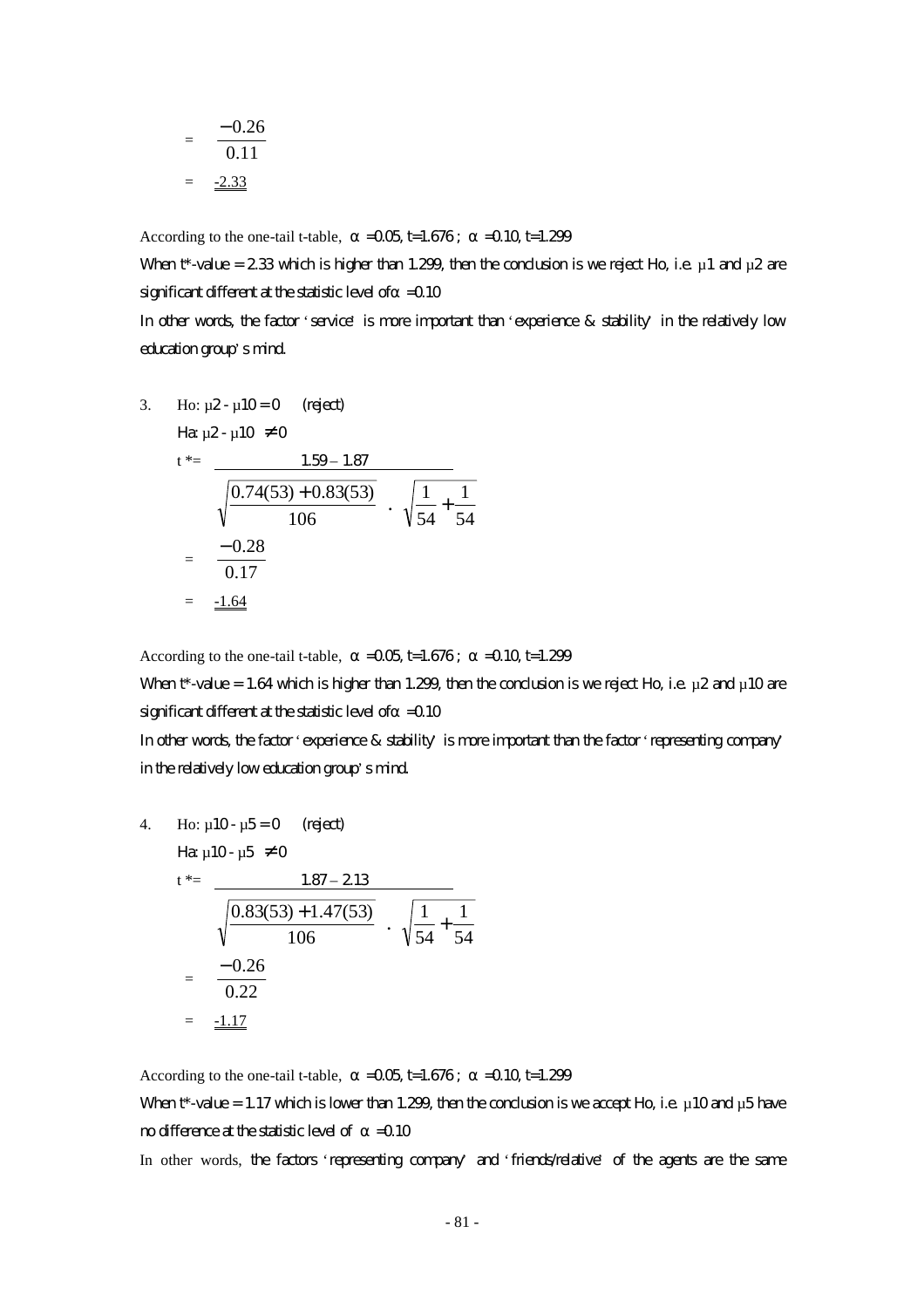#### important in the relatively low education group's mind.

5. Ho: 
$$
\mu
$$
2- $\mu$ 5=0 (reject)  
\n $t^* = \frac{1.59 - 2.13}{\sqrt{\frac{0.74(53) + 1.47(53)}{106}} \cdot \sqrt{\frac{1}{54} + \frac{1}{54}}$   
\n $= \frac{-0.54}{0.2}$   
\n $= \frac{-2.67}{0.2}$ 

According to the one-tail t-table,  $=$   $-0.05$  t=1.676;  $=$   $-0.10$  t=1.299

When t\*-value = 2.67 which is higher than 1.299, then the conclusion is we reject Ho, i.e.  $\mu$ 2 and  $\mu$ 5 are significant different at the statistic level of  $=$  0.10

In other words, the factor 'experience & stability' is more important than the factor 'friends/relatives' in the relatively low education group's mind.

6. Ho: 
$$
\mu
$$
5- $\mu$ 4=0 (reject)  
\n $t^* = \frac{213-341}{\sqrt{\frac{1.47(53)+1.26(53)}{106}} \cdot \sqrt{\frac{1}{54} + \frac{1}{54}}$   
\n $= \frac{-1.28}{0.22}$   
\n $= \frac{-5.96}{\sqrt{\frac{1}{54} + \frac{1}{54}}}$ 

According to the one-tail t-table,  $=$   $-0.05$  t=1.676;  $=$   $-0.10$  t=1.299

When  $t^*$ -value = 5.96 which is higher than 1.299, then the conclusion is we reject Ho, i.e.  $\mu$ 5 and  $\mu$ 4 are significant different at the statistic level of  $=$  0.10

In other words, the factor 'friends/relatives' is more important than the factor 'prizes record' in the relatively low education group's mind.

7. Ho:  $\mu$ 4 -  $\mu$ 8 = 0 (reject) Ha:  $\mu$ 4 -  $\mu$ 8  $\neq$  0 t  $* = 341 - 363$ 106  $\frac{1.26(53) + 1.18(53)}{106}$   $\cdot \sqrt{\frac{1}{54} + \frac{1}{54}}$ 1 54  $\frac{1}{\cdot}$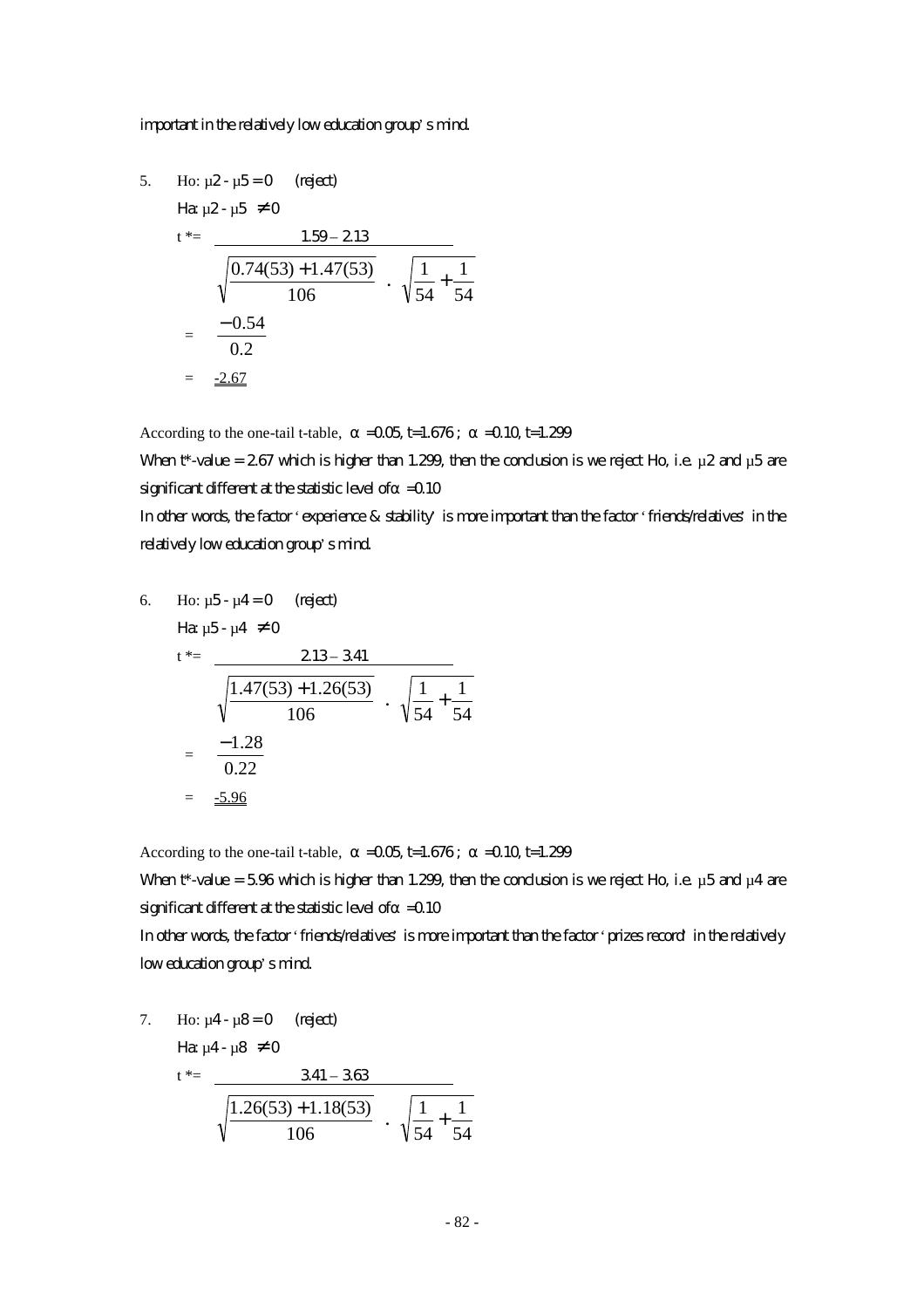$$
= \frac{-0.22}{0.21}
$$

$$
= \frac{-1.03}{}
$$

According to the one-tail t-table,  $=$   $-0.05$  t=1.676;  $=$   $-0.10$  t=1.299

When  $t^*$ -value = 1.03 which is lower than 1.299, then the conclusion is we accept Ho, i.e.  $\mu$ 4 and  $\mu$ 8 have no difference at the statistic level of  $=0.10$ 

In other words, the factors 'prizes record' and 'older' are in the same importance level in the relatively low education group's mind.

8. Ho: 
$$
\mu
$$
8-  $\mu$ 7 = 0 (reject)  
\n
$$
\begin{aligned}\n\text{Hence,} \\
\mu \text{B} - \mu \text{C} &= 0 \\
\text{Hence,} \\
\mu \text{C} &= 0\n\end{aligned}
$$
\n
$$
\begin{aligned}\n\text{Hence,} \\
\mu \text{D} &= 0.3 \\
\text{Hence,} \\
\mu \text{D} &= 0.3\n\end{aligned}
$$
\n
$$
\begin{aligned}\n\text{Hence,} \\
\mu \text{D} &= 0.3 \\
\text{D} &= 0.3\n\end{aligned}
$$
\n
$$
\begin{aligned}\n&= \frac{-0.3}{0.21} \\
&= \frac{-1.4}{0.21}\n\end{aligned}
$$

According to the one-tail t-table,  $=$   $-0.05$  t=1.676;  $=$   $-0.10$  t=1.299

When  $t^*$ -value = 1.4 which is higher than 1.299, then the conclusion is we reject Ho, i.e.  $\mu$ 8 and  $\mu$ 7 are significant different at the statistic level of  $=$  0.10

In other words, the factor 'older' is more important than the factor 'female' in the relatively low education group's mind.

9. Ho: 
$$
\mu
$$
7- $\mu$ 6=0 (reject)  
\n $t^* = \frac{308-308}{\sqrt{\frac{1.28(53)+1.23(53)}{106}} \cdot \sqrt{\frac{1}{54} + \frac{1}{54}}$   
\n $= \frac{-0.05}{0.22}$   
\n $= \frac{-0.23}{\sqrt{54}}$ 

According to the one-tail t-table,  $=$   $-0.05$  t=1.676;  $=$   $-0.10$  t=1.299

When  $t^*$ -value = 0.23 which is lower than 1.299, then the conclusion is we accept Ho, i.e.  $\mu$ 7 and  $\mu$ 6 have no difference at the statistic level of  $=$  0.10

In other words, the factors 'female' and 'male' are in the same importance level in the relatively low education group's mind.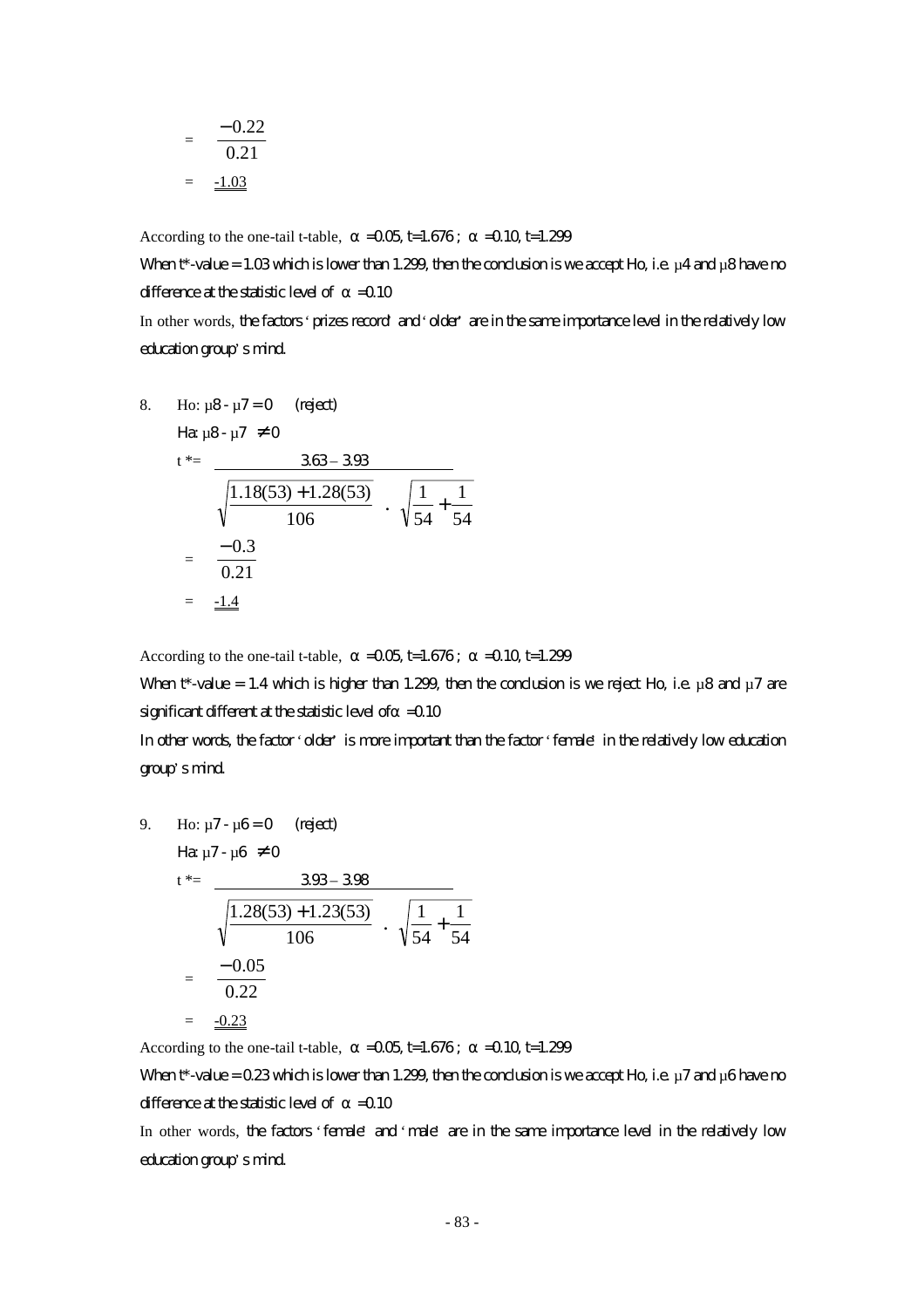| He or she                    | N   | Min | Max | Mean | <b>Std. Deviation</b> | <b>Variance</b> |
|------------------------------|-----|-----|-----|------|-----------------------|-----------------|
| 2.1 Service                  | 108 | 1   | 5   | 1.90 | 1.11                  | 1.23            |
| 2.2 Experience $&$ Stability | 108 | 1   | 5   | 2.02 | 1.01                  | 1.03            |
| 2.3 Professional             | 108 | 1   | 5   | 1.66 | 1.03                  | 1.07            |
| 2.4 Prizes record            | 108 | 1   | 5   | 3.42 | 1.00                  | 0.99            |
| 2.5 Friends / Relatives      | 108 | 1   | 5   | 2.49 | 1.11                  | 1.24            |
| 2.6 Male                     | 108 | 1   | 5   | 3.92 | 1.14                  | 1.31            |
| 2.7 Female                   | 108 | 1   | 5   | 3.85 | 1.17                  | 1.38            |
| 2.8 Older                    | 108 | 1   | 5   | 3.63 | 1.08                  | 1.17            |
| 2.9 Younger                  | 108 | 1   | 5   | 3.47 | 1.10                  | 1.20            |
| 2.10 Representing company    | 108 | 1   | 5   | 1.91 | 0.96                  | 0.93            |

**Question 2 Relatively High Education Group**

$$
t^* =
$$

$$
\frac{(x1-x2) - (u1-u2)}{\sqrt{\frac{S1(n1-1) + S2(n2-1)}{n1+n2-2}}} \cdot \sqrt{\frac{1}{n1} + \frac{1}{n2}}
$$

1. Ho:  $\mu$ 3 -  $\mu$ 1 = 0 (reject) Ha:  $\mu$ 3 -  $\mu$ 1  $\neq$  0

$$
t^* = \frac{1.66 - 1.9}{\sqrt{\frac{1.07(107) + 1.23(107)}{214}} \cdot \sqrt{\frac{1}{108} + \frac{1}{108}}
$$

$$
= \frac{-0.24}{0.15}
$$

$$
= \frac{-1.6}{\sqrt{108 + 101}}
$$

According to the one-tail t-table,  $=0.05$  t=1.66;  $=0.10$  t=1.29

When  $t^*$ -value = 1.6 which is higher than 1.29, then the conclusion is we reject Ho, i.e.  $\mu$ 3 and  $\mu$ 1 are significant different at the statistic level of  $=$  0.10

In other words, professional is more important than the service of the agents in the relatively high education group's mind.

2. Ho:  $\mu$ 1 -  $\mu$ 10 = 0 (reject)

Ha  $\mu$ 1 -  $\mu$ 10  $\neq$  0

$$
t^* = \frac{1.9 - 1.91}{\sqrt{\frac{1.23(107) + 0.93(107)}{214}} \cdot \sqrt{\frac{1}{108} + \frac{1}{108}}
$$

$$
= \frac{-0.01}{0.14}
$$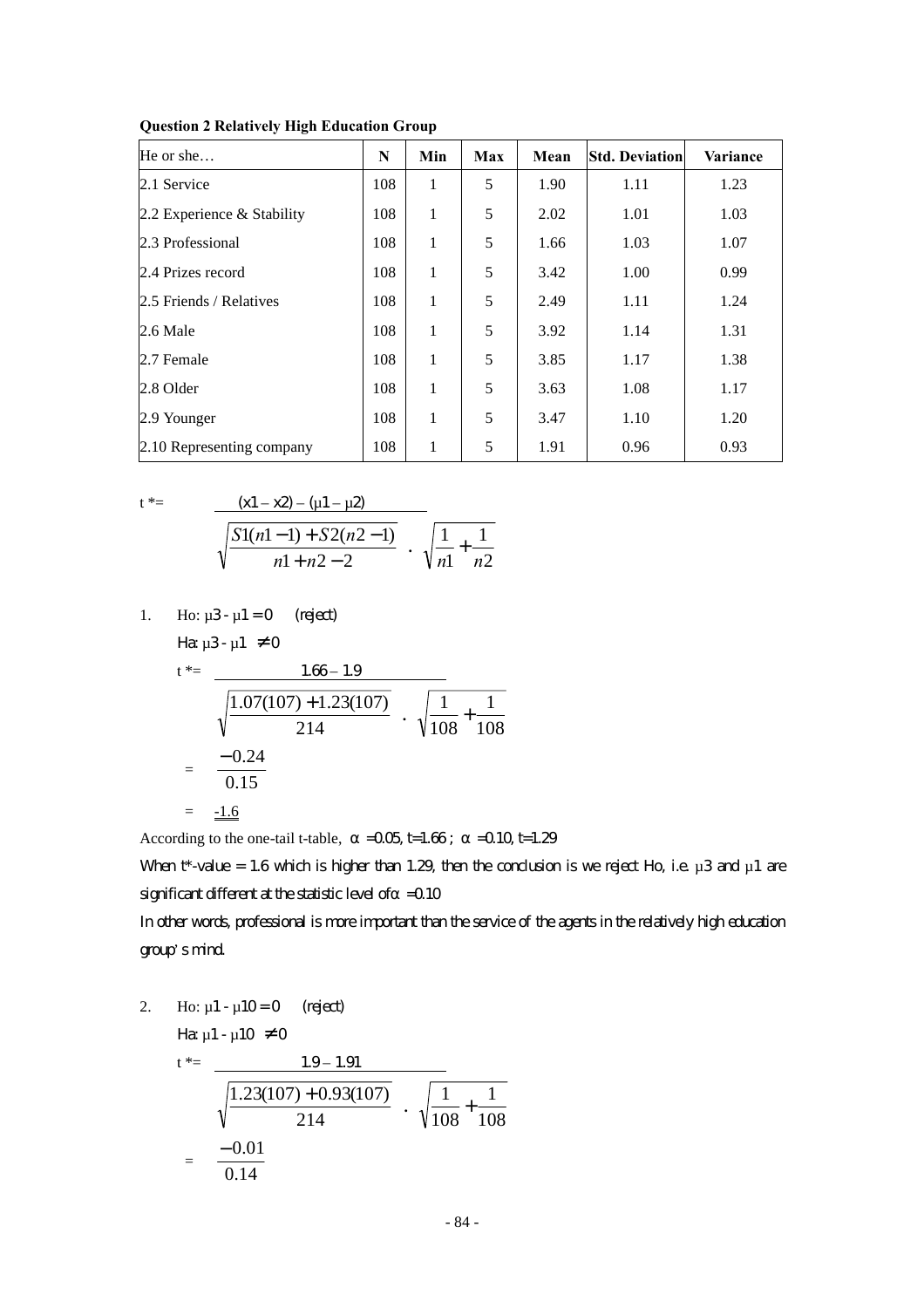$= -0.07$ 

According to the one-tail t-table,  $=$   $-0.05$  t=1.66;  $=$   $-0.10$  t=1.29 When  $t^*$ -value = 0.07 which is lower than 1.29, then the conclusion is we accept Ho, i.e.  $\mu$  1 and  $\mu$  10 have no difference at the statistic level of  $=$  0.10 In other words, the service and representing company of the agents are the same important in the relatively

high education group's mind.

3. Ho: 
$$
\mu
$$
10-  $\mu$ 2=0 (reject)  
\n
$$
\begin{aligned}\n\text{Hg } \mu \text{10- } \mu \text{2} &\neq 0 \\
t^* &= \frac{1.9 - 202}{\sqrt{\frac{0.93(107) + 1.03(107)}{214}} \cdot \sqrt{\frac{1}{108} + \frac{1}{108}} \\
&= \frac{-0.11}{0.13} \\
&= \frac{-0.82}{\sqrt{\frac{1}{108} + \frac{1}{108}}} \\
&= \frac{-0.82}{\sqrt{\frac{1}{108} + \frac{1}{108}}} \\
&= \frac{-0.82}{\sqrt{\frac{1}{108} + \frac{1}{108}}} \\
&= \frac{-0.82}{\sqrt{\frac{1}{108} + \frac{1}{108}}} \\
&= \frac{-0.82}{\sqrt{\frac{1}{108} + \frac{1}{108}}} \\
&= \frac{-0.82}{\sqrt{\frac{1}{108} + \frac{1}{108}}} \\
&= \frac{-0.82}{\sqrt{\frac{1}{108} + \frac{1}{108}}} \\
&= \frac{-0.82}{\sqrt{\frac{1}{108} + \frac{1}{108}}} \\
&= \frac{-0.82}{\sqrt{\frac{1}{108} + \frac{1}{108}}} \\
&= \frac{-0.82}{\sqrt{\frac{1}{108} + \frac{1}{108}}} \\
&= \frac{-0.82}{\sqrt{\frac{1}{108} + \frac{1}{108}}} \\
&= \frac{-0.82}{\sqrt{\frac{1}{108} + \frac{1}{108}}} \\
&= \frac{-0.82}{\sqrt{\frac{1}{108} + \frac{1}{108}}} \\
&= \frac{-0.82}{\sqrt{\frac{1}{108} + \frac{1}{108}}} \\
&= \frac{-0.82}{\sqrt{\frac{1}{108} + \frac{1}{108}}} \\
&= \frac{-0.82}{\sqrt{\frac{1}{108} + \frac{1}{108}}} \\
&= \frac{-0.82}{\sqrt{\frac{1}{108} + \frac{1}{108}}} \\
&= \frac{-0.82}{\sqrt{\frac{1}{108} + \frac{1}{108}}} \\
&= \frac{-0.82
$$

According to the one-tail t-table,  $=$   $-0.05$  t=1.66;  $=$   $-0.10$  t=1.29

# When  $t^*$ -value = 0.82 which is lower than 1.29, then the conclusion is we accept Ho, i.e.  $\mu$  10 and  $\mu$ 2 have no difference at the statistic level of  $=$  0.10

In other words, the representing company and the experience & stability of the agents are the same important in the relatively high education group's mind.

4. Ho: 
$$
\mu_1 - \mu_2 = 0
$$
 (reject)  
\n
$$
\begin{aligned}\n\text{Hence,} \quad \mu_1 - \mu_2 &= 0 \\
\text{Hence,} \quad \mu_1 - \mu_2 &= 0\n\end{aligned}
$$
\n
$$
\begin{aligned}\n\text{Hence,} \quad \mu_1 - \mu_2 &= 0 \\
\text{Hence,} \quad \mu_1 - \mu_2 &= 0\n\end{aligned}
$$
\n
$$
\begin{aligned}\n\text{Hence,} \quad \mu_1 - \mu_2 &= 0 \\
\text{Hence,} \quad \mu_1 - \mu_2 &= 0\n\end{aligned}
$$
\n
$$
\begin{aligned}\n\text{Hence,} \quad \mu_1 - \mu_2 &= 0 \\
\text{Hence,} \quad \mu_1 - \mu_2 &= 0\n\end{aligned}
$$
\n
$$
\begin{aligned}\n\text{Hence,} \quad \mu_1 - \mu_2 &= 0 \\
\text{Hence,} \quad \mu_1 - \mu_2 &= 0\n\end{aligned}
$$
\n
$$
\begin{aligned}\n\text{Hence,} \quad \mu_1 - \mu_2 &= 0 \\
\text{Hence,} \quad \mu_1 - \mu_2 &= 0\n\end{aligned}
$$

According to the one-tail t-table,  $=$   $-0.05$  t=1.66;  $=$   $-0.10$  t=1.29

# When  $t^*$ -value = 0.83 which is lower than 1.29, then the conclusion is we accept Ho, i.e.  $\mu$ 1 and  $\mu$ 2 have no difference at the statistic level of  $=$  0.10

In other words, the factor 'service' and 'experience & stability' are the same important in the relatively high education group's mind.

5. Ho:  $\mu$ 2 -  $\mu$ 5 = 0 (reject) Ha  $\mu$ 2 -  $\mu$ 5  $\neq$  0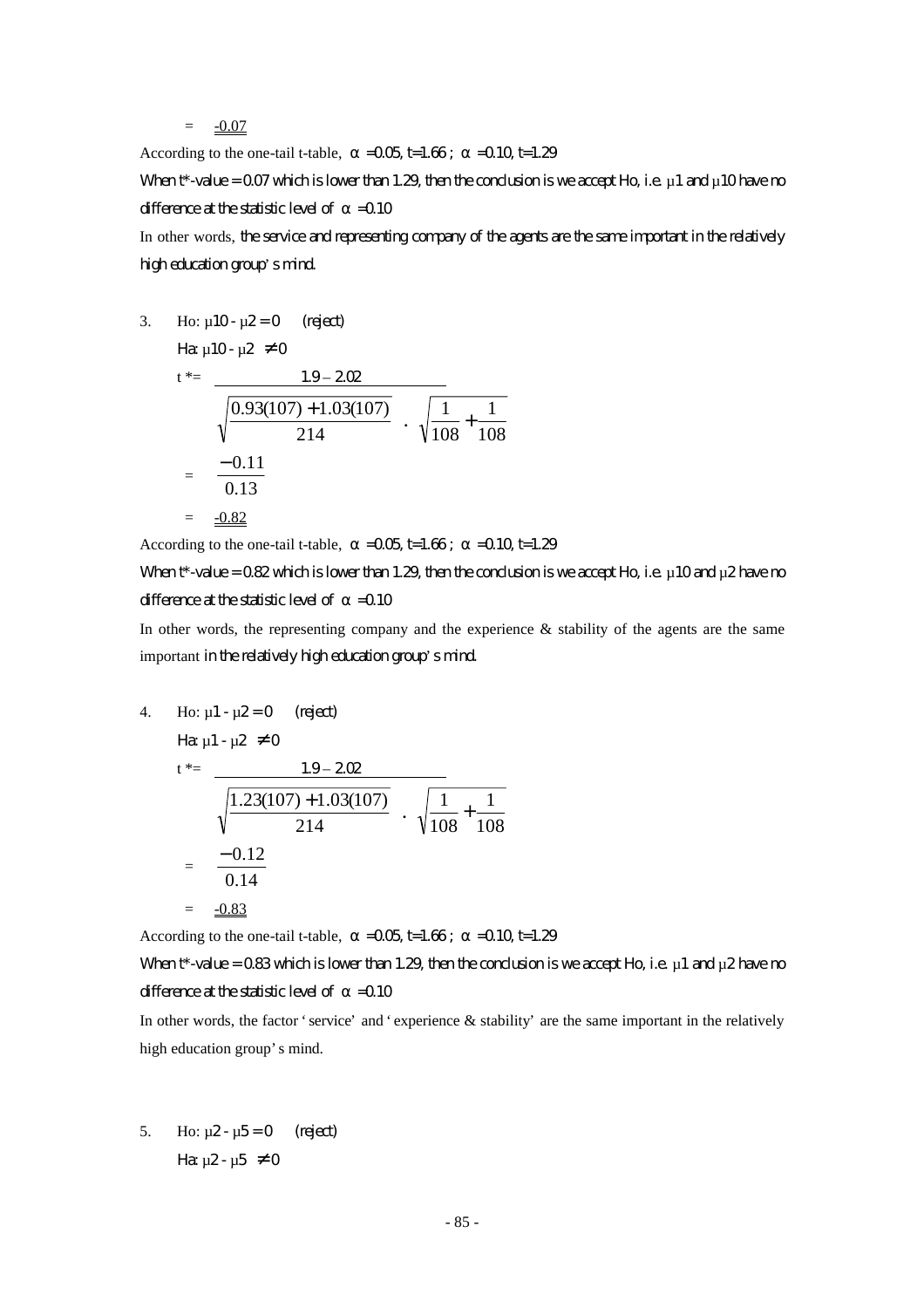$$
t^* = \frac{202 - 249}{\sqrt{\frac{1.03(107) + 1.24(107)}{214}} \cdot \sqrt{\frac{1}{108} + \frac{1}{108}}}
$$
  
=  $\frac{-0.47}{0.14}$   
=  $\frac{-3.24}{\sqrt{108 + 104}}$ 

According to the one-tail t-table,  $=$   $-0.05$  t=1.66;  $=$   $-0.10$  t=1.29

When t\*-value = 3.24 which is higher than 1.29, then the conclusion is we reject Ho, i.e.  $\mu$ 2 and  $\mu$ 5 are significant different at the statistic level of  $=$  0.10

In other words, the factor 'experience & stability' is more important than the factor 'friends/relatives' in the relatively high education group's mind.

6. Ho: 
$$
\mu
$$
5- $\mu$ 4=0 (right)  
\n $t^* = \frac{249 - 342}{\sqrt{\frac{1.24(107) + 0.99(107)}{214}} \cdot \sqrt{\frac{1}{108} + \frac{1}{108}}$   
\n $= \frac{-0.93}{0.14}$   
\n $= \frac{-6.47}{\sqrt{108 + 0.005}}$ 

According to the one-tail t-table,  $=0.05$  t=1.66;  $=0.10$  t=1.29

When t\*-value = 6.47 which is higher than 1.29, then the conclusion is we reject Ho, i.e.  $\mu$ 5 and  $\mu$ 4 are significant different at the statistic level of  $=$  0.10

In other words, the factor 'friends/relatives' is more important than the factor 'prizes record' in the relatively high education group's mind.

7. Ho: 
$$
\mu
$$
4- $\mu$ 9=0 (reject)  
\n
$$
\begin{aligned}\n\text{Hence,} \\
t^* &= \frac{342 - 347}{\sqrt{\frac{0.99(107) + 1.2(107)}{214}} \cdot \sqrt{\frac{1}{108} + \frac{1}{108}} \\
&= \frac{-0.05}{0.14} \\
&= \frac{-0.35}{\sqrt{\frac{0.35}{2100}}}\n\end{aligned}
$$

According to the one-tail t-table,  $=$   $-0.05$  t=1.66;  $=$   $-0.10$  t=1.29

When  $t^*$ -value = 0.35 which is lower than 1.29, then the conclusion is we accept Ho, i.e.  $\mu$ 4 and  $\mu$ 9 have no difference at the statistic level of  $=$  0.10

In other words, the factors 'prizes record' and 'younger' are in the same importance level in the relatively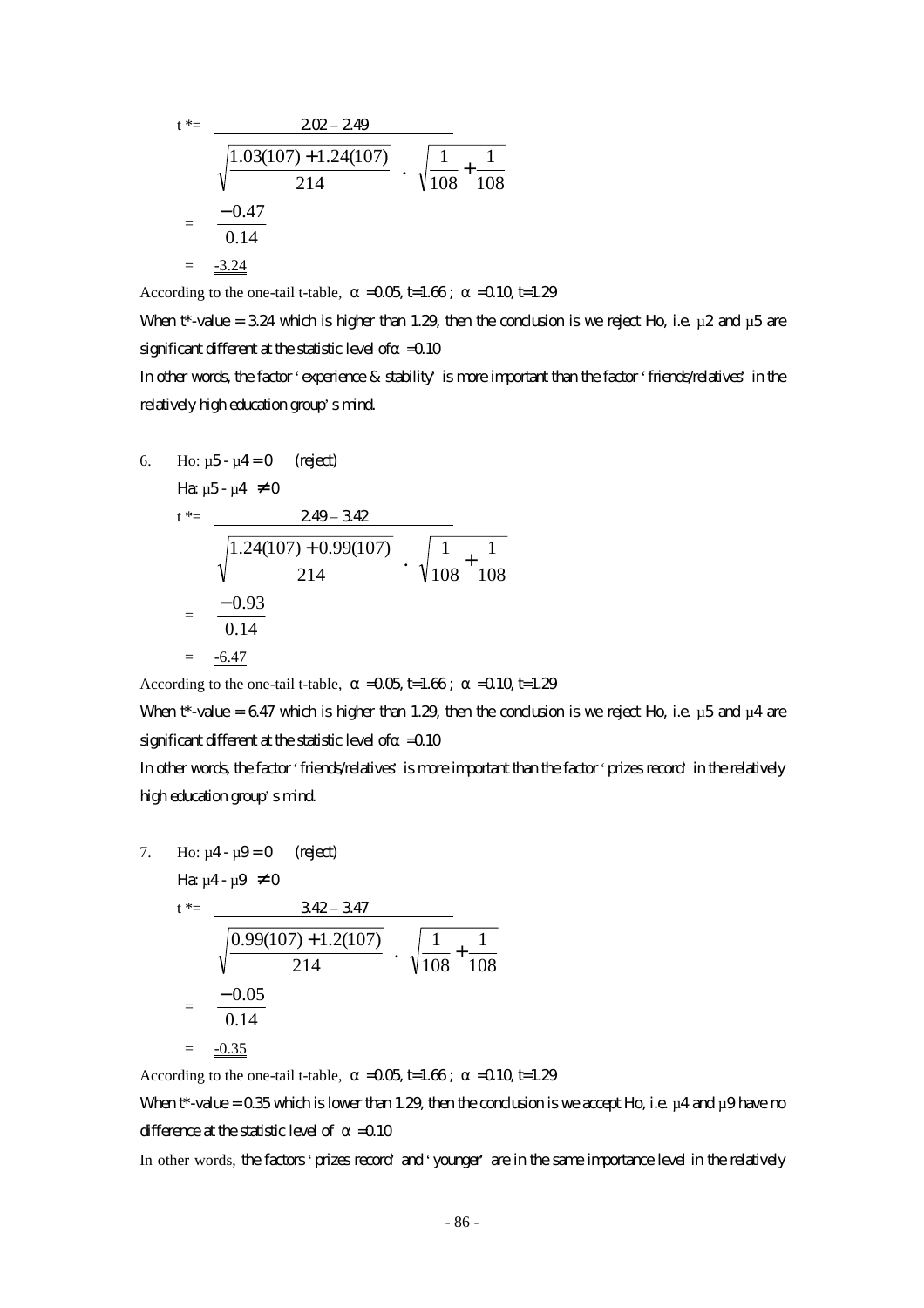#### high education group's mind.

8. Ho: 
$$
\mu
$$
9-  $\mu$ 8 = 0 (reject)  
\n
$$
\begin{aligned}\n\text{Hz } \mu \text{9- } \mu \text{8} &\neq 0 \\
t^* &= \frac{347 - 368}{\sqrt{\frac{1.2(107) + 1.17(107)}{214}} \cdot \sqrt{\frac{1}{108} + \frac{1}{108}} \\
&= \frac{-0.16}{0.15} \\
&= \frac{-1.08}{\sqrt{\frac{1}{108} + \frac{1}{108}}} \\
&= \frac{-1.08}{\sqrt{\frac{1}{108} + \frac{1}{108}}} \\
&= \frac{-1.08}{\sqrt{\frac{1}{108} + \frac{1}{108}}} \\
&= \frac{-1.08}{\sqrt{\frac{1}{108} + \frac{1}{108}}} \\
&= \frac{-1.08}{\sqrt{\frac{1}{108} + \frac{1}{108}}} \\
&= \frac{-1.08}{\sqrt{\frac{1}{108} + \frac{1}{108}}} \\
&= \frac{-1.08}{\sqrt{\frac{1}{108} + \frac{1}{108}}} \\
&= \frac{-1.08}{\sqrt{\frac{1}{108} + \frac{1}{108}}} \\
&= \frac{-1.08}{\sqrt{\frac{1}{108} + \frac{1}{108}}} \\
&= \frac{-1.08}{\sqrt{\frac{1}{108} + \frac{1}{108}}} \\
&= \frac{-1.08}{\sqrt{\frac{1}{108} + \frac{1}{108}}} \\
&= \frac{-1.08}{\sqrt{\frac{1}{108} + \frac{1}{108}}} \\
&= \frac{-1.08}{\sqrt{\frac{1}{108} + \frac{1}{108}}} \\
&= \frac{1.08}{\sqrt{\frac{1}{108} + \frac{1}{108}}} \\
&= \frac{1.08}{\sqrt{\frac{1}{108} + \frac{1}{108}}} \\
&= \frac{1.08}{\sqrt{\frac{1}{108} + \frac{1}{108}}} \\
&= \frac{1.08}{\sqrt{\frac{1}{108} + \frac{1}{108}}} \\
&= \frac{1.08}{\sqrt{\frac{1}{108} + \frac{1}{108}}} \\
&= \frac{1.08}{\
$$

According to the one-tail t-table,  $=$   $-0.05$  t=1.66;  $=$   $-0.10$  t=1.29

When  $t^*$ -value = 1.08 which is lower than 1.29, then the conclusion is we accept Ho, i.e.  $\mu$ 9 and  $\mu$ 8 have no difference at the statistic level of  $=$  0.10

In other words, the factors 'younger' and 'older' are in the same importance level in the relatively high education group's mind.

9. Ho: 
$$
\mu
$$
4- $\mu$ 8=0 (reject)  
\n $t^* = \frac{342 - 363}{\sqrt{\frac{0.99(107) + 1.17(107)}{214}} \cdot \sqrt{\frac{1}{108} + \frac{1}{108}}$   
\n $= \frac{-0.21}{0.14}$   
\n $= \frac{-1.48}{\sqrt{0.99(107) + 1.17(107)}}$ 

According to the one-tail t-table,  $=$   $-0.05$  t=1.66;  $=$   $-0.10$  t=1.29

When t\*-value = 1.48 which is higher than 1.29, then the conclusion is we reject Ho, i.e.  $\mu$ 4 and  $\mu$ 8 are significant different at the statistic level of  $=$  0.10

In other words, the factor 'prizes record' is more important than the factor 'older' in the relatively high education group's mind.

10. Ho: 
$$
\mu
$$
8-  $\mu$ 7 = 0 (reject)  
\n
$$
\begin{aligned}\n\text{Hg } \mu \text{B} - \mu \text{7} &= 0 \\
\text{t}^* &= \frac{363 - 385}{\sqrt{\frac{1.17(107) + 1.38(107)}{214}} \cdot \sqrt{\frac{1}{108} + \frac{1}{108}} \\
&= \frac{-0.22}{0.15} \\
&= \frac{-1.43}{\sqrt{\frac{1.43}{214}}} \\
\text{Hg } \mu \text{C}^* &= \frac{-1.43}{\sqrt{\frac{1.43}{214}}} \\
\text{Hg } \mu \text{C}^* &= \frac{-1.43}{\sqrt{\frac{1.43}{214}}} \\
\text{Hg } \mu \text{C}^* &= \frac{-1.43}{\sqrt{\frac{1.43}{214}}} \\
\text{Hg } \mu \text{C}^* &= \frac{-1.43}{\sqrt{\frac{1.43}{214}}} \\
\text{Hg } \mu \text{C}^* &= \frac{-1.43}{\sqrt{\frac{1.43}{214}}} \\
\text{Hg } \mu \text{C}^* &= \frac{-1.43}{\sqrt{\frac{1.43}{214}}} \\
\text{Hg } \mu \text{C}^* &= \frac{-1.43}{\sqrt{\frac{1.43}{214}}} \\
\text{Hg } \mu \text{C}^* &= \frac{-1.43}{\sqrt{\frac{1.43}{214}}} \\
\text{Hg } \mu \text{C}^* &= \frac{-1.43}{\sqrt{\frac{1.43}{214}}} \\
\text{Hg } \mu \text{C}^* &= \frac{-1.43}{\sqrt{\frac{1.43}{214}}} \\
\text{Hg } \mu \text{C}^* &= \frac{-1.43}{\sqrt{\frac{1.43}{214}}} \\
\text{Hg } \mu \text{C}^* &= \frac{-1.43}{\sqrt{\frac{1.43}{214}}} \\
\text{Hg } \mu \text{C}^* &= \frac{-1.43}{\sqrt{\frac{1.43}{214}}} \\
\text{Hg } \mu \text{C}^* &= \frac{-1.43}{\sqrt
$$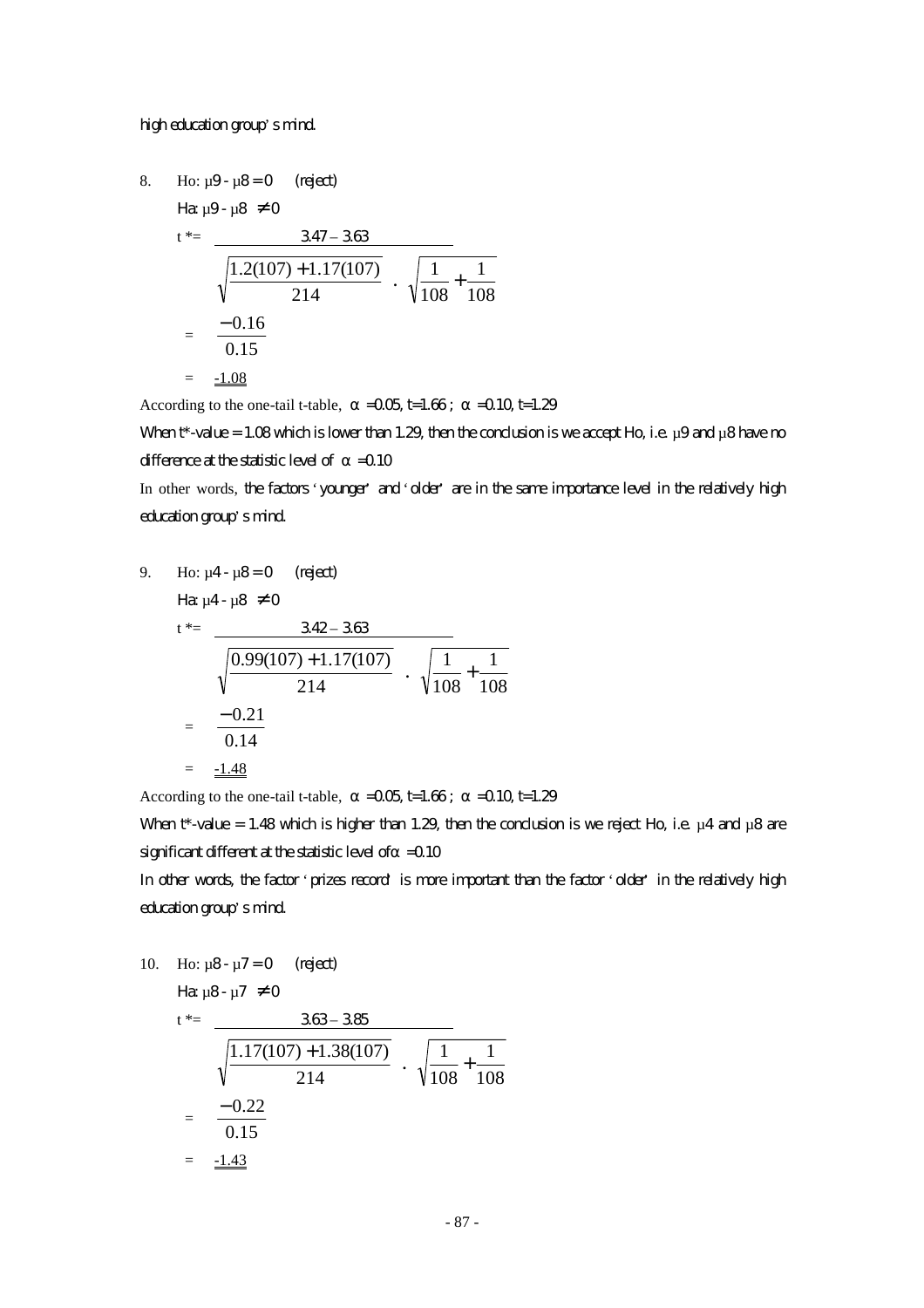According to the one-tail t-table,  $=$   $-0.05$  t=1.66;  $=$   $-0.10$  t=1.29

When t\*-value = 1.43 which is higher than 1.29, then the conclusion is we reject Ho, i.e.  $\mu$ 8 and  $\mu$ 7 are significant different at the statistic level of  $=$  0.10

In other words, the factor 'older' is more important than the factor 'female' in the relatively high education group's mind.

11. Ho: 
$$
\mu
$$
9-  $\mu$ 7=0 (rigect)

$$
\begin{aligned}\n\text{Hence,} \\
\mathbf{H}^* &= \frac{347 - 385}{\sqrt{\frac{1.2(107) + 1.38(107)}{214}} \cdot \sqrt{\frac{1}{108} + \frac{1}{108}} \\
&= \frac{-0.38}{0.15} \\
&= \frac{-2.46}{\sqrt{\frac{1}{108} + \frac{1}{108}}}\n\end{aligned}
$$

According to the one-tail t-table,  $=$   $-0.05$  t=1.66;  $=$   $-0.10$  t=1.29

When t\*-value = 2.46 which is higher than 1.29, then the conclusion is we reject Ho, i.e.  $\mu$ 9 and  $\mu$ 7 are significant different at the statistic level of  $=$  0.10

In other words, the factor 'younger' is more important than the factor 'female' in the relatively high education group's mind.

12. Ho: 
$$
\mu
$$
7 -  $\mu$ 6 = 0 (reject)

$$
H\!\alpha\,\mu7\!\cdot\mu6\,\neq0
$$

$$
t^* = \frac{385 - 392}{\sqrt{\frac{1.38(107) + 1.31(107)}{214}} \cdot \sqrt{\frac{1}{108} + \frac{1}{108}}
$$

$$
= \frac{-0.07}{0.16}
$$

$$
= \frac{-0.44}{10.5}
$$

According to the one-tail t-table,  $=$   $-0.05$  t=1.66;  $=$   $-0.10$  t=1.29

When  $t^*$ -value = 0.44 which is lower than 1.29, then the conclusion is we accept Ho, i.e.  $\mu$  7 and  $\mu$ 6 have no difference at the statistic level of  $=$  0.10

In other words, the factors 'female' and 'male' are in the same importance level in the relatively high education group's mind.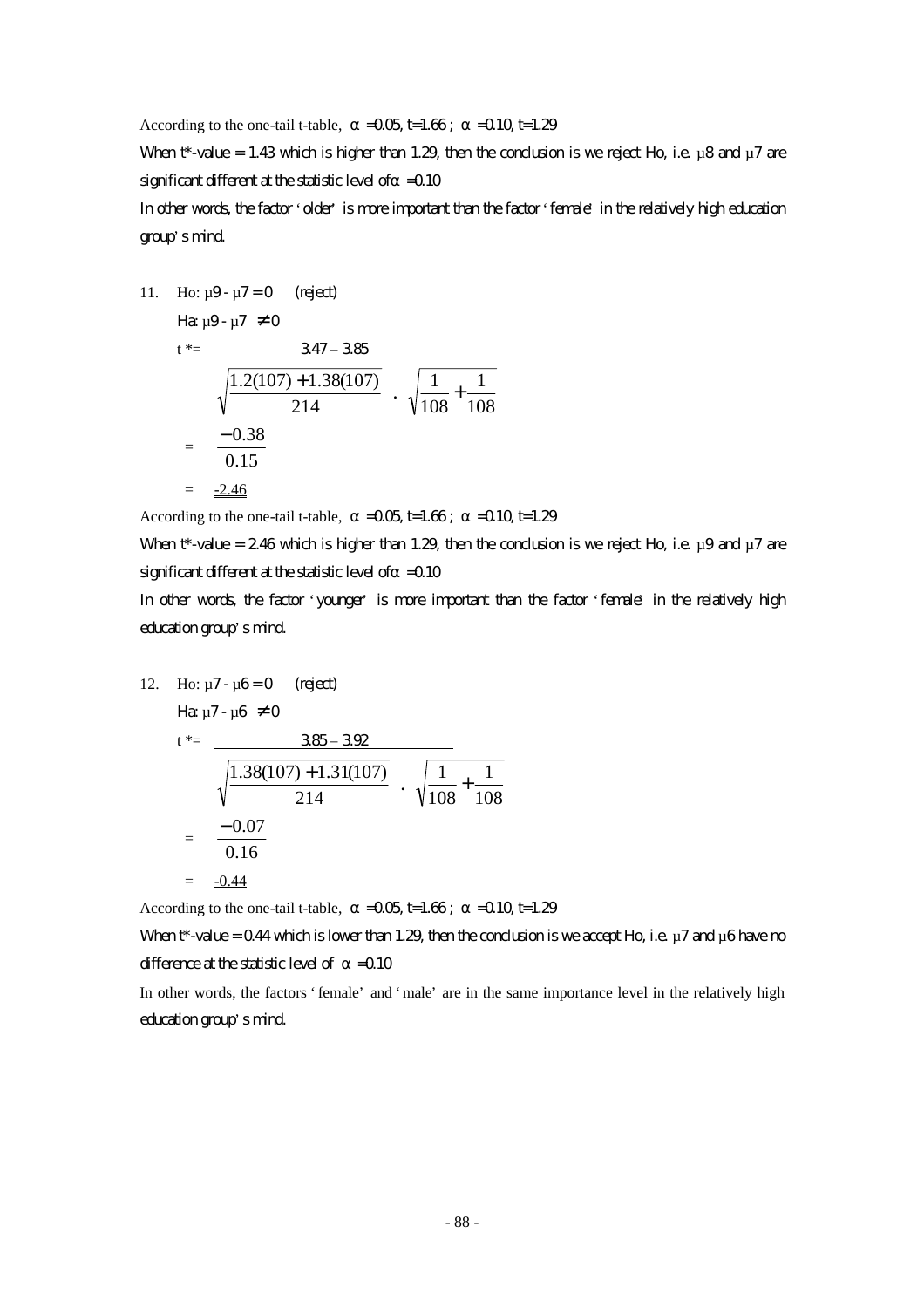| He or she                  | N   | Min | Max | Mean | <b>Std. Deviation</b> | Variance |
|----------------------------|-----|-----|-----|------|-----------------------|----------|
| 2.1 Service                | 107 | 1   | 5   | 1.81 | 1.1                   | 1.21     |
| 2.2 Experience & Stability | 107 | 1   | 5   | 2.01 | 1.07                  | 1.14     |
| 2.3 Professional           | 107 | 1   | 5   | 1.67 | 1.09                  | 1.18     |
| 2.4 Prizes record          | 107 | 1   | 5   | 3.35 | 1.06                  | 1.13     |
| 2.5 Friends / Relatives    | 107 | 1   | 5   | 2.41 | 1.2                   | 1.45     |
| 2.6 Male                   | 107 | 1   | 5   | 3.94 | 1.18                  | 1.39     |
| 2.7 Female                 | 107 | 1   | 5   | 3.88 | 1.2                   | 1.45     |
| 2.8 Older                  | 107 | 1   | 5   | 3.55 | 1.13                  | 1.29     |
| 2.9 Younger                | 107 | 1   | 5   | 3.48 | 1.03                  | 1.06     |
| 2.10 Representing company  | 107 | 1   | 5   | 1.91 | 1.01                  | 1.01     |

 $\frac{1}{n^2} + \frac{1}{n^2}$ 

1 1 *n n* +

1

**Question 2 Relatively Low Income Group**

$$
t^* = \frac{(x1 - x2) - (u1 - u2)}{\sqrt{\frac{S1(n1 - 1) + S2(n2 - 1)}{n1 + n2 - 2}}}
$$

1. Ho: 
$$
\mu
$$
3- $\mu$ 1 = 0 (reject)  
Ha  $\mu$ 3- $\mu$ 1  $\neq$  0

$$
t^* =
$$
 1.67 – 1.81

$$
\frac{1.07 - 1.81}{\sqrt{\frac{1.18(106) + 1.21(106)}{212}} \cdot \sqrt{\frac{1}{107} + \frac{1}{107}}
$$
  
=  $\frac{-0.14}{0.15}$   
=  $\frac{-0.95}{\sqrt{107}}$ 

According to the one-tail t-table,  $=$   $-0.05$  t=1.66;  $=$   $-0.10$  t=1.29

When  $t^*$ -value = 0.95 which is lower than 1.29, then the conclusion is we accept Ho, i.e.  $\mu$ 3 and  $\mu$ 1 have no difference at the statistic level of  $=$  0.10

In other words, professional and service of the agents are the same important in the relatively low income group's mind.

2. Ho: 
$$
\mu
$$
1 -  $\mu$ 10 = 0 (reject)  
\n
$$
H\mathbf{a} \mu
$$
1 -  $\mu$ 10  $\neq$  0  
\n
$$
t^* = \frac{1.81 - 1.91}{\sqrt{\frac{1.21(106) + 1.01(106)}{212}} \cdot \sqrt{\frac{1}{107} + \frac{1}{107}}}
$$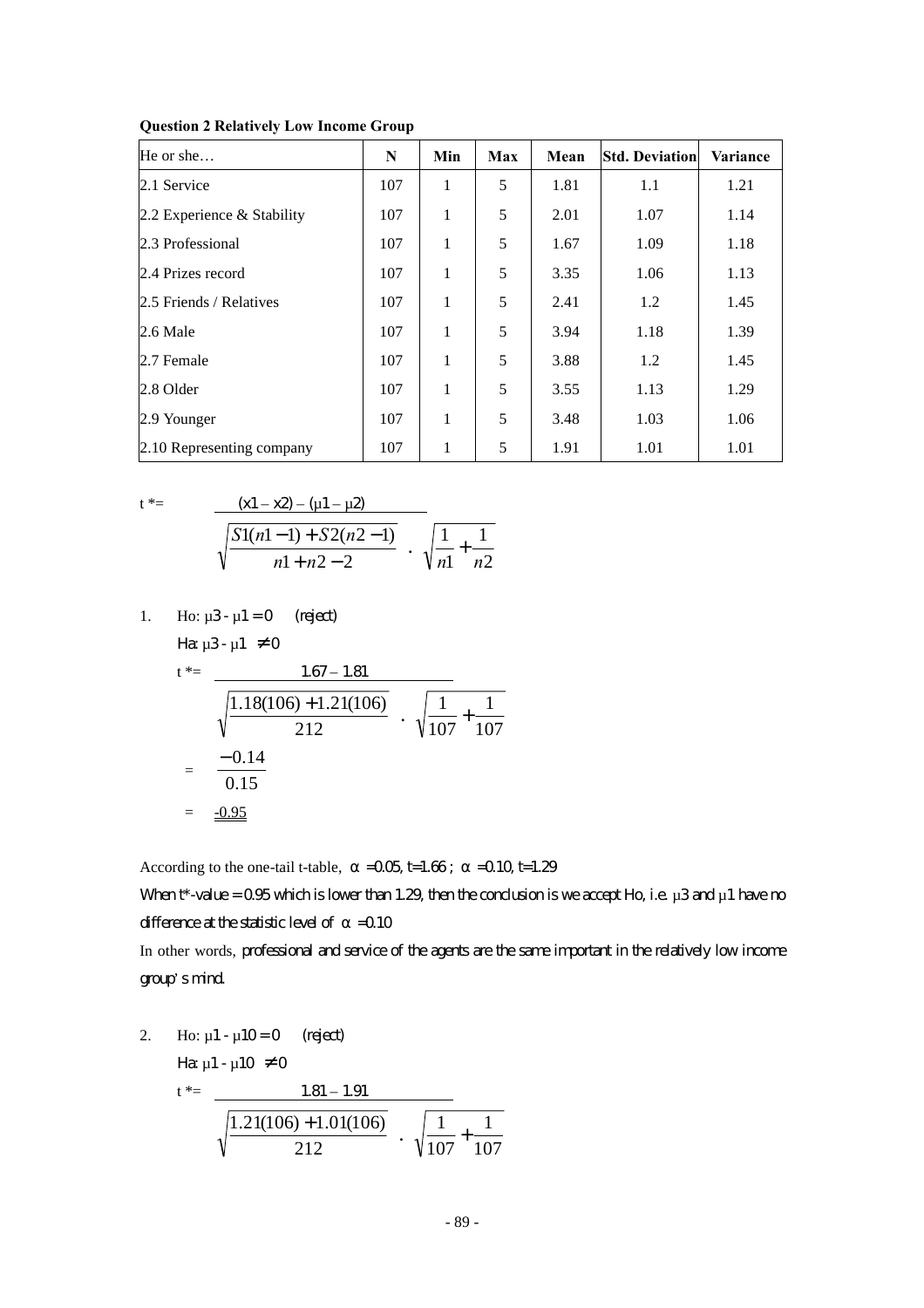$$
= \frac{-0.1}{0.14}
$$

$$
= \frac{-0.69}{}
$$

According to the one-tail t-table,  $=$   $-0.05$  t=1.66;  $=$   $-0.10$  t=1.29

When  $t^*$ -value = 0.69 which is lower than 1.29, then the conclusion is we accept Ho, i.e.  $\mu$  1 and  $\mu$  10 have no difference at the statistic level of  $=$  0.10

In other words, service and representing company of the agents are the same important in the relatively low income group's mind.

3. Ho: 
$$
\mu
$$
3-  $\mu$ 10=0 (reject)  
\n $t^* = \frac{1.67 - 1.91}{\sqrt{\frac{1.18(106) + 1.01(106)}{212}} \cdot \sqrt{\frac{1}{107} + \frac{1}{107}}$   
\n $= \frac{-0.24}{0.14}$   
\n $= \frac{-1.68}{}$ 

According to the one-tail t-table,  $=$   $-0.05$  t=1.66;  $=$   $-0.10$  t=1.29 When  $t^*$ -value = 1.68 which is higher than 1.29, then the conclusion is we reject Ho, i.e.  $\mu$ 3 and  $\mu$ 10 are significant different at the statistic level of  $=$  0.10 In other words, professional is more important than the representing company of the agents in the relatively

### low income group's mind.

4. Ho: 
$$
\mu
$$
10-  $\mu$ 2=0 (reject)  
\n
$$
H\mathbf{a} \mu
$$
10-  $\mu$ 2 \ne 0  
\n
$$
t^* = \frac{1.91 - 201}{\sqrt{\frac{1.01(106) + 1.14(106)}{212}} \cdot \sqrt{\frac{1}{107} + \frac{1}{107}}
$$
\n
$$
= \frac{-0.1}{0.14}
$$
\n
$$
= \frac{-0.7}{\sqrt{\frac{1}{107}} + \frac{1}{107}}
$$

According to the one-tail t-table,  $=$   $-0.05$  t=1.66;  $=$   $-0.10$  t=1.29 When  $t^*$ -value = 0.7 which is lower than 1.29, then the condusion is we accept Ho, i.e.  $\mu$  10 and  $\mu$ 2 have no difference at the statistic level of  $=$  0.10

In other words, representing company and experience & stability of the agents are the same important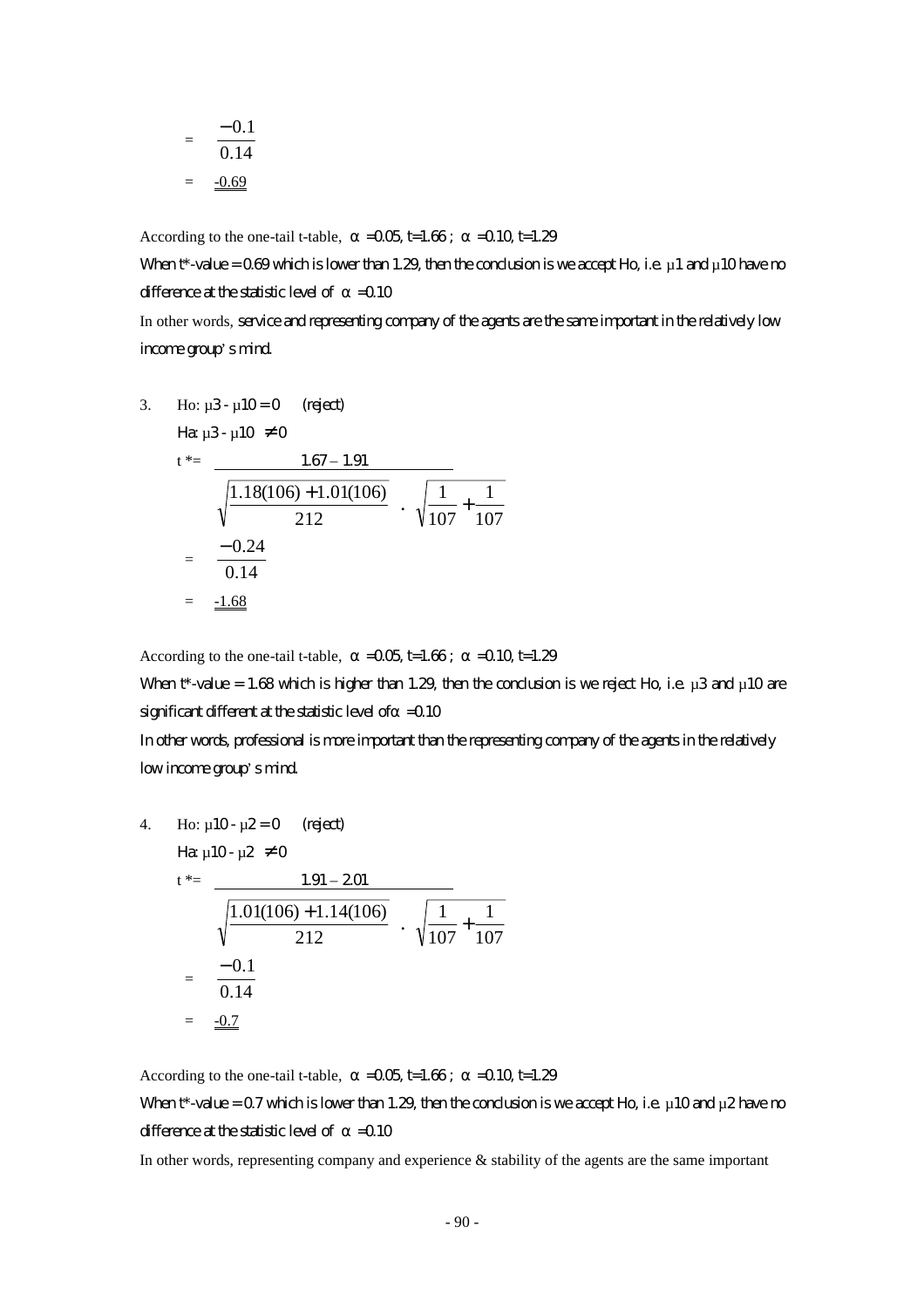#### in the relatively low income group's mind.

5. Ho: 
$$
\mu
$$
2- $\mu$ 5=0 (reject)  
\n $t^* = \frac{201 - 241}{\sqrt{\frac{1.14(106) + 1.45(106)}{212}} \cdot \sqrt{\frac{1}{107} + \frac{1}{107}}$   
\n $= \frac{-0.4}{0.16}$   
\n $= \frac{-2.57}{24.5}$ 

According to the one-tail t-table,  $=0.05$  t=1.66;  $=0.10$  t=1.29

When t\*-value = 2.57 which is higher than 1.29, then the conclusion is we reject Ho, i.e.  $\mu$ 2 and  $\mu$ 5 are significant different at the statistic level of  $=$  0.10

In other words, the factor 'experience & stability' is more important than the factor 'friends/relatives' in the relatively low income group's mind.

6. Ho: 
$$
\mu
$$
5- $\mu$ 4=0 (reject)  
\n
$$
\begin{aligned}\n\text{Hg } \mu \text{5-}\mu \text{4} &= 0 \\
\text{t}^* &= \frac{241 - 335}{\sqrt{\frac{1.45(106) + 1.13(106)}{212}} \cdot \sqrt{\frac{1}{107} + \frac{1}{107}} \\
&= \frac{-0.94}{0.16} \\
&= \frac{-6.05}{\sqrt{\frac{1}{107} + \frac{1}{107}}} \\
\text{Hg } \mu \text{ is the same as } \mu \text{ is the same as } \mu \text{ is the same as } \mu \text{ is the same as } \mu \text{ is the same as } \mu \text{ is the same as } \mu \text{ is the same as } \mu \text{ is the same as } \mu \text{ is the same as } \mu \text{ is the same as } \mu \text{ is the same as } \mu \text{ is the same as } \mu \text{ is the same as } \mu \text{ is the same as } \mu \text{ is the same as } \mu \text{ is the same as } \mu \text{ is the same as } \mu \text{ is the same as } \mu \text{ is the same as } \mu \text{ is the same as } \mu \text{ is the same as } \mu \text{ is the same as } \mu \text{ is the same as } \mu \text{ is the same as } \mu \text{ is the same as } \mu \text{ is the same as } \mu \text{ is the same as } \mu \text{ is the same as } \mu \text{ is the same as } \mu \text{ is the same as } \mu \text{ is the same as } \mu \text{ is the same as } \mu \text{ is the same as } \mu \text{ is the same as } \mu \text{ is the same as } \mu \text{ is the same as } \mu \text{ is the same as } \mu \text{ is the same as } \mu \text{ is the same as } \mu \text{ is the same as } \mu \text{ is the same as } \mu \text{ is the same as } \mu \text{ is the same as } \mu \text{ is the same as } \mu \text{ is the same as } \mu \text{ is the same as } \mu \text{ is the same as } \mu \text{ is the same as } \mu \text{ is the same as } \mu \text{ is the same as } \mu \text{ is the same as } \mu \text{ is the same as } \mu \text{ is the same as } \mu \text{ is the same as } \mu \text{ is the same as } \mu \text{ is the same as } \mu \text{
$$

According to the one-tail t-table,  $=0.05$  t=1.66;  $=0.10$  t=1.29

When  $t^*$ -value = 605 which is higher than 1.29, then the conclusion is we reject Ho, i.e.  $\mu$ 5 and  $\mu$ 4 are significant different at the statistic level of  $=$  0.10

In other words, the factor 'friends/relatives' is more important than the factor 'prizes record' in the relatively low income group's mind.

7. Ho: 
$$
\mu
$$
4- $\mu$ 9=0 (reject)  
\n
$$
\begin{array}{r}\n\text{H}\alpha \mu \text{4-}\mu \text{9} \neq 0 \\
\text{t}^* = \frac{335 - 348}{\sqrt{\frac{1.13(106) + 1.06(106)}{212}} \cdot \sqrt{\frac{1}{107} + \frac{1}{107}}\n\end{array}
$$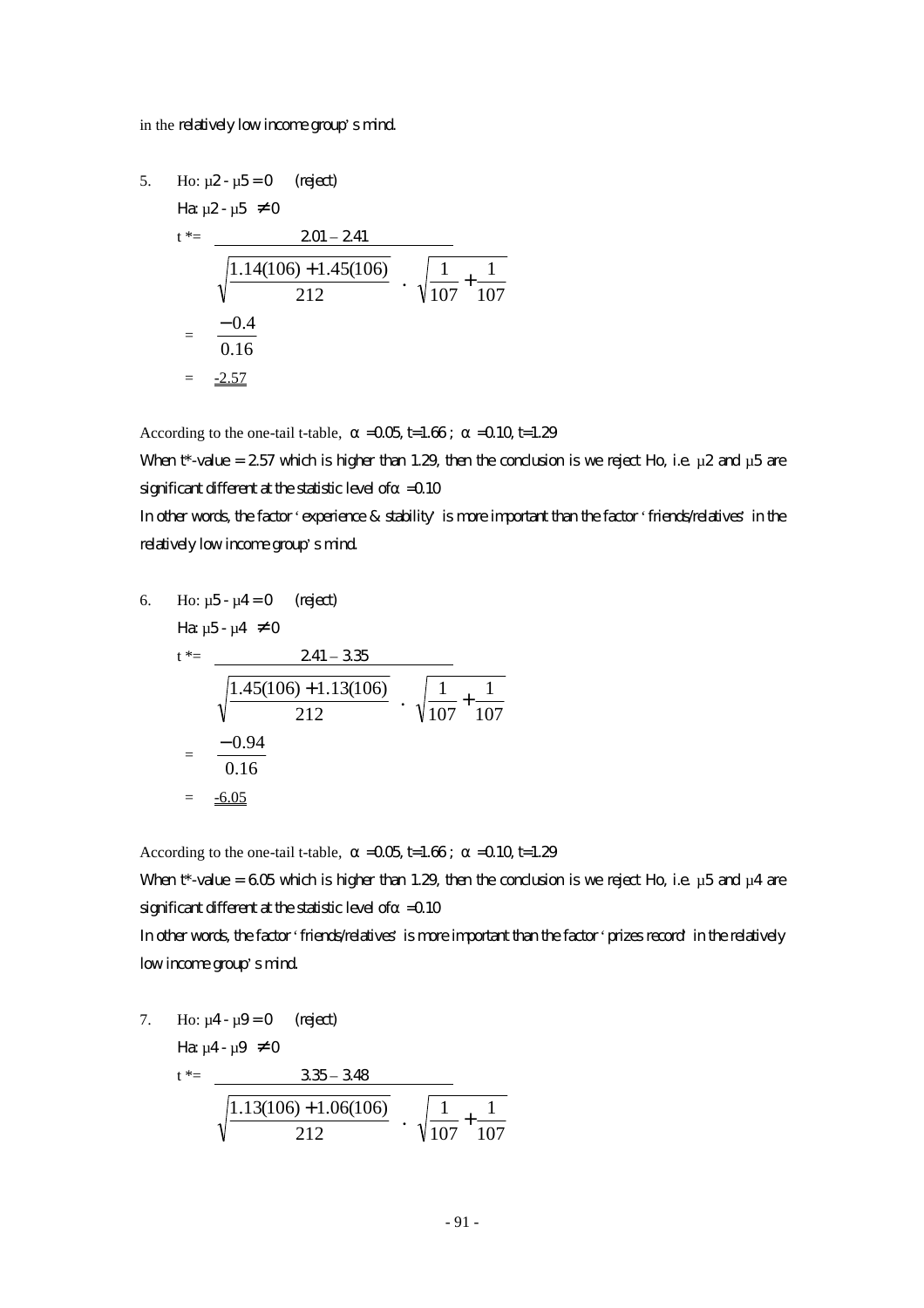$$
= \frac{-0.13}{0.14}
$$

$$
= \frac{-0.91}{}
$$

According to the one-tail t-table,  $=$   $-0.05$  t=1.66;  $=$   $-0.10$  t=1.29

When  $t^*$ -value = 0.91 which is lower than 1.29, then the conclusion is we accept Ho, i.e.  $\mu$ 4 and  $\mu$ 9 have no difference at the statistic level of  $=0.10$ 

In other words, the factors 'prizes record' and 'younger' are in the same importance level in the relatively low income group's mind.

8. Ho: 
$$
\mu
$$
9-  $\mu$ 8=0 (reject)  
\n
$$
\begin{aligned}\n\text{Hg } \mu \text{9- } \mu \text{8} &\neq 0 \\
t^* &= \frac{348 - 355}{\sqrt{\frac{1.06(106) + 1.29(106)}{212}} \cdot \sqrt{\frac{1}{107} + \frac{1}{107}} \\
&= \frac{-0.07}{0.15} \\
&= \frac{-0.47}{\sqrt{\frac{1}{107} + \frac{1}{107}}} \\
&= \frac{-0.47}{\sqrt{\frac{1}{107} + \frac{1}{107}}} \\
&= \frac{-0.47}{\sqrt{\frac{1}{107} + \frac{1}{107}}} \\
&= \frac{-0.47}{\sqrt{\frac{1}{107} + \frac{1}{107}}} \\
&= \frac{-0.47}{\sqrt{\frac{1}{107} + \frac{1}{107}}} \\
&= \frac{-0.47}{\sqrt{\frac{1}{107} + \frac{1}{107}}} \\
&= \frac{-0.47}{\sqrt{\frac{1}{107} + \frac{1}{107}}} \\
&= \frac{-0.47}{\sqrt{\frac{1}{107} + \frac{1}{107}}} \\
&= \frac{-0.47}{\sqrt{\frac{1}{107} + \frac{1}{107}}} \\
&= \frac{-0.47}{\sqrt{\frac{1}{107} + \frac{1}{107}}} \\
&= \frac{-0.47}{\sqrt{\frac{1}{107} + \frac{1}{107}}} \\
&= \frac{-0.47}{\sqrt{\frac{1}{107} + \frac{1}{107}}} \\
&= \frac{-0.47}{\sqrt{\frac{1}{107} + \frac{1}{107}}} \\
&= \frac{-0.47}{\sqrt{\frac{1}{107} + \frac{1}{107}}} \\
&= \frac{-0.47}{\sqrt{\frac{1}{107} + \frac{1}{107}}} \\
&= \frac{-0.47}{\sqrt{\frac{1}{107} + \frac{1}{107}}} \\
&= \frac{-0.47}{\sqrt{\frac{1}{107} + \frac{1}{107}}} \\
&= \frac{-0.47}{\sqrt{\frac{1}{107} + \frac{1}{107}}} \\
&= \frac{-0.47}{\
$$

According to the one-tail t-table,  $=$   $-0.05$  t=1.66;  $=$   $-0.10$  t=1.29

# When  $t^*$ -value = 0.47 which is lower than 1.29, then the conclusion is we accept Ho, i.e.  $\mu$ 9 and  $\mu$ 8 have no difference at the statistic level of  $=0.10$

In other words, the factors 'younger' and 'older' are in the same importance level in the relatively low income group's mind.

9. Ho: 
$$
\mu
$$
4- $\mu$ 8=0 (reject)  
\n $t^* = \frac{335-355}{\sqrt{\frac{1.13(106)+1.29(106)}{212}} \cdot \sqrt{\frac{1}{107} + \frac{1}{107}}$   
\n $= \frac{-0.2}{0.15}$   
\n $= \frac{-1.33}{\sqrt{0.15}}$ 

According to the one-tail t-table,  $=$   $-0.05$  t=1.66;  $=$   $-0.10$  t=1.29

When t\*-value = 1.33 which is higher than 1.29, then the conclusion is we reject Ho, i.e.  $\mu$ 4 and  $\mu$ 8 are significant different at the statistic level of  $=$  0.10

In other words, the factor 'prizes record' is more important than the factor 'older' in the relatively low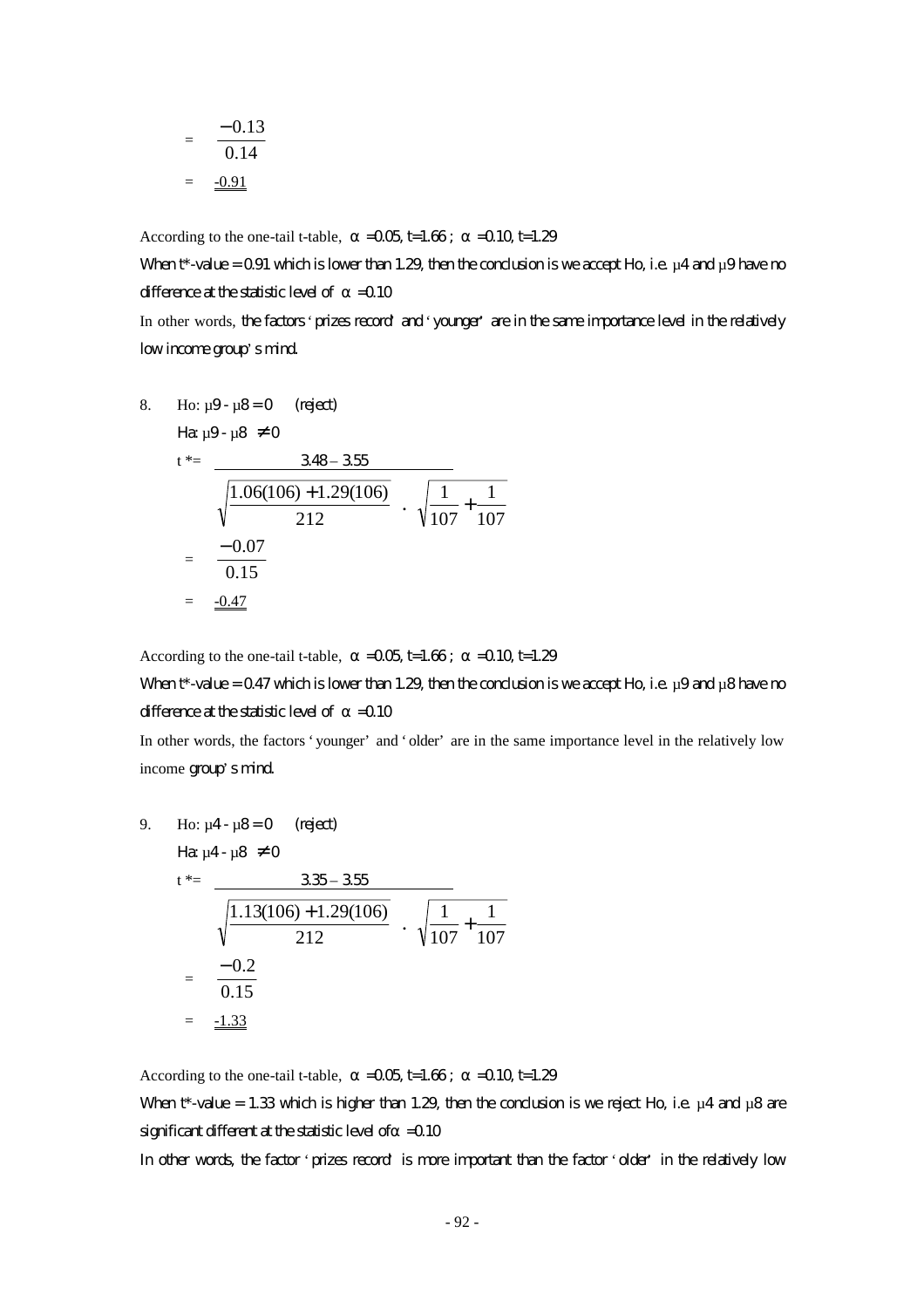#### income group's mind.

10. Ho: 
$$
\mu
$$
8-  $\mu$ 7 = 0 (regect)  
\n
$$
\begin{aligned}\n\text{Hx } \mu \text{8- } \mu \text{7} &= 0 \\
\text{t}^* &= \frac{355 - 388}{\sqrt{\frac{1.29(106) + 1.45(106)}{212}}} \\
&= \frac{-0.33}{0.16} \\
&= \frac{-2.1}{2}\n\end{aligned}
$$

According to the one-tail t-table,  $=0.05$  t=1.66;  $=0.10$  t=1.29

When t\*-value = 2.1 which is higher than 1.29, then the conclusion is we reject Ho, i.e.  $\mu$ 8 and  $\mu$ 7 are significant different at the statistic level of  $=$  0.10

In other words, the factor 'older' is more important than the factor 'female' in the relatively low income group's mind.

11. Ho: 
$$
\mu
$$
7-  $\mu$ 6 = 0 (right)  
\n $t^* = \frac{388 - 394}{\sqrt{\frac{1.45(106) + 1.39(106)}{212}} \cdot \sqrt{\frac{1}{107} + \frac{1}{107}}$   
\n $= \frac{-0.06}{0.16}$   
\n $= \frac{-0.37}{\sqrt{\frac{1}{107} + \frac{1}{107}}}$ 

According to the one-tail t-table,  $=0.05$  t=1.66;  $=0.10$  t=1.29

When  $t^*$ -value = 0.37 which is lower than 1.29, then the conclusion is we accept Ho, i.e.  $\mu$  7 and  $\mu$ 6 have no difference at the statistic level of  $=$  0.10

In other words, the factors 'female' and 'male' are in the same importance level in the relatively low income group's mind.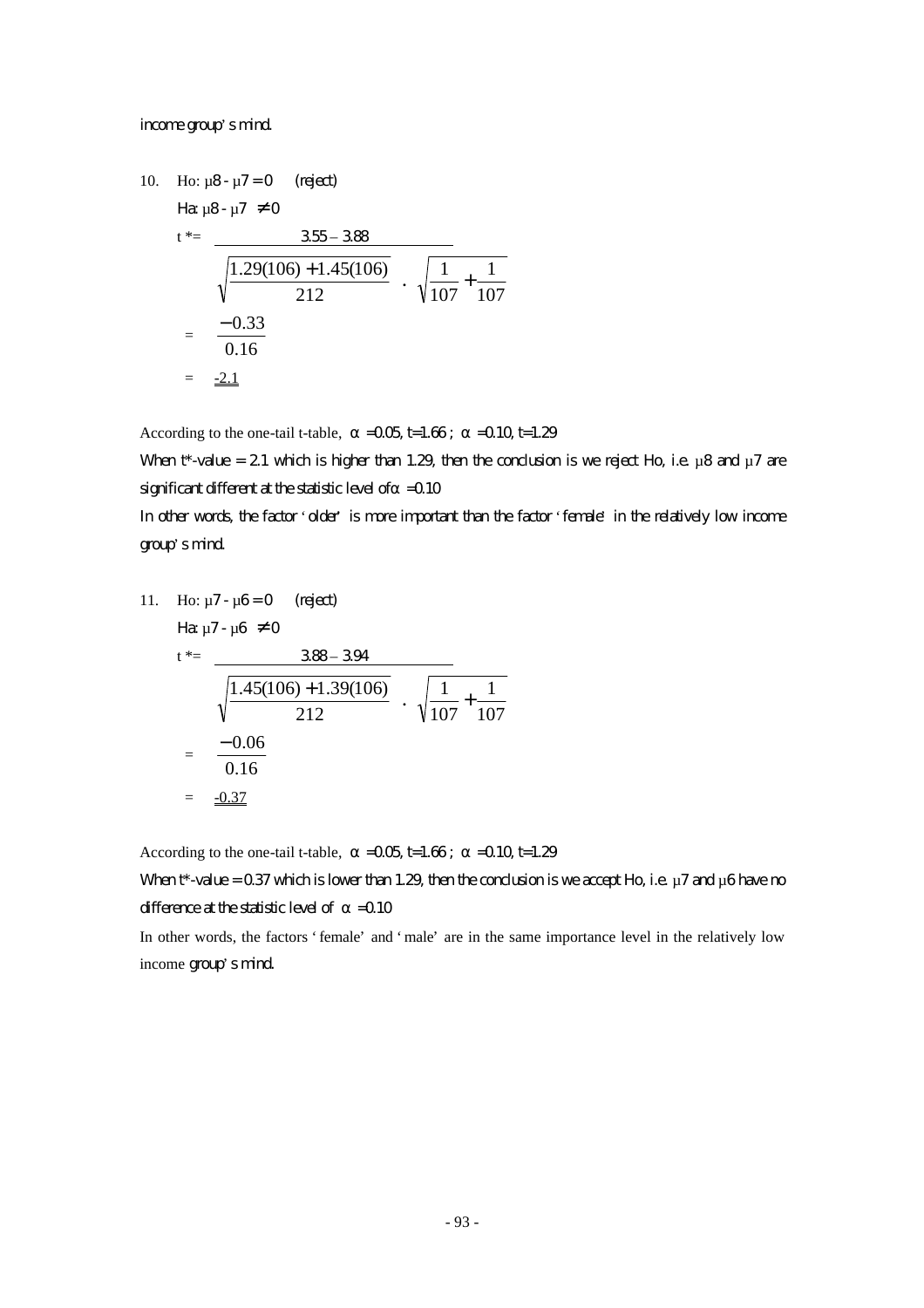| He or she                    | N  | Min | Max | Mean | <b>Std. Deviation</b> | Variance |
|------------------------------|----|-----|-----|------|-----------------------|----------|
| 2.1 Service                  | 55 | 1   | 5   | 1.51 | 0.79                  | 0.62     |
| 2.2 Experience $&$ Stability | 55 | 1   | 5   | 1.62 | 0.73                  | 0.54     |
| 2.3 Professional             | 55 | 1   | 5   | 1.27 | 0.45                  | 0.2      |
| 2.4 Prizes record            | 55 | 1   | 5   | 3.55 | 0.98                  | 0.96     |
| 2.5 Friends / Relatives      | 55 | 1   | 5   | 2.29 | 1.07                  | 1.14     |
| $2.6$ Male                   | 55 | 1   | 5   | 3.93 | 1.03                  | 1.07     |
| 2.7 Female                   | 55 | 1   | 5   | 3.87 | 1.07                  | 1.15     |
| 2.8 Older                    | 55 | 1   | 5   | 3.78 | 0.96                  | 0.91     |
| 2.9 Younger                  | 55 | 1   | 5   | 3.4  | 1.13                  | 1.28     |
| 2.10 Representing company    | 55 | 1   | 5   | 1.87 | 0.82                  | 0.67     |

**Question 2 Relatively High Income Group**

$$
t \mathbin{\ast}=
$$

$$
t^* = \frac{(x1 - x2) - (u1 - u2)}{\sqrt{\frac{S1(n1 - 1) + S2(n2 - 1)}{n1 + n2 - 2}} \cdot \sqrt{\frac{1}{n1} + \frac{1}{n2}}}
$$

1. Ho: 
$$
\mu
$$
3- $\mu$ 1 = 0 (right)  
Ha  $\mu$ 3- $\mu$ 1  $\neq$  0

$$
t^* = \frac{1.27 - 1.15}{\sqrt{\frac{0.2(54) + 0.62(54)}{108}} \cdot \sqrt{\frac{1}{55} + \frac{1}{55}}
$$
  
=  $\frac{-0.24}{0.12}$   
=  $\frac{-1.96}{\sqrt{\frac{0.2(54)}{108}}}$ 

According to the one-tail t-table,  $=$   $-0.05$  t=1.671;  $=$   $-0.10$  t=1.296

When  $t^*$ -value = 1.96 which is higher than 1.296, then the conclusion is we reject Ho, i.e.  $\mu$ 3 and  $\mu$ 1 are significant different at the statistic level of  $=$  0.10

In other words, the professional is more important than the service of the agents in the relatively high income group's mind.

2. Ho: 
$$
\mu
$$
1 -  $\mu$ 2 = 0 (reject)  
\n
$$
\begin{array}{rcl}\n\text{Hence} & \mu_1 < \mu_2 \neq 0 \\
\text{Hence} & \mu_1 < \mu_2 \neq 0\n\end{array}
$$
\n
$$
\frac{1.51 - 1.62}{\sqrt{\frac{0.62(54) + 0.54(54)}{108}} \cdot \sqrt{\frac{1}{55} + \frac{1}{55}}}
$$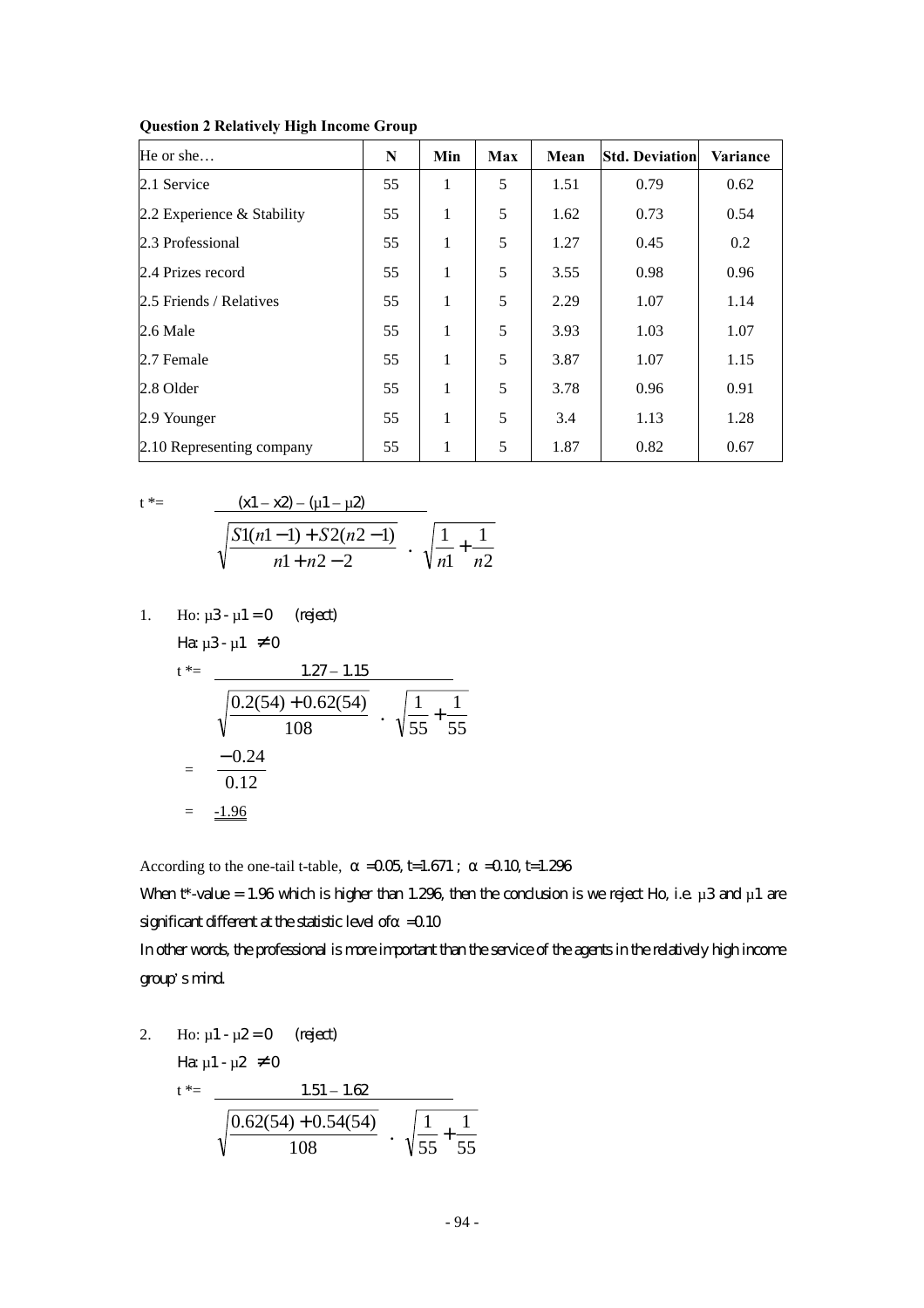$$
= \frac{-0.11}{0.15}
$$

$$
= \frac{-0.76}{}
$$

According to the one-tail t-table,  $=$   $-0.05$  t=1.671;  $=$   $-0.10$  t=1.296

When  $t^*$ -value = 0.76 which is lower than 1.296, then the conclusion is we accept Ho, i.e.  $\mu$  1 and  $\mu$ 2 have no difference at the statistic level of  $=0.10$ 

In other words, service and experience & stability of the agents are the same important in the relatively high income group's mind.

3. Ho: 
$$
\mu
$$
2- $\mu$ 10=0 (reject)  
\n $t^* = \frac{1.62 - 1.87}{\sqrt{\frac{0.54(54) + 0.67(54)}{108}} \cdot \sqrt{\frac{1}{55} + \frac{1}{55}}$   
\n $= \frac{-0.25}{0.12}$   
\n $= \frac{-2.17}{\sqrt{0.54(54) + 0.67(54)}}$ 

According to the one-tail t-table,  $=$   $-0.05$  t=1.671;  $=$   $-0.10$  t=1.296

When  $t^*$ -value = 2.17 which is higher than 1.296, then the conclusion is we reject Ho, i.e.  $\mu$ 2 and  $\mu$ 10 are significant different at the statistic level of  $=$  0.10

In other words, factor 'experience & stability' is more important than the factor 'representing company' in the relatively high income group's mind.

4. Ho: 
$$
\mu
$$
10-  $\mu$ 5=0 (reject)  
\n
$$
H\mathbf{a} \mu
$$
10-  $\mu$ 5 \neq 0  
\n
$$
t^* = \frac{1.87 - 2.29}{\sqrt{\frac{0.67(54) + 1.14(54)}{108}} \cdot \sqrt{\frac{1}{55} + \frac{1}{55}}
$$
\n
$$
= \frac{-0.42}{0.17}
$$
\n
$$
= \frac{-2.43}{\sqrt{\frac{1}{55} + \frac{1}{55}}}
$$

According to the one-tail t-table,  $=$   $-0.05$  t=1.671;  $=$   $-0.10$  t=1.296

When  $t^*$ -value = 2.43 which is higher than 1.296, then the conclusion is we reject Ho, i.e.  $\mu$  10 and  $\mu$ 5 are significant different at the statistic level of  $=$  0.10

In other words, the factor 'representing company' is more important than the factor 'friends/relatives' in the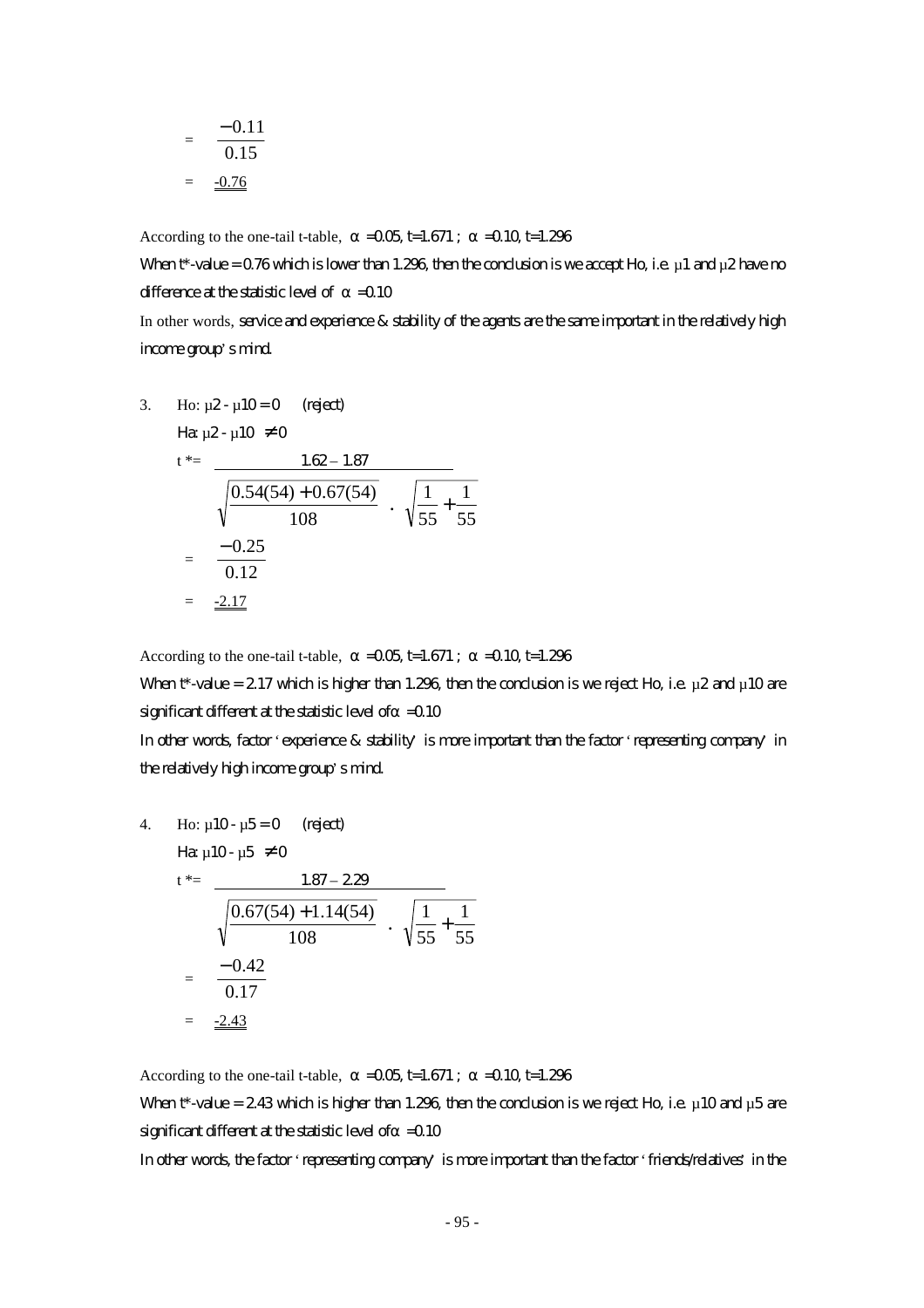#### relatively high income group's mind.

5. Ho: 
$$
\mu
$$
5- $\mu$ 9=0 (reject)  
\n
$$
\begin{aligned}\n\text{Ha } \mu \text{5-} \mu \text{9} &\neq 0 \\
t^* &= \frac{229 - 34}{\sqrt{\frac{1.14(54) + 1.28(54)}{108}} \cdot \sqrt{\frac{1}{55} + \frac{1}{55}} \\
&= \frac{-1.11}{0.21} \\
&= \frac{-5.29}{\sqrt{55 + \frac{1}{55}}} \\
&= \frac{-5.29}{\sqrt{55 + \frac{1}{55}}} \\
&= \frac{-5.29}{\sqrt{55 + \frac{1}{55}}} \\
&= \frac{-5.29}{\sqrt{55 + \frac{1}{55}}} \\
&= \frac{-5.29}{\sqrt{55 + \frac{1}{55}}} \\
&= \frac{-5.29}{\sqrt{55 + \frac{1}{55}}} \\
&= \frac{-5.29}{\sqrt{55 + \frac{1}{55}}} \\
&= \frac{-5.29}{\sqrt{55 + \frac{1}{55}}} \\
&= \frac{-5.29}{\sqrt{55 + \frac{1}{55}}} \\
&= \frac{-5.29}{\sqrt{55 + \frac{1}{55}}} \\
&= \frac{-5.29}{\sqrt{55 + \frac{1}{55}}} \\
&= \frac{-5.29}{\sqrt{55 + \frac{1}{55}}} \\
&= \frac{-5.29}{\sqrt{55 + \frac{1}{55}}} \\
&= \frac{-5.29}{\sqrt{55 + \frac{1}{55}}} \\
&= \frac{-5.29}{\sqrt{55 + \frac{1}{55}}} \\
&= \frac{-5.29}{\sqrt{55 + \frac{1}{55}}} \\
&= \frac{-5.29}{\sqrt{55 + \frac{1}{55}}} \\
&= \frac{-5.29}{\sqrt{55 + \frac{1}{55}}} \\
&= \frac{-5.29}{\sqrt{55 + \frac{1}{55}}} \\
&= \frac{-5.29}{\sqrt{55 + \frac{1}{55}}} \\
&= \frac{-5.29}{\sqrt{55 + \frac{1}{55}}} \\
&= \frac{-5.29}{\sqrt{55 + \frac{1}{55}}} \\
&= \frac{-5.29}{\sqrt{55 + \frac{1}{55}}} \\
&= \frac{-5.29}{\sqrt
$$

According to the one-tail t-table,  $=0.05$  t=1.671;  $=0.10$  t=1.296

When  $t^*$ -value = 5.29 which is higher than 1.296, then the conclusion is we reject Ho, i.e.  $\mu$ 5 and  $\mu$ 9 are significant different at the statistic level of  $=$  0.10

In other words, the factor 'friends/relatives' is more important than the factor 'younger' in the relatively high income group's mind.

6. Ho: 
$$
\mu
$$
9- $\mu$ 4=0 (reject)  
\n $t^* = \frac{34 - 355}{\sqrt{\frac{1.28(54) + 0.96(54)}{108}} \cdot \sqrt{\frac{1}{55} + \frac{1}{55}}$   
\n $= \frac{-0.15}{0.2}$   
\n $= \frac{-0.74}{\sqrt{\frac{1.28(54)}{108}}}$ 

According to the one-tail t-table,  $=$   $-0.05$  t=1.671;  $=$   $-0.10$  t=1.296

When  $t^*$ -value = 0.74 which is lower than 1.296, then the conclusion is we accept Ho, i.e. µ9 and µ4 have no difference at the statistic level of  $=$  0.10

In other words, the factors 'younger' and 'prizes record' are in the same importance level in the relatively high income group's mind.

7. Ho: 
$$
\mu
$$
4- $\mu$ 8=0 (reject)  
\n
$$
\begin{array}{rcl}\n\text{Hence,} & \mu \text{Hence,} \\
\downarrow & \text{Hence,} \\
\hline\n\sqrt{\frac{0.96(54) + 0.91(54)}{108}} \\
\downarrow & \text{Hence,} \\
\hline\n\sqrt{\frac{1}{55} + \frac{1}{55}} \\
\hline\n\end{array}
$$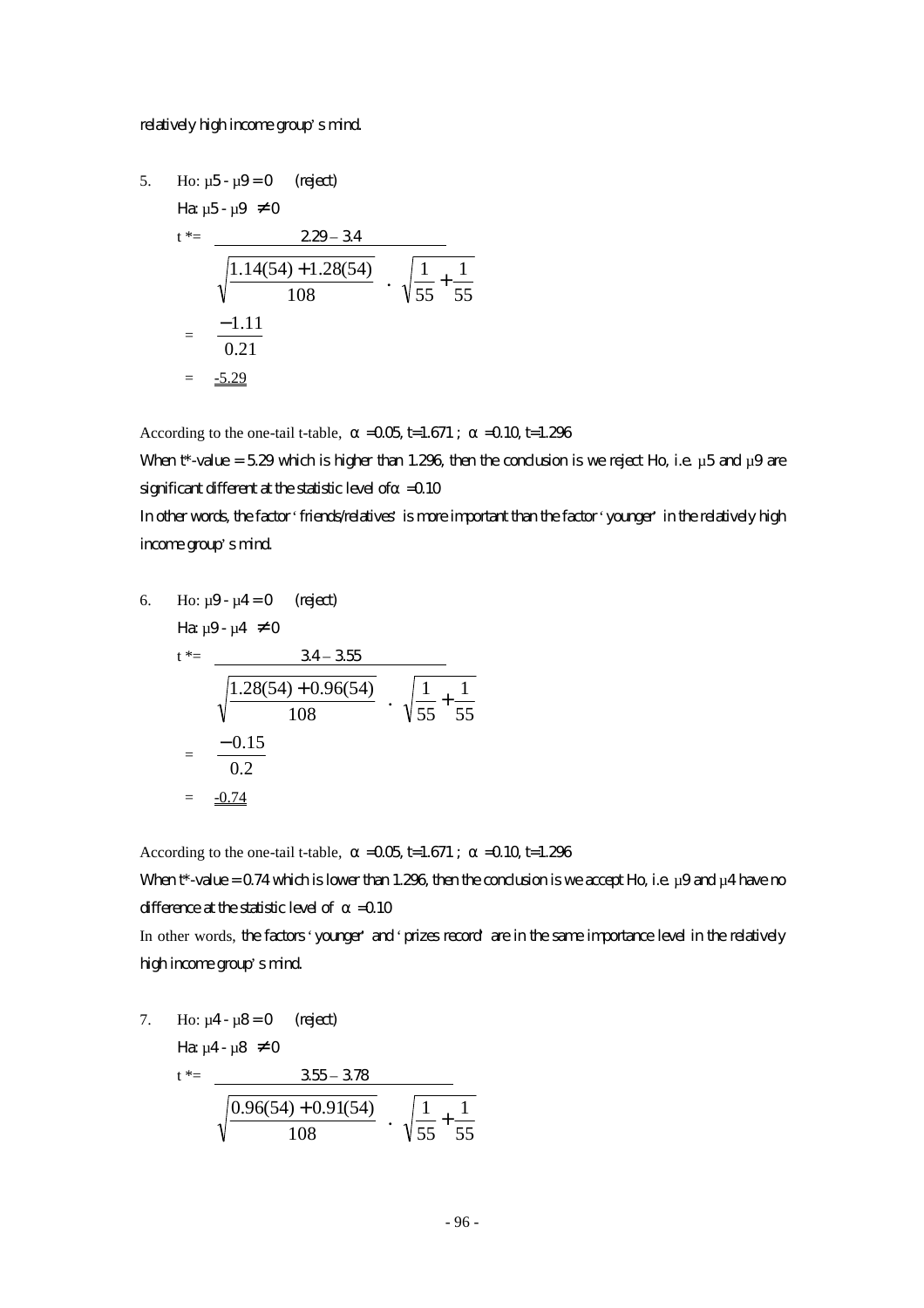$$
= \frac{-0.23}{018}
$$

$$
= \frac{-1.24}{}
$$

According to the one-tail t-table,  $=$   $-0.05$  t=1.671;  $=$   $-0.10$  t=1.296

When  $t^*$ -value = 1.24 which is lower than 1.296, then the conclusion is we accept Ho, i.e.  $\mu$ 4 and  $\mu$ 8 have no difference at the statistic level of  $=0.10$ 

In other words, the factors 'prizes record' and 'older' are in the same importance level in the relatively high income group's mind.

8. Ho: 
$$
\mu
$$
9-  $\mu$ 8=0 (reject)  
\n $t^* = \frac{34-378}{\sqrt{\frac{1.28(54)+0.91(54)}{108}} \cdot \sqrt{\frac{1}{55} + \frac{1}{55}}$   
\n $= \frac{-0.38}{0.2}$   
\n $= \frac{-2}{\sqrt{55}}$ 

According to the one-tail t-table,  $=$   $-0.05$  t=1.671;  $=$   $-0.10$  t=1.296

When t\*-value = 2 which is higher than 1.296, then the conclusion is we reject Ho, i.e.  $\mu$ 9 and  $\mu$ 8 are significant different at the statistic level of  $=$  0.10

In other words, the factor 'younger' is more important than the factor 'older' in the relatively high income group's mind.

9. Ho: 
$$
\mu
$$
8-  $\mu$ 7=0 (reject)  
\n $t^* = \frac{378-387}{\sqrt{\frac{0.91(54)+1.15(54)}{108}} \cdot \sqrt{\frac{1}{55} + \frac{1}{55}}$   
\n $= \frac{-0.09}{0.19}$   
\n $= \frac{-0.47}{\sqrt{\frac{0.91(54)}{108}}}$ 

According to the one-tail t-table,  $=$   $-0.05$  t=1.671;  $=$   $-0.10$  t=1.296 When  $t^*$ -value = 0.47 which is lower than 1.296, then the conclusion is we accept Ho, i.e.  $\mu$ 8 and  $\mu$ 7 have no difference at the statistic level of  $=$  0.10

In other words, the factors 'older' and 'female' are in the same importance level in the relatively high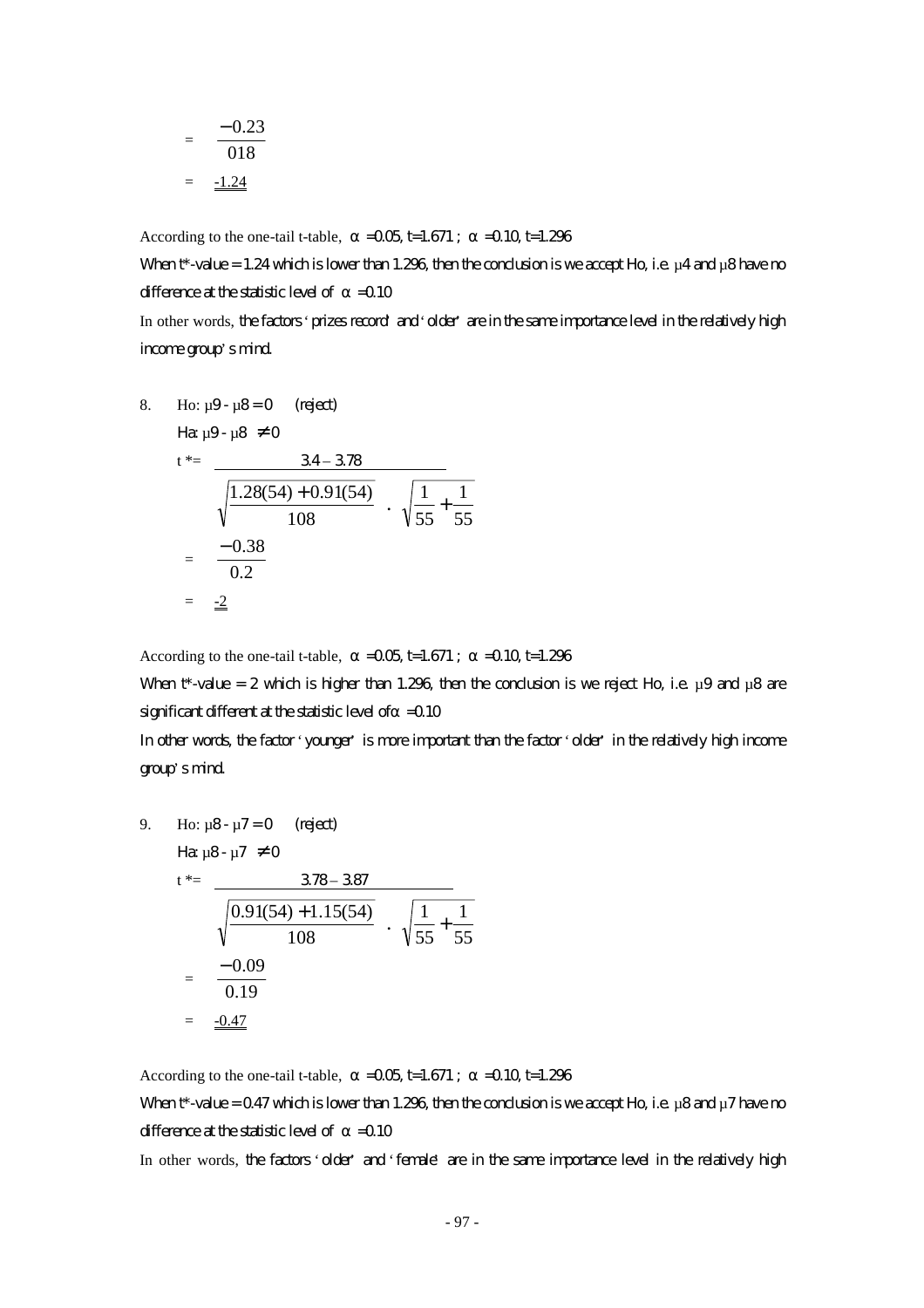#### income group's mind.

10. Ho: 
$$
\mu
$$
7- $\mu$ 6=0 (reject)  
\n
$$
\begin{aligned}\n\text{Hg } \mu \text{7-}\mu \text{6} &\neq 0 \\
t^* &= \frac{387 - 393}{\sqrt{\frac{1.15(54) + 1.07(54)}{108}} \cdot \sqrt{\frac{1}{55} + \frac{1}{55}} \\
&= \frac{-0.06}{0.2} \\
&= \frac{-0.3}{\sqrt{55 + \frac{1}{55}}} \\
\text{Hg } \mu \text{m} \end{aligned}
$$

According to the one-tail t-table,  $=0.05$  t=1.671;  $=0.10$  t=1.296

When  $t^*$ -value = 0.3 which is lower than 1.296, then the condusion is we accept Ho, i.e.  $\mu$ 7 and  $\mu$ 6 have no difference at the statistic level of  $=0.10$ 

In other words, the factors 'female' and 'male' are in the same importance level in the relatively high income group's mind.

11. Ho: 
$$
\mu
$$
8-  $\mu$ 6=0 (reject)  
\n $t^* = \frac{378 - 393}{\sqrt{\frac{0.91(54) + 1.07(54)}{108}} \cdot \sqrt{\frac{1}{55} + \frac{1}{55}}$   
\n $= \frac{-0.15}{0.19}$   
\n $= \frac{-0.79}{\sqrt{0.91}}$ 

According to the one-tail t-table,  $=$   $-0.05$  t=1.671;  $=$   $-0.10$  t=1.296

When  $t^*$ -value = 0.79 which is lower than 1.296, then the conclusion is we accept Ho, i.e. µ8 and µ6 have no difference at the statistic level of  $=$  0.10

In other words, the factors 'older' and 'male' are in the same importance level in the relatively high income group's mind.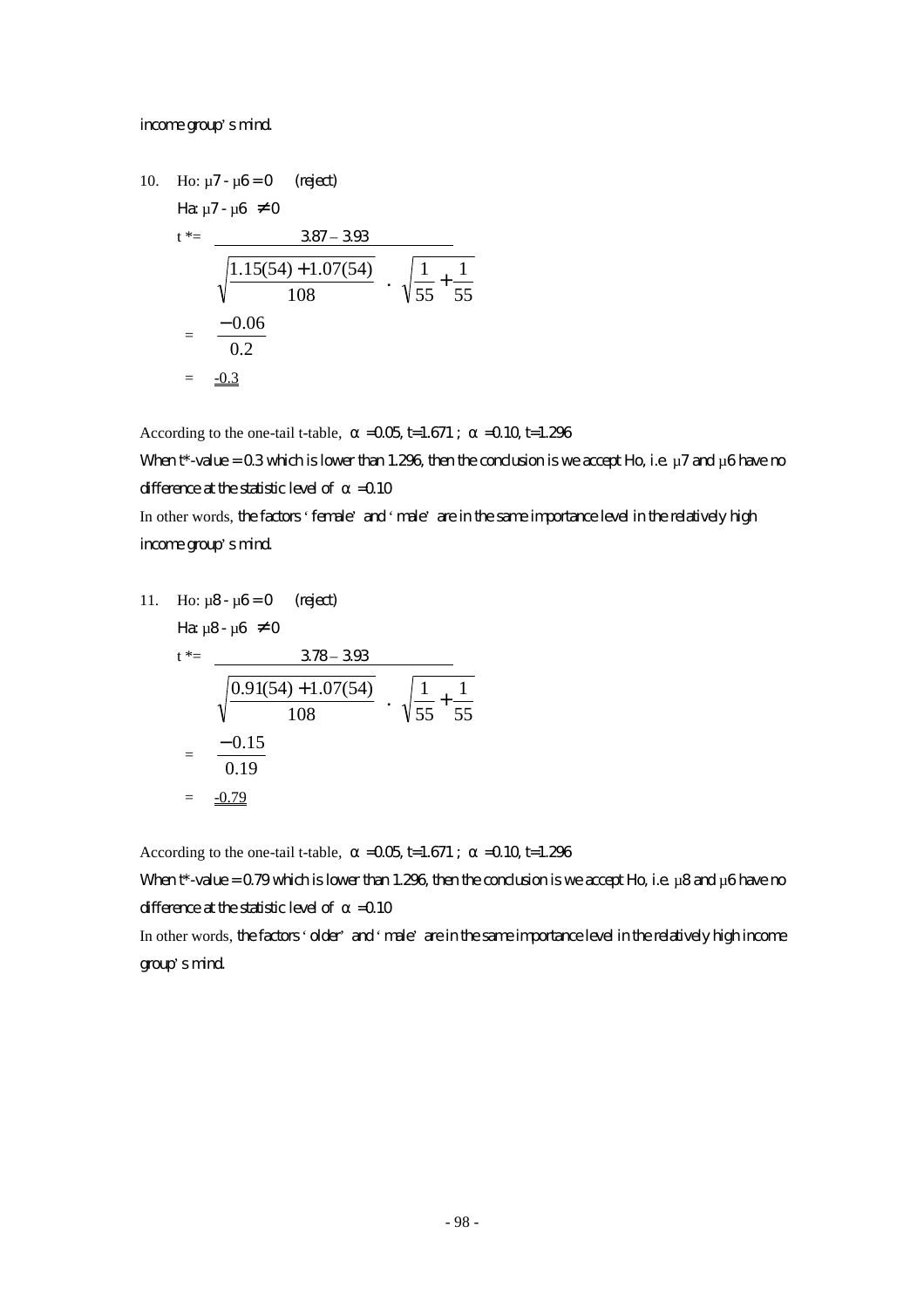## *Appendix 2.3*

|                      | N  | Min. | Max. | Mean | <b>Std. Deviation</b> | Variance |
|----------------------|----|------|------|------|-----------------------|----------|
| 1 Service            | 91 |      | 5    | 226  | 095                   | Q91      |
| 2 Professional       | 91 |      | 5    | 222  | 088                   | 077      |
| 3 Ethics             | 91 |      | 5    | 222  | 098                   | 095      |
| 4 After-sale service | 91 |      | 5    | 255  | 1.09                  | 1.21     |
| 5 Overall            | 91 |      | 5    | 235  | 094                   | 087      |

**Question7** What is the level of satisfaction of your agent?  $(1 = high satisfaction, 5 = low satisfaction)$ 

$$
t^* =
$$

| $(x1 - x2) - (\mu 1 - \mu 2)$      |                                       |
|------------------------------------|---------------------------------------|
| $\left  S1(n-1) + S2(n-1) \right $ |                                       |
| $n1 + n2 - 2$                      | $\sqrt{n}$ <sup>+</sup> $\frac{n}{2}$ |

1. Ho:  $\mu$ 2 -  $\mu$ 1 = 0 (reject) Ha:  $u2 - u1 \neq 0$ 

$$
t^* = 222 - 226
$$

$$
\sqrt{\frac{0.77(90) + 0.91(90)}{180}} \cdot \sqrt{\frac{1}{91} + \frac{1}{91}}
$$
  
=  $\frac{-0.04}{0.14}$   
=  $\frac{-0.29}{\sqrt{0.29}}$ 

According to the one-tail t-table,  $=$   $-0.05$  t=1.662;  $=$   $-0.10$  t=1.291

When  $t^*$ -value = 0.29 which is lower than 1.296, then the conclusion is we accept Ho, i.e.  $\mu$ 2 and  $\mu$ 1 have no difference at the statistic level of  $=$  0.10

In other words, the people place the same satisfaction level on their agents about the ethics, professional and service standard.

2. Ho:  $\mu$ 1 -  $\mu$ 4 = 0 (reject)

$$
H\!\mathbf{a} \mu \mathbf{1} \cdot \mu \mathbf{4} \neq 0
$$

$$
t^* = \frac{228 - 255}{\sqrt{\frac{0.91(90) + 1.21(90)}{180}} \cdot \sqrt{\frac{1}{91} + \frac{1}{91}}
$$

$$
= \frac{-0.29}{0.15}
$$

$$
= \frac{-1.88}{\sqrt{0.15}}
$$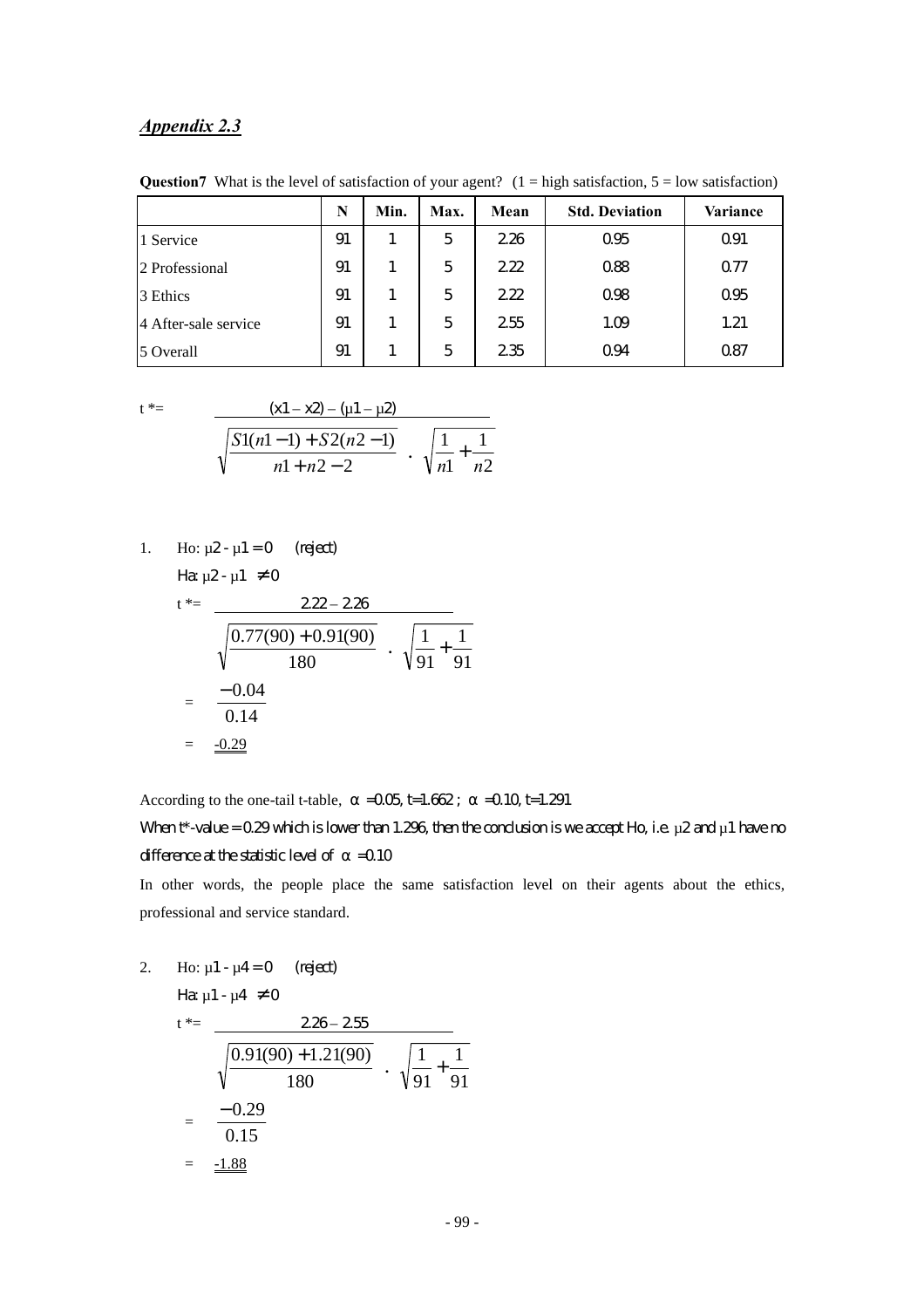According to the one-tail t-table,  $=0.05$  t=1.662;  $=0.10$  t=1.291

When  $t^*$ -value = 1.88 which is higher than 1.291, then the conclusion is we reject Ho, i.e.  $\mu$  1 and  $\mu$ 4 are significant different at the statistic level of  $=$  0.10

In other words, the people have higher satisfaction level on their agents about the service rather than the after-sale service.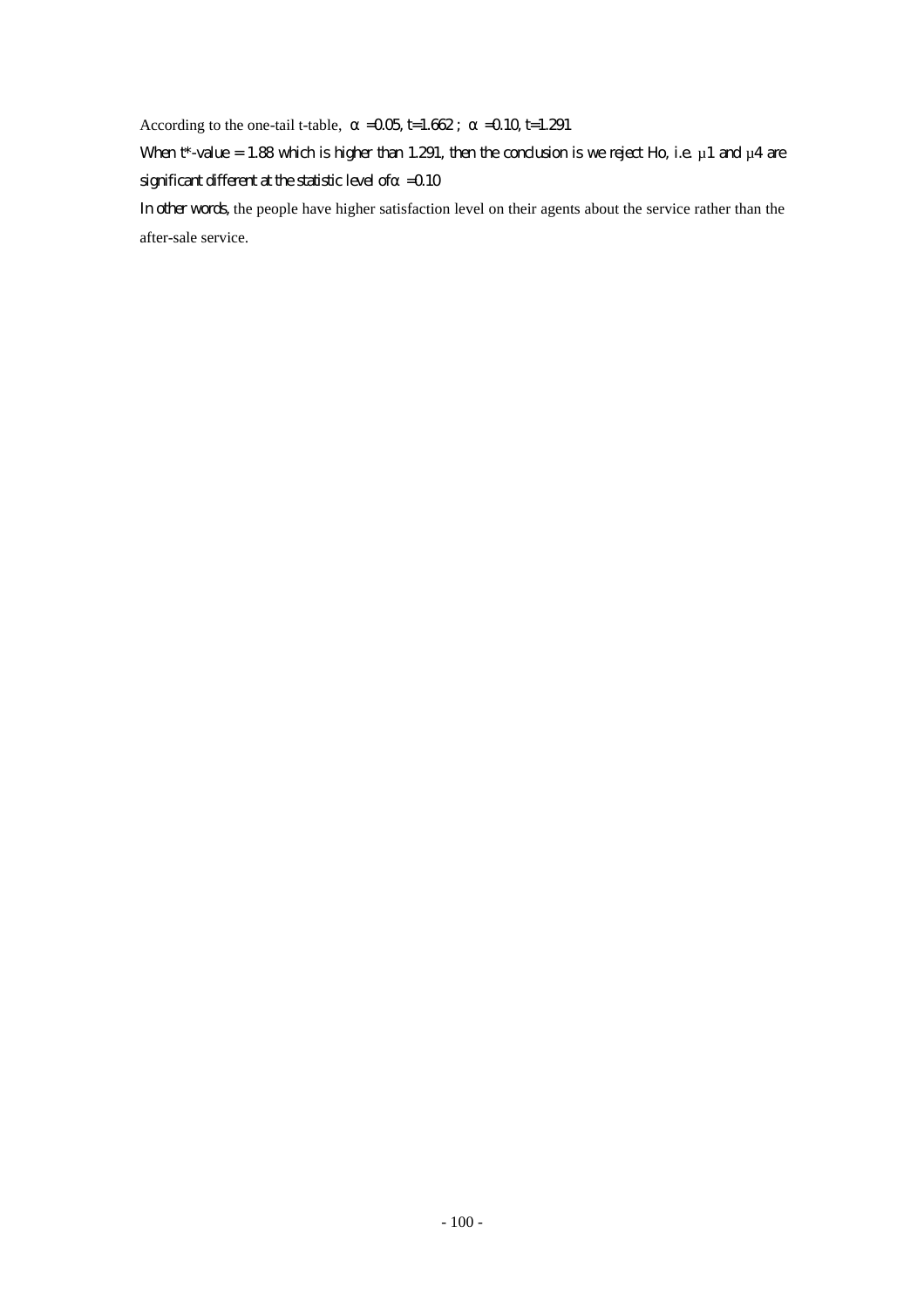## *Appendix 2.4*

**Question 8** What kinds of insurance company are you prefer when you need to buy insurance? (1 = most important,  $5 = not$  important)

|                                     | N   | Min. | Max. | Mean | Std.             | Variance    |
|-------------------------------------|-----|------|------|------|------------------|-------------|
| The insurance company               |     |      |      |      | <b>Deviation</b> |             |
| 1 has reputation                    | 162 | 1    | 5    | 1.38 | 064              | $\Omega$ 41 |
| 2 has suitable products             | 162 | 1    | 5    | 1.46 | 073              | 053         |
| 3 has cheaper products              | 162 | 1    | 5    | 243  | 1.09             | 1.20        |
| 4 has good agents                   | 162 | 1    | 5    | 1.69 | 078              | 060         |
| 5 has good after-sale service       | 162 | 1    | 5    | 1.48 | 074              | 055         |
| 6 has additional benefits of policy | 162 | 1    | 5    | 209  | $\Omega$         | 085         |
| 7 is a Hong Kong based company      | 162 | 1    | 5    | 310  | 1.14             | 1.32        |
| 8 is a foreign based company        | 162 | 1    | 5    | 225  | 1.08             | 1.16        |

2

1

$$
t^* = \frac{(x1 - x2) - (u1 - u2)}{\sqrt{\frac{S1(n1 - 1) + S2(n2 - 1)}{n1 + n2 - 2}} \cdot \sqrt{\frac{1}{n1} + \frac{1}{n2}}}
$$

1. Ho: 
$$
\mu
$$
1- $\mu$ 2=0 (reject)  
\n
$$
H\alpha \mu
$$
1- $\mu$ 2 \ne 0  
\n
$$
t^* = \frac{1.38 - 1.46}{\sqrt{\frac{0.41(161) + 0.54(161)}{322}} \cdot \sqrt{\frac{1}{162} + \frac{1}{162}}
$$
\n
$$
= \frac{-0.08}{0.076}
$$

$$
= \underline{-1.06}
$$

According to the one-tail t-table,  $=$   $-0.05$  t=1.654;  $=$   $-0.10$  t=1.287

When  $t^*$ -value = 1.06 which is lower than 1.287, then the conclusion is we accept Ho, i.e.  $\mu$  1 and  $\mu$ 2 have no difference at the statistic level of  $=$  0.10

In other words, the reputation of the insurance company and the insurance company having suitable products are the same important in customers' mind.

2. Ho:  $\mu$ 2 -  $\mu$ 5 = 0 (reject)

Ha  $\mu$ 2- $\mu$ 5  $\neq$  0

$$
t^* = \frac{1.46 - 1.48}{\sqrt{\frac{0.54(161) + 0.55(161)}{322}} \cdot \sqrt{\frac{1}{162} + \frac{1}{162}}}
$$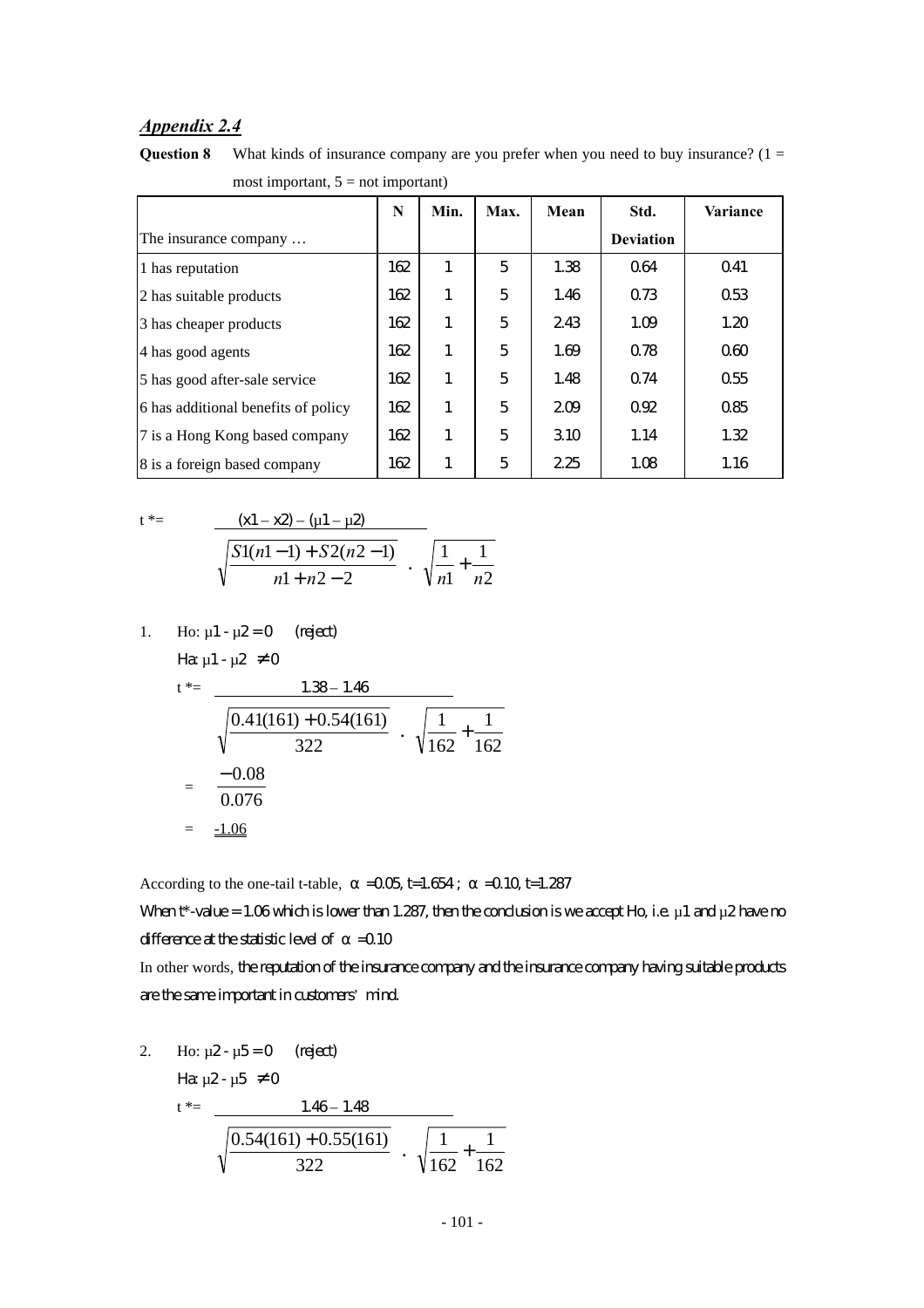$$
= \frac{-0.02}{0.081}
$$

$$
= \frac{-0.25}{0.081}
$$

According to the one-tail t-table,  $=$   $-0.05$  t=1.654;  $=$   $-0.10$  t=1.287

When  $t^*$ -value = 0.25 which is lower than 1.287, then the conclusion is we accept Ho, i.e.  $\mu$ 2 and  $\mu$ 5 have no difference at the statistic level of  $=0.10$ In other words, the insurance company having suitable products and good after-sale service is the same

important in customers' mind.

3. Ho: µ1 - µ5 = 0 (reject) Ha: µ1 - µ5 ≠ 0 t \*= 1.38 – 1.48 322 0.41(161) + 0.55(161) **.** 162 1 162 1 + = 0.076 − 0.1 = -1.31

According to the one-tail t-table,  $=0.05$  t=1.654;  $=0.10$  t=1.287

When  $t^*$ -value = 1.31 which is higher than 1.287, then the conclusion is we reject Ho, i.e.  $\mu$ 1 and  $\mu$ 5 are significant different at the statistic level of  $=$  0.10

In other words, the insurance company's reputation is more important than the good after-sale service in customers' mind.

4. Ho: 
$$
\mu
$$
5- $\mu$ 4=0 (reject)  
\n $t^* = \frac{1.48 - 1.69}{\sqrt{\frac{0.55(161) + 0.6(161)}{322}} \cdot \sqrt{\frac{1}{162} + \frac{1}{162}}$   
\n $= \frac{-0.21}{0.083}$   
\n $= \frac{-2.52}{\sqrt{0.083}}$ 

According to the one-tail t-table,  $=$   $-0.05$  t=1.654;  $=$   $-0.10$  t=1.287 When  $t^*$ -value = 2.52 which is higher than 1.287, then the conclusion is we reject Ho, i.e.  $\mu$ 5 and  $\mu$ 4 are significant different at the statistic level of  $=$  0.10

In other words, the factor good after-sale service of the insurance company are more important than the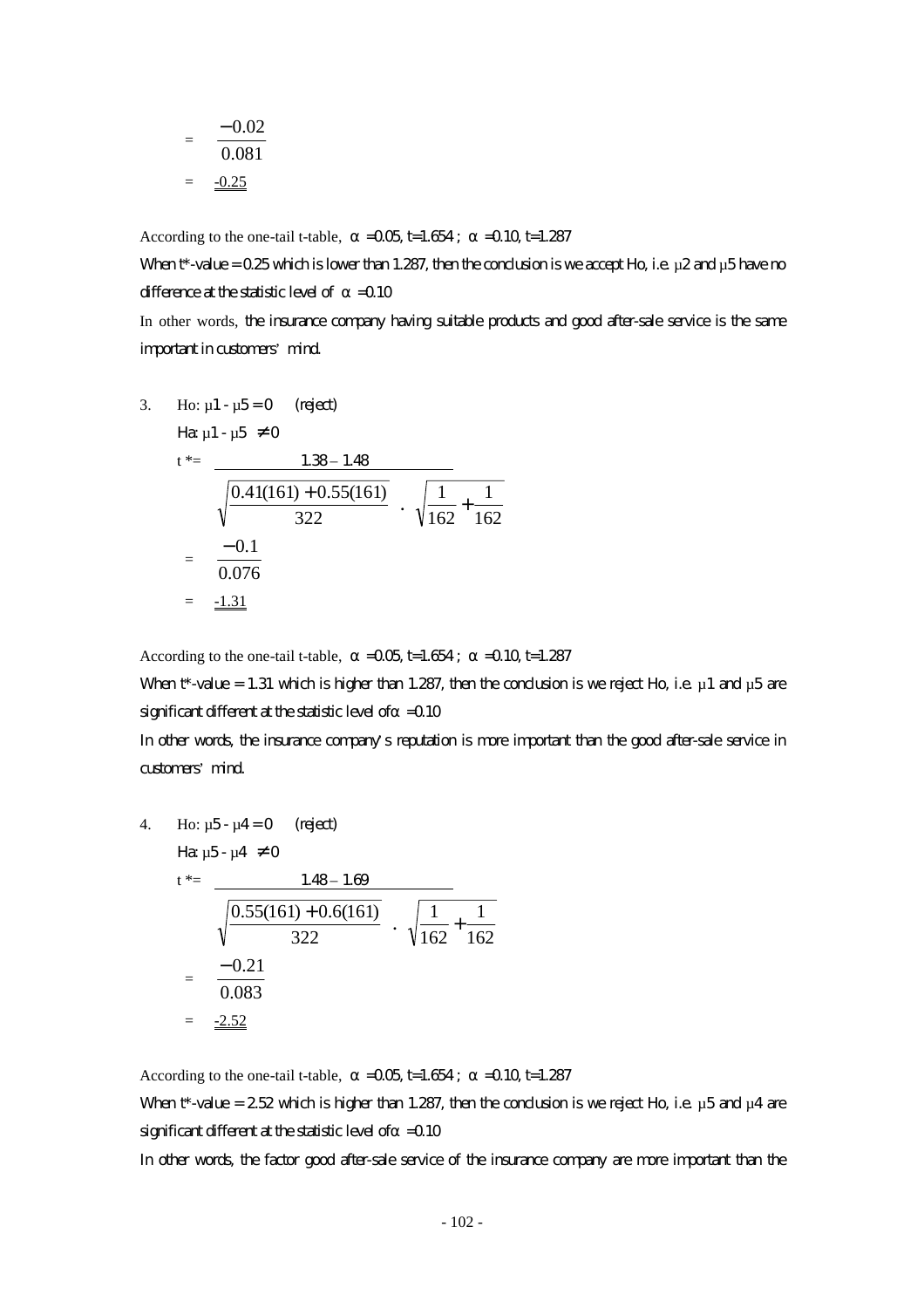#### factor of good agents of the insurance company in people's mind.

5. Ho:  $\mu$ 4 -  $\mu$ 6 = 0 (reject)

Example 4.18. The sum of the following matrices:

\n
$$
t^* = \frac{1.69 - 209}{\sqrt{\frac{0.6(161) + 0.85(161)}{322}} \cdot \sqrt{\frac{1}{162} + \frac{1}{162}}
$$
\n
$$
= \frac{-0.4}{0.094}
$$
\n
$$
= \frac{-4.27}{\sqrt{\frac{0.094}{162}}}
$$

According to the one-tail t-table,  $=0.05$  t=1.654;  $=0.10$  t=1.287

When t\*-value = 4.27 which is higher than 1.287, then the conclusion is we reject Ho, i.e.  $\mu$ 4 and  $\mu$ 6 are significant different at the statistic level of  $=$  0.10

In other words, the insurance company has good agents is more important than its policy has additional benefits.

6. Ho: 
$$
\mu
$$
6-  $\mu$ 8=0 (rigect)  
\n $t^* = \frac{2\omega - 225}{\sqrt{\frac{0.85(161) + 1.16(161)}{322}} \cdot \sqrt{\frac{1}{162} + \frac{1}{162}}$   
\n $= \frac{-0.16}{0.11}$   
\n $= \frac{-1.45}{0.11}$ 

According to the one-tail t-table,  $=0.05$  t=1.654;  $=0.10$  t=1.287

When  $t^*$ -value = 1.45 which is higher than 1.287, then the conclusion is we reject Ho, i.e.  $\mu$ 6 and  $\mu$ 8 are significant different at the statistic level of  $=$  0.10

In other words, the factors of 'additional benefits of policy' is more important than the factor 'foreign based company' in customers' mind.

7. Ho: 
$$
\mu
$$
8-  $\mu$ 3=0 (reject)  
\n
$$
\begin{array}{rcl}\n\text{H}\alpha \mu \text{B} - \mu \text{3} \neq 0 \\
\text{t}^* & = & 225 - 243 \\
\sqrt{\frac{1.16(161) + 1.2(161)}{322}} \cdot \sqrt{\frac{1}{162} + \frac{1}{162}}\n\end{array}
$$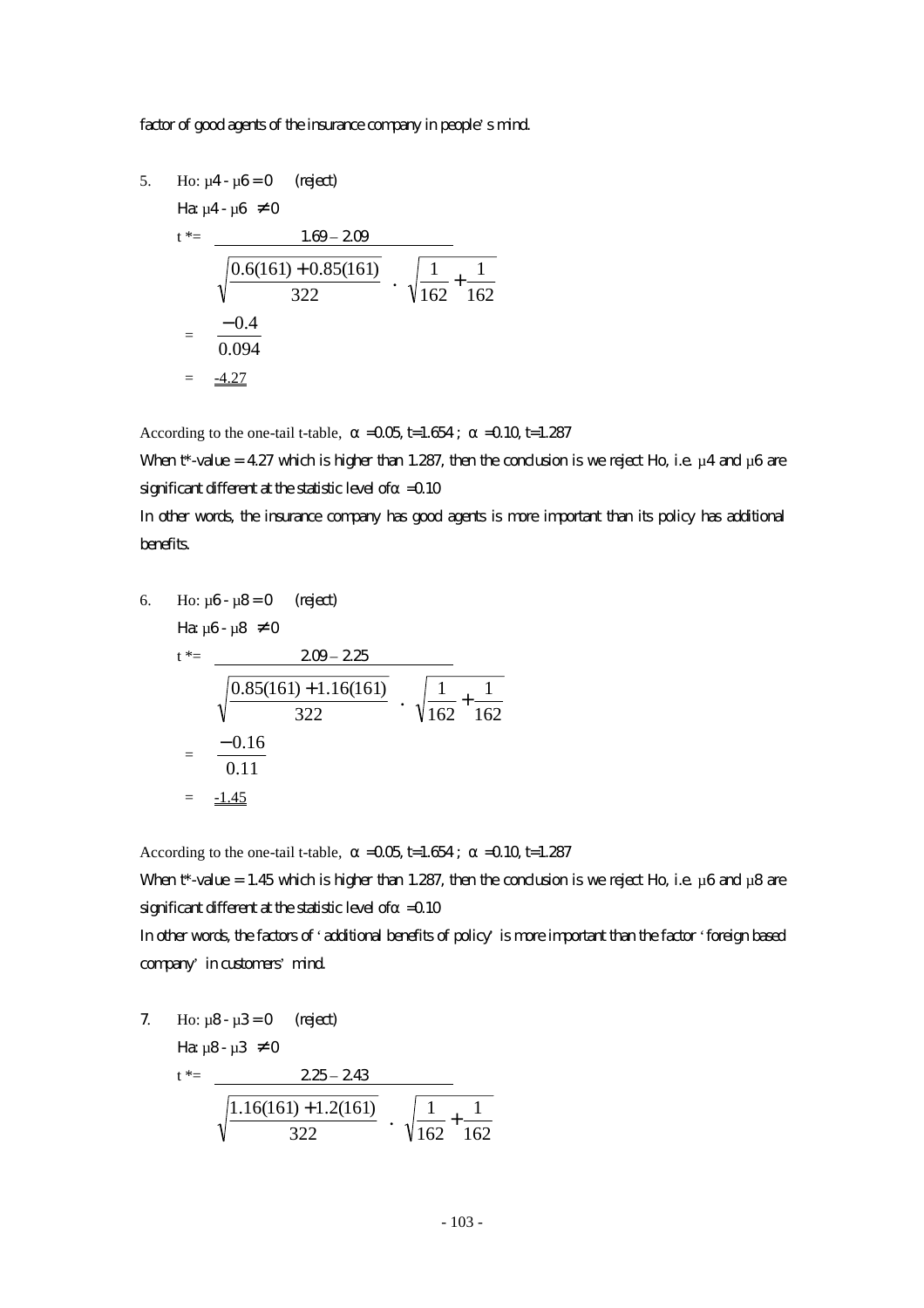$$
= \frac{-0.18}{0.12}
$$

$$
= \frac{-1.51}{}
$$

According to the one-tail t-table,  $=$   $-0.05$  t=1.654;  $=$   $-0.10$  t=1.287

When  $t^*$ -value = 1.51 which is higher than 1.287, then the conclusion is we reject Ho, i.e.  $\mu$ 8 and  $\mu$ 3 are significant different at the statistic level of  $=$  0.10 In other words, the factor 'foreign based company' is more important than the factor 'the company having

cheaper products' in people's mind.

8. Ho: 
$$
\mu
$$
3-  $\mu$ 7=0 (right)  
\n $t^* = \frac{243-31}{\sqrt{\frac{1.2(161)+1.32(161)}{322}} \cdot \sqrt{\frac{1}{162} + \frac{1}{162}}$   
\n $= \frac{-0.67}{0.12}$   
\n $= \frac{-5.43}{}$ 

According to the one-tail t-table,  $=0.05$  t=1.654;  $=0.10$  t=1.287

When  $t^*$ -value = 5.43 which is higher than 1.287, then the conclusion is we reject Ho, i.e.  $\mu$ 3 and  $\mu$ 7 are significant different at the statistic level of  $=$  0.10

In other words, the factor of 'Hong Kong based company' is less important than the factor of 'cheaper products'.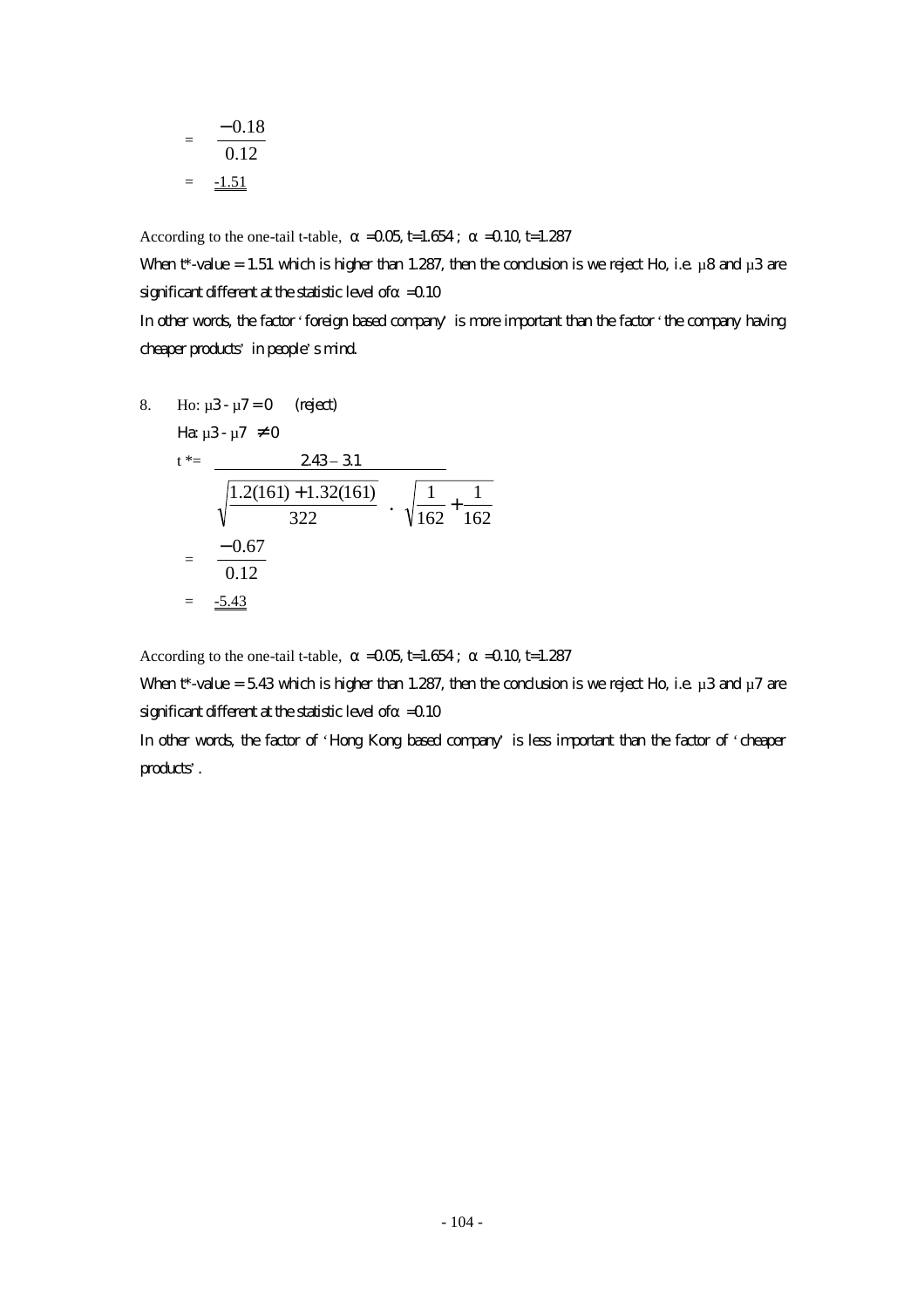#### *Appendix 2.5*

## **Question 8 Younger Age Group**

|                                   |     |     |     |      | Std.             |          |
|-----------------------------------|-----|-----|-----|------|------------------|----------|
|                                   | N   | Min | Max | Mean | <b>Deviation</b> | Variance |
| 8.1 Reputation                    | 131 | 1   | 5   | 1.51 | 0.88             | 0.77     |
| 8.2 Suitable products             | 131 | 1   | 5   | 1.60 | 0.90             | 0.81     |
| 8.3 Cheaper products              | 131 | 1   | 5   | 2.47 | 1.07             | 1.14     |
| 8.4 Good agents                   | 131 | 1   | 5   | 1.80 | 0.86             | 0.74     |
| 8.5 Good after-sale service       | 131 | 1   | 5   | 1.65 | 0.96             | 0.92     |
| 8.6 Additional benefits of policy | 131 | 1   | 5   | 2.18 | 0.97             | 0.95     |
| 8.7 Hong Kong based company       | 131 | 1   | 5   | 3.11 | 1.09             | 1.18     |
| 8.8 Foreign based company         | 131 | 1   | 5   | 2.37 | 1.09             | 1.19     |

2 1

+

$$
t^* = \frac{(x1 - x2) - (u1 - u2)}{\sqrt{\frac{S1(n1 - 1) + S2(n2 - 1)}{n1 + n2 - 2}} \cdot \sqrt{\frac{1}{n1} + \frac{1}{n}}
$$

1. Ho: 
$$
\mu
$$
1 -  $\mu$ 2 = 0 (reject)  
Ha  $\mu$ 1 -  $\mu$ 2  $\neq$  0

$$
t^* = \frac{1.56 - 1.6}{\sqrt{\frac{0.77(130) + 0.81(130)}{260}} \cdot \sqrt{\frac{1}{131} + \frac{1}{131}}
$$
  
=  $\frac{-0.09}{0.11}$   
=  $\frac{-0.82}{\sqrt{\frac{0.82}{131}}}$ 

According to the one-tail t-table,  $=$   $-0.05$  t=1.656;  $=$   $-0.10$  t=1.288 When  $t^*$ -value = 0.82 which is lower than 1.288, then the conclusion is we accept Ho, i.e.  $\mu$  1 and  $\mu$ 2 have no difference at the statistic level of  $=$  0.10

In other words, the factors of 'reputation' and 'suitable products' are the same important in the young age group's mind.

2. Ho: 
$$
\mu
$$
2-  $\mu$ 5=0 (reject)  
\n
$$
\frac{16}{\mu}
$$
Eq.  $\mu$ 2-  $\mu$ 5 \neq 0  
\n
$$
t^* = \frac{1.6 - 1.65}{\sqrt{\frac{0.81(130) + 0.92(130)}{260}} \cdot \sqrt{\frac{1}{131} + \frac{1}{131}}
$$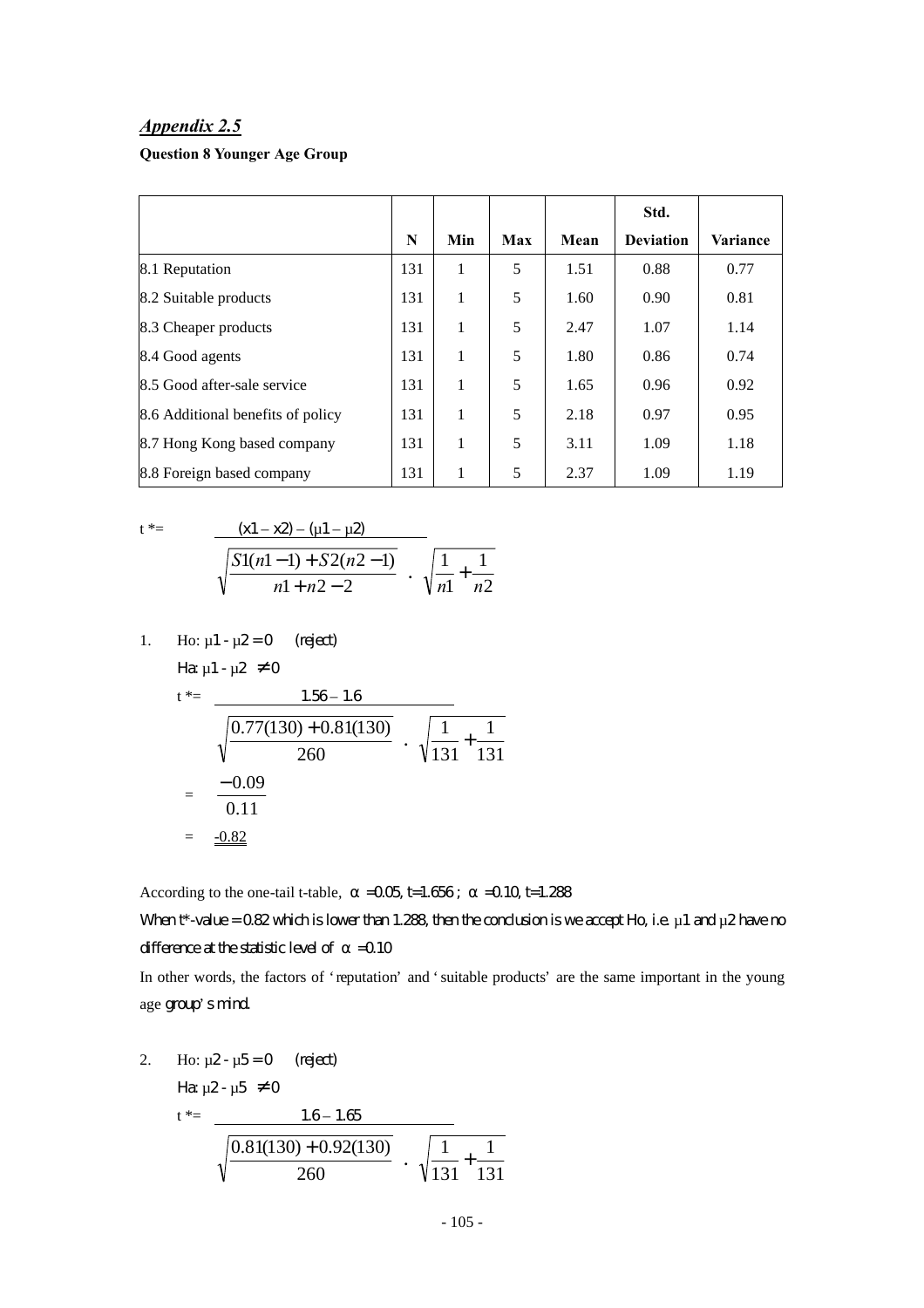$$
= \frac{-0.05}{0.11}
$$

$$
= \frac{-0.44}{}
$$

According to the one-tail t-table,  $=$   $-0.05$  t=1.656;  $=$   $-0.10$  t=1.288

When  $t^*$ -value = 0.44 which is lower than 1.288, then the conclusion is we accept Ho, i.e.  $\mu$ 2 and  $\mu$ 5 have no difference at the statistic level of  $=0.10$ 

In other words, the factors of 'suitable products' and 'good after-sale service' are the same important in the young age group's mind.

3. Ho: 
$$
\mu
$$
1- $\mu$ 5=0 (reject)  
\n
$$
\begin{aligned}\n\text{Hence,} \\
t^* &= \frac{1.51 - 1.65}{\sqrt{\frac{0.77(130) + 0.92(130)}{260}} \cdot \sqrt{\frac{1}{131} + \frac{1}{131}} \\
&= \frac{-0.14}{0.11} \\
&= \frac{-1.23}{\sqrt{\frac{0.72(130)}{260}}}\n\end{aligned}
$$

According to the one-tail t-table,  $=$   $-0.05$  t=1.656;  $=$   $-0.10$  t=1.288

When  $t^*$ -value = 1.23 which is lower than 1.288, then the conclusion is we accept Ho, i.e.  $\mu$ 1 and  $\mu$ 5 have no difference at the statistic level of  $=0.10$ 

In other words, the factors of 'reputation' and 'good after-sale service' are the same important in the young age group's mind.

4. Ho: 
$$
\mu
$$
5- $\mu$ 4=0 (reject)  
\n $t^* = \frac{1.65 - 1.8}{\sqrt{\frac{0.92(130) + 0.74(130)}{260}} \cdot \sqrt{\frac{1}{131} + \frac{1}{131}}$   
\n $= \frac{-0.15}{0.11}$   
\n $= \frac{-1.33}{0.11}$ 

According to the one-tail t-table,  $=$   $-0.05$  t=1.656;  $=$   $-0.10$  t=1.288 When  $t^*$ -value = 1.33 which is higher than 1.288, then the conclusion is we reject Ho, i.e.  $\mu$ 5 and  $\mu$ 4 are significant different at the statistic level of  $=$  0.10

In other words, the factor 'good after-sale service' is more important than the factor 'good agents' in the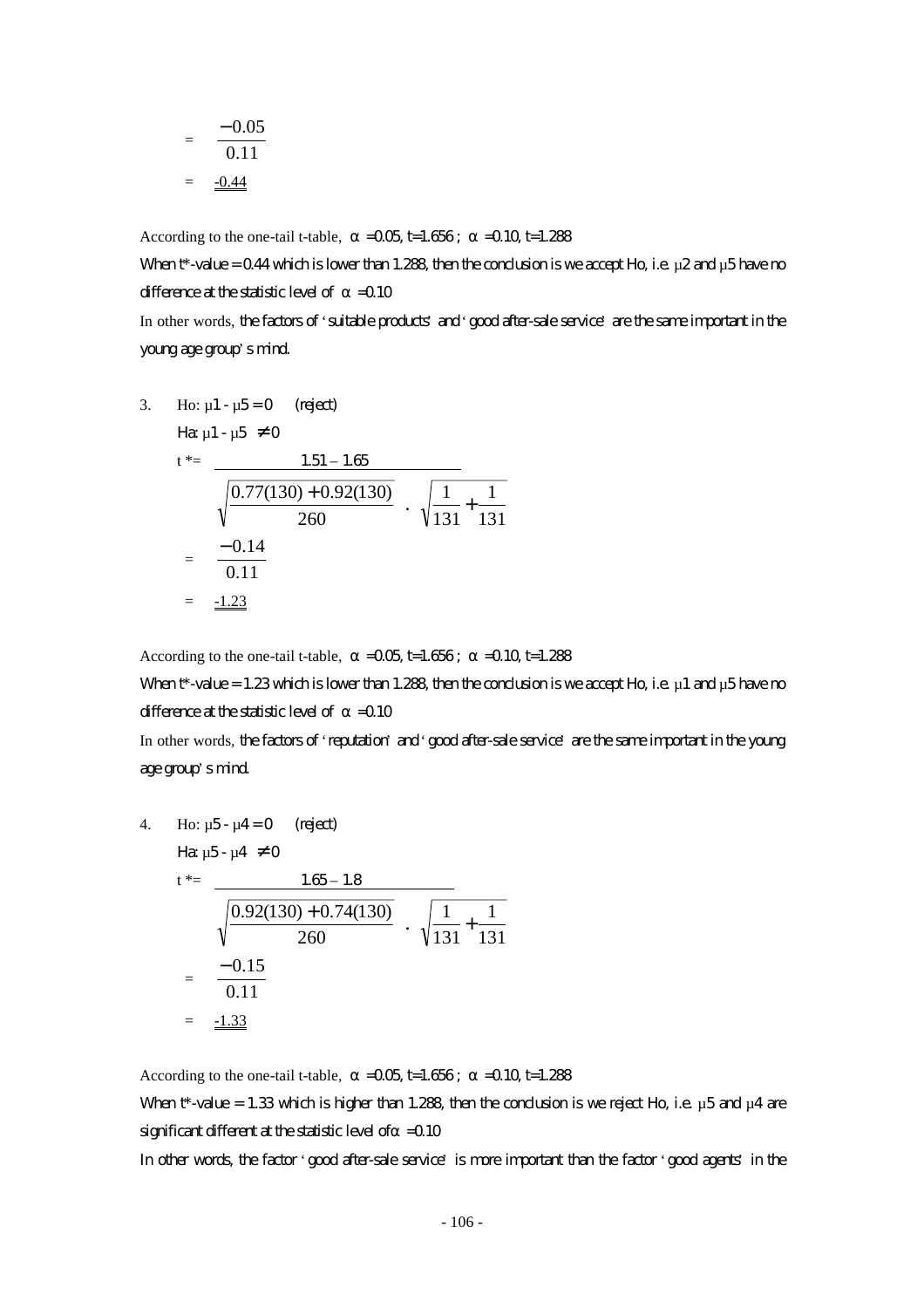#### young age group's mind.

5. Ho: 
$$
\mu
$$
4  $\mu$ 6 = 0 (reject)  
\n
$$
\begin{aligned}\n\text{Hg } \mu \text{4- } \mu \text{6} &\neq 0 \\
t^* &= \frac{1.8 - 2.18}{\sqrt{\frac{0.74(130) + 0.95(130)}{260}} \cdot \sqrt{\frac{1}{131} + \frac{1}{131}} \\
&= \frac{-0.38}{0.11} \\
&= \frac{-3.35}{\sqrt{\frac{0.74(130) + 0.95(130)}{260}} \cdot \sqrt{\frac{1}{131} + \frac{1}{131}}\n\end{aligned}
$$

According to the one-tail t-table,  $=0.05$  t=1.656;  $=0.10$  t=1.288

When t\*-value = 3.35 which is higher than 1.288, then the conclusion is we reject Ho, i.e.  $\mu$ 4 and  $\mu$ 6 are significant different at the statistic level of  $=$  0.10

In other words, the factor 'good agents' is more important than the factor 'additional benefits of policy' in the young age group's mind.

6. Ho: 
$$
\mu
$$
6-  $\mu$ 8=0 (reject)  
\n
$$
\begin{aligned}\n\text{Hg } \mu \text{G} \cdot \mu \text{S} &\neq 0 \\
t^* &= \frac{218 - 237}{\sqrt{\frac{0.95(130) + 0.19(130)}{260}} \cdot \sqrt{\frac{1}{131} + \frac{1}{131}} \\
&= \frac{-0.19}{0.13} \\
&= \frac{\pm 1.49}{\sqrt{\frac{0.95(130) + 0.19(130)}{260}} \cdot \sqrt{\frac{1}{131} + \frac{1}{131}}\n\end{aligned}
$$

According to the one-tail t-table,  $=$   $-0.05$  t=1.656;  $=$   $-0.10$  t=1.288

When  $t^*$ -value = 1.49 which is higher than 1.288, then the conclusion is we reject Ho, i.e.  $\mu$ 6 and  $\mu$ 8 are significant different at the statistic level of  $=$  0.10

In other words, the factor 'additional benefits of policy' is more important than the factor 'foreign based company' in the young age group's mind.

7. Ho: 
$$
\mu
$$
8-  $\mu$ 3=0 (reject)  
\n
$$
\begin{aligned}\n\text{Hence,} \\
t^* &= \frac{237 - 247}{\sqrt{\frac{1.19(130) + 1.14(130)}{260}} \cdot \sqrt{\frac{1}{131} + \frac{1}{131}}\n\end{aligned}
$$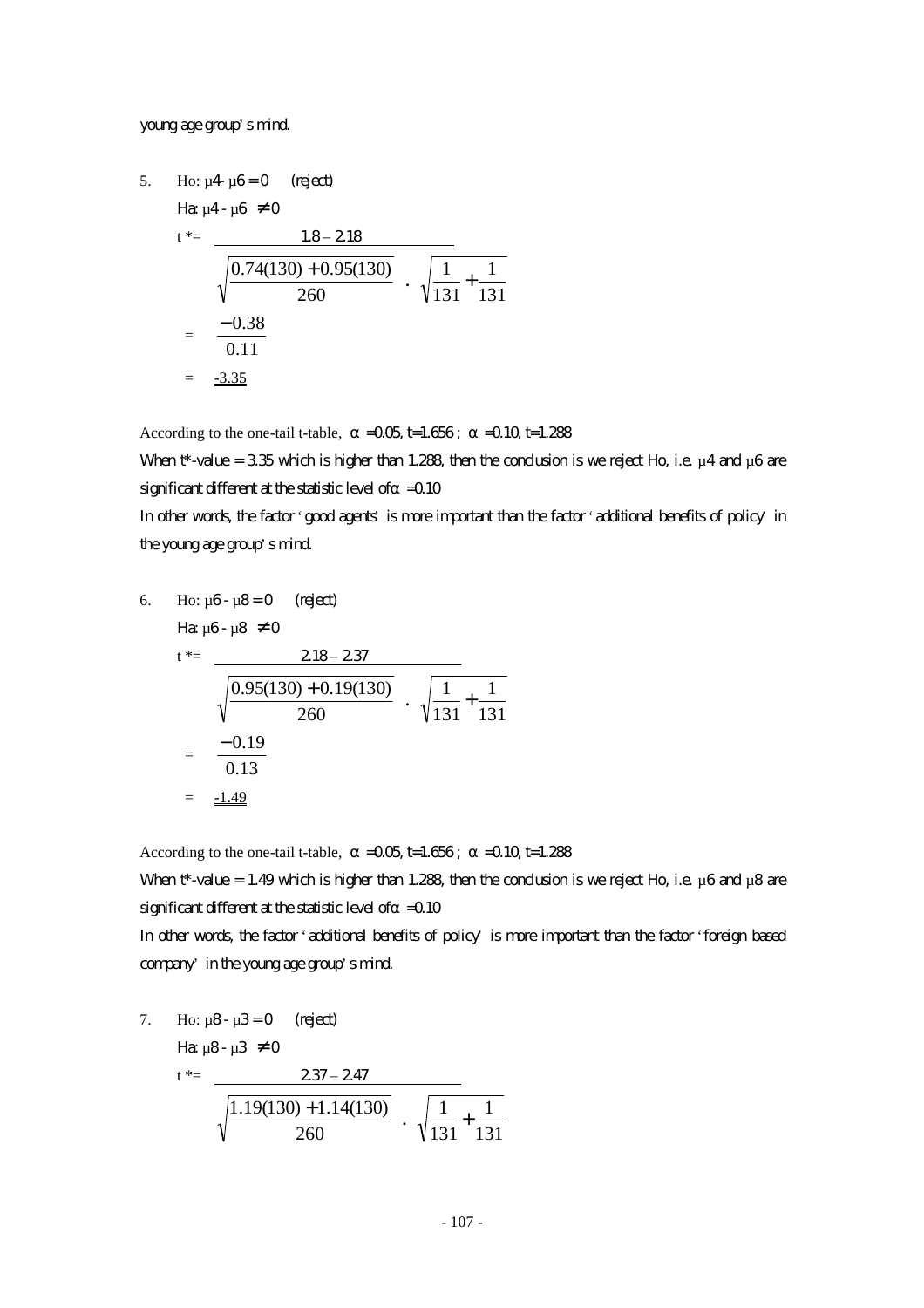$$
= \frac{-0.1}{0.13}
$$

$$
= \frac{-0.75}{}
$$

According to the one-tail t-table,  $=$   $-0.05$  t=1.656;  $=$   $-0.10$  t=1.288

When  $t^*$ -value = 0.75 which is lower than 1.288, then the conclusion is we accept Ho, i.e. µ8 and µ3 have no difference at the statistic level of  $=$  0.10

In other words, the factors of 'foreign based company' and 'cheaper products' are in the same importance level in the young age group's mind.

8. Ho: 
$$
\mu
$$
3-  $\mu$ 7=0 (reject)  
\n
$$
\begin{aligned}\n\text{Hg } \mu \text{3- } \mu \text{7 \neq 0} \\
t^* &= \frac{247 - 311}{\sqrt{\frac{1.14(130) + 1.18(130)}{260}} \cdot \sqrt{\frac{1}{131} + \frac{1}{131}} \\
&= \frac{-0.64}{0.13} \\
&= \frac{-4.81}{4.81}\n\end{aligned}
$$

According to the one-tail t-table,  $=0.05$  t=1.656;  $=0.10$  t=1.288

When  $t^*$ -value = 4.81 which is higher than 1.288, then the conclusion is we reject Ho, i.e.  $\mu$ 3 and  $\mu$ 7 are significant different at the statistic level of  $=$  0.10

In other words, the factor 'cheaper products' is more important than the factor 'Hong Kong based company' in the young age group's mind.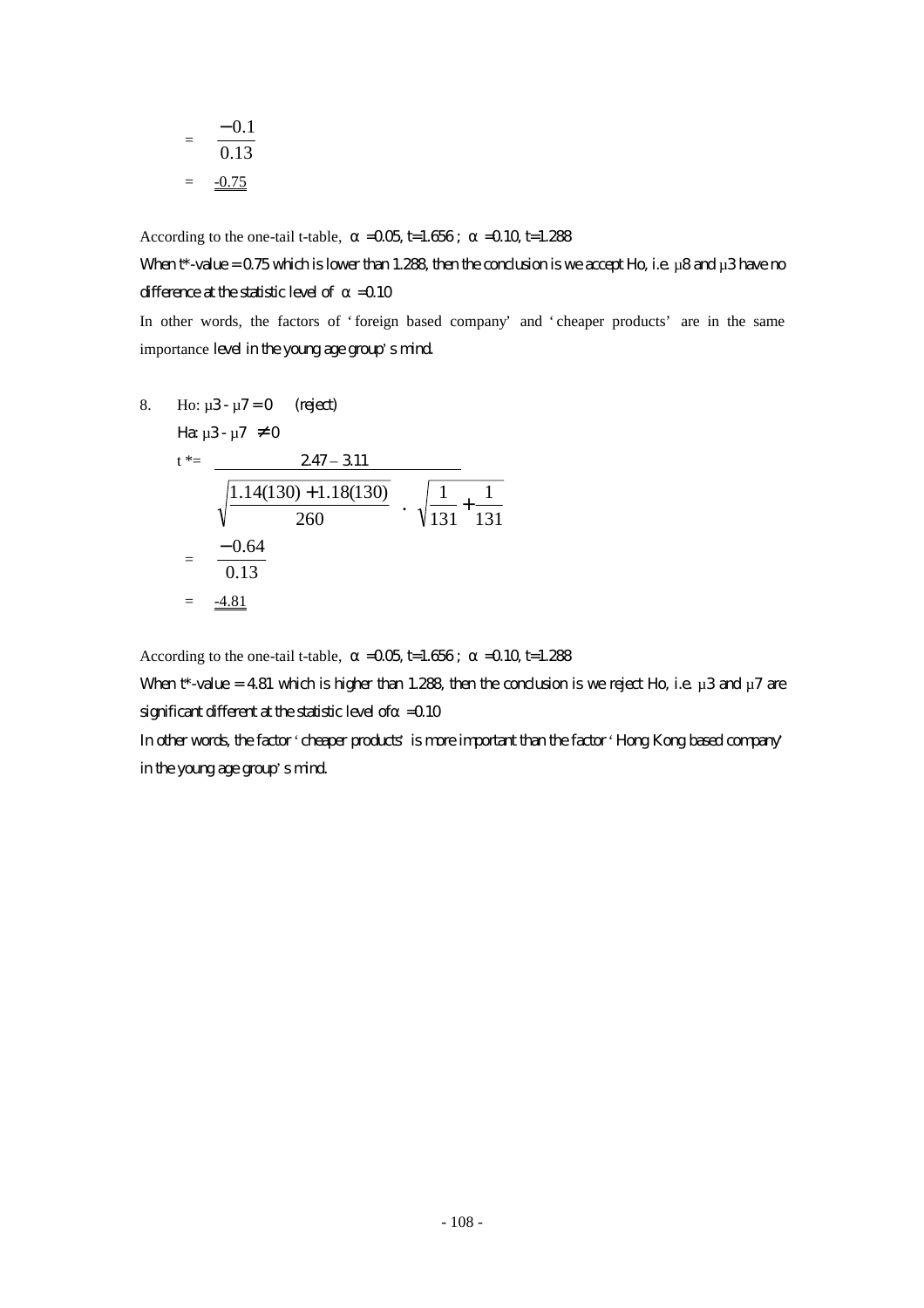#### **Question 8 Older Age Group**

|                                   |    |     |     |      | Std.             |                 |
|-----------------------------------|----|-----|-----|------|------------------|-----------------|
| <b>Question 8</b>                 | N  | Min | Max | Mean | <b>Deviation</b> | <b>Variance</b> |
| 8.1 Reputation                    | 31 | 1   | 5   | 1.26 | 0.51             | 0.26            |
| 8.2 Suitable products             | 31 | 1   | 5   | 1.32 | 0.83             | 0.69            |
| 8.3 Cheaper products              | 31 | 1   | 5   | 2.42 | 1.31             | 1.72            |
| 8.4 Good agents                   | 31 | 1   | 5   | 1.45 | 0.77             | 0.59            |
| 8.5 Good after-sale service       | 31 | 1   | 5   | 1.29 | 0.64             | 0.41            |
| 8.6 Additional benefits of policy | 31 | 1   | 5   | 1.94 | 0.89             | 0.80            |
| 8.7 Hong Kong based company       | 31 | 1   | 5   | 2.84 | 1.39             | 1.94            |
| 8.8 Foreign based company         | 31 | 1   | 5   | 1.90 | 1.08             | 1.16            |

$$
t^* =
$$

$$
\frac{(x1 - x2) - (u1 - u2)}{\sqrt{\frac{S1(n1 - 1) + S2(n2 - 1)}{n1 + n2 - 2}} \cdot \sqrt{\frac{1}{n1} + \frac{1}{n2}}}
$$

1. Ho:  $\mu$ 1 -  $\mu$ 5 = 0 (reject) Ha:  $\mu$ 1 -  $\mu$ 5  $\neq$  0

$$
t^* = \frac{1.26 - 1.29}{\sqrt{\frac{0.26(30) + 0.41(30)}{60}} \cdot \sqrt{\frac{1}{31} + \frac{1}{31}}
$$
  
=  $\frac{-0.03}{0.15}$   
=  $\frac{-0.2}{\sqrt{\frac{0.2}{31}}}$ 

According to the one-tail t-table,  $=0.05$  t=1.697;  $=0.10$  t=1.31

When  $t^*$ -value = 0.2 which is lower than 1.31, then the conclusion is we accept Ho, i.e.  $\mu$  1 and  $\mu$ 5 have no difference at the statistic level of  $=$  0.10

In other words, the factors of 'reputation' and 'good after-sale service' are the same important in the older age group's mind.

2. Ho: 
$$
\mu 5 - \mu 2 = 0
$$
 (reject)  
\n
$$
\begin{aligned}\n\text{Hence,} \quad \mu 5 - \mu 2 \neq 0 \\
\text{Hence,} \quad t^* = \frac{1.29 - 1.32}{\sqrt{\frac{0.41(30) + 0.69(30)}{60}} \cdot \sqrt{\frac{1}{31} + \frac{1}{31}}}\n\end{aligned}
$$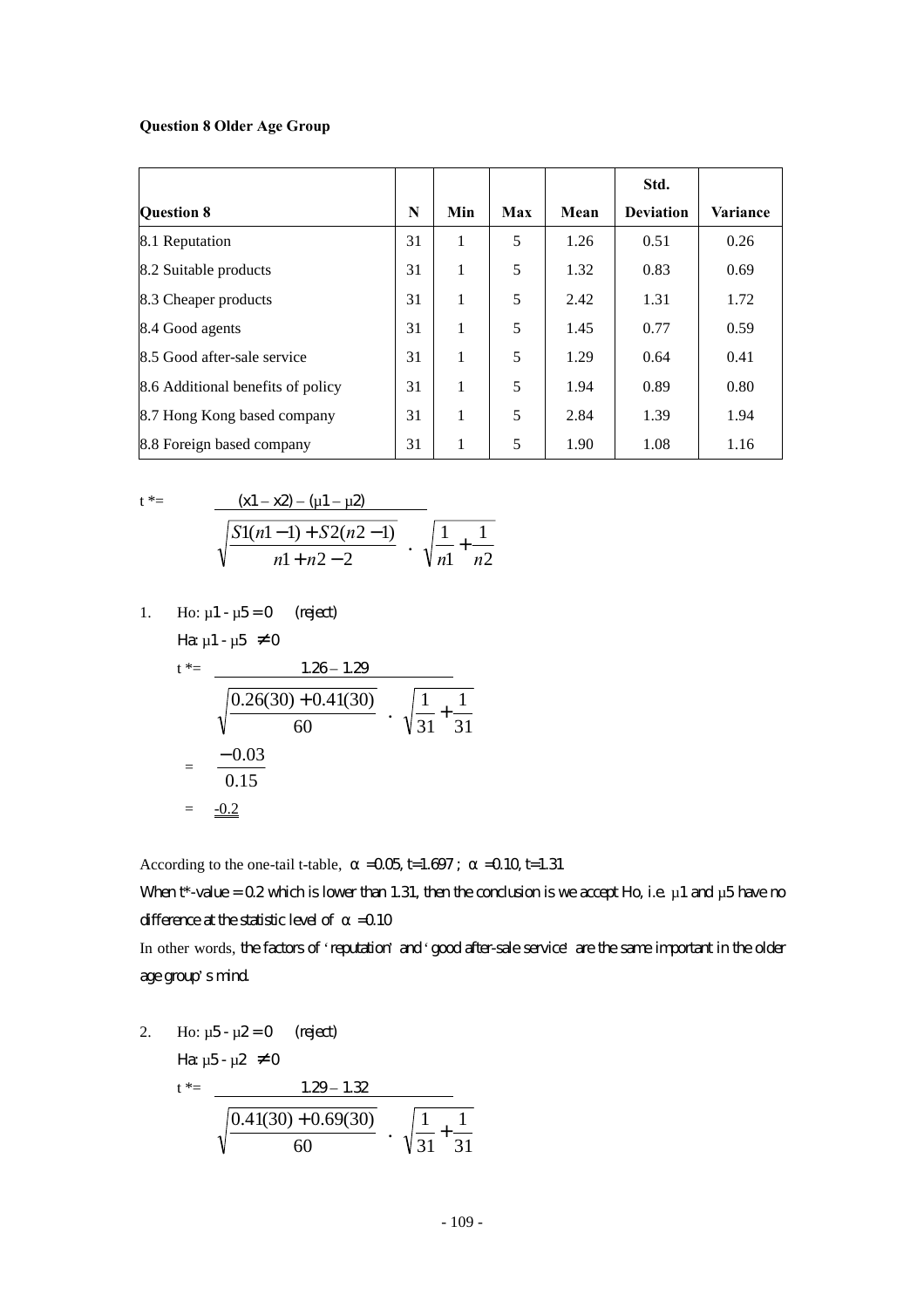$$
= \frac{-0.03}{0.19}
$$

$$
= \frac{-0.16}{}
$$

According to the one-tail t-table,  $=0.05$  t=1.697;  $=0.10$  t=1.31

When  $t^*$ -value = 0.16 which is lower than 1.31, then the conclusion is we accept Ho, i.e.  $\mu$ 5 and  $\mu$ 2 have no difference at the statistic level of  $=0.10$ 

In other words, the factors of 'good after-sale service' and 'suitable products' are the same important in the older age group's mind.

3. Ho: 
$$
\mu_1 - \mu_2 = 0
$$
 (reject)  
\n
$$
\begin{aligned}\n\text{Hence,} \\
t^* &= \frac{1.26 - 1.32}{\sqrt{\frac{0.26(30) + 0.69(30)}{60}} \cdot \sqrt{\frac{1}{31} + \frac{1}{31}} \\
&= \frac{-0.06}{0.18} \\
&= \frac{-0.34}{\sqrt{\frac{0.34}{60}}}\n\end{aligned}
$$

According to the one-tail t-table,  $=$   $-0.05$  t=1.697;  $=$   $-0.10$  t=1.31

When  $t^*$ -value = 0.34 which is lower than 1.31, then the conclusion is we accept Ho, i.e.  $\mu$ 1 and  $\mu$ 2 have no difference at the statistic level of  $=0.10$ 

In other words, the factors of 'reputation' and 'suitable products' are the same important in the older age group's mind.

4. Ho: 
$$
\mu
$$
2- $\mu$ 4=0 (reject)  
\n $t^* = \frac{1.32 - 1.45}{\sqrt{\frac{0.69(30) + 0.59(30)}{60}} \cdot \sqrt{\frac{1}{31} + \frac{1}{31}}$   
\n $= \frac{-0.13}{0.2}$   
\n $= \frac{-0.65}{0.2}$ 

According to the one-tail t-table,  $=$   $-0.05$  t=1.697;  $=$   $-0.10$  t=1.31 When  $t^*$ -value = 0.65 which is lower than 1.31, then the conclusion is we accept Ho, i.e.  $\mu$ 2 and  $\mu$ 4 have no difference at the statistic level of  $=$  0.10

In other words, the factors of 'suitable products' and 'good agents' are the same important in the older age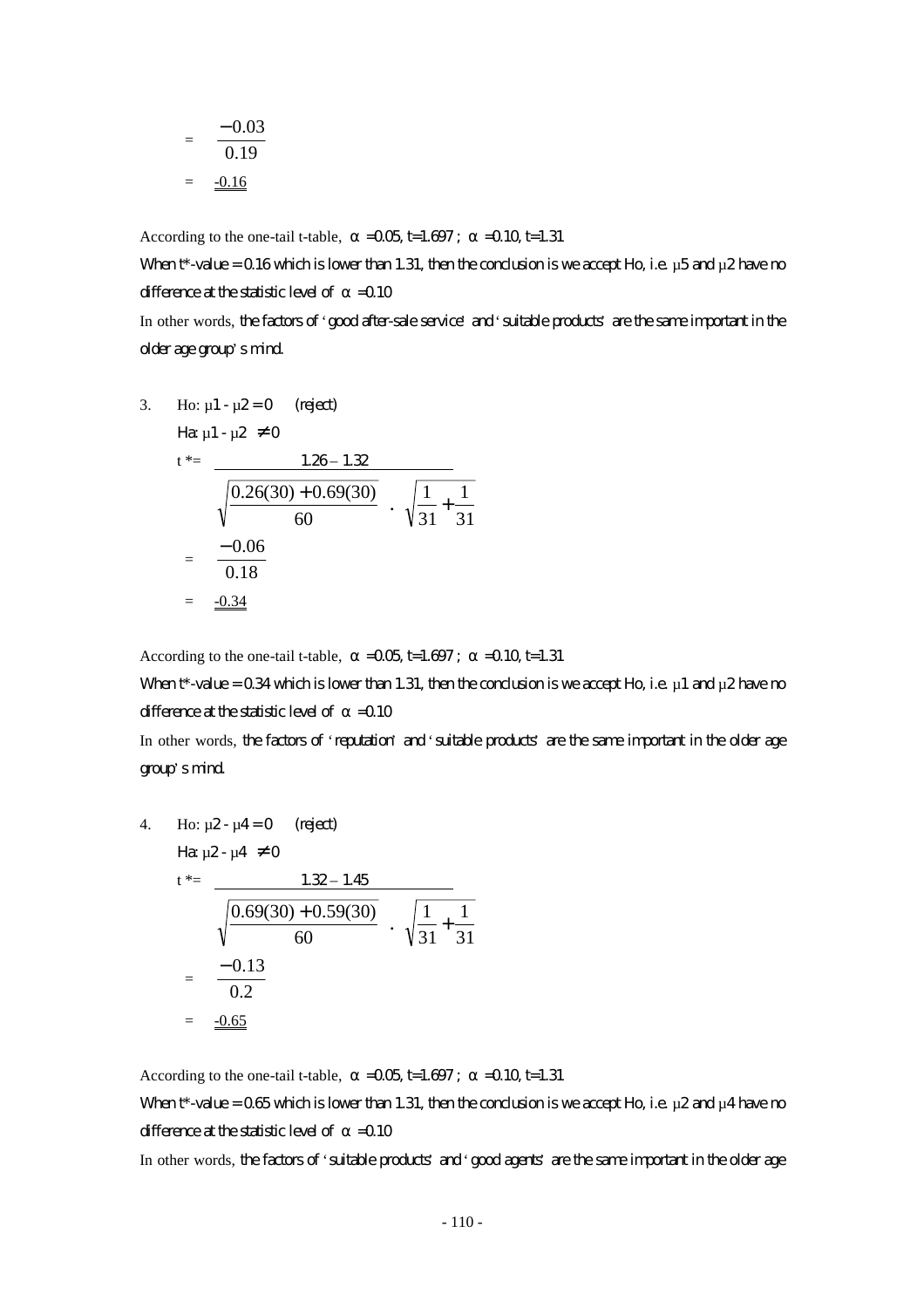#### group's mind.

5. Ho: 
$$
\mu
$$
5- $\mu$ 4=0 (reject)  
\n $t^* = \frac{1.29 - 1.45}{\sqrt{\frac{0.41(30) + 0.59(30)}{60}} \cdot \sqrt{\frac{1}{31} + \frac{1}{31}}$   
\n $= \frac{-0.16}{0.18}$   
\n $= \frac{-0.89}{\sqrt{\frac{0.89}{60}}}$ 

According to the one-tail t-table,  $=$   $-0.05$  t=1.697;  $=$   $-0.10$  t=1.31

When  $t^*$ -value = 0.89 which is lower than 1.31, then the conclusion is we accept Ho, i.e.  $\mu$ 5 and  $\mu$ 4 have no difference at the statistic level of  $=0.10$ 

In other words, the factors of 'good after-sale service' and 'good agents' are the same important in the older age group's mind.

6. Ho: 
$$
\mu
$$
1 -  $\mu$ 4 = 0 (reject)  
\n
$$
\begin{aligned}\n\text{Hence,} \\
t^* &= \frac{1.26 - 1.45}{\sqrt{\frac{0.26(30) + 0.59(30)}{60}} \cdot \sqrt{\frac{1}{31} + \frac{1}{31}}}\n\\
&= \frac{-0.19}{0.17} \\
&= \frac{-1.15}{\sqrt{\frac{0.26(30) + 0.59(30)}{60}}}\n\end{aligned}
$$

According to the one-tail t-table,  $=$   $-0.05$  t=1.697;  $=$   $-0.10$  t=1.31

When  $t^*$ -value = 1.15 which is lower than 1.31, then the conclusion is we accept Ho, i.e.  $\mu$ 1 and  $\mu$ 4 have no difference at the statistic level of  $=$  0.10

In other words, the factors of 'reputation' and 'good agents' are the same important in the older age group's mind.

7. Ho:  $\mu$ 4 -  $\mu$ 8 = 0 (reject) Ha:  $\mu$ 4 -  $\mu$ 8  $\neq$  0  $t^* =$  1.45 – 1.9 60  $\frac{0.59(30) + 1.16(30)}{60}$   $\cdot \sqrt{\frac{1}{31} + \frac{1}{31}}$ 1 31  $\frac{1}{\cdot}$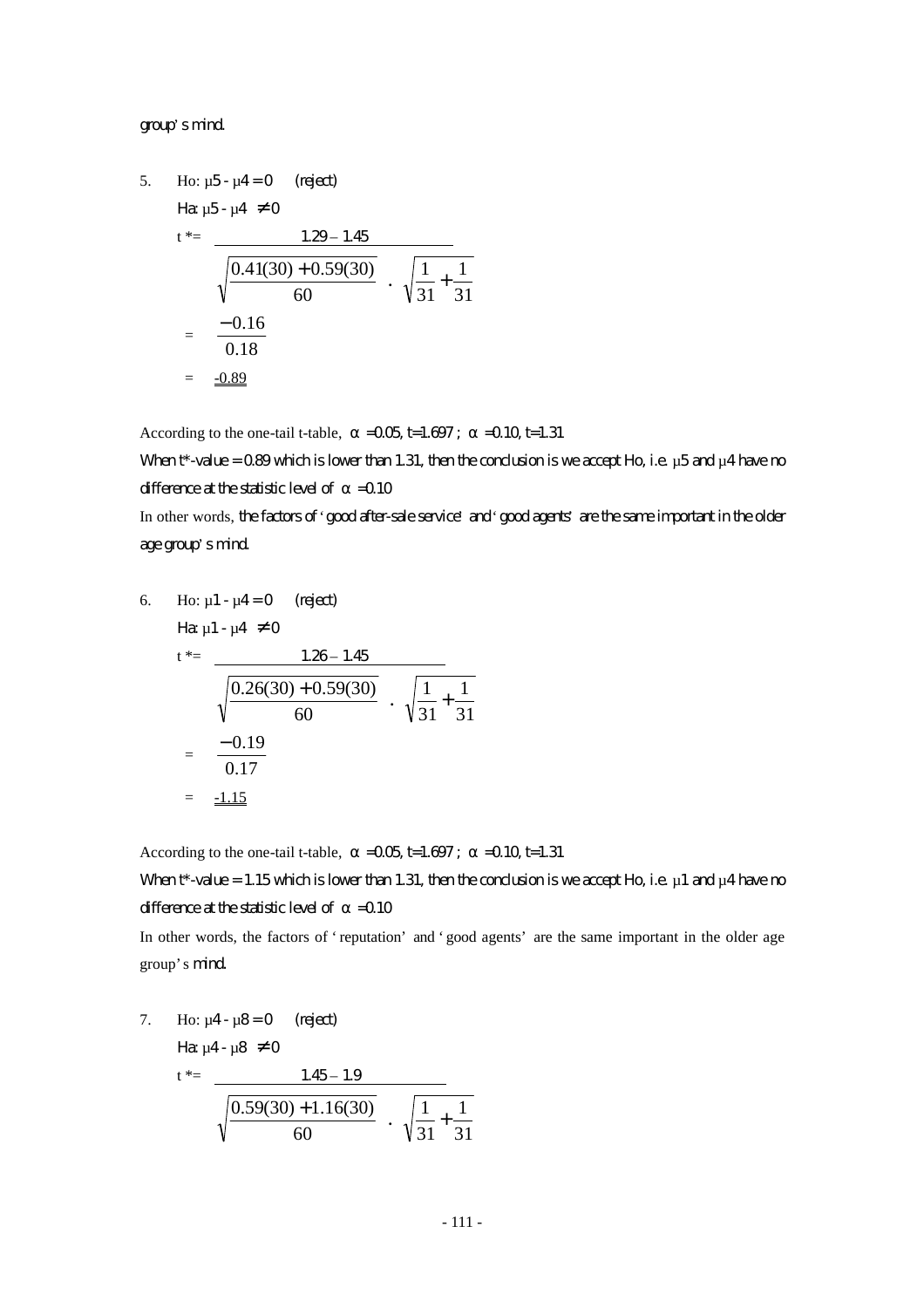$$
= \frac{-0.45}{0.24} = \frac{-1.89}{}
$$

According to the one-tail t-table,  $=0.05$  t=1.697;  $=0.10$  t=1.31

When t\*-value = 1.89 which is higher than 1.31, then the conclusion is we reject Ho, i.e.  $\mu$ 4 and  $\mu$ 8 are significant different at the statistic level of  $=$  0.10

In other words, the factor 'good agents' is more important than the factor 'foreign based company' in the older age group's mind.

8. Ho: 
$$
\mu
$$
8-  $\mu$ 6=0 (reject)  
\n $t^* = \frac{1.9 - 1.94}{\sqrt{\frac{1.16(30) + 0.8(30)}{60}} \cdot \sqrt{\frac{1}{31} + \frac{1}{31}}$   
\n $= \frac{-0.04}{0.25}$   
\n $= \frac{-0.16}{\sqrt{\frac{1.16}{60}}}$ 

According to the one-tail t-table,  $=$   $-0.05$  t=1.697;  $=$   $-0.10$  t=1.31

### When  $t^*$ -value = 0.16 which is lower than 1.31, then the conclusion is we accept Ho, i.e.  $\mu$ 8 and  $\mu$ 6 have no difference at the statistic level of  $=0.10$

In other words, the factors of 'foreign based company' and 'additional benefits of policy' are the same important in the older age group's mind.

9. Ho: 
$$
\mu
$$
6- $\mu$ 3=0 (reject)  
\n $t^* = \frac{1.94 - 242}{\sqrt{\frac{0.8(30) + 1.72(30)}{60}} \cdot \sqrt{\frac{1}{31} + \frac{1}{31}}$   
\n $= \frac{-0.48}{0.29}$   
\n $= \frac{-1.66}{\sqrt{\frac{0.8(30) + 1.72(30)}{0.29}}}$ 

According to the one-tail t-table,  $=$   $-0.05$  t=1.697;  $=$   $-0.10$  t=1.31 When t\*-value = 1.66 which is higher than 1.31, then the conclusion is we reject Ho, i.e.  $\mu$ 6 and  $\mu$ 3 are significant different at the statistic level of  $=$  0.10

In other words, the factor 'additional benefits of policy' is more important than the factor 'cheaper products'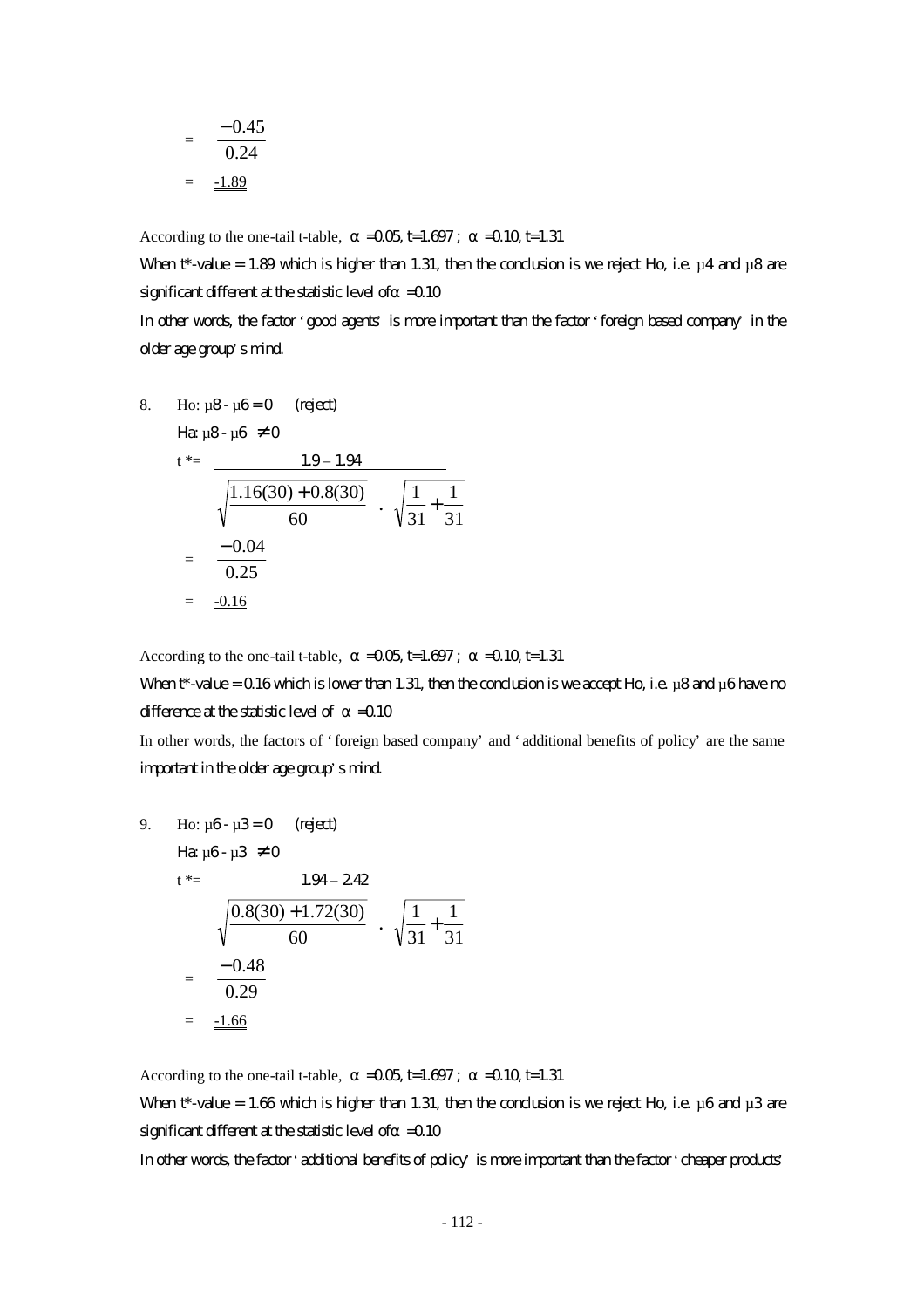#### in the older age group's mind.

10. Ho: 
$$
\mu
$$
3-  $\mu$ 7=0 (reject)  
\n
$$
\begin{aligned}\n\text{Hence,} \\
\mu \text{Hence,} \\
\mu \text{Hence,} \\
\mu \text{Hence,} \\
\mu \text{Hence,} \\
\mu \text{Hence,} \\
\mu \text{Hence,} \\
\mu \text{Hence,} \\
\mu \text{Hence,} \\
\mu \text{Hence,} \\
\mu \text{Hence,} \\
\mu \text{Hence,} \\
\mu \text{Hence,} \\
\mu \text{Hence,} \\
\mu \text{Hence,} \\
\mu \text{Hence,} \\
\mu \text{Hence,} \\
\mu \text{Hence,} \\
\mu \text{Hence,} \\
\mu \text{Hence,} \\
\mu \text{Hence,} \\
\mu \text{Hence,} \\
\mu \text{Hence,} \\
\mu \text{Hence,} \\
\mu \text{Hence,} \\
\mu \text{Hence,} \\
\mu \text{Hence,} \\
\mu \text{Hence,} \\
\mu \text{Hence,} \\
\mu \text{Hence,} \\
\mu \text{Hence,} \\
\mu \text{Hence,} \\
\mu \text{Hence,} \\
\mu \text{Hence,} \\
\mu \text{Hence,} \\
\mu \text{Hence,} \\
\mu \text{Hence,} \\
\mu \text{Hence,} \\
\mu \text{Hence,} \\
\mu \text{Hence,} \\
\mu \text{Hence,} \\
\mu \text{Hence,} \\
\mu \text{Hence,} \\
\mu \text{Hence,} \\
\mu \text{Hence,} \\
\mu \text{Hence,} \\
\mu \text{Hence,} \\
\mu \text{Hence,} \\
\mu \text{Hence,} \\
\mu \text{Hence,} \\
\mu \text{Hence,} \\
\mu \text{Hence,} \\
\mu \text{Hence,} \\
\mu \text{Hence,} \\
\mu \text{Hence,} \\
\mu \text{Hence,} \\
\mu \text{Hence,} \\
\mu \text{Hence,} \\
\mu \text{Hence,} \\
\mu \text{Hence,} \\
\mu \text{Hence,} \\
\mu \text{Hence,} \\
\mu \text{Hence,} \\
\mu \text{Hence,} \\
\mu \text{Hence,} \\
\mu \text{Hence,} \\
\mu \text{Hence,} \\
\mu \text{Hence,} \\
\mu \text{Hence,} \\
\mu \text{Hence,} \\
\mu \text{Hence,} \\
\mu \text{Hence,} \\
\mu \text{H
$$

According to the one-tail t-table,  $=$   $-0.05$  t=1.697;  $=$   $-0.10$  t=1.31

## When  $t^*$ -value = 1.22 which is lower than 1.31, then the conclusion is we accept Ho, i.e.  $\mu$ 3 and  $\mu$ 7 have no difference at the statistic level of  $=$  0.10

In other words, the factors of 'cheaper products' and 'Hong Kong based company' are the same important in the older age group's mind.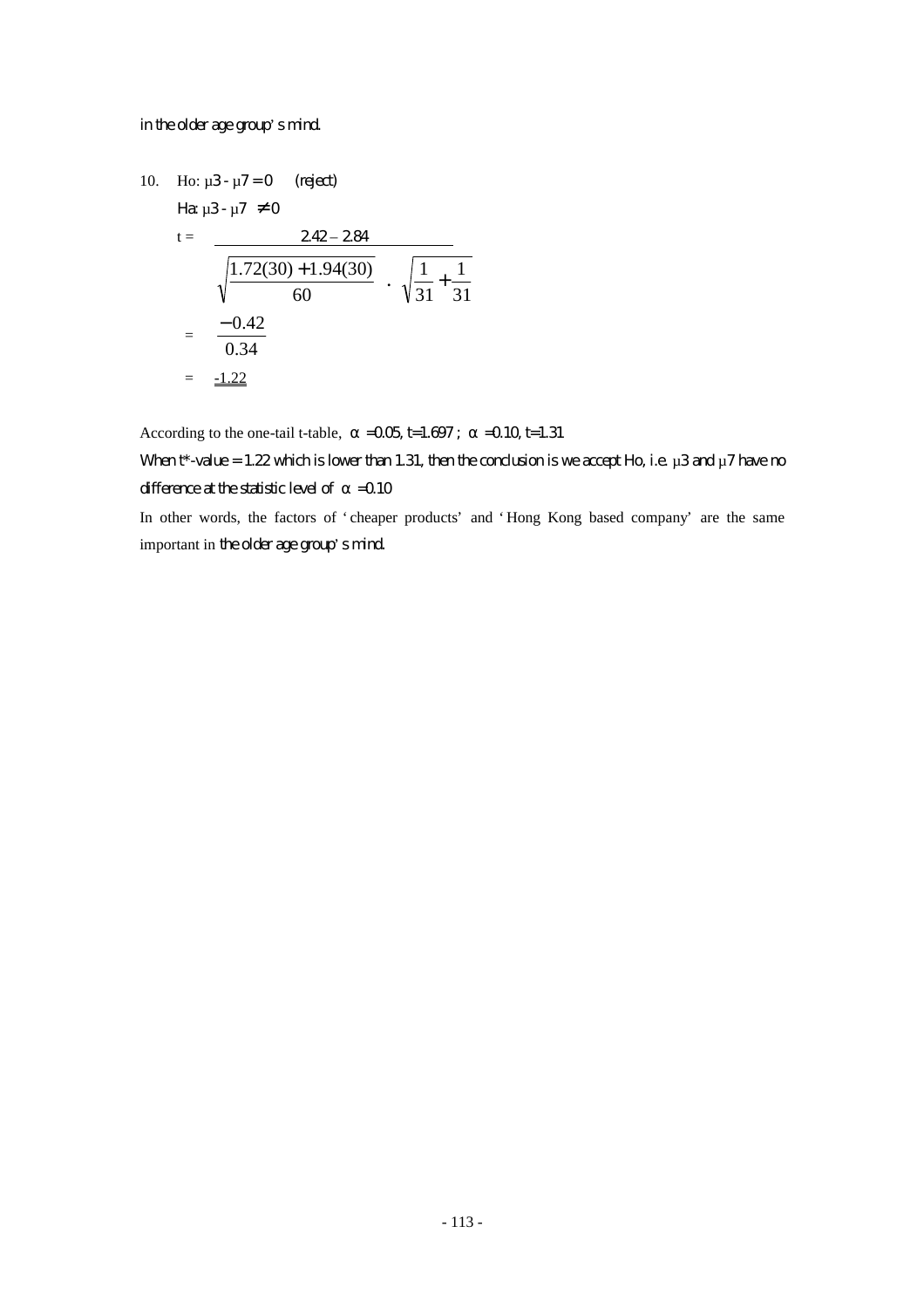#### **Question 8 Relatively Low Education Group**

|                                   | N  | Min | Max | Mean | <b>Std. Deviation</b> | Variance |
|-----------------------------------|----|-----|-----|------|-----------------------|----------|
| 8.1 Reputation                    | 54 | 1   | 5   | 1.26 | 0.56                  | 0.31     |
| 8.2 Suitable products             | 54 |     | 5   | 1.41 | 0.84                  | 0.70     |
| 8.3 Cheaper products              | 54 | 1   | 5   | 2.41 | 1.21                  | 1.45     |
| 8.4 Good agents                   | 54 | 1   | 5   | 1.46 | 0.69                  | 0.48     |
| 8.5 Good after-sale service       | 54 | 1   | 5   | 1.35 | 0.62                  | 0.38     |
| 8.6 Additional benefits of policy | 54 | 1   | 5   | 1.96 | 1.03                  | 1.06     |
| 8.7 Hong Kong based company       | 54 |     | 5   | 2.81 | 1.21                  | 1.47     |
| 8.8 Foreign based company         | 54 |     | 5   | 2.02 | 1.11                  | 1.23     |

$$
t^* = \frac{(x1 - x2) - (u1 - u2)}{\sqrt{\frac{S1(n1 - 1) + S2(n2 - 1)}{n1 + n2 - 2}} \cdot \sqrt{\frac{1}{n1} + \frac{1}{n2}}}
$$

1. Ho: 
$$
\mu
$$
1 -  $\mu$ 5 = 0 (reject)

Ha $\mu$ 1 -  $\mu$ 5  $\neq$  0

$$
t^* = \frac{1.26 - 1.35}{\sqrt{\frac{0.31(53) + 0.38(53)}{106}} \cdot \sqrt{\frac{1}{54} + \frac{1}{54}}}
$$
  
=  $\frac{-0.09}{0.11}$   
=  $\frac{-0.8}{\sqrt{0.8}}$ 

According to the one-tail t-table,  $=$   $-0.05$  t=1.676;  $=$   $-0.10$  t=1.299

When  $t^*$ -value = 0.8 which is lower than 1.299, then the conclusion is we accept Ho, i.e.  $\mu$  1 and  $\mu$ 5 have no difference at the statistic level of  $=$  0.10

In other words, the factors 'reputation' and 'good after-sale service' of the insurance company are the same important in the relatively low education group's mind.

2. Ho: 
$$
\mu 5 - \mu 2 = 0
$$
 (reject)  
\n
$$
\begin{aligned}\n\text{Hence,} \quad \mu 5 - \mu 2 \neq 0 \\
\text{Hence,} \quad t^* = \frac{1.35 - 1.41}{\sqrt{\frac{0.38(53) + 0.7(53)}{106}} \cdot \sqrt{\frac{1}{54} + \frac{1}{54}} \\
&= \frac{-0.06}{0.14}\n\end{aligned}
$$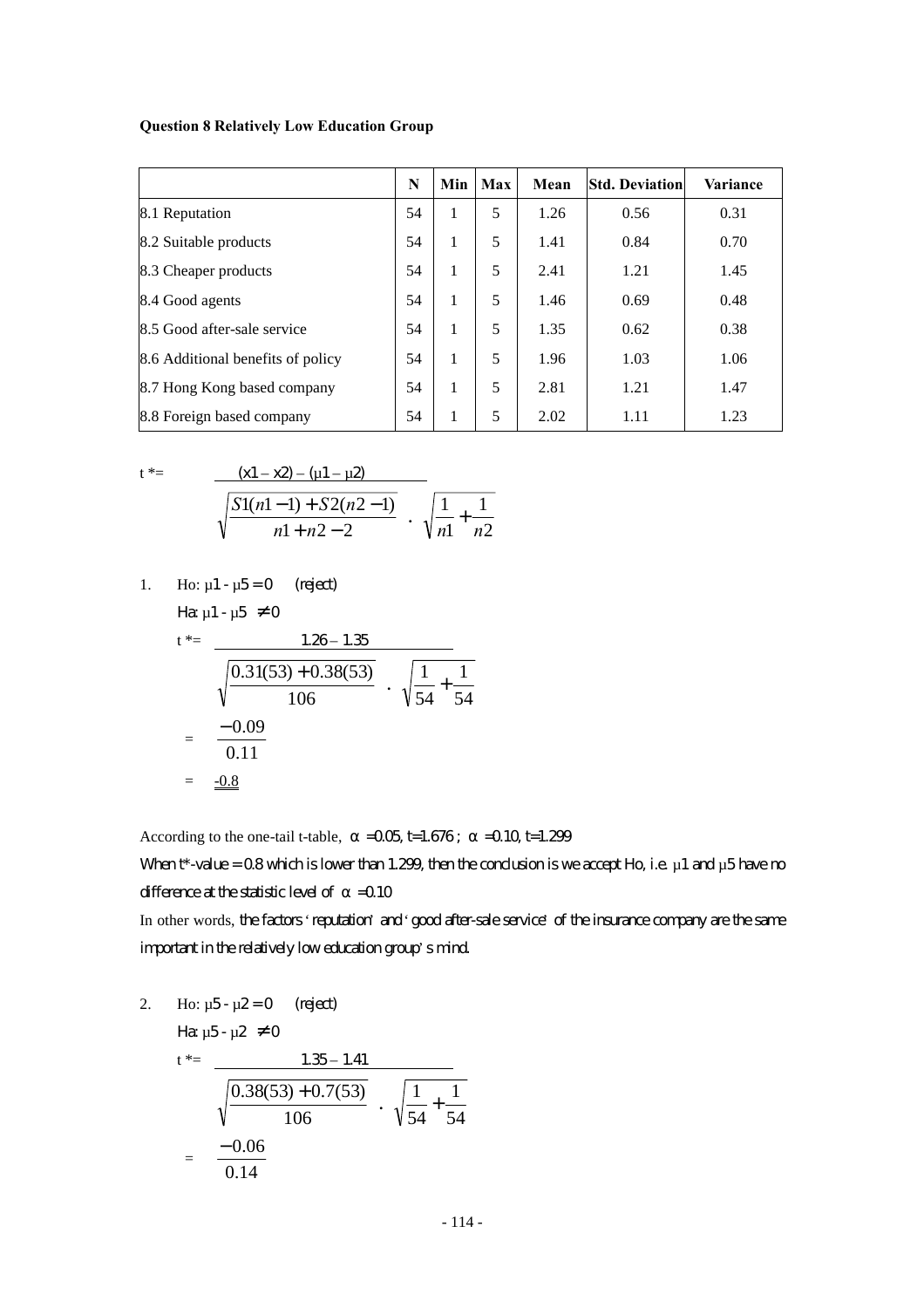According to the one-tail t-table,  $=0.05$  t=1.676;  $=0.10$  t=1.299

When t\*-value =  $0.42$  which is lower than 1.299, then the conclusion is we accept Ho, i.e. µ5 and µ2 have no difference at the statistic level of  $=$  0.10

In other words, the factors 'good after-sale service' and 'suitable products' of the insurance company are the same important in the relatively low education group's mind.

3. Ho: 
$$
\mu_1 - \mu_2 = 0
$$
 (reject)  
\n
$$
\begin{aligned}\n\text{Hence,} \\
t^* &= \frac{1.26 - 1.41}{\sqrt{\frac{0.31(53) + 0.7(53)}{106}} \cdot \sqrt{\frac{1}{54} + \frac{1}{54}} \\
&= \frac{-0.15}{0.14} \\
&= \frac{-1.1}{\sqrt{0.14}}\n\end{aligned}
$$

According to the one-tail t-table,  $=$   $-0.05$  t=1.676;  $=$   $-0.10$  t=1.299

When t\*-value = 1.1 which is lower than 1.299, then the conclusion is we accept Ho, i.e.  $\mu$  1 and  $\mu$ 2 have no difference at the statistic level of  $=$  0.10

In other words, the factors 'reputation' and 'suitable products' of the insurance company are the same important in the relatively low education group's mind.

4. Ho: 
$$
\mu
$$
2- $\mu$ 4=0 (right)  
\n $t^* = \frac{1.41 - 1.46}{\sqrt{\frac{0.7(53) + 0.48(53)}{106}} \cdot \sqrt{\frac{1}{54} + \frac{1}{54}}$   
\n $= \frac{-0.05}{0.15}$   
\n $= \frac{-0.34}{\sqrt{\frac{0.34}{106}}}$ 

According to the one-tail t-table,  $=$   $-0.05$  t=1.676;  $=$   $-0.10$  t=1.299

When  $t^*$ -value = 0.34 which is lower than 1.299, then the conclusion is we accept Ho, i.e.  $\mu$ 2 and  $\mu$ 4 have no difference at the statistic level of  $=$  0.10

In other words, the factors 'suitable products' and 'good agents' of the insurance company are the same important in the relatively low education group's mind.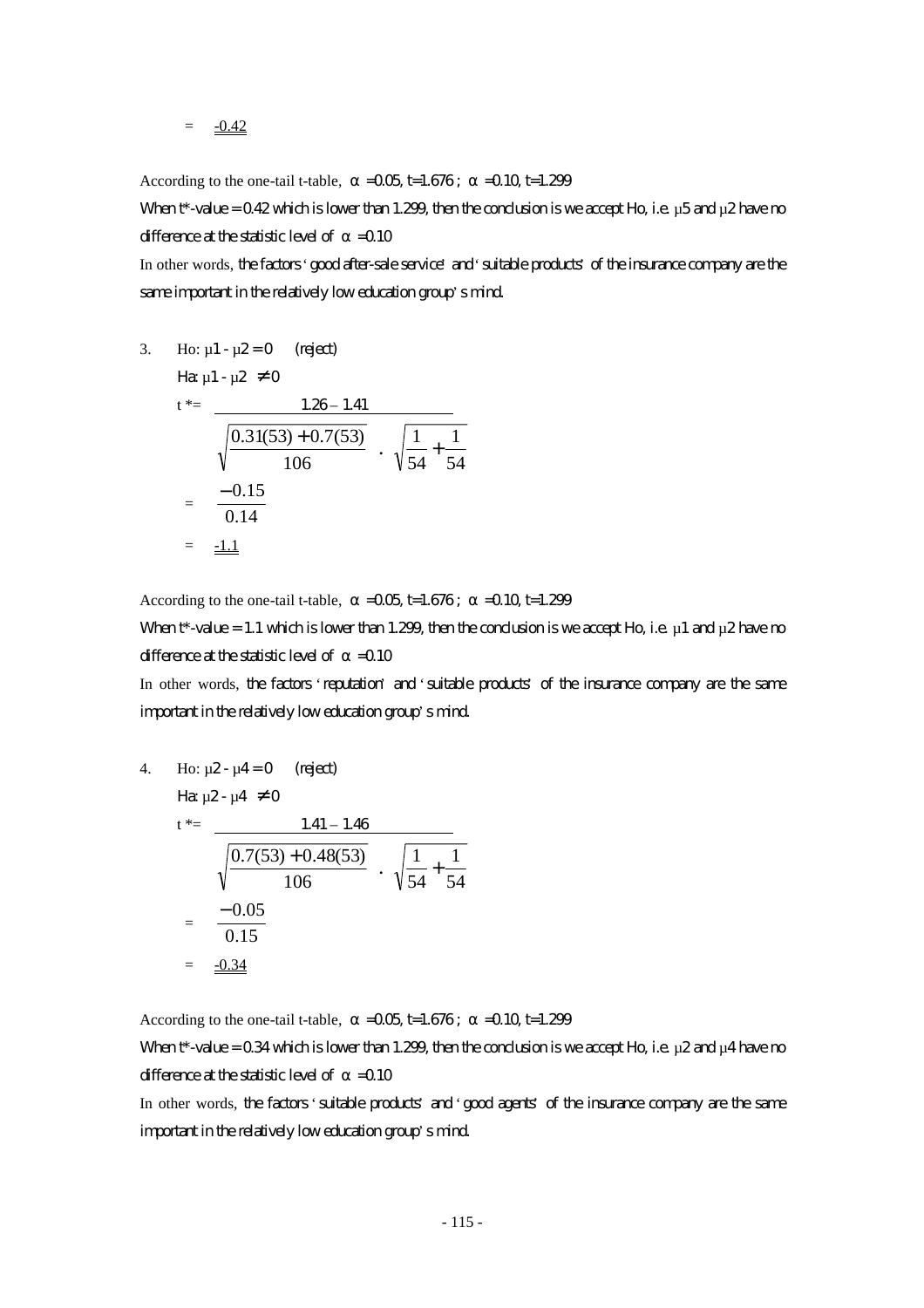5. Ho:  $\mu$ 5 -  $\mu$ 4 = 0 (reject)

Ha  $\mu$ 5 -  $\mu$ 4  $\neq$  0

$$
t^* = \frac{1.35 - 1.46}{\sqrt{\frac{0.38(53) + 0.48(53)}{106}} \cdot \sqrt{\frac{1}{54} + \frac{1}{54}}
$$

$$
= \frac{-0.11}{0.13}
$$

$$
= \frac{-0.87}{\sqrt{\frac{0.87}{100}}}
$$

According to the one-tail t-table,  $=$   $-0.05$  t=1.676;  $=$   $-0.10$  t=1.299

When  $t^*$ -value = 0.87 which is lower than 1.299, then the conclusion is we accept Ho, i.e.  $\mu$ 5 and  $\mu$ 4 have no difference at the statistic level of  $=0.10$ 

In other words, the factors 'good after-sale service' and 'good agents' of the insurance company are the same important in the relatively low education group's mind.

6. Ho: 
$$
\mu
$$
1 -  $\mu$ 4 = 0 (reject)  
\n
$$
H\mathbf{a} \mu
$$
1 -  $\mu$ 4  $\neq$  0  
\n
$$
t^* = \frac{1.26 - 1.46}{\sqrt{\frac{0.31(53) + 0.48(53)}{106}} \cdot \sqrt{\frac{1}{54} + \frac{1}{54}}}
$$
\n
$$
= \frac{-0.2}{0.12}
$$
\n
$$
= \frac{-1.65}{\sqrt{\frac{0.31(53) + 0.48(53)}{106}}}
$$

According to the one-tail t-table,  $=$   $-0.05$  t=1.676;  $=$   $-0.10$  t=1.299

When t\*-value = 1.65 which is higher than 1.299, then the conclusion is we reject Ho, i.e.  $\mu$  1 and  $\mu$ 4 are significant different at the statistic level of  $=$  0.10 In other words, the factor 'reputation' is more important than the factor 'good agents' in the relatively low

#### education group's mind.

7. Ho:  $\mu$ 4 -  $\mu$ 6 = 0 (reject)

$$
\begin{aligned}\n\text{Hence,} \text{Hence,} \text{Hence,} \text{Hence,} \text{Hence,} \\
\text{Hence,} \text{Hence,} \text{Hence,} \text{Hence,} \\
\text{Hence,} \text{Hence,} \text{Hence,} \\
\text{Hence,} \text{Hence,} \\
\text{Hence,} \text{Hence,} \\
\text{Hence,} \text{Hence,} \\
\text{Hence,} \text{Hence,} \\
\text{Hence,} \text{Hence,} \\
\text{Hence,} \text{Hence,} \\
\text{Hence,} \text{Hence,} \\
\text{Hence,} \text{Hence,} \\
\text{Hence,} \text{Hence,} \\
\text{Hence,} \text{Hence,} \\
\text{Hence,} \text{Hence,} \\
\text{Hence,} \text{Hence,} \\
\text{Hence,} \text{Hence,} \\
\text{Hence,} \text{Hence,} \\
\text{Hence,} \text{Hence,} \\
\text{Hence,} \text{Hence,} \\
\text{Hence,} \text{Hence,} \\
\text{Hence,} \text{Hence,} \\
\text{Hence,} \text{Hence,} \\
\text{Hence,} \text{Hence,} \\
\text{Hence,} \text{Hence,} \\
\text{Hence,} \text{Hence,} \\
\text{Hence,} \text{Hence,} \\
\text{Hence,} \text{Hence,} \\
\text{Hence,} \text{Hence,} \\
\text{Hence,} \text{Hence,} \\
\text{Hence,} \text{Hence,} \\
\text{Hence,} \text{Hence,} \\
\text{Hence,} \text{Hence,} \\
\text{Hence,} \text{Hence,} \\
\text{Hence,} \text{Hence,} \\
\text{Hence,} \text{Hence,} \\
\text{Hence,} \text{Hence,} \\
\text{Hence,} \text{Hence,} \\
\text{Hence,} \text{Hence,} \\
\text{Hence,} \text{Hence,} \\
\text{Hence,} \text{Hence,} \\
\text{Hence,} \text{Hence,} \\
\text{Hence,} \text{Hence,} \\
\text{Hence,} \text{Hence,} \\
\text{Hence,} \text{Hence,} \\
\text{Hence,} \text{Hence,} \\
\text{Hence,} \text{Hence,} \\
\text{Hence,} \text{Hence,} \\
\text{Hence,
$$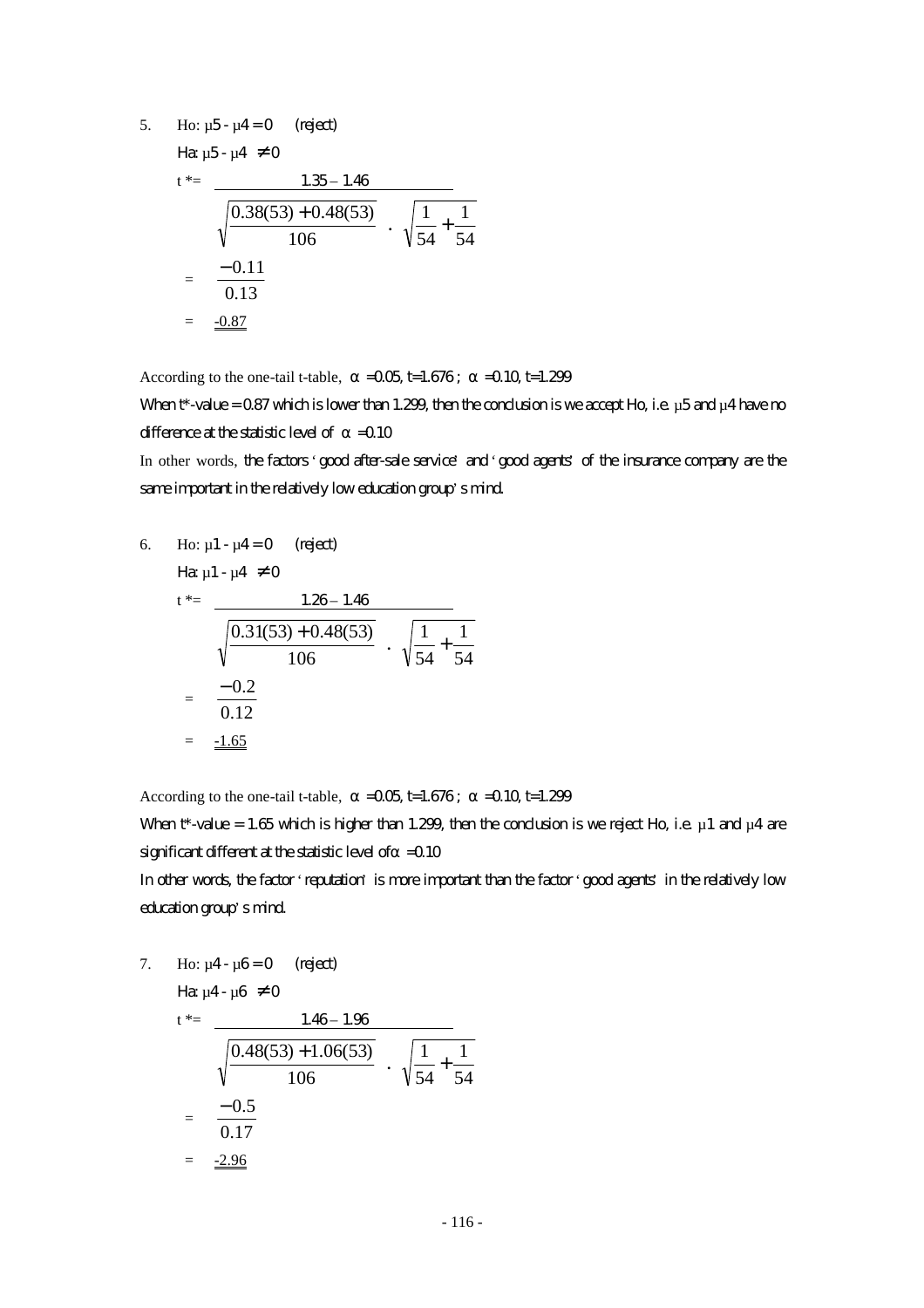According to the one-tail t-table,  $=$   $-0.05$  t=1.676;  $=$   $-0.10$  t=1.299 When  $t^*$ -value = 2.96 which is higher than 1.299, then the conclusion is we reject Ho, i.e.  $\mu$ 4 and  $\mu$ 6 are significant different at the statistic level of  $=$  0.10 In other words, the factor 'good agents' is more important than the factor 'additional benefits of policy' in the relatively low education group's mind.

1

8. Ho: 
$$
\mu
$$
6- $\mu$ 8=0 (reject)  
\n $t^* = \frac{1.96-202}{\sqrt{\frac{1.06(53)+1.23(53)}{106}} \cdot \sqrt{\frac{1}{54} + \frac{1}{54}}$   
\n $= \frac{-0.06}{0.21}$   
\n $= \frac{-0.29}{0.29}$ 

According to the one-tail t-table,  $=$   $-0.05$  t=1.676;  $=$   $-0.10$  t=1.299

When  $t^*$ -value = 0.29 which is lower than 1.299, then the conclusion is we accept Ho, i.e. µ6 and µ8 have no difference at the statistic level of  $=$  0.10

In other words, the factors 'additional benefits of policy' and 'foreign based company' are the same important in the relatively low education group's mind.

9. Ho: 
$$
\mu
$$
8- $\mu$ 3=0 (reject)  
\n $t^* = \frac{202 - 241}{\sqrt{\frac{1.23(53) + 1.45(53)}{106}} \cdot \sqrt{\frac{1}{54} + \frac{1}{54}}$   
\n $= \frac{-0.39}{0.22}$   
\n $= \frac{-1.75}{0.25}$ 

According to the one-tail t-table,  $=$   $-0.05$  t=1.676;  $=$   $-0.10$  t=1.299

When  $t^*$ -value = 1.75 which is higher than 1.299, then the conclusion is we reject Ho, i.e.  $\mu$ 8 and  $\mu$ 3 are significant different at the statistic level of  $=$  0.10

In other words, the factor 'foreign based company' is more important than the factor 'cheaper products' in the relatively low education group's mind.

10. Ho:  $\mu$ 3 -  $\mu$ 7 = 0 (reject) Ha  $\mu$ 3- $\mu$ 7  $\neq$  0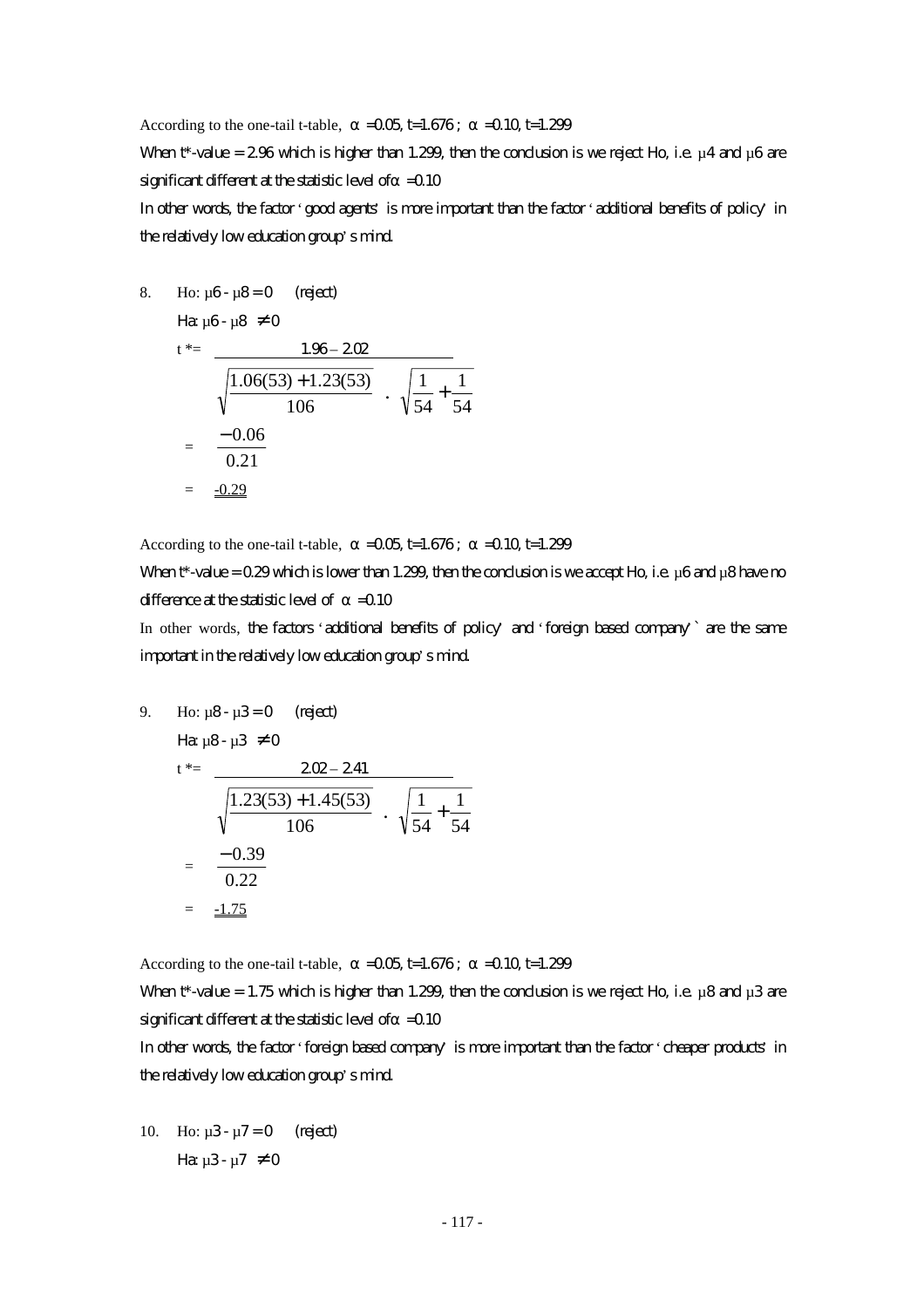$$
t^* = \frac{241 - 281}{\sqrt{\frac{1.45(53) + 1.47(53)}{106}} \cdot \sqrt{\frac{1}{54} + \frac{1}{54}}
$$
  
=  $\frac{-0.4}{0.23}$   
=  $\frac{-1.72}{\sqrt{54}}$ 

According to the one-tail t-table,  $=0.05$  t=1.676;  $=0.10$  t=1.299

When  $t^*$ -value = 1.72 which is higher than 1.299, then the conclusion is we reject Ho, i.e.  $\mu$ 3 and  $\mu$ 7 are significant different at the statistic level of  $=$  0.10

In other words, the factor 'cheaper products' is more important than the factor 'Hong Kong based company' in the relatively low education group's mind.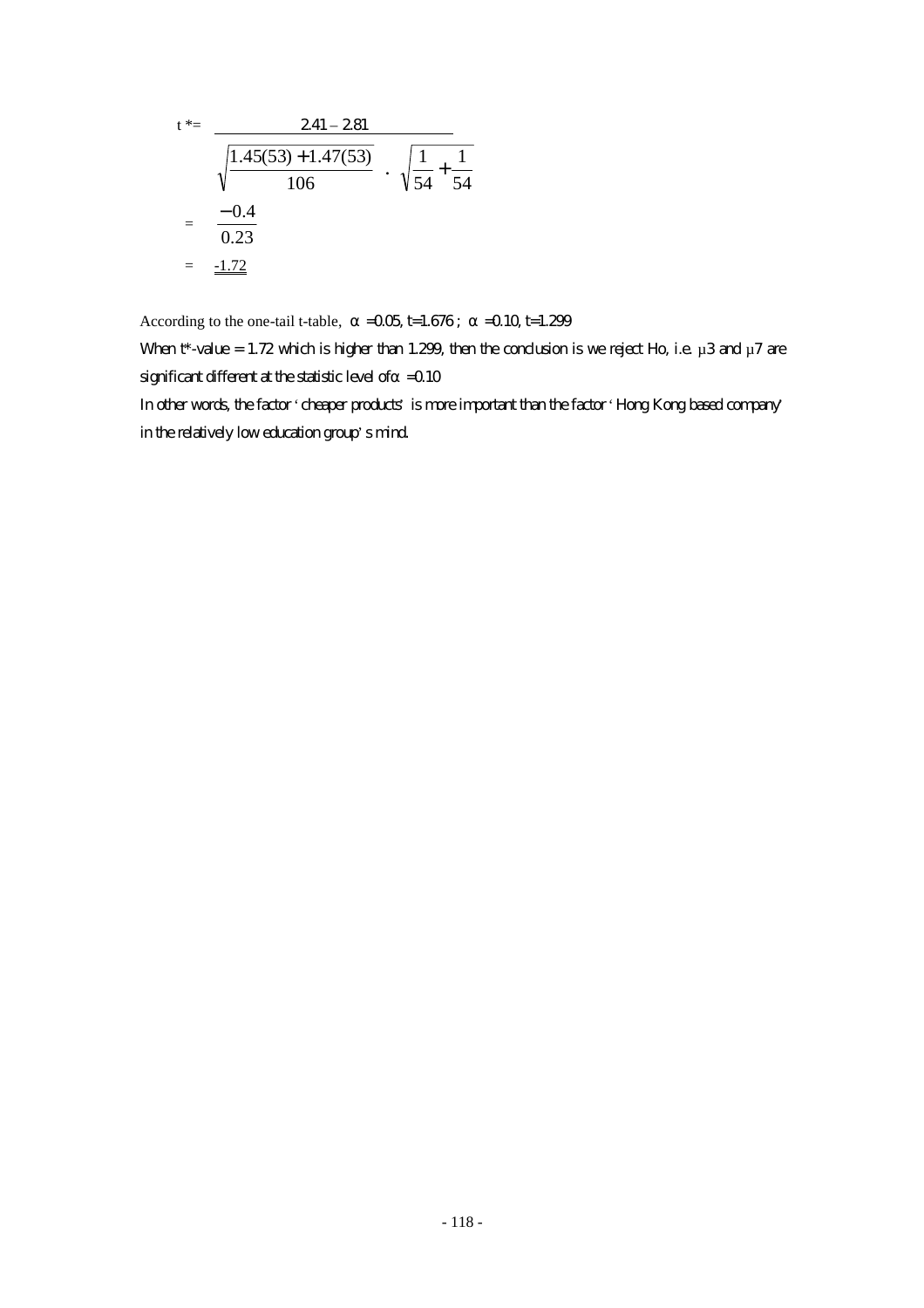#### **Question 8 Relatively High Education Group**

| <b>Question 8</b>                 | N   | Min | Max | Mean | <b>Std. Deviation</b> | <b>Variance</b> |
|-----------------------------------|-----|-----|-----|------|-----------------------|-----------------|
| 8.1 Reputation                    | 108 | 1   | 5   | 1.56 | 0.92                  | 0.85            |
| 8.2 Suitable products             | 108 | 1   | 5   | 1.61 | 0.92                  | 0.84            |
| 8.3 Cheaper products              | 108 | 1   | 5   | 2.49 | 1.07                  | 1.15            |
| 8.4 Good agents                   | 108 | 1   | 5   | 1.87 | 0.90                  | 0.81            |
| 8.5 Good after-sale service       | 108 | 1   | 5   | 1.69 | 1.02                  | 1.04            |
| 8.6 Additional benefits of policy | 108 | 1   | 5   | 2.21 | 0.92                  | 0.84            |
| 8.7 Hong Kong based company       | 108 | 1   | 5   | 3.19 | 1.10                  | 1.22            |
| 8.8 Foreign based company         | 108 | 1   | 5   | 2.42 | 1.08                  | 1.16            |

2

$$
t^* = \frac{(x1 - x2) - (u1 - u2)}{\sqrt{\frac{S1(n1 - 1) + S2(n2 - 1)}{n1 + n2 - 2}} \cdot \sqrt{\frac{1}{n1} + \frac{1}{n2}}}
$$

1. Ho: 
$$
\mu
$$
1 -  $\mu$ 2 = 0 (reject)

Ha  $\mu$ 1 -  $\mu$ 2  $\neq$  0

$$
t^* = \frac{1.56 - 1.61}{\sqrt{\frac{0.85(107) + 0.84(107)}{214}} \cdot \sqrt{\frac{1}{108} + \frac{1}{108}}
$$

$$
= \frac{-0.05}{0.13}
$$

$$
= \frac{-0.4}{0.13}
$$

According to the one-tail t-table,  $=0.05$  t=1.66;  $=0.10$  t=1.29

When  $t^*$ -value = 0.4 which is lower than 1.29, then the conclusion is we accept Ho, i.e.  $\mu$  1 and  $\mu$ 2 have no difference at the statistic level of  $=$  0.10

In other words, the factors 'reputation' and 'suitable products' are the same important in the relatively high education group's mind.

2. Ho: 
$$
\mu
$$
2- $\mu$ 5=0 (reject)  
\n
$$
\begin{aligned}\n\text{Hence,} \\
t^* &= \frac{1.61 - 1.69}{\sqrt{\frac{0.84(107) + 1.04(107)}{214}} \cdot \sqrt{\frac{1}{108} + \frac{1}{108}} \\
&= \frac{-0.08}{0.13}\n\end{aligned}
$$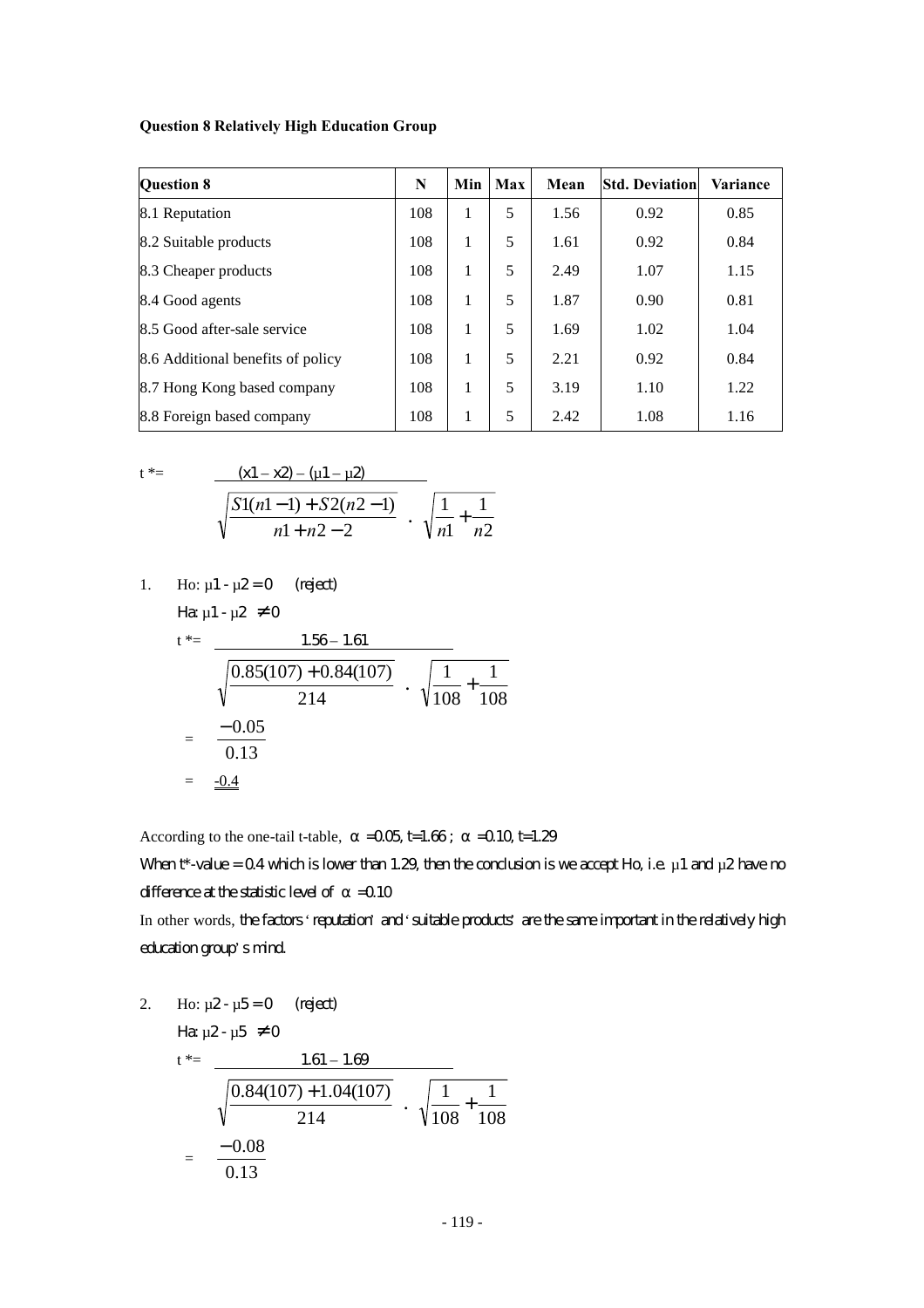According to the one-tail t-table,  $=$   $-0.05$  t=1.66;  $=$   $-0.10$  t=1.29

When  $t^*$ -value = 0.6 which is lower than 1.29, then the conclusion is we accept Ho, i.e.  $\mu$ 2 and  $\mu$ 5 have no difference at the statistic level of  $=$  0.10

In other words, the factors 'suitable products' and 'good after-sale service' are the same important in the relatively high education group's mind.

3. Ho: 
$$
\mu
$$
1- $\mu$ 5=0 (reject)  
\n $t^* = \frac{1.56 - 1.69}{\sqrt{\frac{0.85(107) + 1.04(107)}{214}} \cdot \sqrt{\frac{1}{108} + \frac{1}{108}}$   
\n $= \frac{-0.13}{0.13}$   
\n $= \frac{-0.98}{}$ 

According to the one-tail t-table,  $=$   $-0.05$  t=1.66;  $=$   $-0.10$  t=1.29

When  $t^*$ -value = 0.98 which is lower than 1.29, then the conclusion is we accept Ho, i.e.  $\mu$ 1 and  $\mu$ 5 have no difference at the statistic level of  $=$  0.10

In other words, the factors 'reputation' and 'good after-sale service' are the same important in the relatively high education group's mind.

4. Ho: 
$$
\mu
$$
5- $\mu$ 4=0 (reject)  
\n $t^* = \frac{1.69-1.87}{\sqrt{\frac{1.04(107)+0.81(107)}{214}} \cdot \sqrt{\frac{1}{108} + \frac{1}{108}}$   
\n $= \frac{-0.18}{0.13}$   
\n $= \frac{-1.38}{0.13}$ 

According to the one-tail t-table,  $=$   $-0.05$  t=1.66;  $=$   $-0.10$  t=1.29

When  $t^*$ -value = 1.38 which is higher than 1.29, then the conclusion is we reject Ho, i.e.  $\mu$ 5 and  $\mu$ 4 are significant different at the statistic level of  $=$  0.10

In other words, the factor 'good after-sale service' is more important than the factor 'good agents' in the relatively high education group's mind.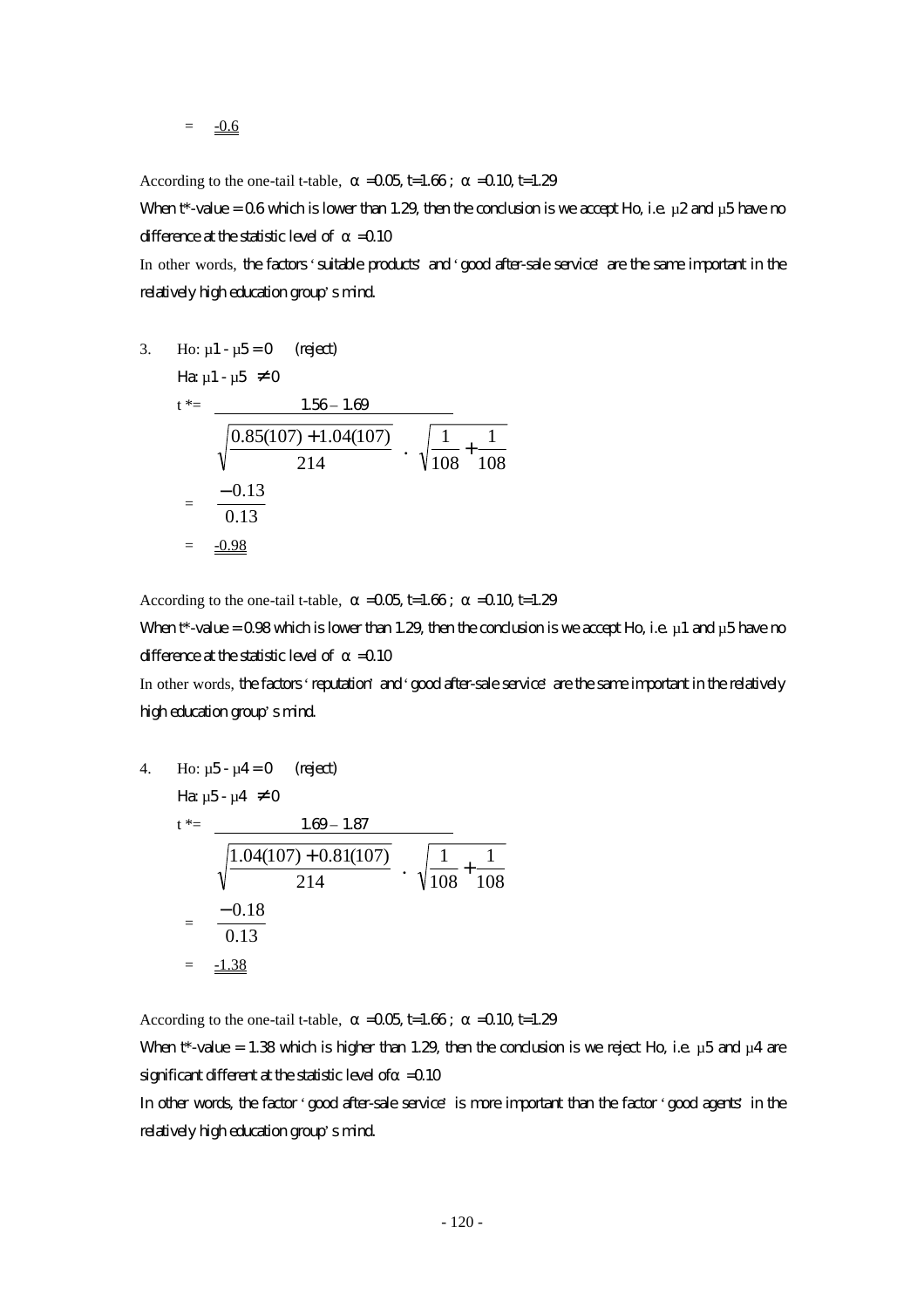5. Ho:  $\mu$ 4 -  $\mu$ 6 = 0 (reject)

Ha:  $\mu$ 4 -  $\mu$ 6  $\neq$  0

$$
t^* = \frac{1.87 - 2.21}{\sqrt{\frac{0.81(107) + 0.84(107)}{214}} \cdot \sqrt{\frac{1}{108} + \frac{1}{108}}
$$

$$
= \frac{-0.34}{0.12}
$$

$$
= \frac{-2.75}{4}
$$

According to the one-tail t-table,  $=$   $-0.05$  t=1.66;  $=$   $-0.10$  t=1.29

When  $t^*$ -value = 2.75 which is higher than 1.29, then the conclusion is we reject Ho, i.e.  $\mu$ 4 and  $\mu$ 6 are significant different at the statistic level of  $=$  0.10

In other words, the factor 'good agents' is more important than the factor 'additional benefits of policy' in the relatively high education group's mind.

6. Ho: 
$$
\mu
$$
6-  $\mu$ 8=0 (reject)  
\n
$$
\begin{aligned}\n\text{Hg } \mu \text{G} \cdot \mu \text{S} &\neq 0 \\
t^* &= \frac{221 - 242}{\sqrt{\frac{0.84(107) + 1.16(107)}{214}} \cdot \sqrt{\frac{1}{108} + \frac{1}{108}} \\
&= \frac{-0.21}{0.14} \\
&= \frac{-1.54}{\sqrt{\frac{0.84(107) + 1.16(107)}{214}} \cdot \sqrt{\frac{1}{108} + \frac{1}{108}} \\
&= \frac{-1.54}{\sqrt{\frac{0.84(107) + 1.16(107)}{214}} \cdot \sqrt{\frac{1}{108} + \frac{1}{108}}\n\end{aligned}
$$

According to the one-tail t-table,  $=$   $-0.05$  t=1.66;  $=$   $-0.10$  t=1.29

When  $t^*$ -value = 1.54 which is higher than 1.29, then the conclusion is we reject Ho, i.e.  $\mu$ 6 and  $\mu$ 8 are significant different at the statistic level of  $=$  0.10

In other words, the factor 'additional benefits of policy' is more important than the factor 'foreign based company' in the relatively high education group's mind.

7. Ho:  $\mu$ 8 -  $\mu$ 3 = 0 (reject)

$$
\begin{aligned}\n\text{Hg } \mu\text{B} - \mu\text{3} &\neq 0 \\
\text{t}^* &= \frac{242 - 249}{\sqrt{\frac{1.16(107) + 1.15(107)}{214}} \cdot \sqrt{\frac{1}{108} + \frac{1}{108}} \\
&= \frac{-0.07}{0.15} \\
&= \frac{-0.48}{\sqrt{\frac{1}{108} + \frac{1}{108}}} \\
\text{Fg } \mu\text{C}^* &= \frac{-0.07}{0.15}\n\end{aligned}
$$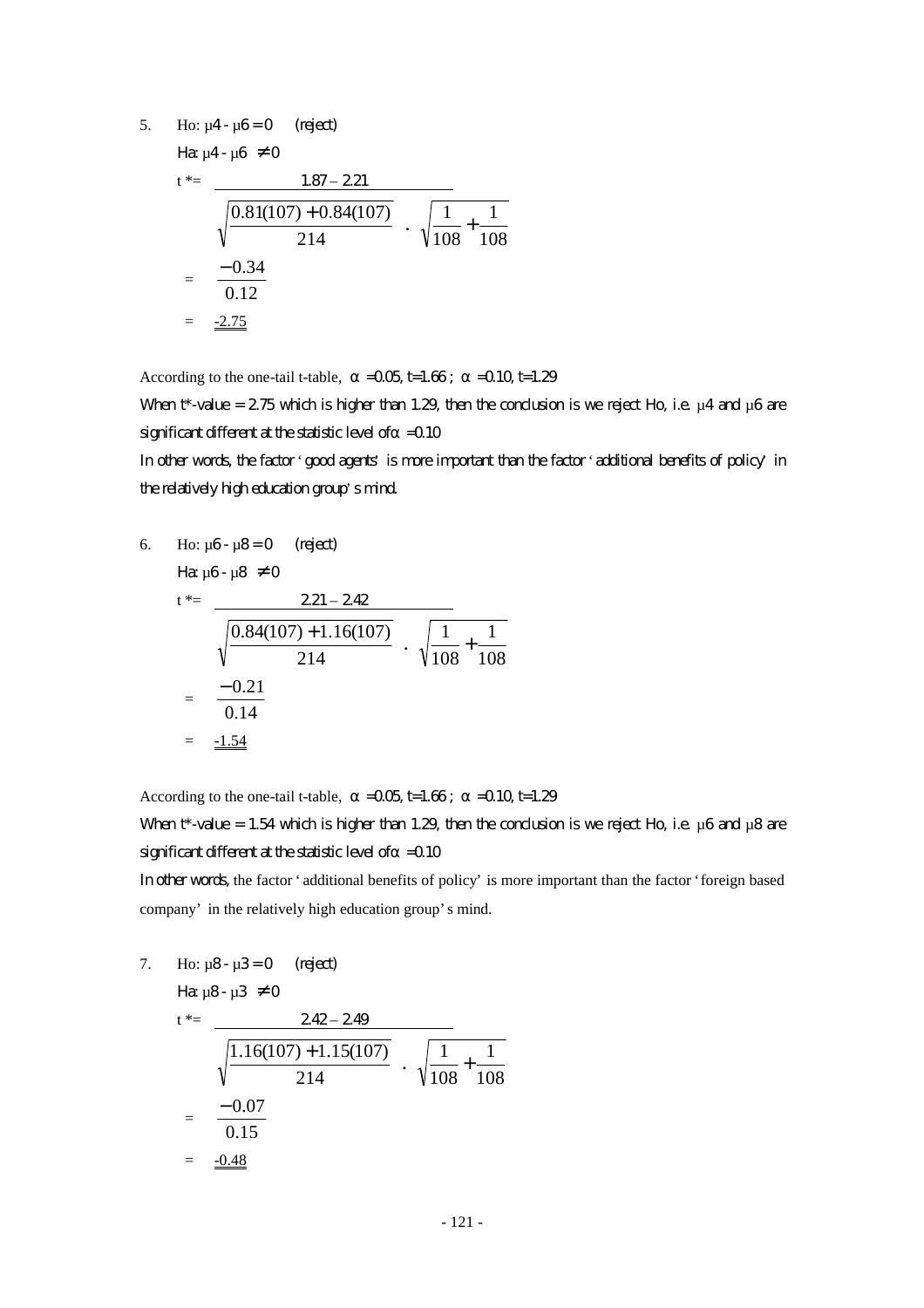According to the one-tail t-table,  $=$   $-0.05$  t=1.66;  $=$   $-0.10$  t=1.29

## When  $t^*$ -value = 0.48 which is lower than 1.29, then the conclusion is we accept Ho, i.e.  $\mu$ 8 and  $\mu$ 3 have no difference at the statistic level of  $=$  0.10

In other words, the factors 'foreign based company' and 'cheaper products' are in the same importance level in the relatively high education group's mind.

8. Ho:  $\mu$ 3 -  $\mu$ 7 = 0 (reject)

$$
\begin{aligned}\n\text{Hg } \mu 3 - \mu 7 & \neq 0 \\
\text{t}^* &= \frac{249 - 319}{\sqrt{0.15(107) + 1.22(107)}} \\
&= \frac{-0.7}{0.15} \\
&= \frac{-4.7}{\sqrt{0.15}}\n\end{aligned}
$$

According to the one-tail t-table,  $=$   $-0.05$  t=1.66;  $=$   $-0.10$  t=1.29

When  $t^*$ -value = 4.7 which is higher than 1.29, then the conclusion is we reject Ho, i.e.  $\mu$ 3 and  $\mu$ 7 are significant different at the statistic level of  $=$  0.10

In other words, the factor 'cheaper products' is more important than the factor 'Hong Kong based company' in the relatively high education group's mind.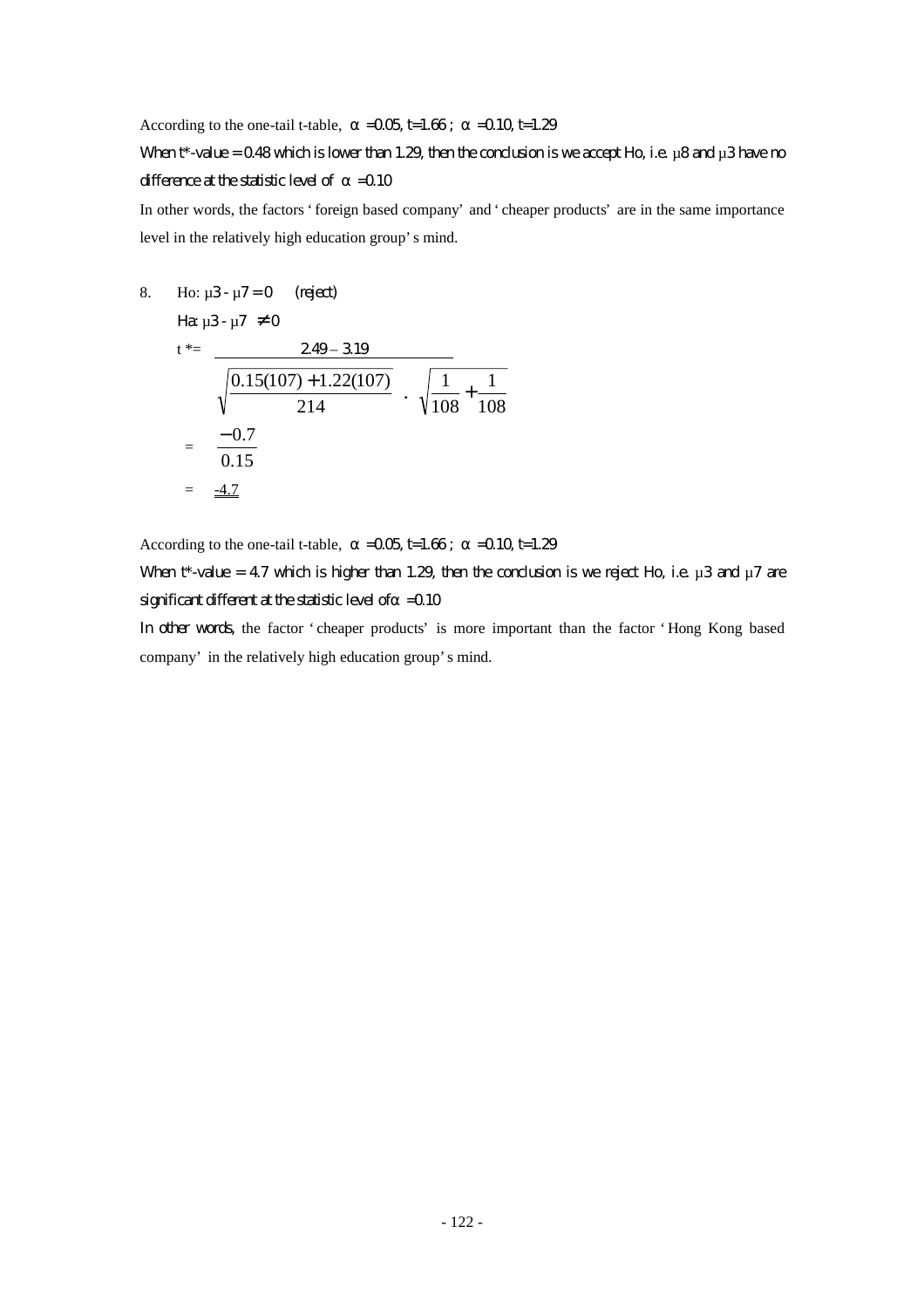#### **Question 8 Relatively Low Income Group**

|                                   |     |     |     |      | Std.             |          |
|-----------------------------------|-----|-----|-----|------|------------------|----------|
|                                   | N   | Min | Max | Mean | <b>Deviation</b> | Variance |
| 8.1 Reputation                    | 107 | 1   | 5   | 1.50 | 0.92             | 0.84     |
| 8.2 Suitable products             | 107 | 1   | 5   | 1.64 | 0.99             | 0.99     |
| 8.3 Cheaper products              | 107 | 1   | 5   | 2.47 | 1.14             | 1.29     |
| 8.4 Good agents                   | 107 | 1   | 5   | 1.82 | 0.90             | 0.81     |
| 8.5 Good after-sale service       | 107 | 1   | 5   | 1.68 | 1.02             | 1.05     |
| 8.6 Additional benefits of policy | 107 | 1   | 5   | 2.12 | 0.96             | 0.92     |
| 8.7 Hong Kong based company       | 107 | 1   | 5   | 3.07 | 1.15             | 1.33     |
| 8.8 Foreign based company         | 107 | 1   | 5   | 2.32 | 1.15             | 1.31     |

 $\frac{1}{n^2} + \frac{1}{n^2}$ 

1 1 *n n* +

1

$$
t^* = \frac{(x1 - x2) - (u1 - \mu2)}{\sqrt{\frac{S1(n1 - 1) + S2(n2 - 1)}{n1 + n2 - 2}}}
$$

1. Ho: 
$$
\mu
$$
1 -  $\mu$ 2 = 0 (reject)  
Ha  $\mu$ 1 -  $\mu$ 2  $\neq$  0

$$
t^* = \frac{1.5 - 1.64}{\sqrt{\frac{0.84(106) + 0.99(106)}{212}} \cdot \sqrt{\frac{1}{107} + \frac{1}{107}}
$$

$$
= \frac{-0.14}{0.13}
$$

$$
= \frac{-1.08}{\sqrt{0.13}}
$$

According to the one-tail t-table,  $=0.05$  t=1.66;  $=0.10$  t=1.29

When  $t^*$ -value = 1.08 which is lower than 1.29, then the conclusion is we accept Ho, i.e.  $\mu$  1 and  $\mu$ 2 have no difference at the statistic level of  $=$  0.10

In other words, the factors 'reputation' and 'suitable products' are the same important in the relatively low income group's mind.

2. Ho: 
$$
\mu
$$
2- $\mu$ 5=0 (reject)  
\n
$$
\text{Hence, } \mu
$$
164-1.68  
\n
$$
t^* = \frac{1.64-1.68}{\sqrt{\frac{0.99(106)+1.05(106)}{212}} \cdot \sqrt{\frac{1}{107} + \frac{1}{107}}}
$$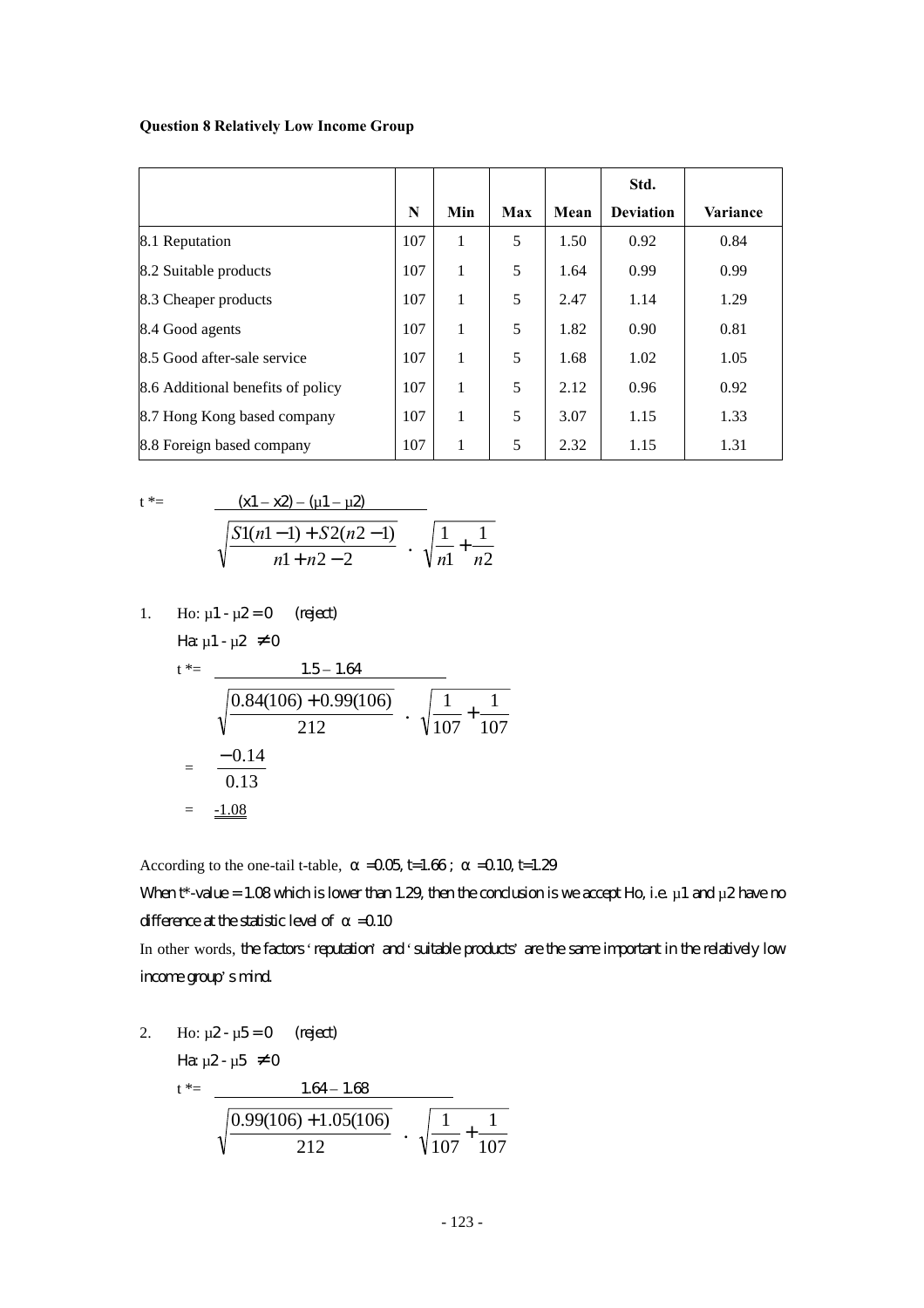$$
= \frac{-0.04}{0.14}
$$

$$
= \frac{-0.29}{}
$$

According to the one-tail t-table,  $=$   $-0.05$  t=1.66;  $=$   $-0.10$  t=1.29

When  $t^*$ -value = 0.29 which is lower than 1.29, then the conclusion is we accept Ho, i.e.  $\mu$ 2 and  $\mu$ 5 have no difference at the statistic level of  $=$  0.10

In other words, the factors 'suitable products' and 'good after-sale service' are the same important in the relatively low income group's mind.

3. Ho: 
$$
\mu
$$
1- $\mu$ 5=0 (reject)  
\n $t^* = \frac{1.5-1.68}{\sqrt{\frac{0.84(106)+1.05(106)}{212}} \cdot \sqrt{\frac{1}{107} + \frac{1}{107}}$   
\n $= \frac{-0.18}{0.13}$   
\n $= \frac{-1.35}{0.13}$ 

According to the one-tail t-table,  $=$   $-0.05$  t=1.66;  $=$   $-0.10$  t=1.29

When  $t^*$ -value = 1.35 which is higher than 1.29, then the conclusion is we reject Ho, i.e.  $\mu$ 1 and  $\mu$ 5 are significant different at the statistic level of  $=$  0.10

In other words, the factor 'reputation' is more important than the factor 'good after-sale service' in the relatively low income group's mind.

4. Ho: 
$$
\mu
$$
5- $\mu$ 4=0 (reject)  
\n $t^* = \frac{1.68 - 1.82}{\sqrt{\frac{1.05(106) + 0.81(106)}{212}} \cdot \sqrt{\frac{1}{107} + \frac{1}{107}}$   
\n $= \frac{-0.14}{0.13}$   
\n $= \frac{-1.06}{\sqrt{\frac{1.06}{107}}}$ 

According to the one-tail t-table,  $=$   $-0.05$  t=1.66;  $=$   $-0.10$  t=1.29

When  $t^*$ -value = 1.06 which is lower than 1.29, then the conclusion is we accept Ho, i.e.  $\mu$ 5 and  $\mu$ 4 have no difference at the statistic level of  $=$  0.10

In other words, the factors 'good after-sale service' and 'good agents' are the same important in the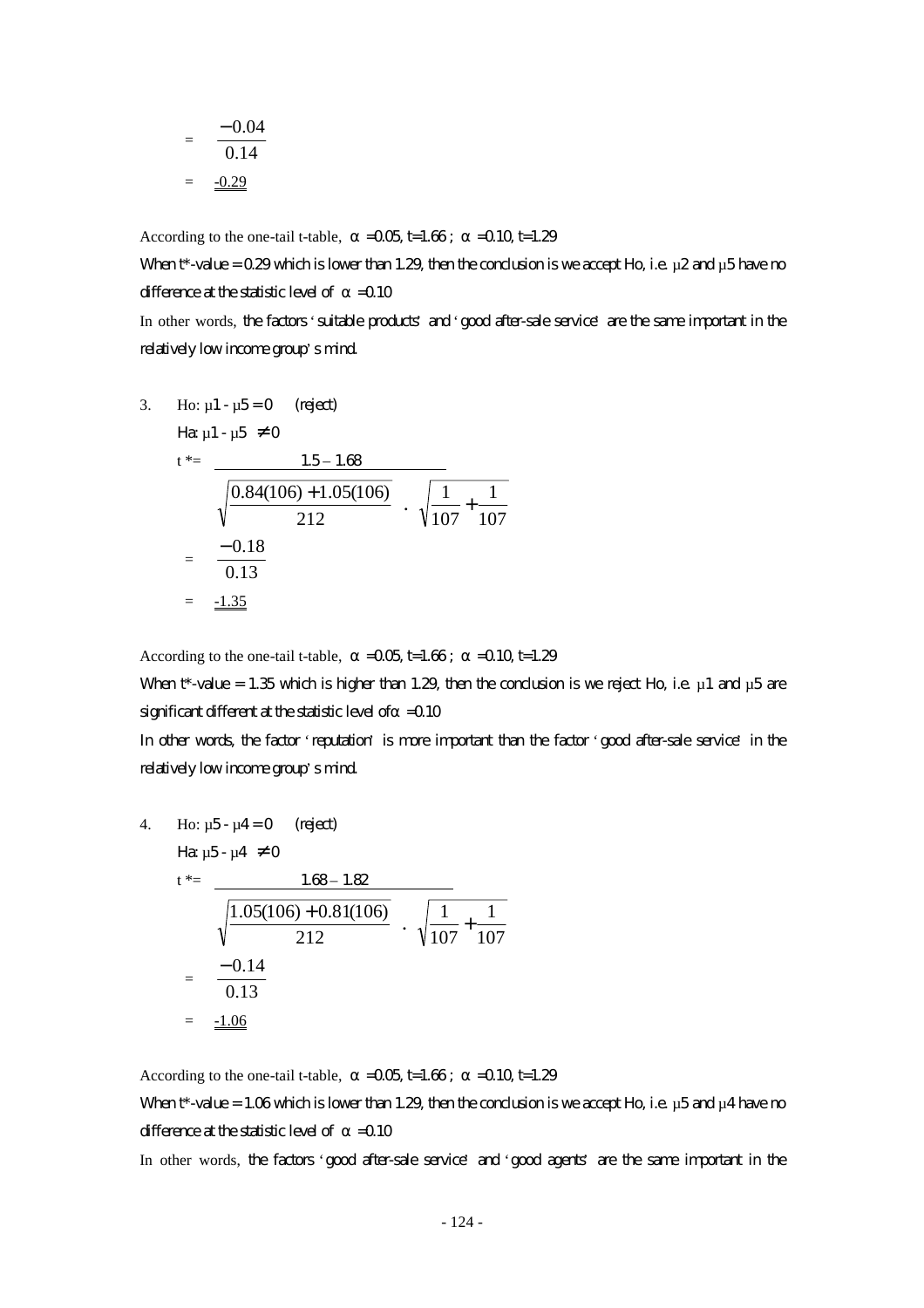#### relatively low income group's mind.

5. Ho: 
$$
\mu
$$
4- $\mu$ 6=0 (reject)  
\n
$$
\begin{aligned}\n\text{Hence,} \quad \mu \text{Hence,} \quad \mu \text{Hence,} \\
t^* &= \frac{1.82 - 2.12}{\sqrt{\frac{0.81(106) + 0.92(106)}{212}}} \\
&= \frac{-0.3}{0.13} \\
&= \frac{-2.36}{\sqrt{\frac{0.81(106)}{212}}}\n\end{aligned}
$$

According to the one-tail t-table,  $=0.05$  t=1.66;  $=0.10$  t=1.29

When  $t^*$ -value = 2.36 which is higher than 1.29, then the conclusion is we reject Ho, i.e.  $\mu$ 4 and  $\mu$ 6 are significant different at the statistic level of  $=$  0.10

In other words, the factor 'good agents' is more important than the factor 'additional benefits of policy' in the relatively low income group's mind.

6. Ho: 
$$
\mu
$$
6-  $\mu$ 8=0 (reject)  
\n
$$
\begin{aligned}\n\text{Hg } \mu \text{G} - \mu \text{S} &\neq 0 \\
t^* &= \frac{212 - 232}{\sqrt{\frac{0.92(106) + 1.31(106)}{212}} \cdot \sqrt{\frac{1}{107} + \frac{1}{107}} \\
&= \frac{-0.2}{0.14} \\
&= \frac{-1.39}{\sqrt{\frac{0.92(106)}{107}} + \frac{1}{107}} \\
&= \frac{-1.39}{\sqrt{\frac{0.92(106)}{107}} + \frac{1}{107}} \\
&= \frac{-1.39}{\sqrt{\frac{0.92(106)}{107}}} \\
&= \frac{-1.39}{\sqrt{\frac{0.92(106)}{107}}} \\
&= \frac{-1.39}{\sqrt{\frac{0.92(106)}{107}}} \\
&= \frac{-1.39}{\sqrt{\frac{0.92(106)}{107}}} \\
&= \frac{-1.39}{\sqrt{\frac{0.92(106)}{107}}} \\
&= \frac{-1.39}{\sqrt{\frac{0.92(106)}{107}}} \\
&= \frac{-1.39}{\sqrt{\frac{0.92(106)}{107}}} \\
&= \frac{-1.39}{\sqrt{\frac{0.92(106)}{107}}} \\
&= \frac{-1.39}{\sqrt{\frac{0.92(106)}{107}}} \\
&= \frac{-1.39}{\sqrt{\frac{0.92(106)}{107}}} \\
&= \frac{-1.39}{\sqrt{\frac{0.92(106)}{107}}} \\
&= \frac{-1.39}{\sqrt{\frac{0.92(106)}{107}}} \\
&= \frac{-1.39}{\sqrt{\frac{0.92(106)}{107}}} \\
&= \frac{-1.39}{\sqrt{\frac{0.92(106)}{107}}} \\
&= \frac{-1.39}{\sqrt{\frac{0.92(106)}{107}}} \\
&= \frac{-1.39}{\sqrt{\frac{0.92(106)}{107}}} \\
&= \frac{-1.39}{\sqrt{\frac{0.92(106)}{107
$$

According to the one-tail t-table,  $=$   $-0.05$  t=1.66;  $=$   $-0.10$  t=1.29

When  $t^*$ -value = 1.39 which is higher than 1.29, then the conclusion is we reject Ho, i.e.  $\mu$ 6 and  $\mu$ 8 are significant different at the statistic level of  $=$  0.10

In other words, the factor 'additional benefits of policy' is more important than the factor 'foreign based company' in the relatively low income group's mind.

7. Ho: 
$$
\mu
$$
8-  $\mu$ 3=0 (reject)  
\n
$$
\begin{array}{rcl}\n\text{Hg } \mu \text{B} - \mu \text{3} \neq 0 \\
\text{Hg } \mu \text{B} - \mu \text{3} \neq 0\n\end{array}
$$
\n
$$
\frac{232 - 247}{\sqrt{\frac{1.31(106) + 1.29(106)}{212}} \cdot \sqrt{\frac{1}{107} + \frac{1}{107}}}
$$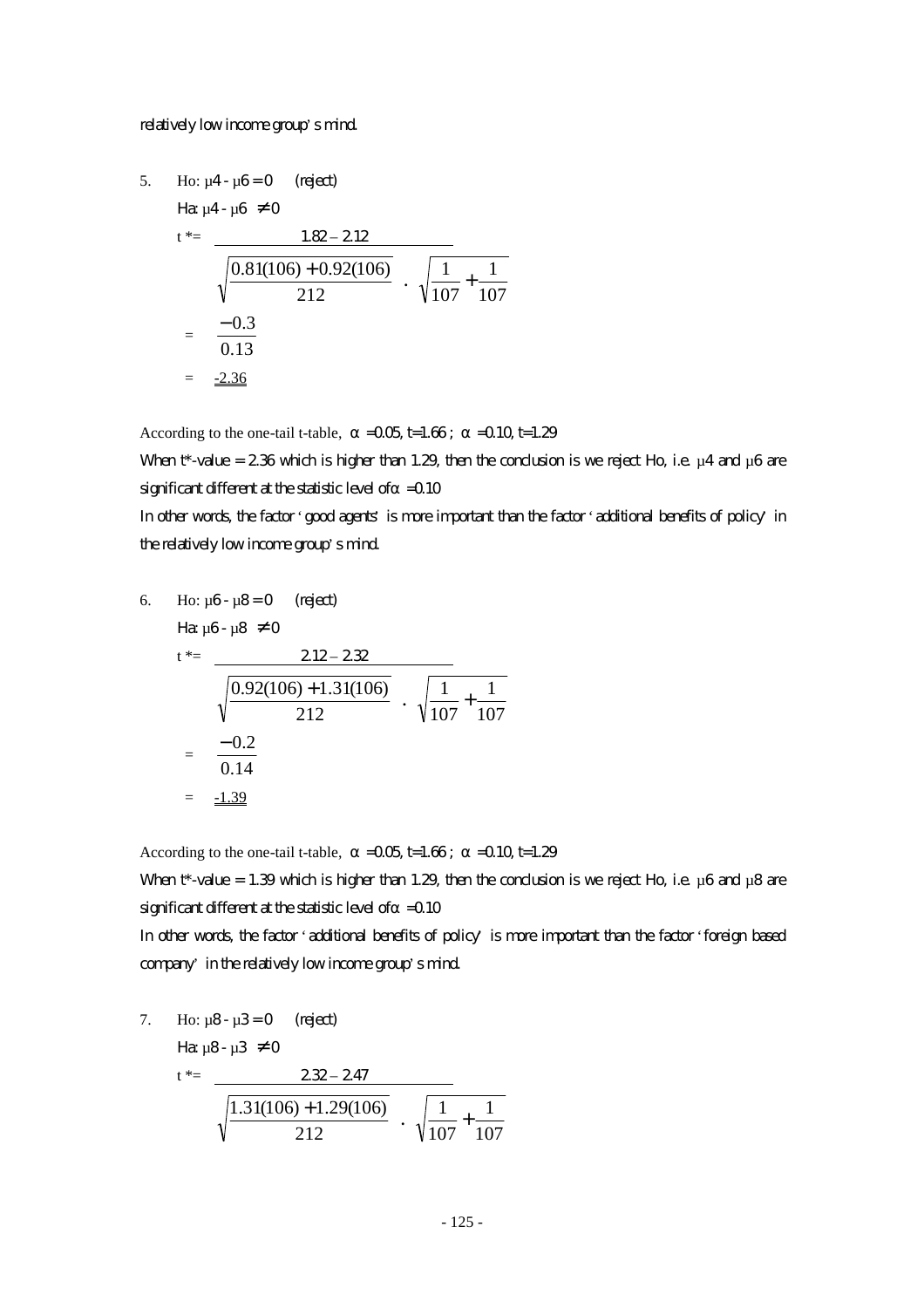$$
= \frac{-0.15}{0.16}
$$

$$
= \frac{-0.96}{}
$$

According to the one-tail t-table,  $=$   $-0.05$  t=1.66;  $=$   $-0.10$  t=1.29

When  $t^*$ -value = 0.96 which is lower than 1.29, then the conclusion is we accept Ho, i.e.  $\mu$ 8 and  $\mu$ 3 have no difference at the statistic level of  $=0.10$ In other words, the factors 'foreign based company' and 'cheaper products' are in the same importance level

in the relatively low income group's mind.

8. Ho: 
$$
\mu
$$
3-  $\mu$ 7=0 (right)  
\n $t^* = \frac{247 - 307}{\sqrt{\frac{1.29(106) + 1.33(106)}{212}} \cdot \sqrt{\frac{1}{107} + \frac{1}{107}}$   
\n $= \frac{-0.6}{0.16}$   
\n $= \frac{-3.83}{}$ 

According to the one-tail t-table,  $=$   $-0.05$  t=1.66;  $=$   $-0.10$  t=1.29

When  $t^*$ -value = 3.83 which is higher than 1.29, then the conclusion is we reject Ho, i.e.  $\mu$ 3 and  $\mu$ 7 are significant different at the statistic level of  $=$  0.10

In other words, the factor 'cheaper products' is more important than the factor 'Hong Kong based company' in the relatively low income group's mind.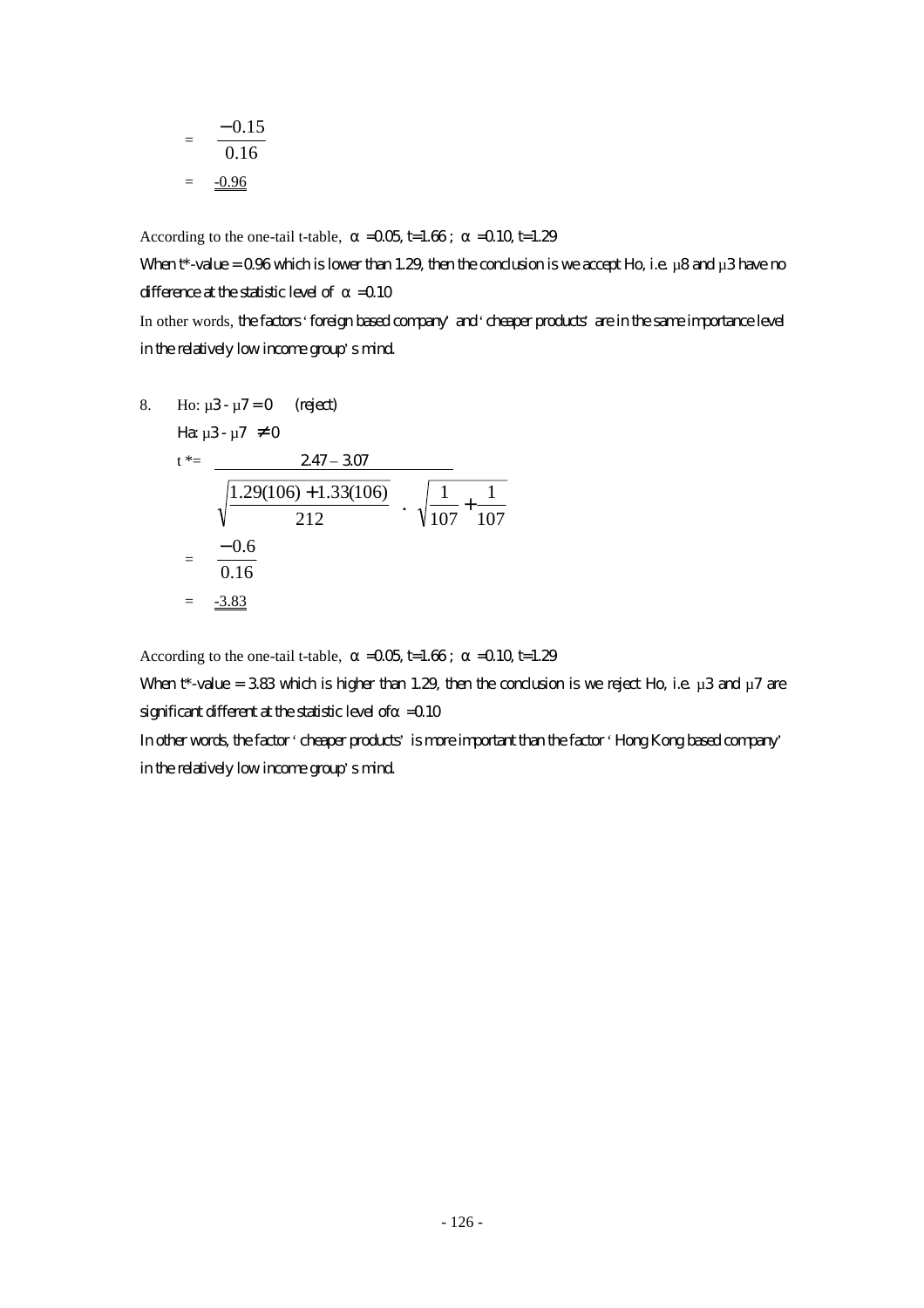#### **Question 8 Relatively High Income Group**

|                                   |    |     |     |      | Std.             |          |
|-----------------------------------|----|-----|-----|------|------------------|----------|
|                                   | N  | Min | Max | Mean | <b>Deviation</b> | Variance |
| 8.1 Reputation                    | 55 | 1   | 5   | 1.38 | 0.62             | 0.39     |
| 8.2 Suitable products             | 55 | 1   | 5   | 1.36 | 0.62             | 0.38     |
| 8.3 Cheaper products              | 55 | 1   | 5   | 2.45 | 1.09             | 1.18     |
| 8.4 Good agents                   | 55 | 1   | 5   | 1.56 | 0.74             | 0.55     |
| 8.5 Good after-sale service       | 55 | 1   | 5   | 1.38 | 0.62             | 0.39     |
| 8.6 Additional benefits of policy | 55 | 1   | 5   | 2.15 | 0.97             | 0.94     |
| 8.7 Hong Kong based company       | 55 | 1   | 5   | 3.04 | 1.15             | 1.33     |
| 8.8 Foreign based company         | 55 | 1   | 5   | 2.22 | 1.01             | 1.03     |

$$
t^* \equiv
$$

$$
\frac{(x1-x2) - (u1-u2)}{\sqrt{\frac{S1(n1-1) + S2(n2-1)}{n1+n2-2}}} \cdot \sqrt{\frac{1}{n1} + \frac{1}{n2}}
$$

1. Ho: 
$$
\mu
$$
2- $\mu$ 1 = 0 (reject)  
Ha  $\mu$ 2- $\mu$ 1  $\neq$  0  
t\*= 1.36-1.38

$$
\frac{1.35 - 1.36}{\sqrt{\frac{0.38(54) + 0.39(54)}{108}} \cdot \sqrt{\frac{1}{55} + \frac{1}{55}}
$$
  
=  $\frac{-0.02}{0.12}$   
=  $\frac{-0.17}{\sqrt{\frac{0.38(54) + 0.39(54)}{108}}}$ 

According to the one-tail t-table,  $=0.05$  t=1.671;  $=0.10$  t=1.296

When  $t^*$ -value = 0.17 which is lower than 1.296, then the conclusion is we accept Ho, i.e.  $\mu$ 2 and  $\mu$ 1 have no difference at the statistic level of  $=$  0.10

In other words, the factors 'suitable products' and 'reputation' are the same important in the relatively high income group's mind.

2. Ho: 
$$
\mu
$$
1 -  $\mu$ 4 = 0 (reject)  
\n
$$
H\alpha \mu
$$
1 -  $\mu$ 4  $\neq$  0  
\nt\*= 
$$
\frac{1.38 - 1.56}{\sqrt{\frac{0.39(54) + 0.55(54)}{108}} \cdot \sqrt{\frac{1}{55} + \frac{1}{55}}
$$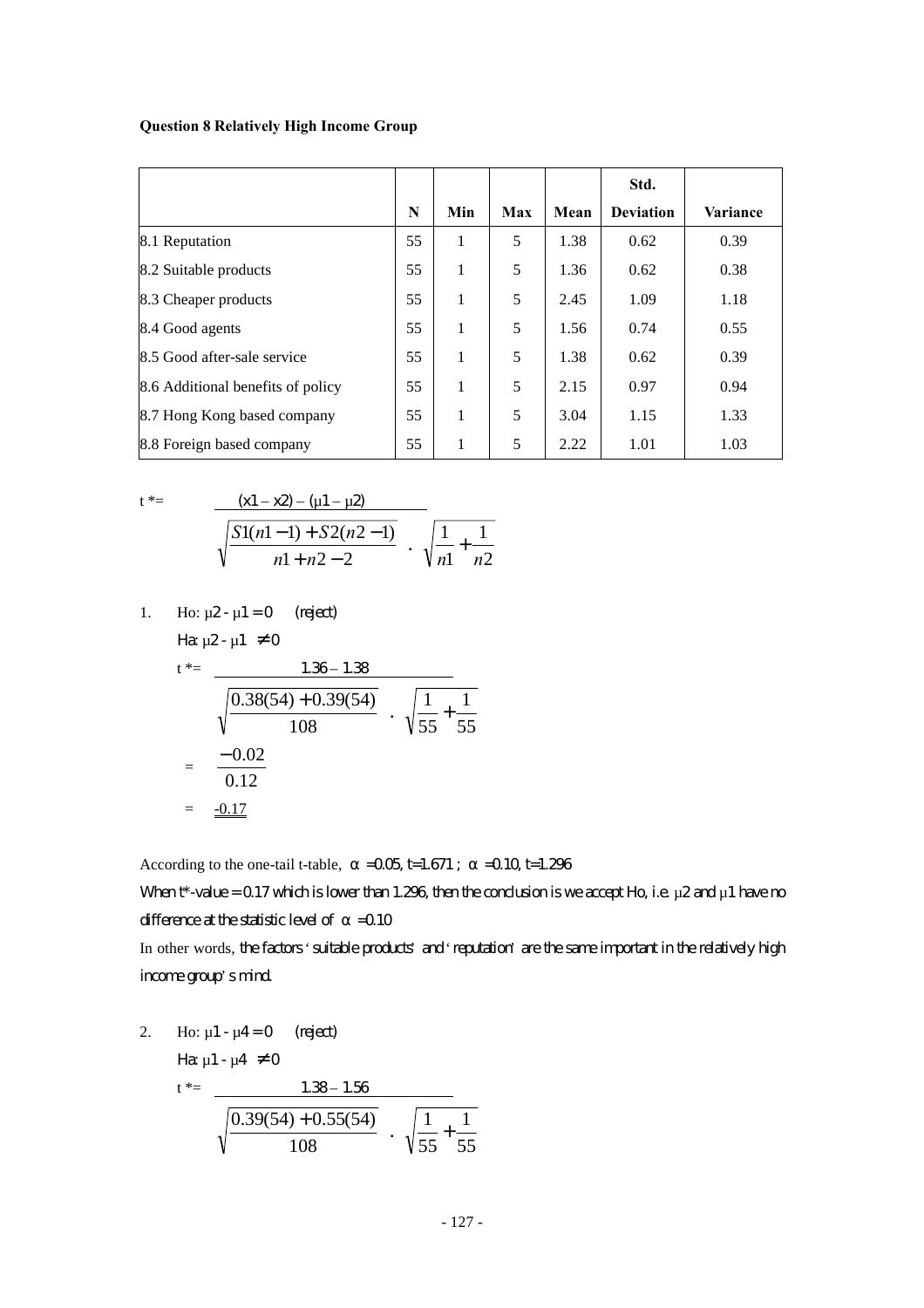$$
= \frac{-0.18}{0.13}
$$

$$
= \frac{-1.38}{}
$$

According to the one-tail t-table,  $=$   $-0.05$  t=1.66;  $=$   $-0.10$  t=1.29

When  $t^*$ -value = 1.38 which is higher than 1.29, then the conclusion is we reject Ho, i.e.  $\mu$ 1 and  $\mu$ 4 are significant different at the statistic level of  $=$  0.10

In other words, the factor 'reputation' is more important than the factor 'good agents' in the relatively high income group's mind.

3. Ho: 
$$
\mu
$$
4- $\mu$ 6=0 (reject)  
\n
$$
\begin{aligned}\n\text{Hg } \mu \text{4-}\mu \text{6} &\neq 0 \\
t^* &= \frac{1.56 - 2.15}{\sqrt{\frac{0.55(54) + 0.94(54)}{108}} \cdot \sqrt{\frac{1}{55} + \frac{1}{55}} \\
&= \frac{-0.59}{0.16} \\
&= \frac{-3.58}{\sqrt{0.56}}\n\end{aligned}
$$

According to the one-tail t-table,  $=$   $-0.05$  t=1.66;  $=$   $-0.10$  t=1.29

When  $t^*$ -value = 3.58 which is higher than 1.29, then the conclusion is we reject Ho, i.e.  $\mu$ 4 and  $\mu$ 6 are significant different at the statistic level of  $=$  0.10

In other words, the factor 'good agents' is more important than the factor 'additional benefits of policy' in the relatively high income group's mind.

4. Ho: 
$$
\mu
$$
6-  $\mu$ 8 = 0 (reject)  
\n $t^* = \frac{215 - 222}{\sqrt{\frac{0.94(54) + 1.03(54)}{108}} \cdot \sqrt{\frac{1}{55} + \frac{1}{55}}$   
\n $= \frac{-0.07}{0.19}$   
\n $= \frac{-0.37}{\sqrt{0.337}}$ 

According to the one-tail t-table,  $=$   $-0.05$  t=1.671;  $=$   $-0.10$  t=1.296 When  $t^*$ -value = 0.37 which is lower than 1.296, then the conclusion is we accept Ho, i.e.  $\mu$ 6 and  $\mu$ 8 have no difference at the statistic level of  $=$  0.10

In other words, the factors 'additional benefits of policy' and 'foreign based company' are in the same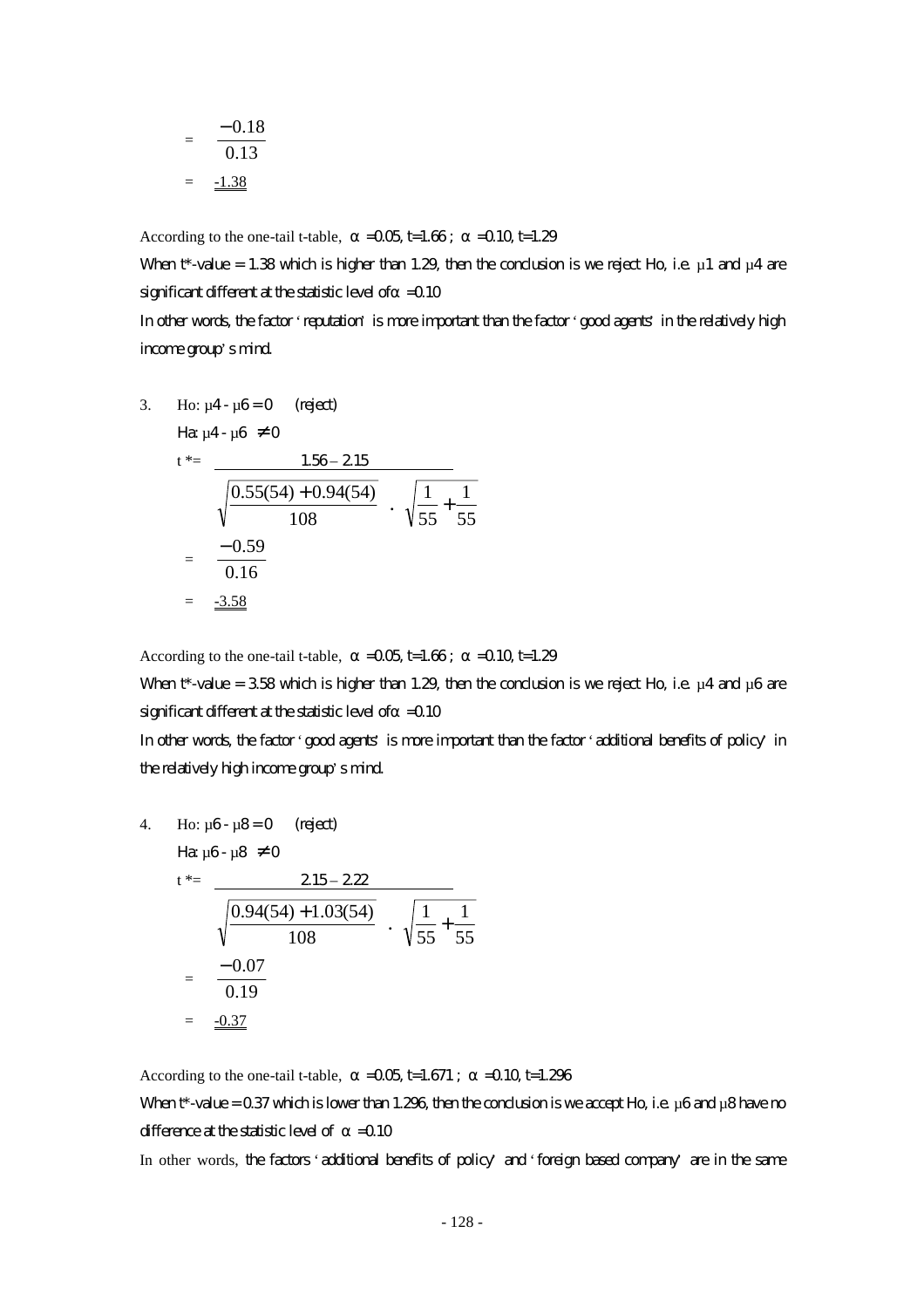#### importance level in the relatively high income group's mind.

5. Ho:  $\mu$ 8 -  $\mu$ 3 = 0 (reject)  $\text{H}_{2,0}$  $\text{R}_{-1}$  $\text{R}_{-1}$  $\text{R}_{+}$   $\text{R}_{-1}$ 

$$
t^* = \frac{222 - 245}{\sqrt{\frac{1.03(54) + 1.18(54)}{108}} \cdot \sqrt{\frac{1}{55} + \frac{1}{55}}
$$

$$
= \frac{-0.23}{0.2}
$$

$$
= \frac{-1.15}{0.2}
$$

According to the one-tail t-table,  $=0.05$  t=1.671;  $=0.10$  t=1.296

When  $t^*$ -value = 1.15 which is lower than 1.296, then the conclusion is we accept Ho, i.e.  $\mu$ 8 and  $\mu$ 3 have no difference at the statistic level of  $=0.10$ 

In other words, the factors 'foreign based company' and 'cheaper products' are in the same importance level in the relatively high income group's mind.

6. Ho: 
$$
\mu
$$
6-  $\mu$ 3=0 (reject)  
\n $t^* = \frac{215 - 245}{\sqrt{\frac{0.94(54) + 1.18(54)}{108}} \cdot \sqrt{\frac{1}{55} + \frac{1}{55}}$   
\n $= \frac{-0.3}{0.2}$   
\n $= \frac{-1.53}{0.2}$ 

According to the one-tail t-table,  $=$   $-0.05$  t=1.66;  $=$   $-0.10$  t=1.29

When  $t^*$ -value = 1.53 which is higher than 1.29, then the conclusion is we reject Ho, i.e.  $\mu$ 6 and  $\mu$ 3 are significant different at the statistic level of  $=$  0.10

In other words, the factor 'additional benefits of policy' is more important than the factor 'cheaper products' in the relatively high income group's mind.

7. Ho: 
$$
\mu
$$
3-  $\mu$ 7=0 (reject)  
\n
$$
\begin{array}{rcl}\n\text{H\ddot{a}} & \mu 3-\mu 7 \neq 0 \\
\text{t*} & = & 245-304 \\
\hline\n\sqrt{\frac{1.18(54)+1.33(54)}{108}} & \sqrt{\frac{1}{55} + \frac{1}{55}}\n\end{array}
$$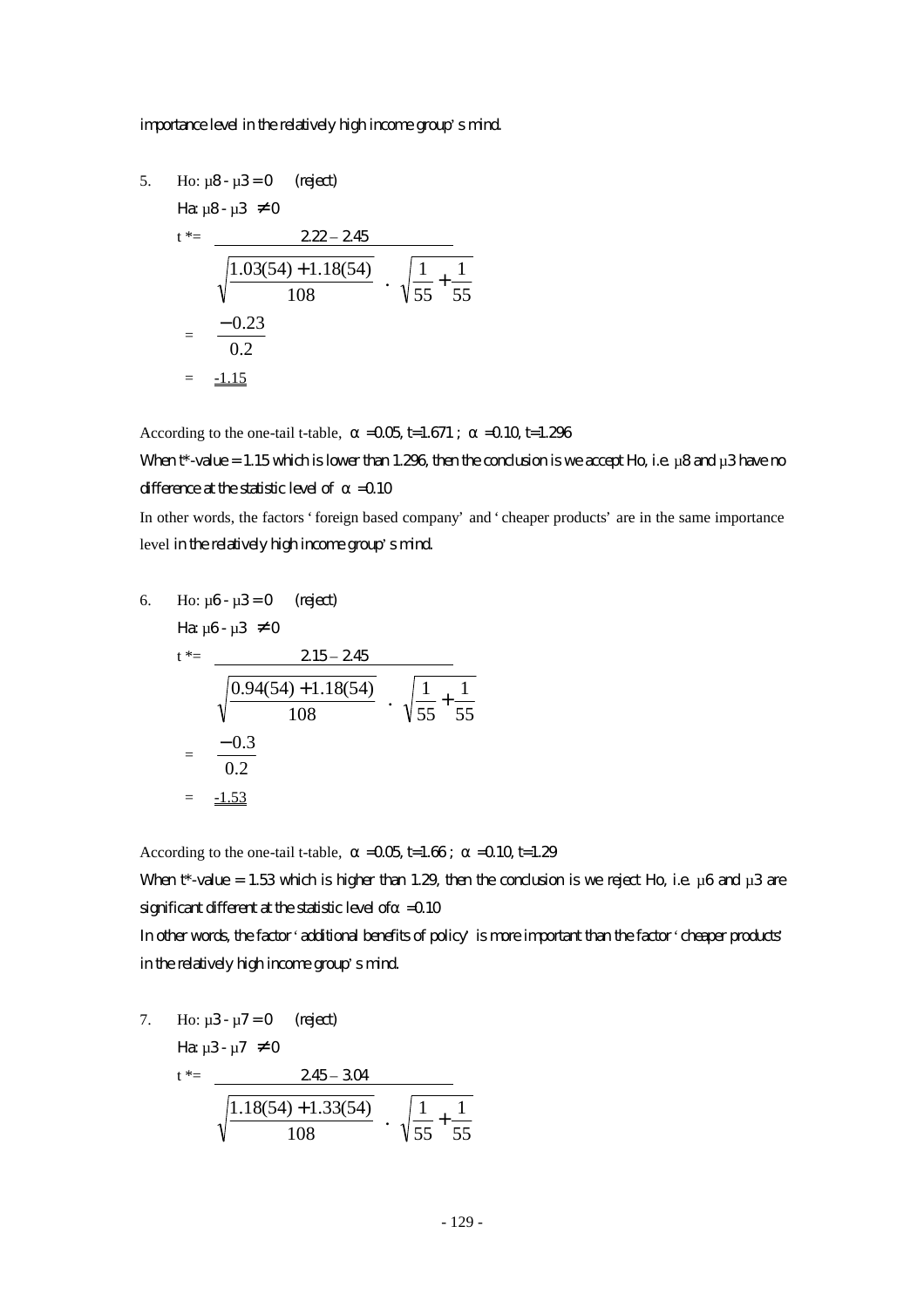$$
= \frac{-0.59}{0.21}
$$

$$
= \frac{-2.76}{}
$$

According to the one-tail t-table,  $=0.05$  t=1.66;  $=0.10$  t=1.29

When  $t^*$ -value = 2.76 which is higher than 1.29, then the conclusion is we reject Ho, i.e.  $\mu$ 3 and  $\mu$ 7 are significant different at the statistic level of  $=$  0.10

In other words, the factor 'cheaper products' is more important than the factor 'Hong Kong based company' in the relatively high income group's mind.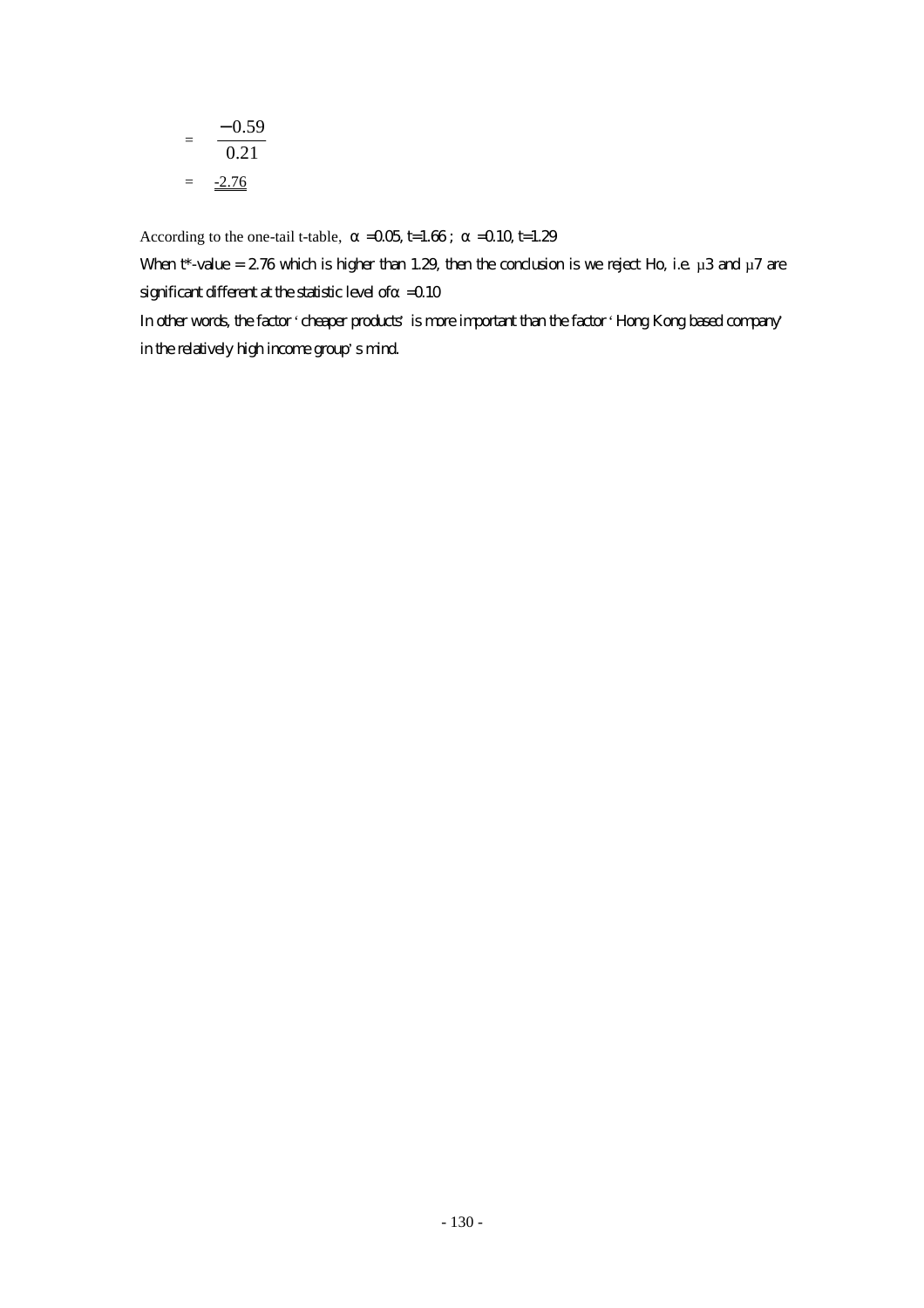## **Appendix 3 Companies Interviews Translation**

### *For Company N:*

### **1. How many agents in your company?**

N: There are about 700 agents in our company in March 2001. This figure would increase in the future.

#### **2. What are the vision and values of the training department?**

N: Our value is to help the agents to gain knowledge and the knowledge can apply to their work. Our vision is that there will be value added to the agents after they received the training.

## **3. In your view, what is the role of training playing in the life insurance industry?**

N: I think the role of training is to keep the good agents retain in the industry. The way of training is through examinations. If agents take more examinations, it could mean that they have the attitude toward the career. The role of training is also to train the agents' knowledge and skills, so that they can analysis the needs of the customers and provide the most suitable policy to them.

#### **4. What kind of training program the company offers to the agents?**

N: There are three kinds of training program. They are the programs for the new agents, existing agents and managers.

#### **5. What are the objectives of the training program?**

N: For the program designed to new agents, e.g. the USDS program, it provides them the basic knowledge of the products, the sales skills and the practice of the industry.

> For the program designed to existing agents, it trains them more skillful and reinforces their attitude.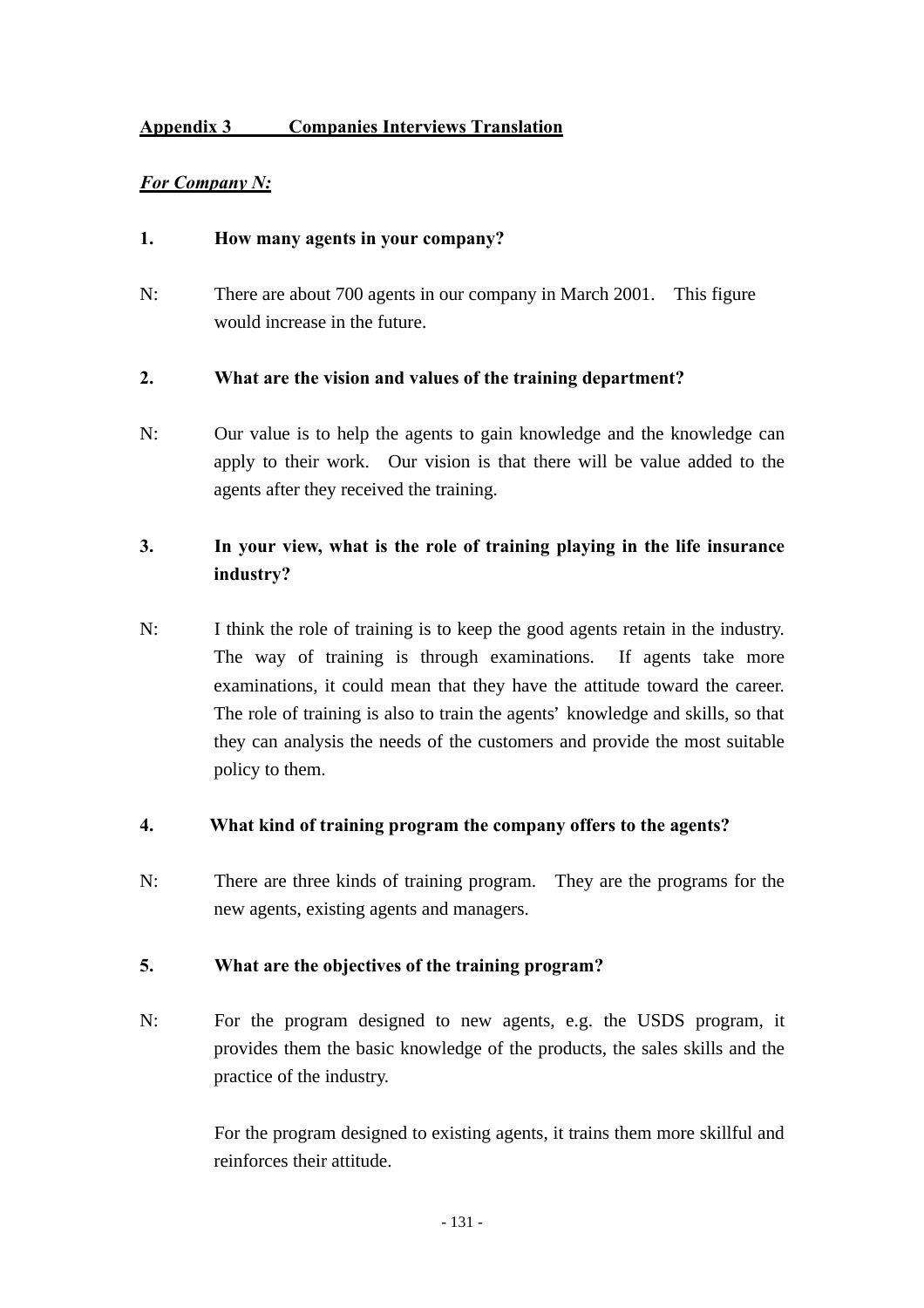For the program designed to managers, it trains them the knowledge of management. For example, recruiting and training of new agents.

# **6. Are there any difficulties to execute the training program? How can you overcome these problems?**

N: There must have difficulties to execute the training program.

First, it is the preparation of the training program. The trainers should find out the needs of the agents, then decide a suitable program for them.

Second, it is the problem of timing. Let say, a two-hour training course may need one day to collect the information. It is very difficult for the trainers to balance the time of finding the materials and doing the tasks in the company.

## **7. How to analyze the training needs of the agents?**

N: We will collect the ideas from the agents and the evaluation from the trainers. Moreover, we have to sensitive to the environment to see what training they should need, e.g. from the newspapers or some friends.

# **8. Is there any evaluation of the trained agents and of the program? If yes, how to evaluate?**

N: Yes, we will evaluate them by the report of the trainers.

# **9. Do you think training can help to reduce turnover rate and improve quality of services? To what extent?**

N: Training definitely can improve the quality of services. Some agents may unable to deal with certain kinds of problem because of their limited skills. For example, some agents may not know very will of certain policies and procedures, training is a way to help them improve the quality of services.

> Of course, there is something that training could not help. The agent's attitude and habit are very difficult to change. For example, the agents were asked be punctual in the training course, but he would still be late.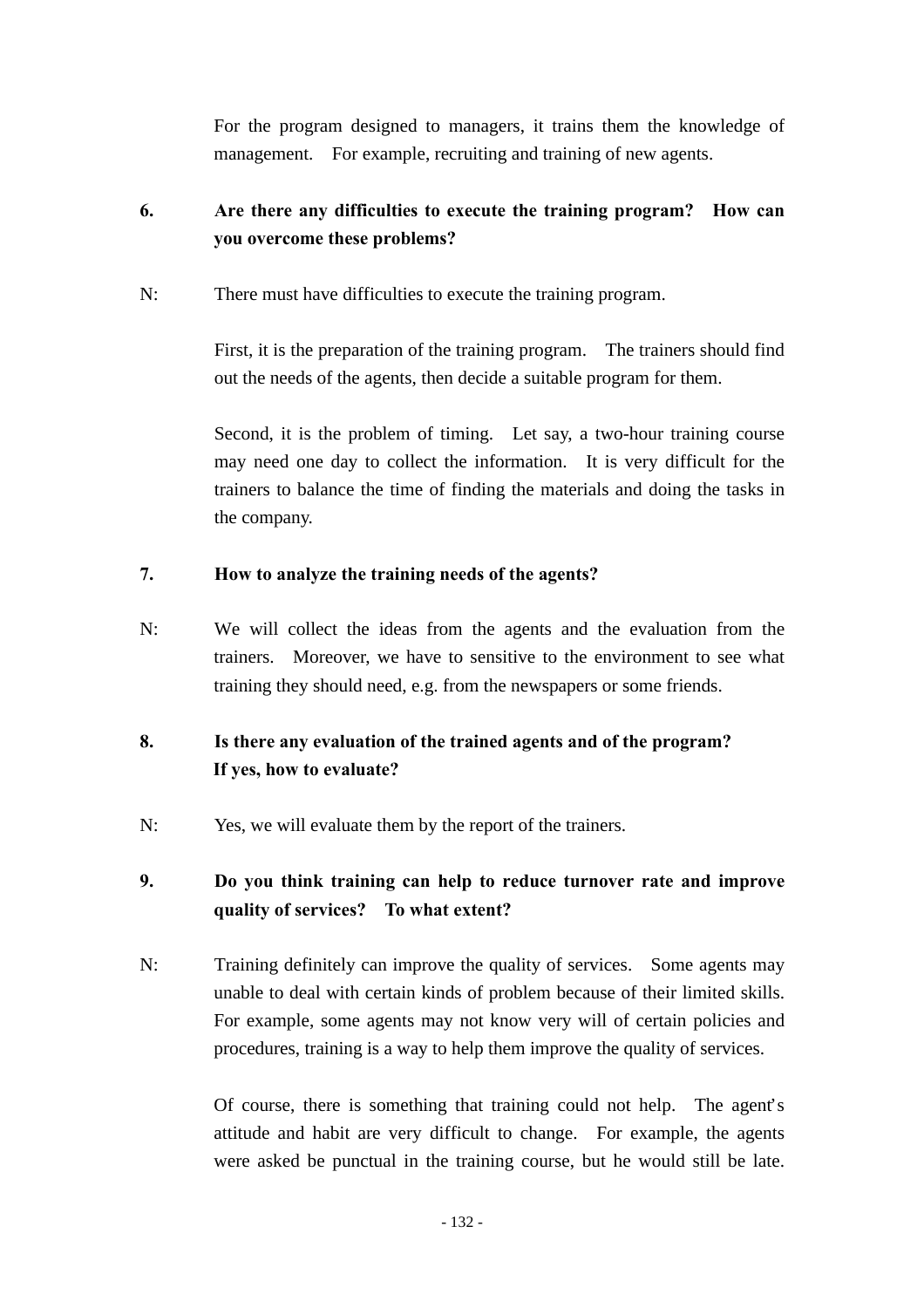This is quite depending on the agent's characteristics.

Training has some help in reducing the turnover rate, but it is not the vital factor. An agent with adequate training would also leave their job because of any other reasons.

# **10. In your view, what will be the future development of the training program?**

N: There will be diversification of the products. This means the functions of insurance companies and banks would be more similar. Therefore, the knowledge of the agents should be more comprehensive.

> There may be change of the style of training program. For examples, some self-study packages or E-learning. Training is not limited to the traditional style, i.e. with classrooms and trainers.

## **11. What are the requirements / criteria of your company in the process of agent recruitment?**

N: First, the agent must meet the requirements of the industry, i.e. F.5 standard with age 18. Second, we have to know why the agents apply to the job. Does he want to improve the living standard or want to help people? The objective of the agent is very important. Moreover, we will assess the candidates' experience and qualification.

# **12. Does your company have special training program for recruiting University graduates. If yes, why?**

N: Yes, this is because we think most of the elite people in Hong Kong are come from the universities.

# **13. Training department, agency and other professional organizations offer training course to agents. What is the difference among them?**

N: Generally speaking, the training courses offered by the company is to provide basic knowledge to the agents, whereas the training courses offered by the outside institutions, e.g. LUTC, provide agents a qualified title after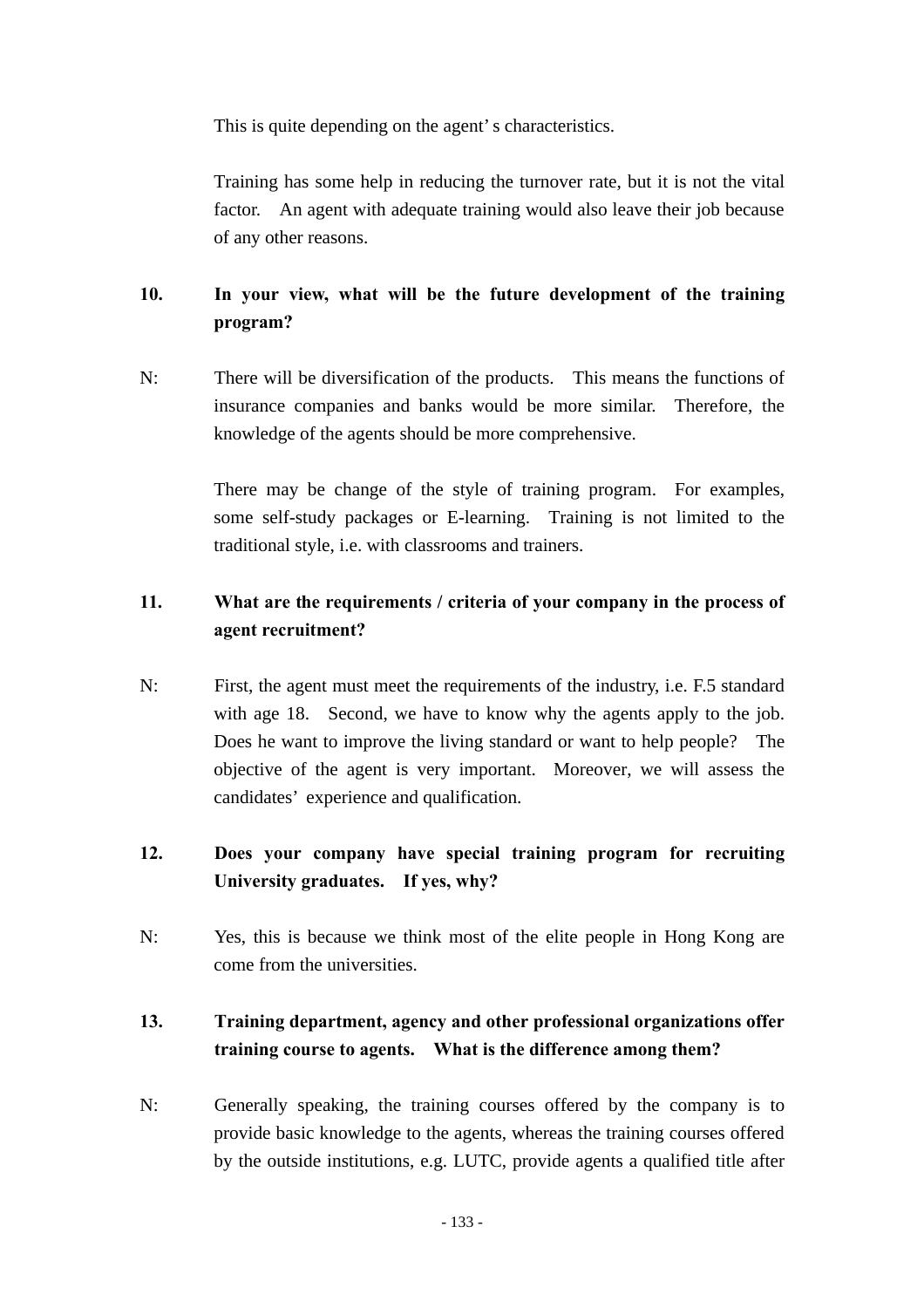they pass the examinations.

The main difference of the training courses between company and agency is that, the company's training is suitable for all agents, while the agency's training is tailor made to each of the agents.

- **14. Agents have different levels of education. Is there any problem of designing the training program because of this? How does your company deal with this problem?**
- N: Each training course has its own objective and requirements. Different training courses target at different groups of agents. For example, a course teaches agents how to use a palm requires them have the basic knowledge of using a computer. The different level of education is not a big problem in designing the training program.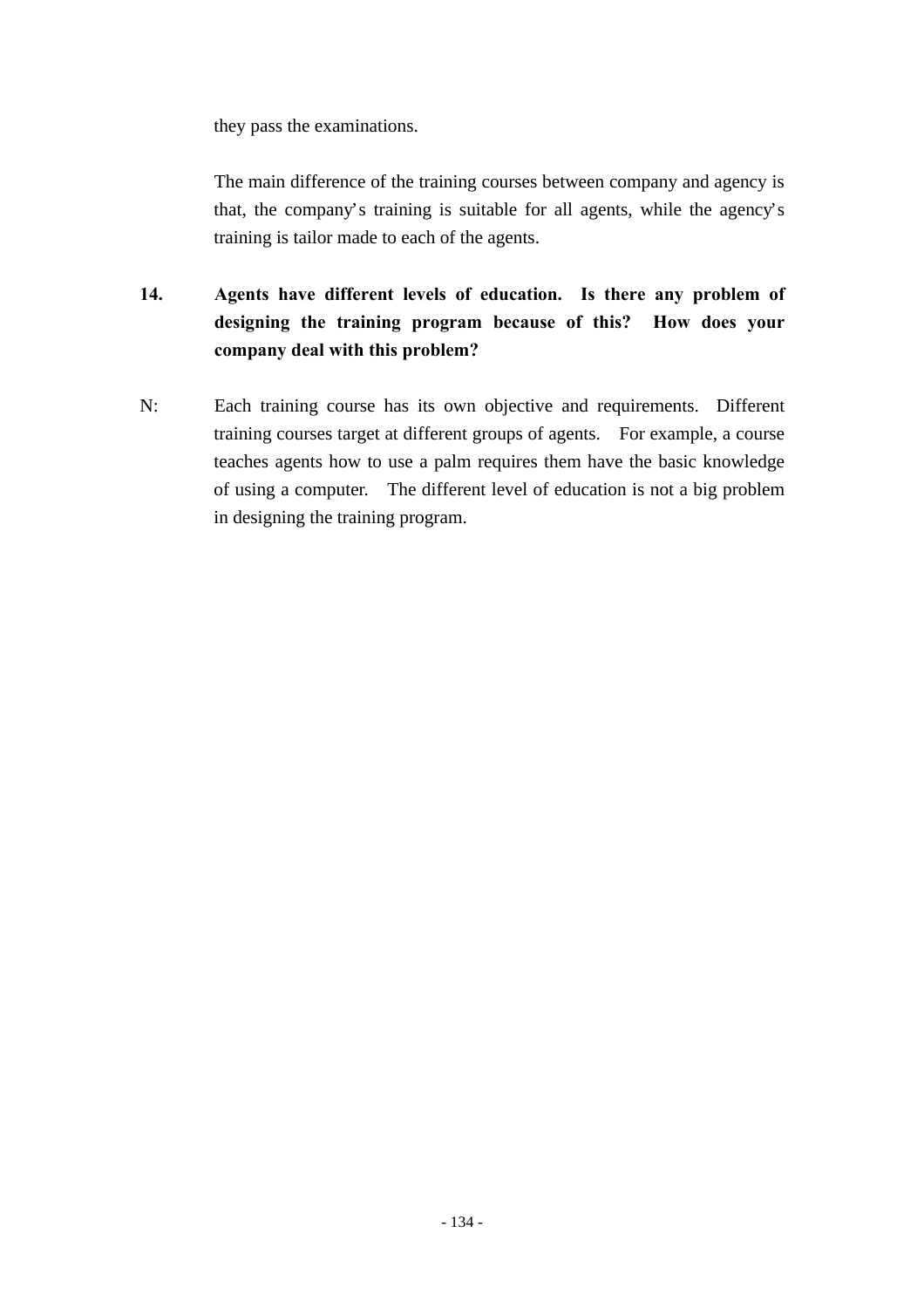## *For Company B:*

- **1. How many agents in your company?**
- B: About 180.

## **2. What are the vision and values of the training department?**

- B: The vision and values of our Training and Development department is to help the agents develop their life long career, i.e. insurance.
- **3. In your view, what is the role of training playing in the life insurance industry?**
- B: The role of training is playing more important in the life insurance industry. There is high competition of this industry, if an agent without good training, he may soon have to leave this industry. An agent should enrich himself in order to survive in the industry.

## **4. What kind of training program the company offers to the agents?**

- B: Our training program is not sophisticated as we are so young in the industry and we have relatively few agents when compared with other companies. However, we provide basic training to the agents. You can see the reference.
- **5. What are the objectives of the training program?**
- B: see the 'design idea' from the reference

# **6. Are there any difficulties to execute the training program? How can you overcome these problems?**

B: Yes, it is the problem of resources and we find difficult to invite lecturers for the training courses. As we've got only 180 agents, it is inefficient for our company to offer training courses.

To solve the problem, we would sponsor the agents to take some courses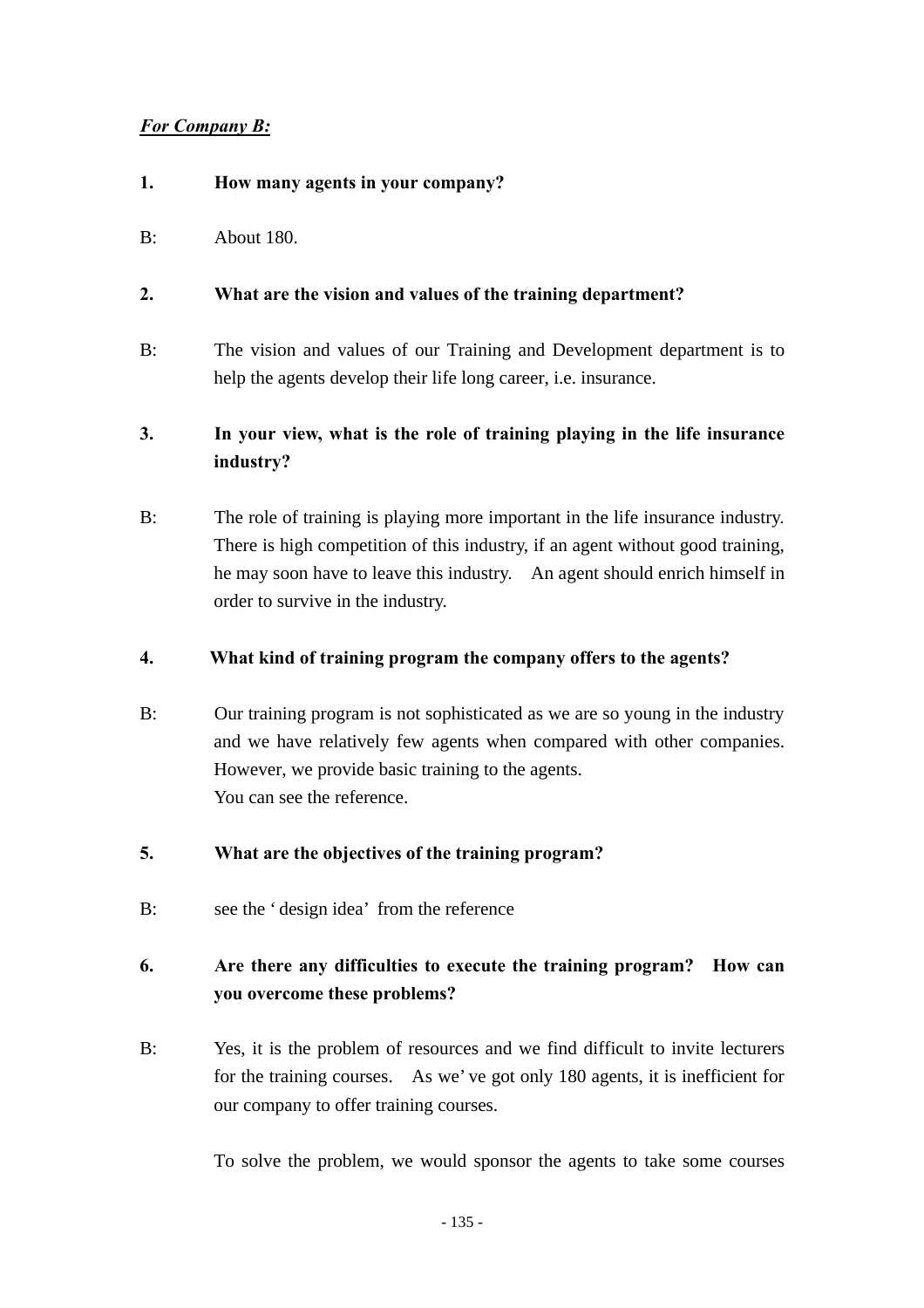outside the company, e.g. LUA, VTC.

## **7. How to analyze the training needs of the agents?**

B: We will have meeting with the up-line managers regularly to see what the needs of the agents.

## **8. Is there any evaluation of the trained agents and of the program? If yes, how to evaluate?**

B: Also, from the meetings with up-line managers.

## **9. Do you think training can help to reduce turnover rate and improve quality of services? To what extent?**

- B: Yes, absolutely. So, we want training help the agents stay in the company. Also, we are careful in the recruitment process to choose the right candidates and provide attractive basic allowance. But we will have the performance appraisal of the agents. If the agents perform badly, he will be disqualified.
- **10. In your view, what will be the future development of the training program?**
- B: It will be more professionalism and eliminate the weak agents.

## **11. What are the requirements / criteria of your company in the process of agent recruitment?**

B: They must be F.5 standard or above. It is not important for their experience as we will provide them training.

# **12. Does your company have special training program for recruiting University graduates. If yes, why?**

B: No, we mainly focus on newspaper advertisement or referrals.

### **13. Training department, agency and other professional organizations offer**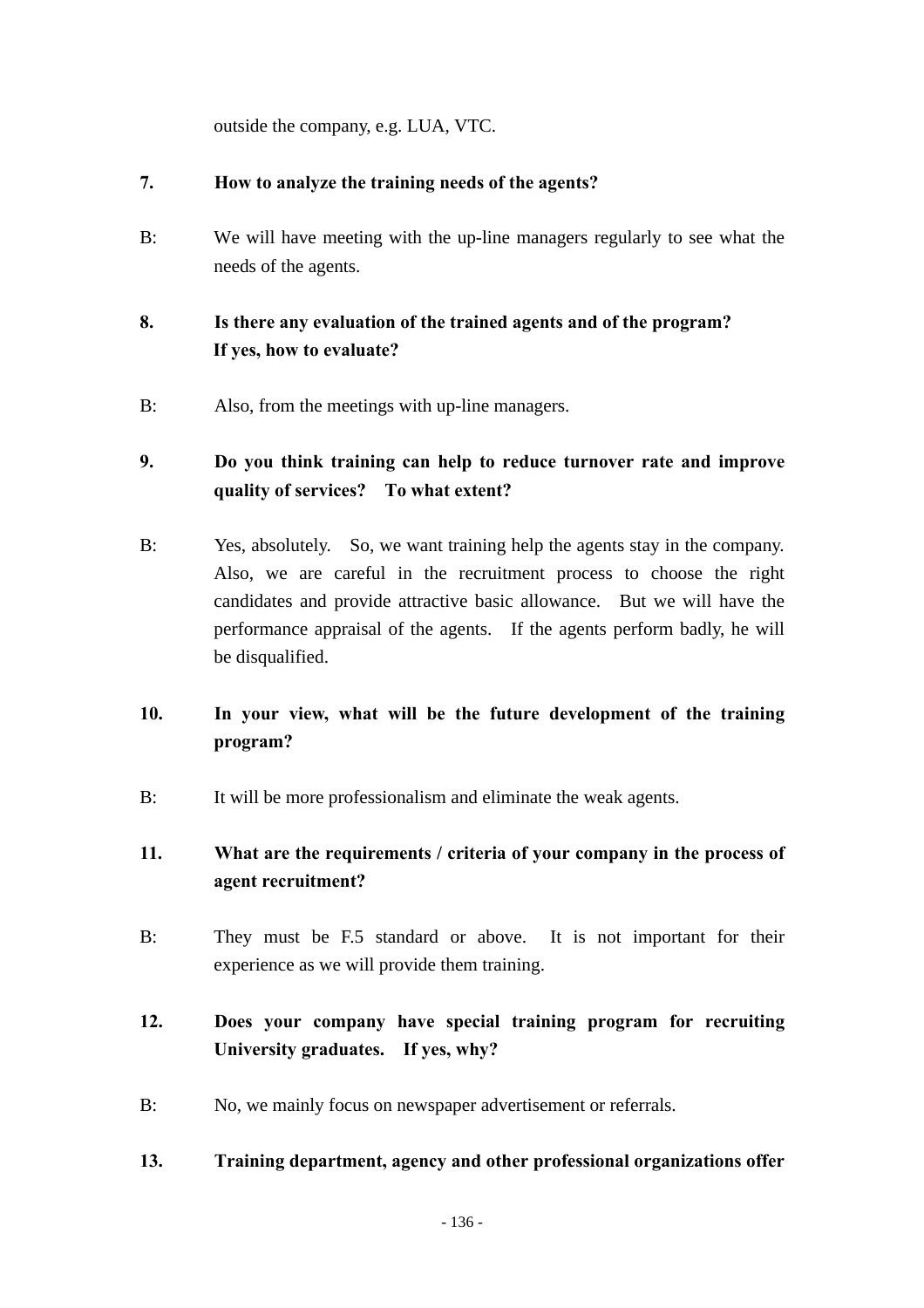### **training course to agents. What is the difference among them?**

B: Our company provides short-term courses to the agents. If the agents want long-term courses, they have to go to other institutes and pay their own fee.

> I think the training courses from the training department, agency and other professional organizations have the same objective to refine the agents skill.

> Agents who take the courses or examinations from the professional organization may receive some qualified titles.

- **14. Agents have different levels of education. Is there any problem of designing the training program because of this? How does your company deal with this problem?**
- B: There is not much differentiation of our training programs as our company is still young in the industry, there are few agents in the company.

But we divide the teams in the agency according to their education level.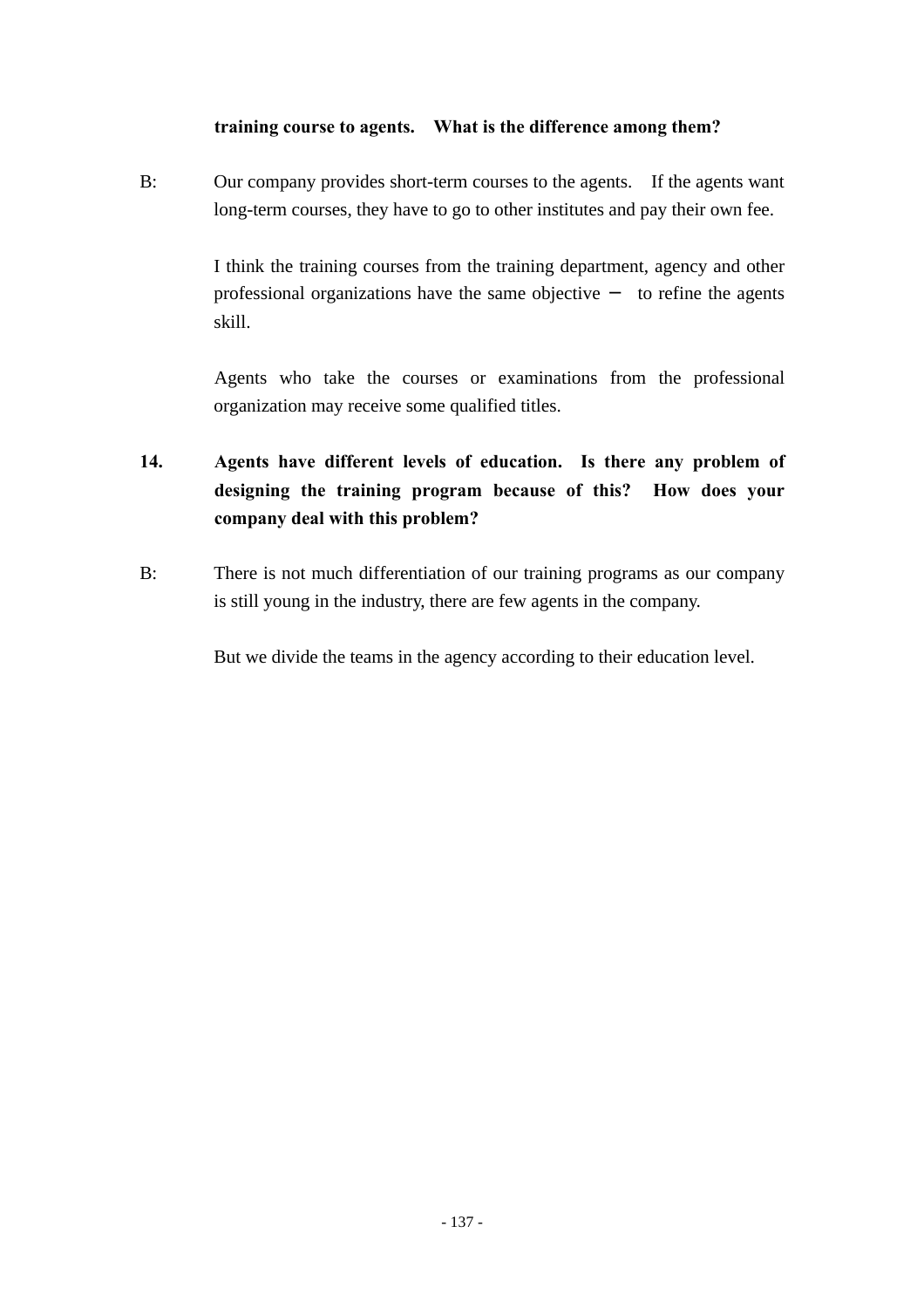## *For Company P:*

### **1. How many agents in your company?**

P: Around 2,000.

### **2. What are the vision and values of the training department?**

P: The vision of our Training and Development department is to be the Number one professional training department. Our values are to provide the best training and resources to our agents and act as a channel between the company and the agents.

## **3. In your view, what is the role of training playing in the life insurance industry?**

P: In the company point of view, the training should let the agents know the basic principles, products and ethics of life insurance industry. Second, the agents should be more knowledgeable and professional after training. Third, the agents should understand the whole industry.

> In the whole industry's point of view, the training should improve the agents' sales technique and help them to maintain good relationship with clients.

### **4. What kind of training program the company offers to the agents?**

P: There are several kinds of training program the company offers to the agents. They are preparation courses, introduction courses, product courses, management courses, sales skill courses and attitude training. Also, the company will arrange some related seminars to the agents.

### **5. What are the objectives of the training program?**

P: The preparation courses are for the examinations of IIQAS, this is because the persons must pass the examinations so that they can be registered as agents. The introduction courses help the agents to familiarize with the company culture. The product and sales skill courses enable the agents to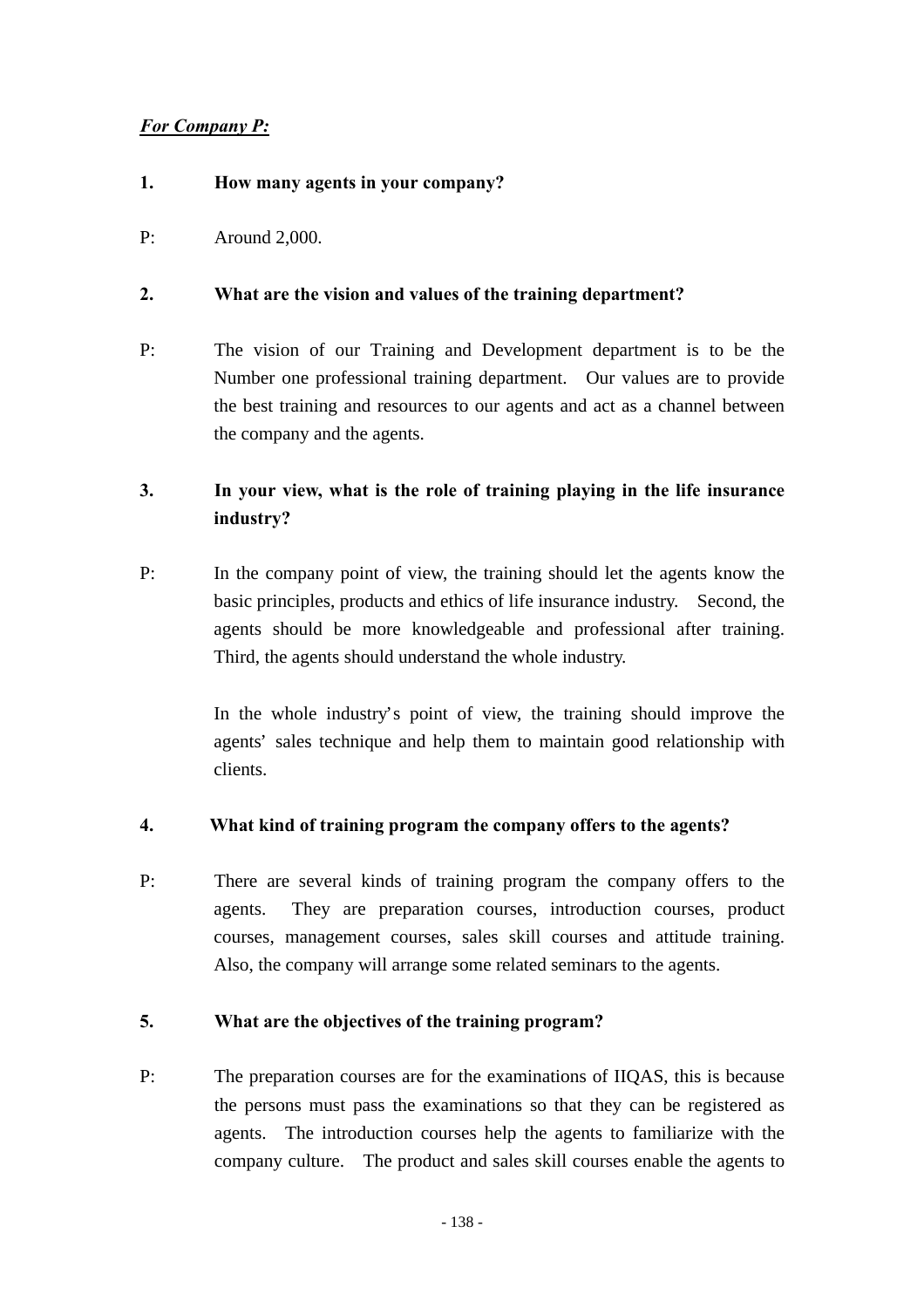have essential knowledge and skill to perform the job well.

# **6. Are there any difficulties to execute the training program? How can you overcome these problems?**

P: There are many difficulties to execute the training program. For examples, the agent's educational backgrounds are so different, there are insufficient experience trainers and the agency managers do not give briefing to the agents before a training course.

> To ease the problem, we will put more detail information on the training course application form. Moreover, we will invite some agency managers to act as guest trainers and communicate with the managers to analysis the agents' training needs.

## **7. How to analyze the training needs of the agents?**

P: We will have some meetings with the senior managers to analyze the training needs of the agents. Also, we will use informal ways to collect the information, e.g. talking with the agents in the pantry or at lunch hour. Moreover, there will be a needs analysis questionnaire send to the agencies every year.

# **8. Is there any evaluation of the trained agents and of the program? If yes, how to evaluate?**

P: Yes, we will have evaluation after each training course to see the agents' reaction about the program and how much the agents have learned. We hope the agents would have the learning transfer, that is, they can apply the knowledge to their tasks.

# **9. Do you think training can help to reduce turnover rate and improve quality of services? To what extent?**

P: I think training could help to reduce the turnover rate indirectly. It is more important that training could maintain a consistent core value to different agencies.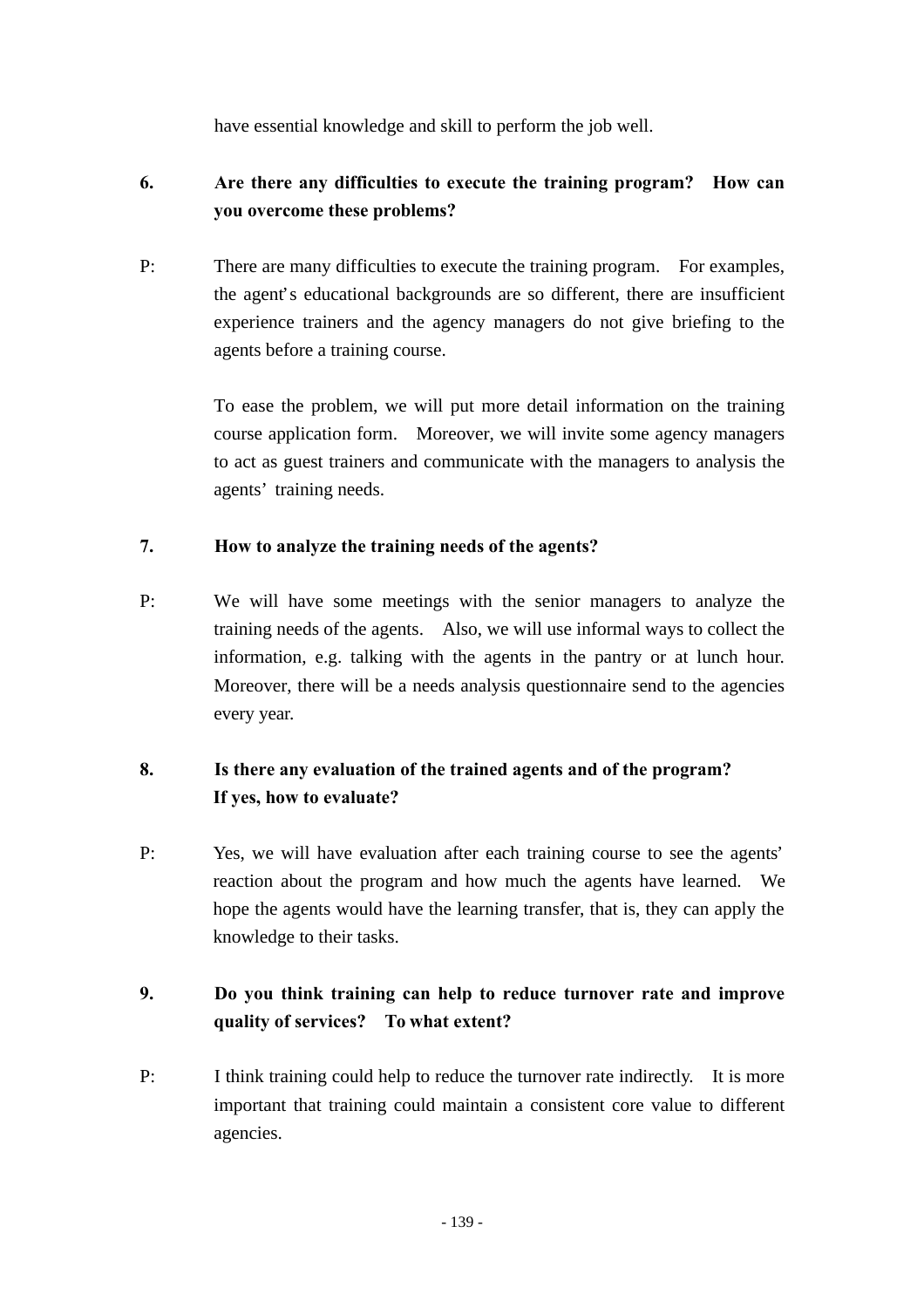# **10. In your view, what will be the future development of the training program?**

P: In my opinion, I expect that there will be more media in the future training program. Traditionally, the training courses are in classrooms. However, I think there will be more training through seminars, intranet, some kinds of software and more training from outside professional institutes in the future.

## **11. What are the requirements / criteria of your company in the process of agent recruitment?**

P: It is very depending on different agencies. However, the candidates must meet the legislative requirement, i.e. pass the IIQAS examinations and 18 years old. More often, it is an essential for the candidates have social and working experience.

## **12. Does your company have special training program for recruiting University graduates. If yes, why?**

P: No, we don't have special training program for recruiting university graduates until now.

# **13. Training department, agency and other professional organizations offer training course to agents. What is the difference among them?**

P: The main difference among them is that, the training department provides training which is knowledge based, the agency provides training which is sales technique and skills based, while the outside professional organizations provide both knowledge and skills training.

# **14. Agents have different levels of education. Is there any problem of designing the training program because of this? How does your company deal with this problem?**

P: Yes, it is a problem of their different levels of education. Part of the agents has very low level of education. So, we use Cantonese and simple language in PowerPoint to teach in the training courses hoping this would help them to understand the content of the courses. But most important, I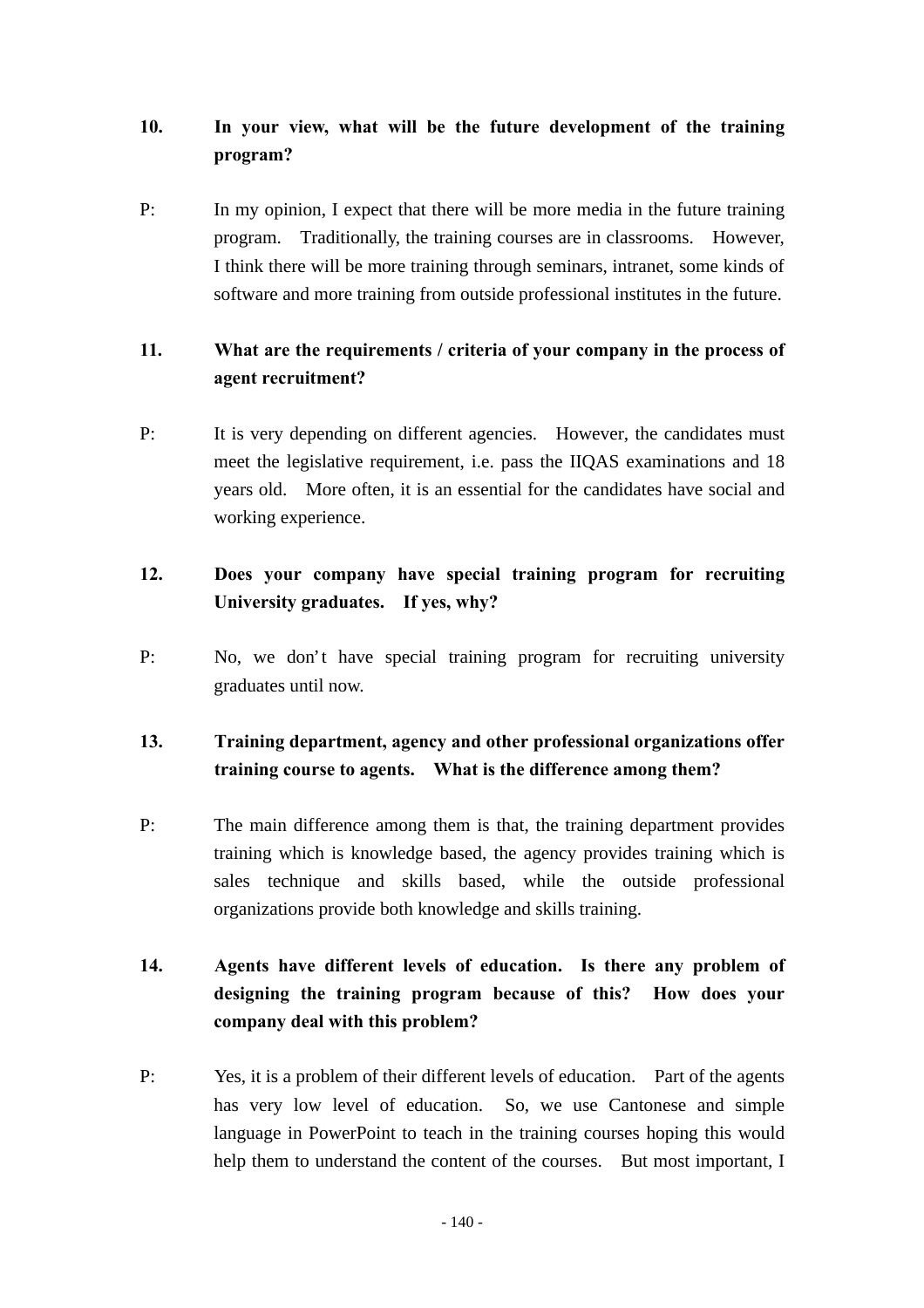think the managers of the agents should give them a briefing before they attend the training course so that the agents could have a preparation for the course. And after that, the managers should give the agents a follow up training, to see whether the agents understanding the course or not.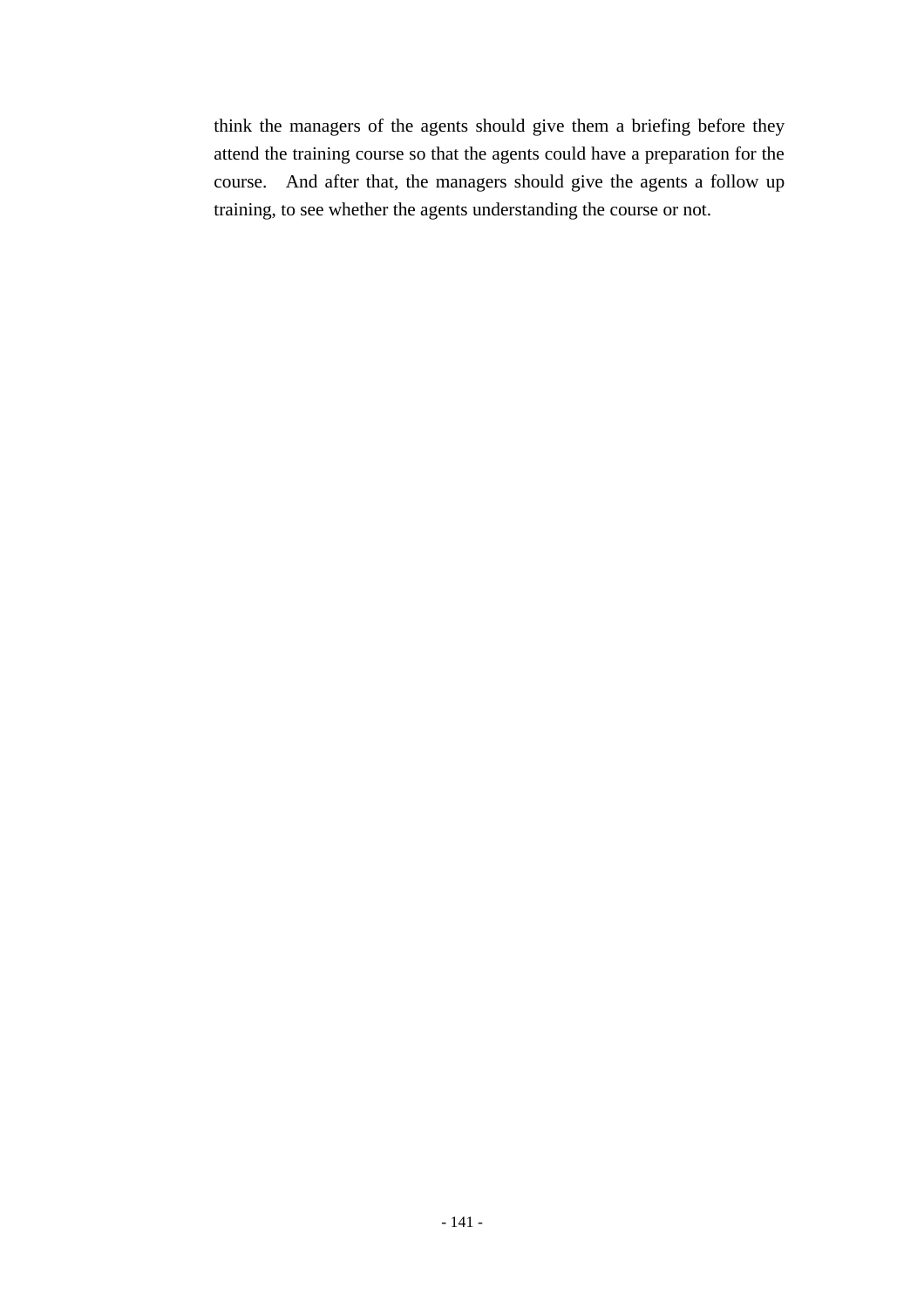#### **Appendix 4 Outstanding Agents Interviews Translation**

# *Ms Canny Wan - Business Director, Synergy Agency Office, New York Life Insurance Worldwide Ltd - 2000 MDRT*

- 1. What do you think are the factors of being a successful agent?
- Canny: The most important factor that lead to an agent success is attitude. The agent should believe in insurance that it can help the public.

The other elements of being a successful agent are knowledge and skill. An agent could receive training from the Company, the Agency and some courses outside the company. The agent receives more or less knowledge depending on his / her Agency's training program, and it is also depending on the agent's learning attitude. Most successful agent would attain some courses outside or take some examinations to enhance their knowledge so that they becomes more professional.

In conclude, the factors of being a successful agent are attitude, knowledge and skill. The attitude, which is the internal factor, is the most important one and it is the first step to enter this career. The knowledge and the skill, which are the external factors, can be trained by the Company, Agency and other institutions in the industry.

- 2. Do you have training from the company or outside?
- Canny: I have been an life insurance agent since 1996. I think I am very lucky that, every company I worked for provided me much training. Until now, I still have training from my company, my agency and I attain some insurance courses outside the company each year.

I think learning is endlessly in this career. Anyone who does not equip well would be eliminated by the industry.

3. Is training a vital element to help you success?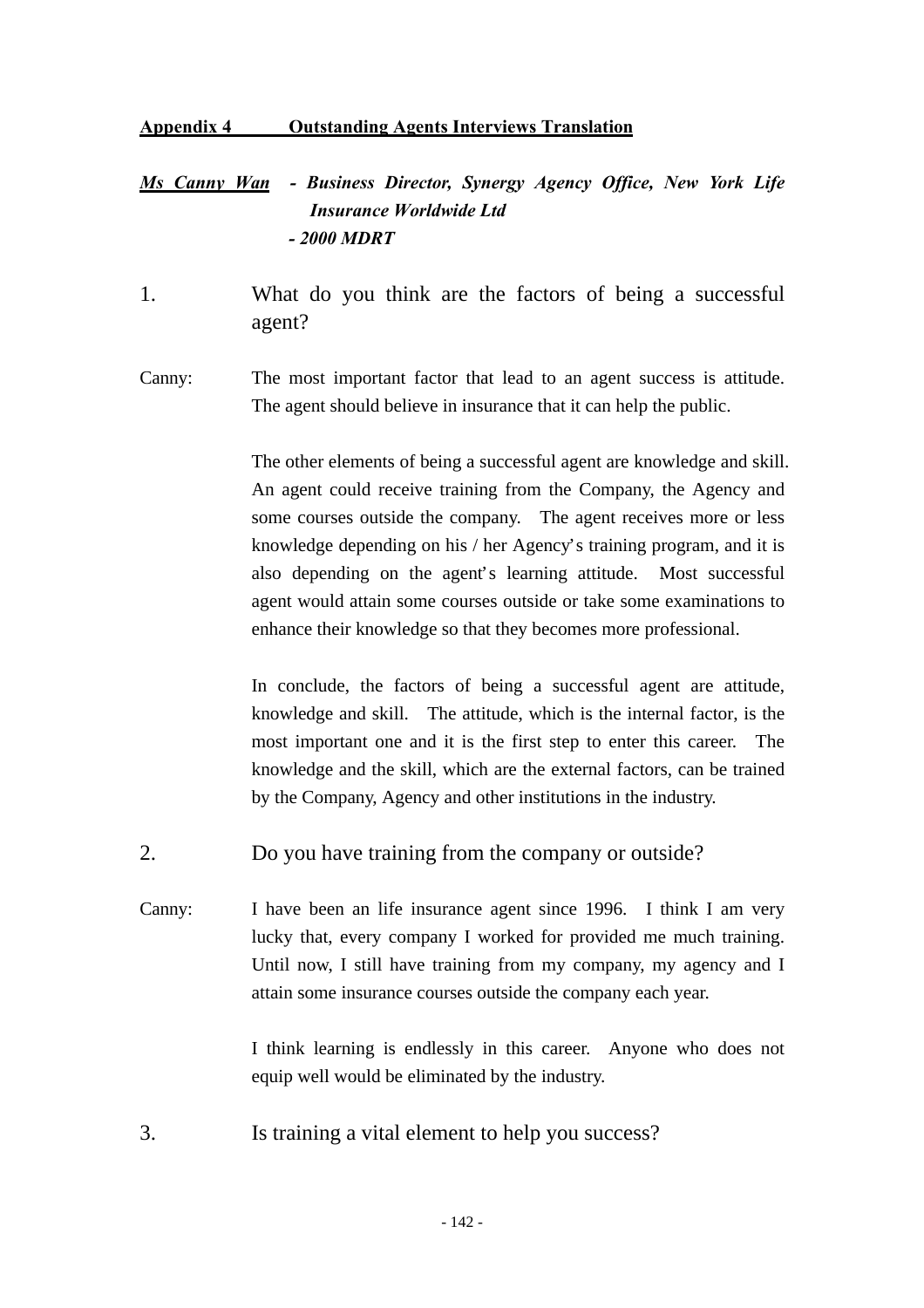- Canny: I can use the knowledge learned from the training when I talked with the clients. The training can improve my knowledge and skills to deal with the customers. I can see that most of the agents who join the LUTC's training program would increase their productivity, even though they have less time to do the business. Therefore, I think training is an effective way to help an agent to success.
- 4. What benefits you received from the training?
- Canny: Other than the previous I have said, I think the environment of training let me think more positive and more optimistic.
- 5. Do you think the current training program should be improved? Why?
- Canny: I think the trainers of the training program should have the experience in front line, that is, they should have been an agent before, so that they know more about the needs of the agents and could have better communication with them. This could increase the efficiency of the training program.

In the future market, there will be more and more new products and the products will be much more complicated, for example, the investment-linked policy. Therefore, the training program should be more comprehensive to let the agents fully understand different kinds of policies. Of course, an agent should be ethical to his / her clients. However, it is very difficult to teach agents ethics in the lessons. Instead, providing some EQ training to the agents may help them become more ethical.

- **6.** In your view, what are the common problems of the rookies in this field and in what way the company's training as well as outside organizations can help them?
- Canny: There are two problems a new agent may face, the source of clients and the agent's attitude.

Some new agents may find it difficult to sell out the policies when all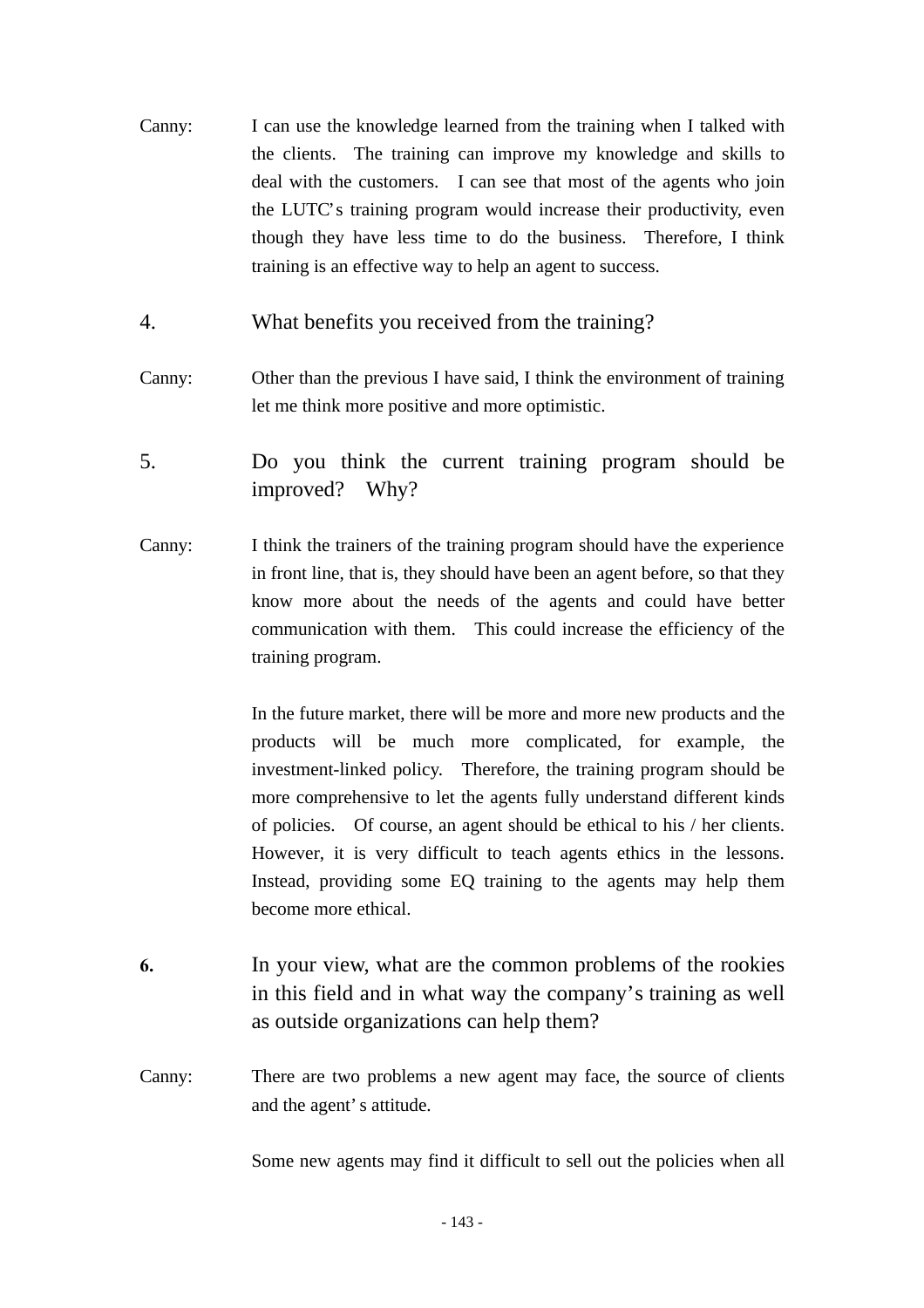his friends and relatives have bought insurance. Besides, some agents may bear in mind that it is not good to sell insurance to his close friends and relatives. He may think selling insurance is a terrible business.

In regard to these difficulties, the company or the agency will provide several methods to the agents to help them find potential customers. For example, rent a shop in a plaza, this is the other way to sell the policies. For the attitude of the agents, it is quite difficult to change the agent's mind. So, the company will very careful to select the right candidates in the recruitment process. Making sure that the applicant's attitude is outgoing and aggressive or let him bear in mind that the nature of the business and the challenge he is going to encounter.

- 7. In your view, what are the ways that can improve the professional standards of insurance agent in the industry?
- Canny: Two ways. First, it is training. Second, it is the recruitment process. The company could higher the standard of hiring the insurance practitioners, for example, increase the education level.

(Because of the time constraint, we cannot finish the interview.)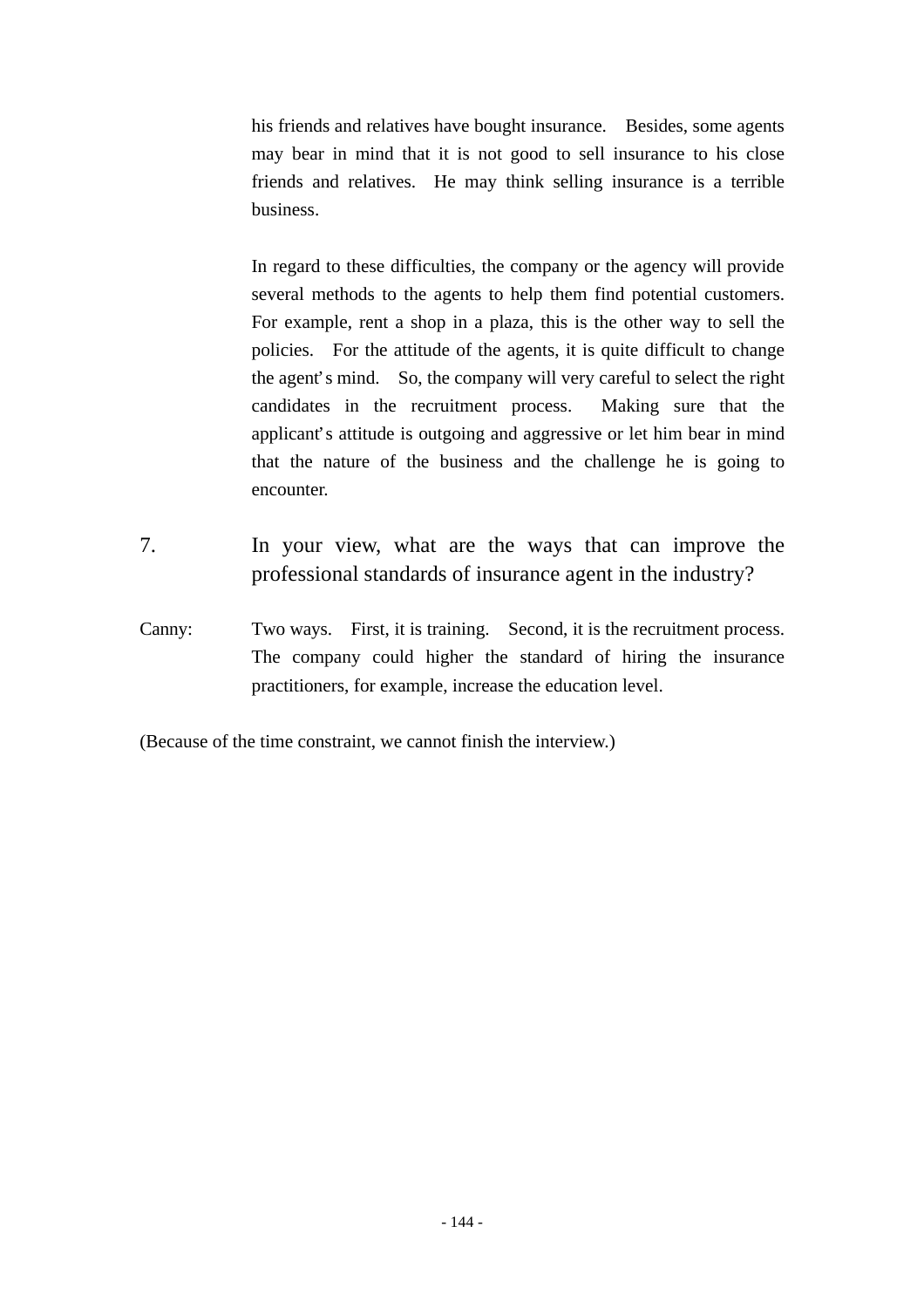## *Wilson Lui - Senior Agency Director, New York Life Insurance Worldwide Ltd - CIAM - LUTCF - MDRT*

- 1. What do you think are the factors of being a successful agent?
- Wilson: The attitude, knowledge, skill and habit are the key factors of being a successful agent. Among these four factors, attitude and habit are the most important. This is because the knowledge and skill could be learned and trained from the company. However, the attitude and habit are depended on the agent's character. So, the key point is that, the agent has to believe in insurance in the first step. Some agents enter into this career because they want to earn more money, or some may think that the job gives them a good prospect. Most of the successful agents tend to have good habit and attitude toward the industry. They almost have to learn in the life time.
- 2. Do you have training from the company or outside?
- Wilson: I am the trainer in the company. As a trainer, sometimes I may learn from the trainees. I also take the courses outside my company, for example, LUTC and CIA. Sometimes an agent may feel very down. If he can have more training or present in some seminars, he would feel more positive.
- 3. Is training a vital element to help you success?
- Wilson: Keep on training is the formula to success.
- 4. What benefits you received from the training?
- Wilson: I think if a person is humble to learn, then he can receive the benefits from training.
- 5. Do you think the current training program should be improved? Why?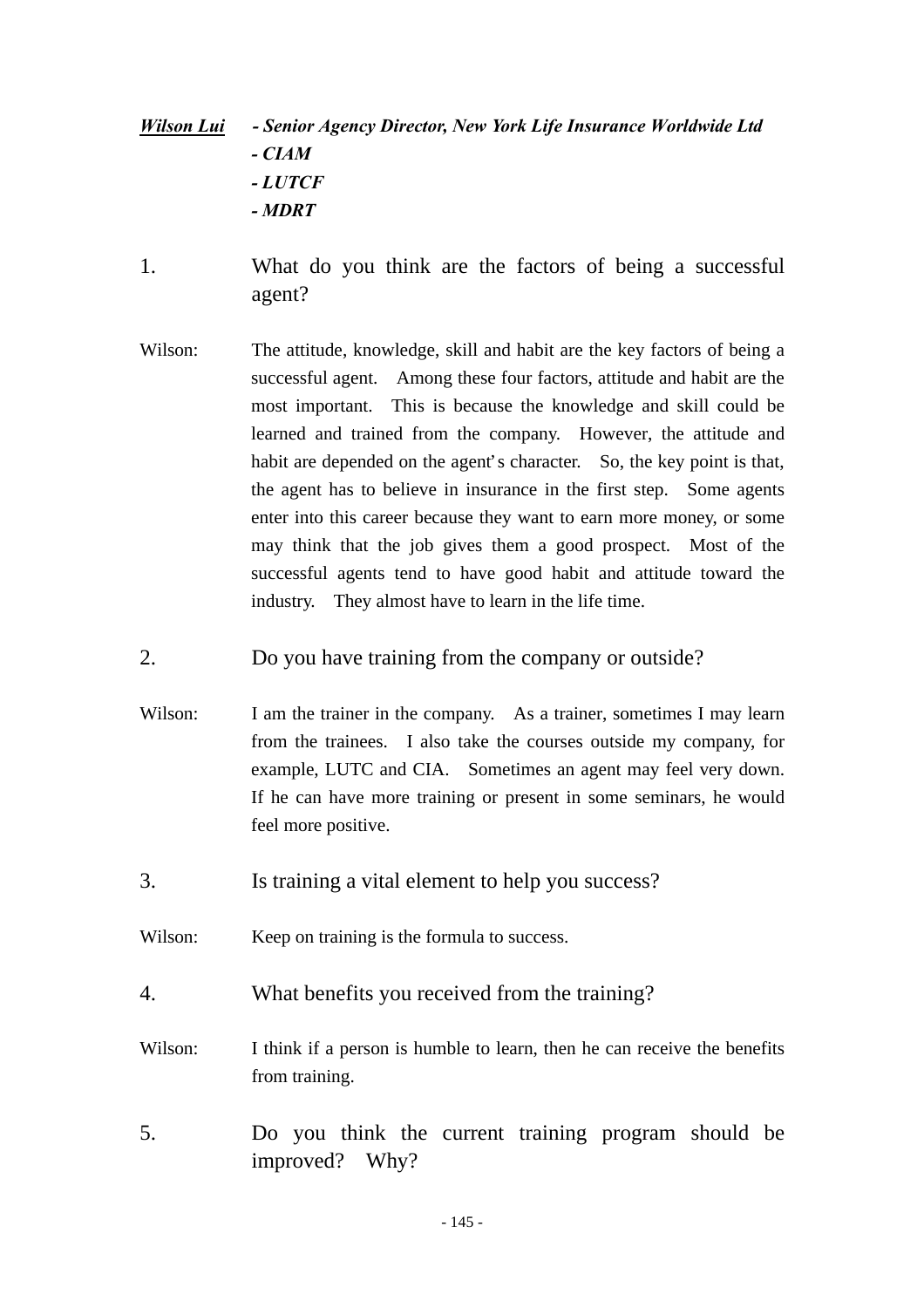- Wilson: It is very important for the training program to involve more practical training, e.g. how to serve a client's different needs.
- **6.** In your view, what are the common problems of the rookies in this field and in what way the company's training as well as outside organizations can help them?
- Wilson: The new agents may not well control their emotion and they may not adapt the fluctuation of the income level. They are not prepared before entering this industry. When they change the job from an employee to a businessman (i.e. an agent), he has to work much harder.

The agency provides counseling to the new agents or the up-line manager's coaching to the new agents could cheer up them.

The company can provide some seminars about how to ease the stress or control the emotion, etc.

- 7. In your view, what are the ways that can improve the professional standards of insurance agent in the industry?
- Wilson: The IIQAS examinations have eliminated the lowest quality agents.

The company has to provide more training to the agents and encourage them to take outside courses or examinations to enhance their knowledge, e.g. LOMA, LUTC, AMTC, CIAM, etc.

- 8. What will be the coming future market you expect?
- Wilson: The insurance will combine with the financial planning. Banks have diversified its products with insurance; insurance companies also have diversified its products with fund investment. Insurance companies not only sell the basic protection policies, but sell more unit-linked policies in recent years. The customers are demanding higher quality of insurance agents, insurance agents will tend to be more professional in the future.
- 9. In your opinions, in what aspects the company should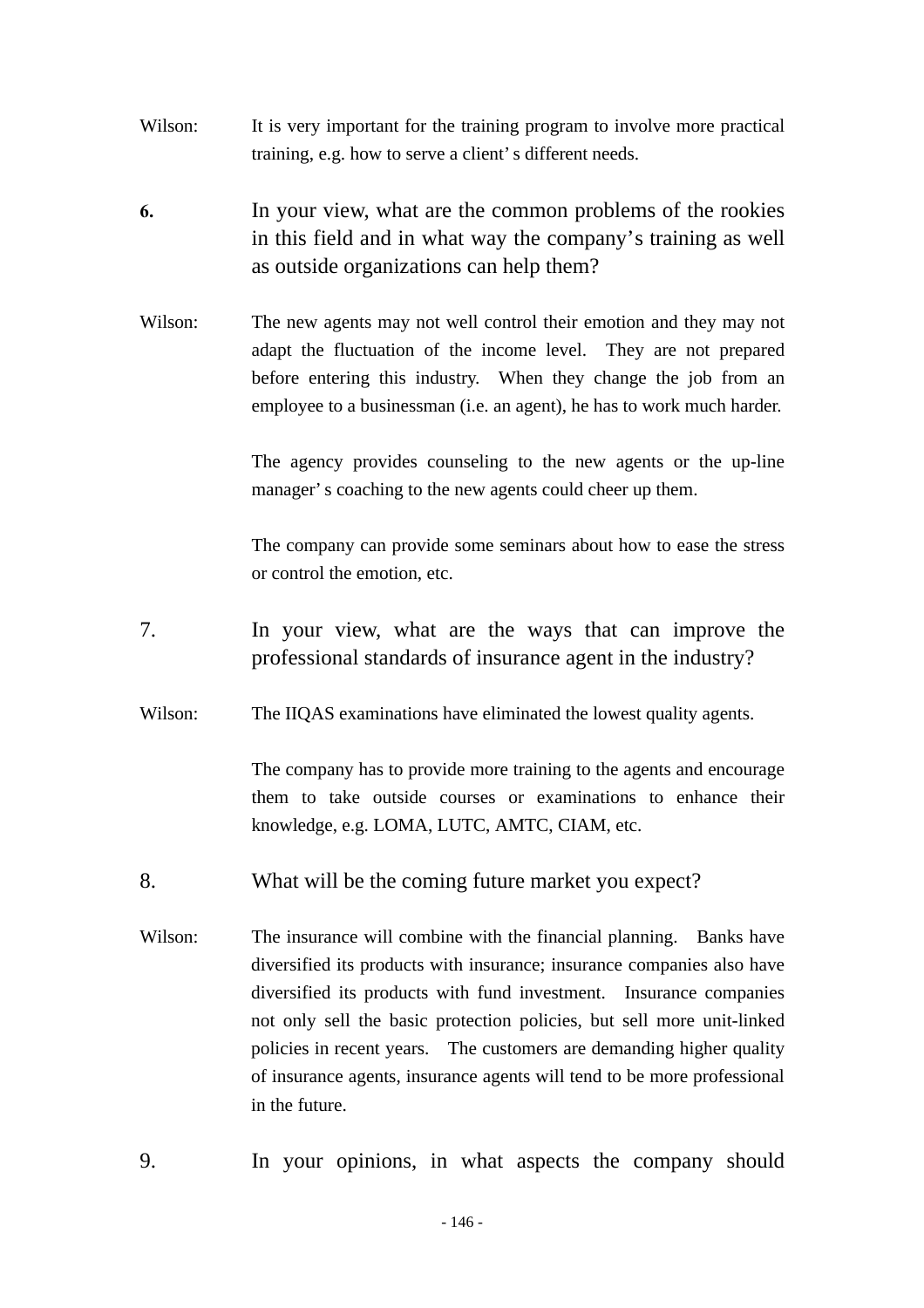enhance the training to let the agents to fulfill future market needs?

Wilson: The company can cooperate with the universities to launch some educational programs to its agents. The agents should provide full services to the clients, e.g. the analysis of financial investment, the knowledge about taxation and law, business insurance, estate planning, etc. So the company should provide those kinds of knowledge to its agents.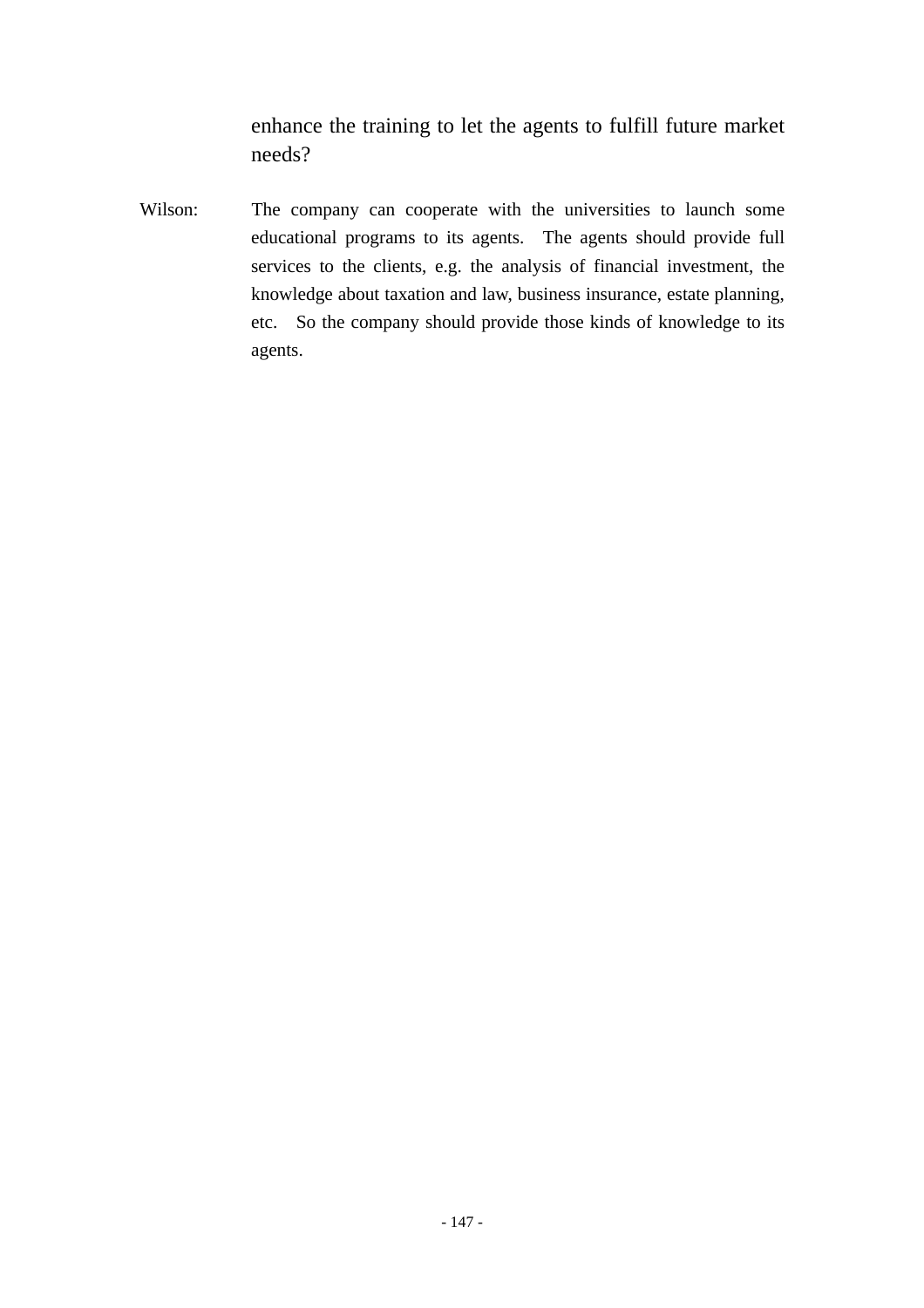| Simon Yip | - Senior Business Manager, The Prudential Assurance Co Ltd<br>- Qualifying Member of MDRT (several years)<br>- Highest Cases Court 1994-2000<br>- Master Club 1998, 2000<br>-Achievers Club 1995-1997, 1999<br>- 100 Cases Club 1994, 1995<br>- 150 Cases Club 1999<br>- 200 Cases Club 1996-1998, 2000<br>- 6 Application Club 1999, 2000<br>- Travel Incentive 1994-1998, 2000 |
|-----------|----------------------------------------------------------------------------------------------------------------------------------------------------------------------------------------------------------------------------------------------------------------------------------------------------------------------------------------------------------------------------------|
| 1.        | What do you think are the factors of being a successful<br>agent?                                                                                                                                                                                                                                                                                                                |
| Simon:    | I think the person should have the attitude that he wants to be success,<br>this is the most important factor.                                                                                                                                                                                                                                                                   |
| 2.        | Do you have training from the company or outside?                                                                                                                                                                                                                                                                                                                                |
| Simon:    | I attain the training courses from the company if the training courses<br>are compulsory.                                                                                                                                                                                                                                                                                        |
| 3.        | Is training a vital element to help you success?                                                                                                                                                                                                                                                                                                                                 |
| Simon:    | I agree that training can help a person to success.<br>However, it is not<br>the most important factor. As I mentioned before, I think the person's<br>attitude is the most important.                                                                                                                                                                                           |
| 4.        | What benefits you received from the training?                                                                                                                                                                                                                                                                                                                                    |
| Simon:    | I have got some improvement from the training.                                                                                                                                                                                                                                                                                                                                   |
| 5.        | Do you think the current training program should be<br>improved? Why?                                                                                                                                                                                                                                                                                                            |
| Simon:    | I think I am not qualified to criticize the current training program.<br>Maybe this is just my opinion.                                                                                                                                                                                                                                                                          |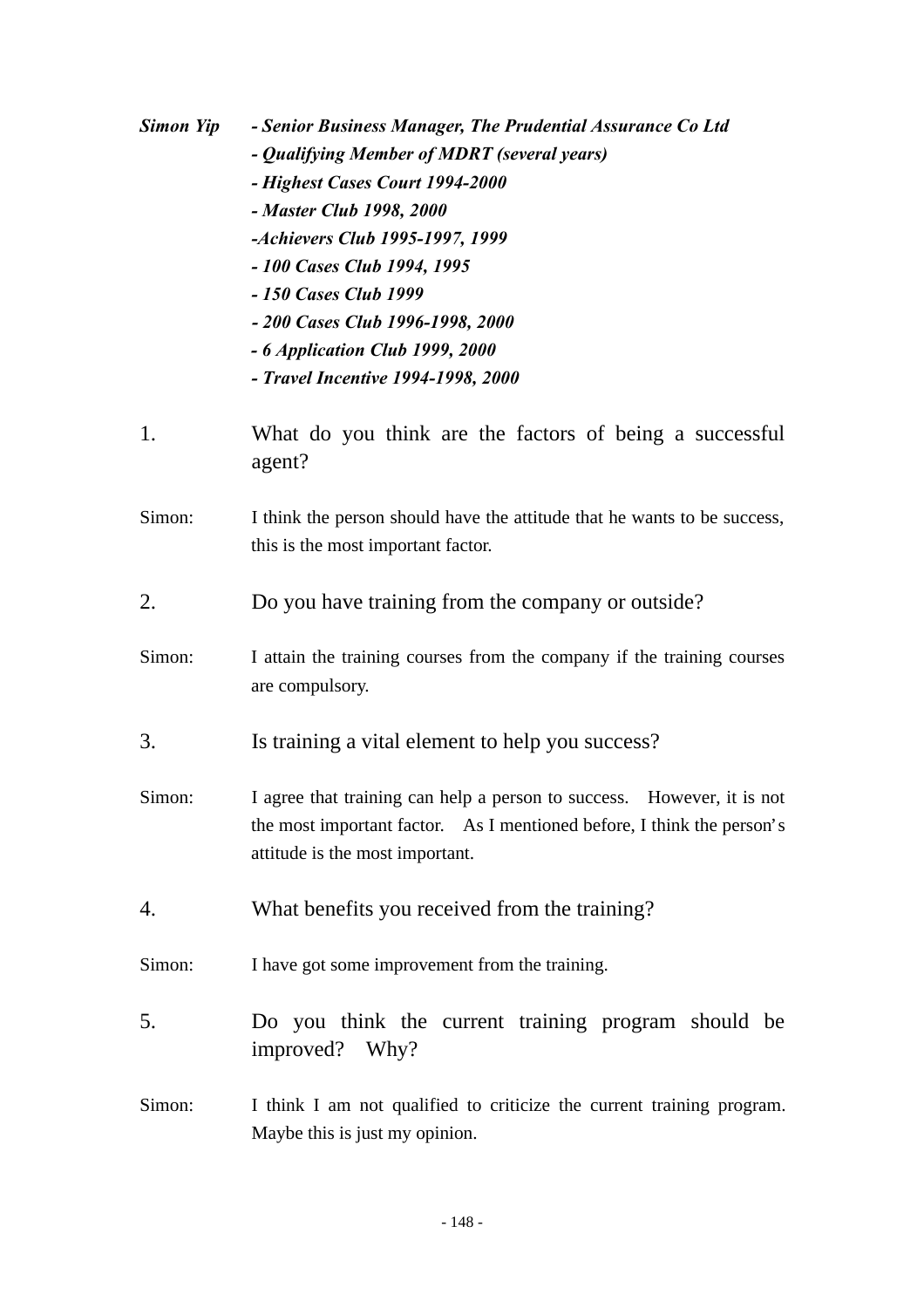The training is divided into two parts. First, it is the training from the company. The company's training is designed for a group of people. Second, it is the training from the leader. The training from the leader would be more tailor-made to the agent. It is more important than the training from the company.

- **6.** In your view, what are the common problems of the rookies in this field and in what way the company's training as well as outside organizations can help them?
- Simon: The agent would be always turned down by the clients. But I think this is not the problem. All agents should have this experience.

The new agents should first attain the training from the company. After he got the basic knowledge, he may try to have training outside the company.

- 7. In your view, what are the ways that can improve the professional standards of insurance agent in the industry?
- Simon: I think the IIQAS and MPF examinations have already improve the professional standards of insurance agents. I agree that if there are more examinations, the professional standards would increase.
- 8. What will be the coming future market you expect?
- Simon: There would be more customers buying insurance on the internet, that means there would be fewer agents needed. But it may need a long time for this buying habit to change

Moreover, some small insurance companies may merge together to compete with the big insurance companies.

- 9. In your opinions, in what aspects the company should enhance the training to let the agents to fulfill future market needs?
- Simon: I think the company should have immediate response to the market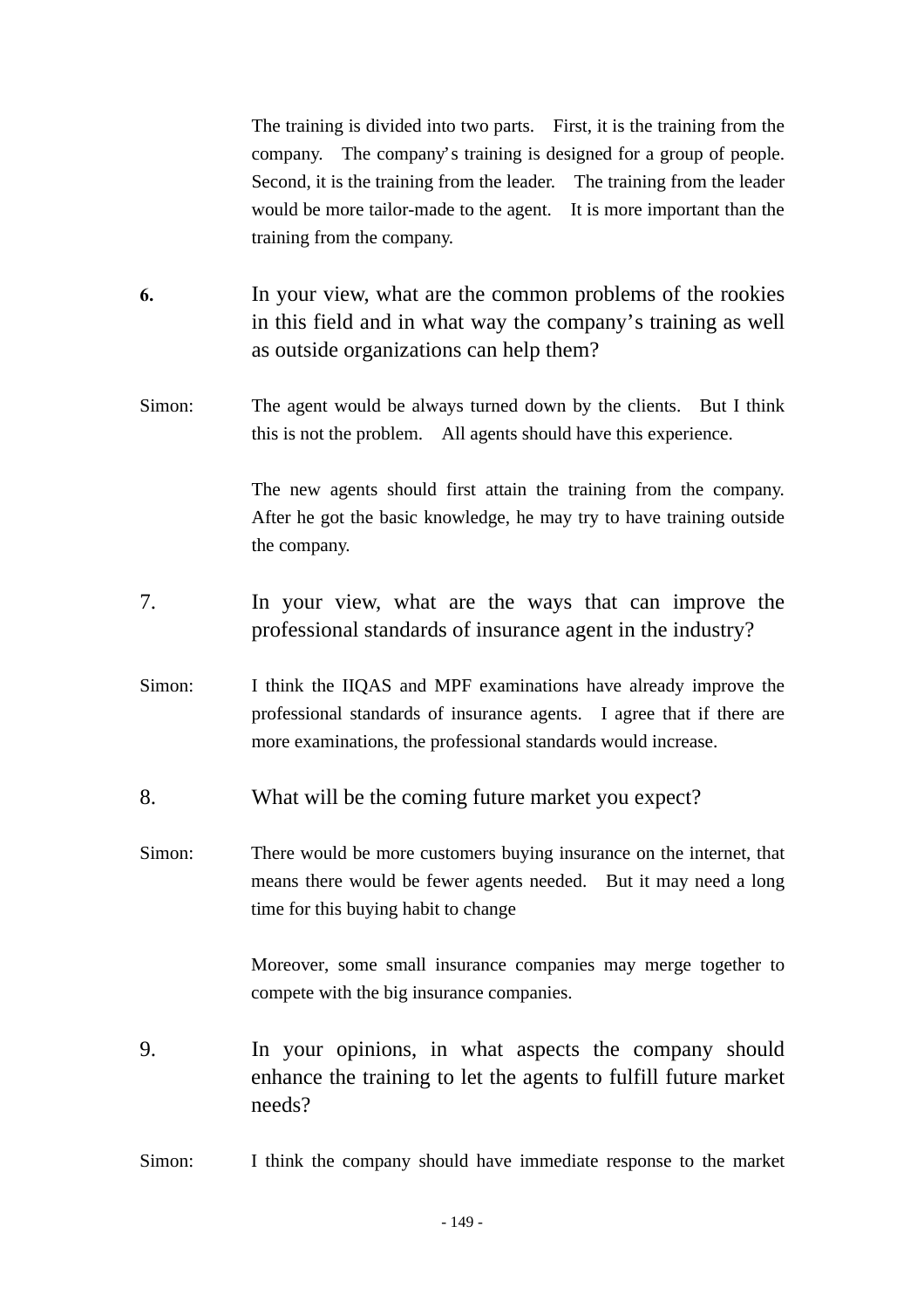when there is any change. For example, when more customers like the investment-linked policies, the company should develop more products that satisfy the customers needs.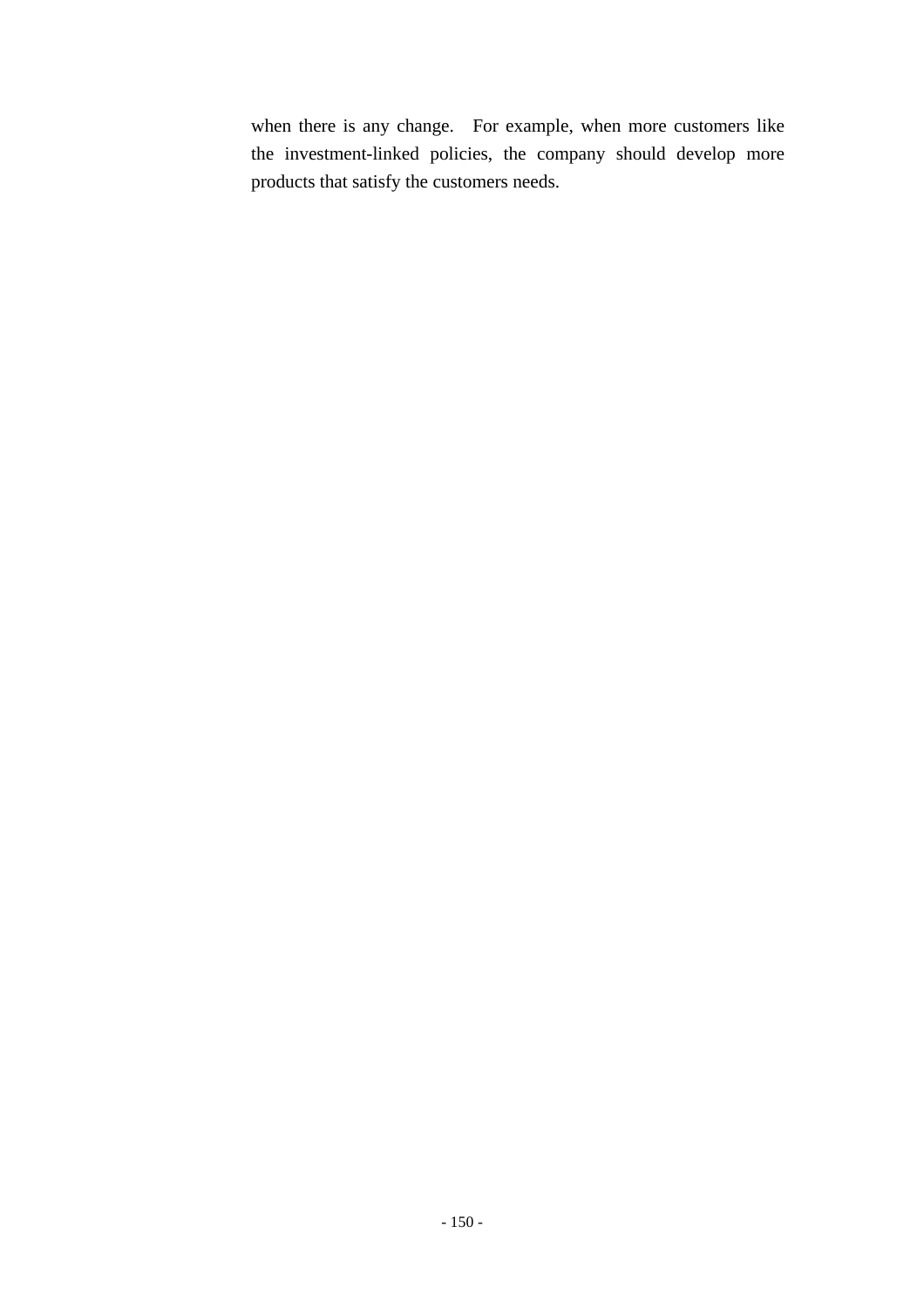*Michelle Pau - Unit Manager, The Prudential Assurance Co Ltd*

- *LUATC Graduate*
- *Distinguished Salesperson Award (HKMA) 1990-1992, 1994-1999*
- *Distinguished Agent Award (LUAHK) 1992-2000*
- *International Quality Award (LIMRA) 1993-2000*
- *Qualifying & Life Member of MDRT 1990-2000*
- *Assistant Unit Manager Highest Productivity Award 1998*
- *Champion Agent of the Year 1989-1991, 1993-1997, 1999*
- *Company Travel Incentive 1989-1999*
- *100 Cases Club 1992-1998*
- *Ruby Club 1999*
- *Presidents Club 1990-1991, 1993-1999*
- *Superstar Award 1997-1999*
- 1. What do you think are the factors of being a successful agent?
- Michelle: I think a successful agent must work very hard and most important has a good habit. With a good habit, they can perform the job better. Besides, a successful agent must have a positive attitude.
- 2. Do you have training from the company or outside?
- Michelle: I have taken the examinations of LUTC. Also, I always attend the seminars of LUA. In the coming future, I will help LUA that I will be a moderator in some training courses.
- 3. Is training a vital element to help you success?
- Michelle: I think training partially help me to success. I agree that practice makes perfect. Being an agent, practice is very important. Training mainly can help the agents to get some ideas and have motivation to the job.
- 4. What benefits you received from the training?
- Michelle: Training can bring knowledge to the agents. Sometimes, I will get new ideas and increase the motivation. It brings me a more positive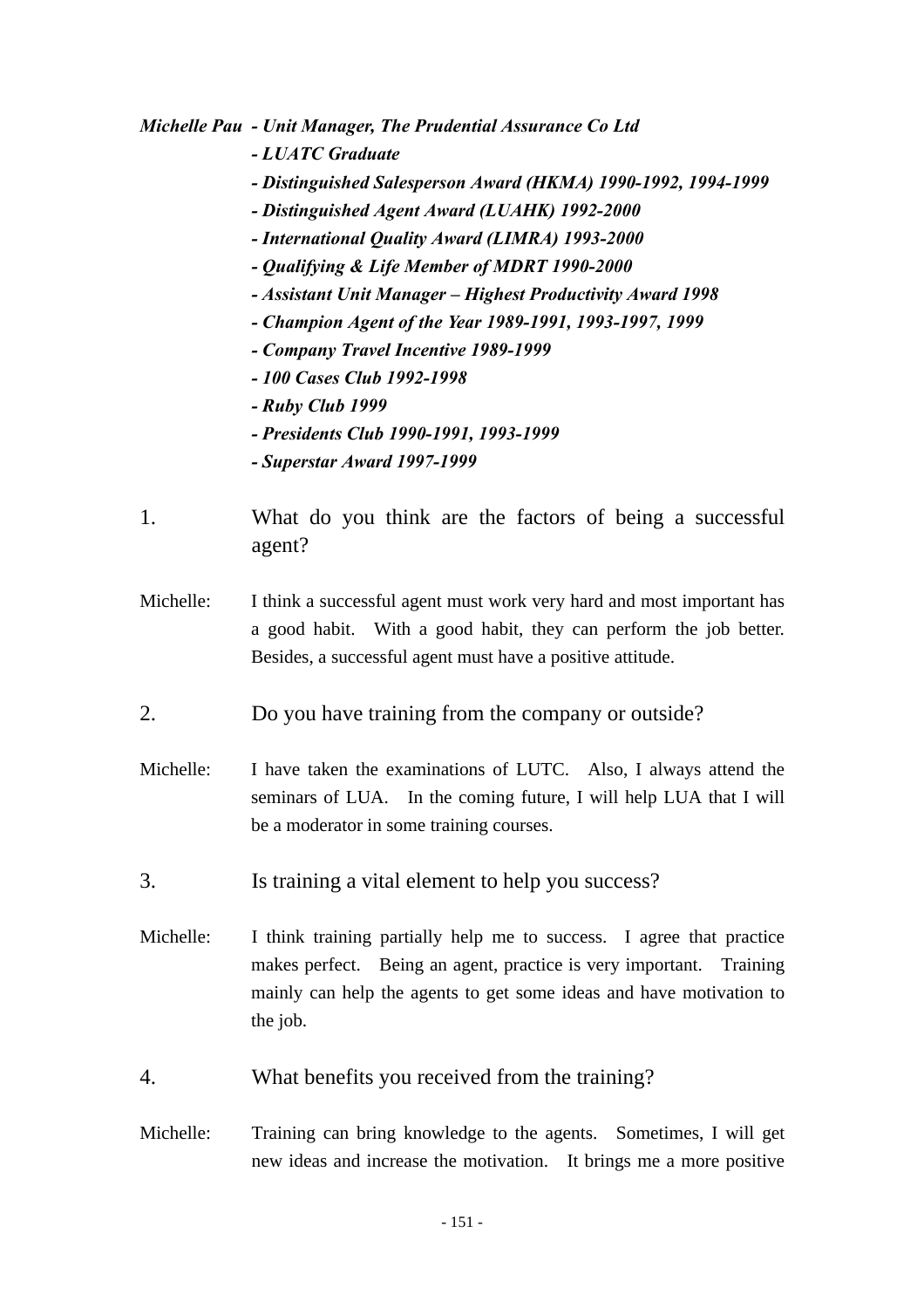attitude.

- 5. Do you think the current training program should be improved? Why?
- Michelle: Yes, sure the current training program should be improved. Because of the keen competition, high turnover rate and the hi-tech environment in the industry, the training program should concern more on the training on high technology. In our company, we have a one-card system and Prupower. These are the systems with high technology to cope with the change of the environment. Moreover, companies may introduce the paper-less system to save the office space. Because of the hi-tech environment, the training program should concern more on the use of the high technology.
- **6.** In your view, what are the common problems of the rookies in this field and in what way the company's training as well as outside organizations can help them?
- Michelle: The common problems of agents are difficult to find clients and always reject by the customers. I think the company should provide the training that helps them to have a well psychological preparation and the training that helps them to build up confidence.
- 7. In your view, what are the ways that can improve the professional standards of insurance agent in the industry?
- Michelle: The image of the insurance industry is high turnover rate and low quality, this may because there is insufficient control of the industry. I think the government introduces the IIQAS examinations would increase the standard of the insurance agents. This is the first step to improve the professional standards of insurance agents. Also, the agency manager should set a good example to his team members and build up a good culture.
- 8. What will be the coming future market you expect?

Michelle: I think the clients will be more demanding in the future. There should